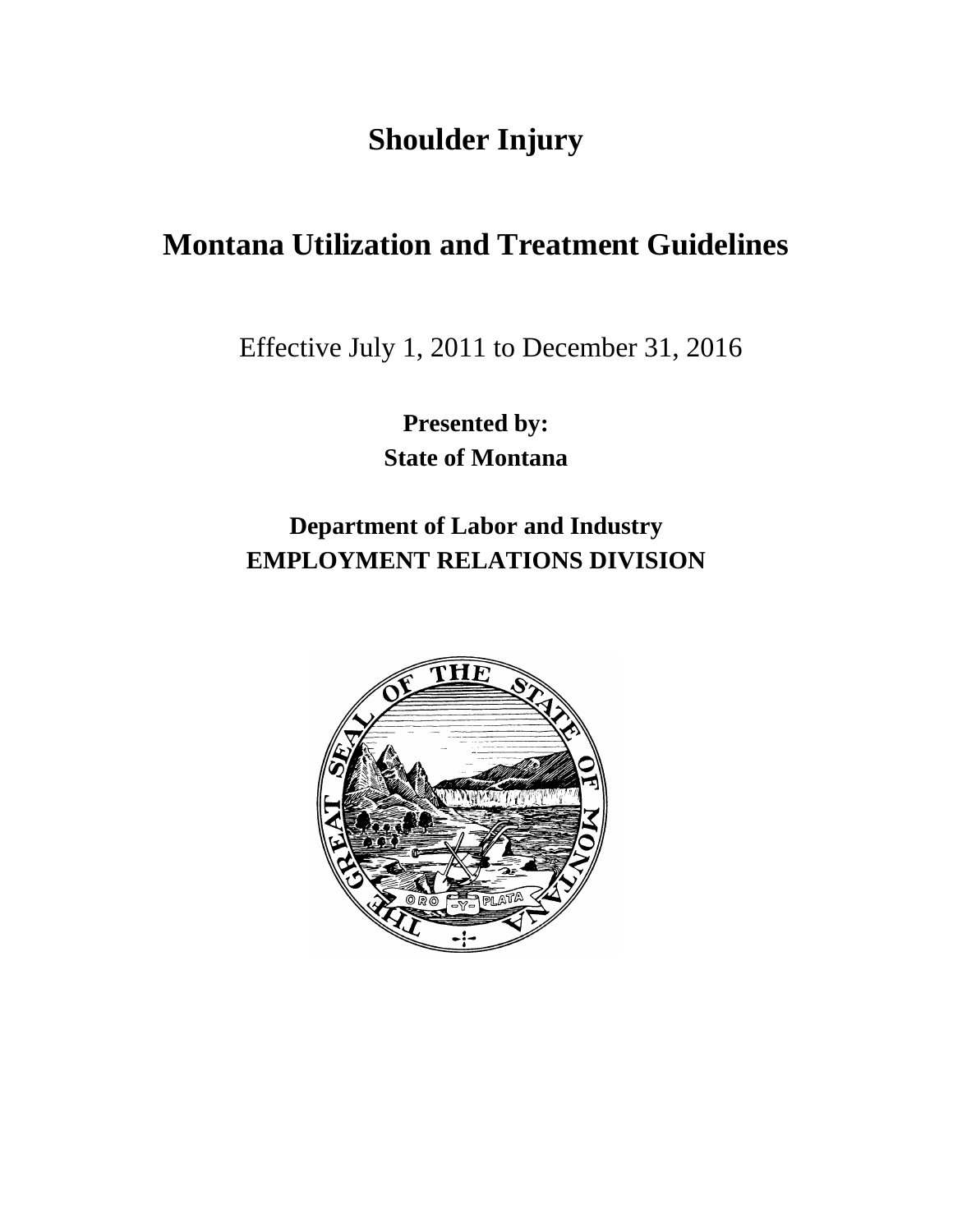# **A. Table of Contents**

| A. Table of Contents                                                             |  |
|----------------------------------------------------------------------------------|--|
|                                                                                  |  |
|                                                                                  |  |
|                                                                                  |  |
|                                                                                  |  |
|                                                                                  |  |
|                                                                                  |  |
|                                                                                  |  |
|                                                                                  |  |
|                                                                                  |  |
|                                                                                  |  |
|                                                                                  |  |
|                                                                                  |  |
|                                                                                  |  |
|                                                                                  |  |
|                                                                                  |  |
|                                                                                  |  |
|                                                                                  |  |
|                                                                                  |  |
|                                                                                  |  |
|                                                                                  |  |
|                                                                                  |  |
|                                                                                  |  |
|                                                                                  |  |
|                                                                                  |  |
|                                                                                  |  |
|                                                                                  |  |
| E9. Osteoarthrosis of the Shoulder (Glenohumeral and Acromioclavicular Joint) 70 |  |
|                                                                                  |  |
|                                                                                  |  |
|                                                                                  |  |
|                                                                                  |  |
| E14. Shoulder Pain, Non-Specific                                                 |  |
|                                                                                  |  |
|                                                                                  |  |
|                                                                                  |  |
|                                                                                  |  |
|                                                                                  |  |
|                                                                                  |  |
|                                                                                  |  |
|                                                                                  |  |
|                                                                                  |  |
|                                                                                  |  |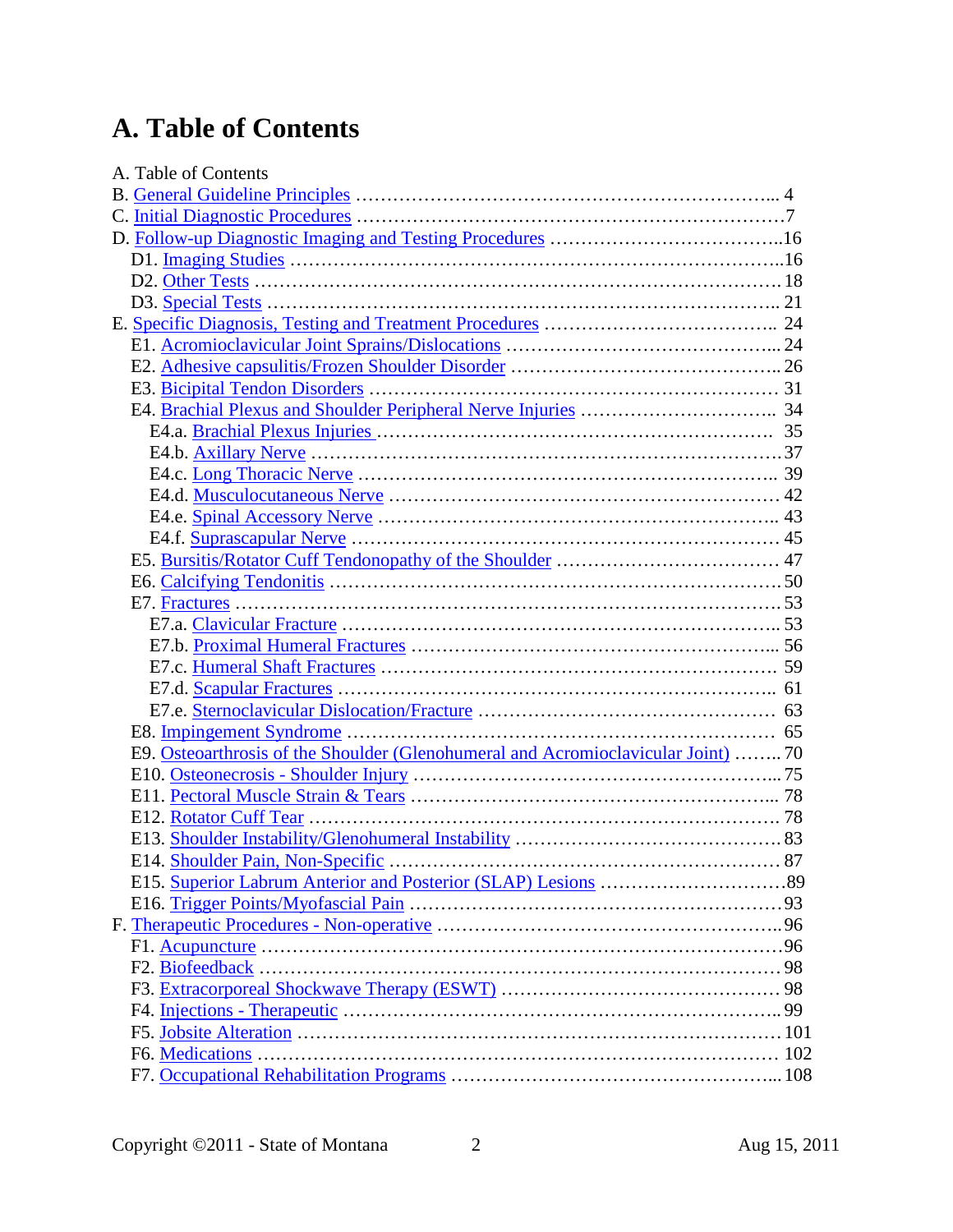| F9. Patient Education $\ldots$ $\ldots$ $\ldots$ $\ldots$ $\ldots$ $\ldots$ $\ldots$ $\ldots$ $\ldots$ $\ldots$ $\ldots$ $\ldots$ $\ldots$ $\ldots$ $\ldots$ $\ldots$ $\ldots$ $\ldots$ $\ldots$ $\ldots$ $\ldots$ $\ldots$ $\ldots$ $\ldots$ $\ldots$ $\ldots$ $\ldots$ $\ldots$ $\ldots$ $\ldots$ $\ldots$ $\ldots$ $\ldots$ |  |
|--------------------------------------------------------------------------------------------------------------------------------------------------------------------------------------------------------------------------------------------------------------------------------------------------------------------------------|--|
|                                                                                                                                                                                                                                                                                                                                |  |
|                                                                                                                                                                                                                                                                                                                                |  |
|                                                                                                                                                                                                                                                                                                                                |  |
|                                                                                                                                                                                                                                                                                                                                |  |
|                                                                                                                                                                                                                                                                                                                                |  |
|                                                                                                                                                                                                                                                                                                                                |  |
|                                                                                                                                                                                                                                                                                                                                |  |
|                                                                                                                                                                                                                                                                                                                                |  |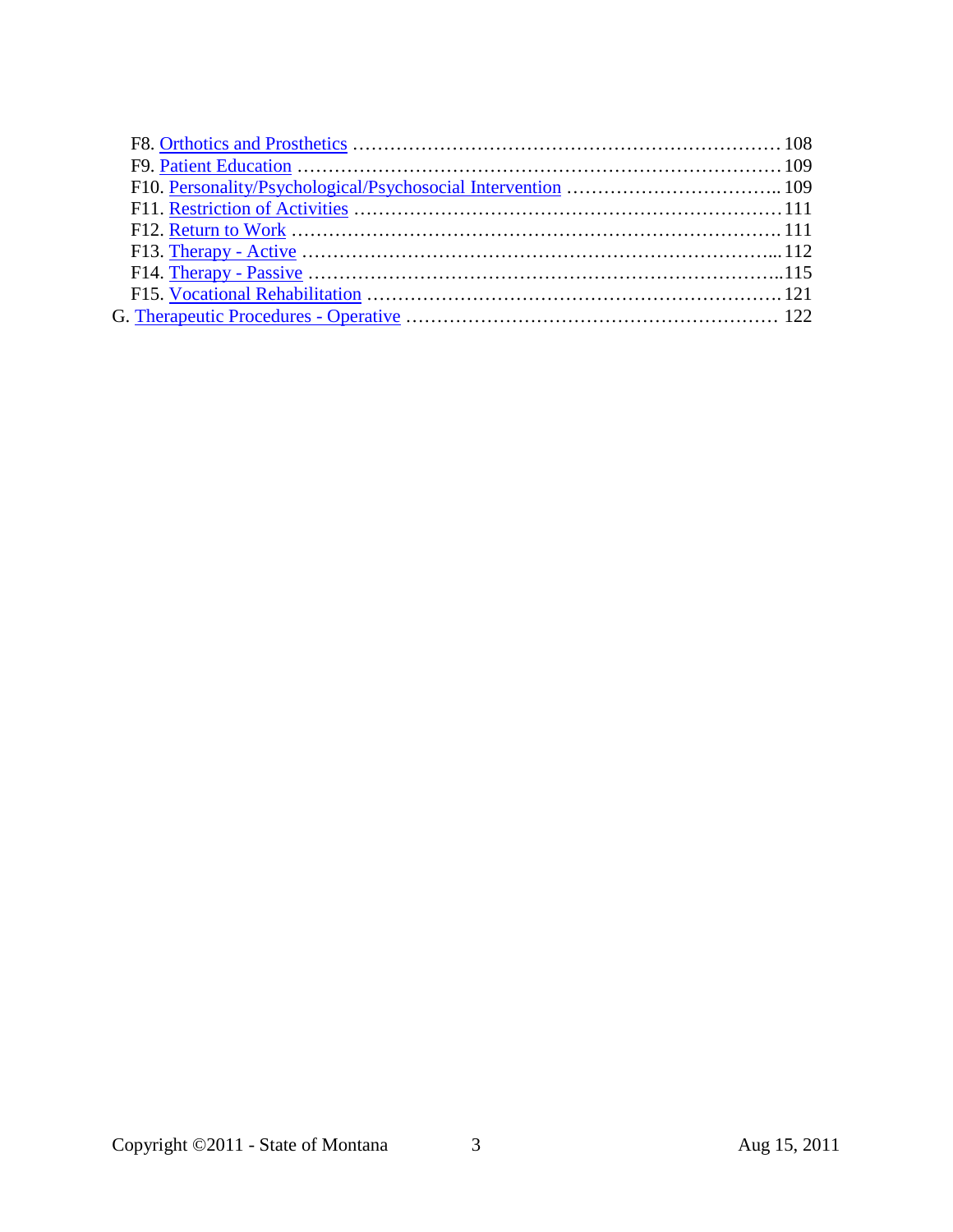# <span id="page-3-0"></span>**B. General Guideline Principles**

The principles summarized in this section are key to the intended implementation of these guidelines and critical to the reader's application of the guidelines in this document.

**1. APPLICATION OF GUIDELINES** The Department provides procedures to implement medical treatment guidelines and to foster communication to resolve disputes among the providers, payers, and patients through the Administrative Rules of Montana. In lieu of more costly litigation, parties may wish to request an independent medical review from the Department's Medical Director prior to submitting a Petition for a Workers' Compensation Mediation Conference.

**2. EDUCATION** of the patient and family, as well as the employer, insurer, policy makers and the community should be the primary emphasis in the treatment of shoulder pain and disability. An education-based paradigm should start with communication providing reassuring information to the patient. A more in-depth education within a treatment regime employing functional restorative and innovative programs of prevention and rehabilitation is optimal. A treatment plan should address issues of individual and/or group patient education as a means of facilitating selfmanagement of symptoms and prevention.

**3. TREATMENT PARAMETER DURATION** Time frames for specific interventions commence once treatments have been initiated, not on the date of injury. Obviously, duration will be impacted by patient compliance, as well as availability of services. Clinical judgment may substantiate the need to accelerate or decelerate the time frames discussed in this document.

**4. ACTIVE INTERVENTIONS** emphasizing patient responsibility, such as therapeutic exercise and/or functional treatment, are generally emphasized over passive modalities, especially as treatment progresses. Generally, passive and palliative interventions are viewed as a means to facilitate progress in an active rehabilitation program with concomitant attainment of objective functional gains.

**5. ACTIVE THERAPEUTIC EXERCISE PROGRAM** goals should incorporate patient strength, endurance, flexibility, coordination, and education. This includes functional application in vocational or community settings.

**6. FUNCTIONAL IMPROVEMENT GOALS** should be consistently addressed. Positive patient response results are defined primarily as functional gains that can be objectively measured. Objective functional gains include, but are not limited to, positional tolerances, rangeof-motion (ROM), strength, endurance, activities of daily living, cognition, psychological behavior, and efficiency/velocity measures which can be quantified. Subjective reports of pain and function should be considered and given relative weight when the pain has anatomic and physiologic correlation. Anatomic correlation must be based on objective findings.

**7. RE-EVALUATE TREATMENT EVERY 3 TO 4 WEEKS** If a given treatment or modality is not producing positive results within 3 to 4 weeks, the treatment should be either modified or discontinued. Reconsideration of diagnosis should also occur in the event of poor response to a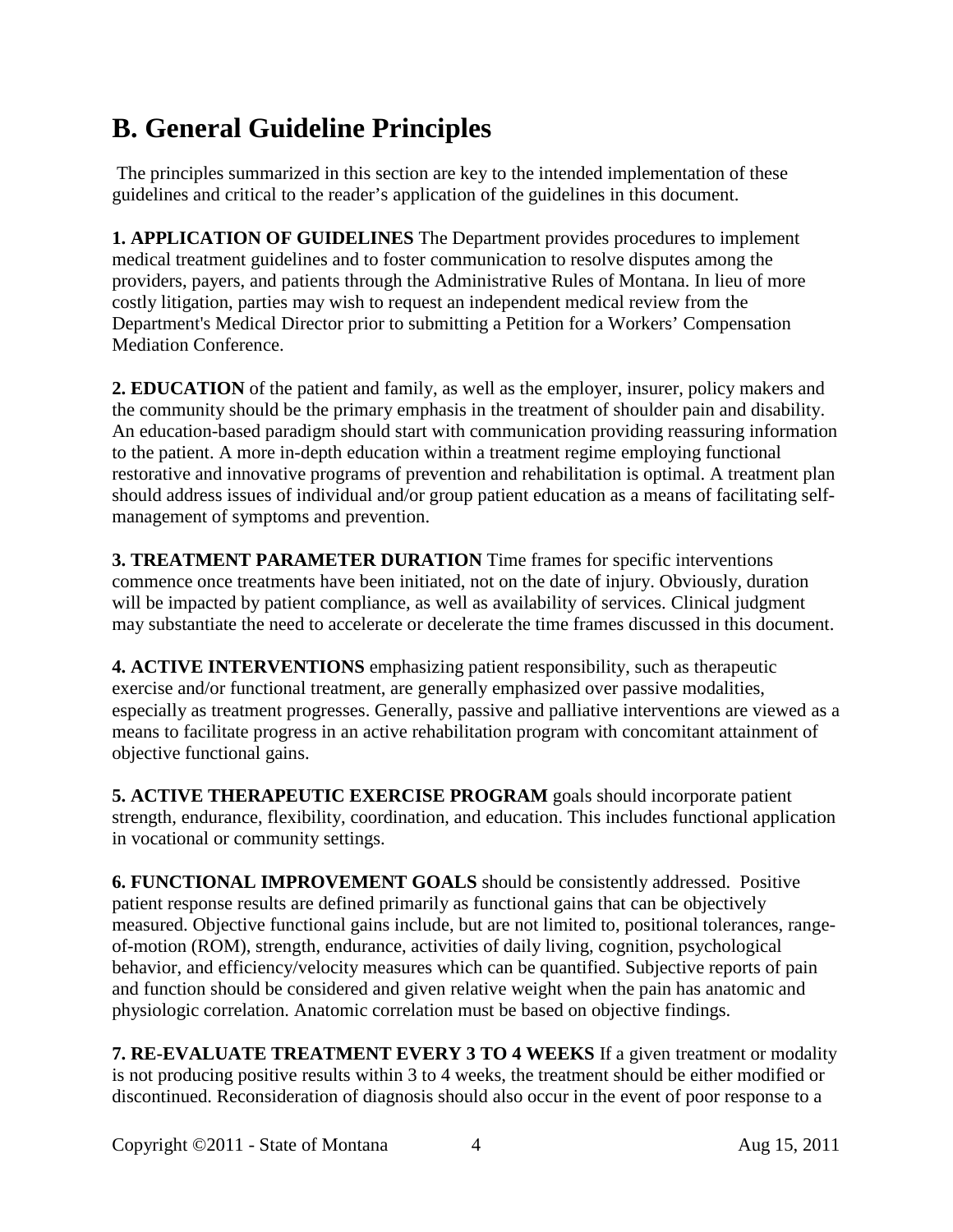seemingly rational intervention.

**8. SURGICAL INTERVENTIONS** should be contemplated within the context of expected functional outcome and not purely for the purpose of pain relief. The concept of "cure" with respect to surgical treatment by itself is generally a misnomer. All operative interventions must be based upon positive correlation of clinical findings, clinical course, and diagnostic tests. A comprehensive assimilation of these factors must lead to a specific diagnosis with positive identification of pathologic conditions.

**9. SIX-MONTH TIME FRAME** The prognosis drops precipitously for returning an injured worker to work once he/she has been temporarily totally disabled for more than six months. The emphasis within these guidelines is to move patients along a continuum of care and return to work within a six-month time frame, whenever possible. It is important to note that time frames may not be pertinent to injuries that do not involve work-time loss or are not occupationally related.

**10. RETURN-TO-WORK** is therapeutic, assuming the work is not likely to aggravate the basic problem or increase long-term pain. The practitioner must provide specific physical limitations and the patient should be released to return to work with specific physical activity limitations clearly spelled out per the specific job requirement. Release to "sedentary" or "light duty" is not a specific physical limitation. The following physical limitations should be considered and modified as recommended: lifting, pushing, pulling, crouching, walking, using stairs, overhead work, bending at the waist, awkward and/or sustained postures, tolerance for sitting or standing, hot and cold environments, data entry and other repetitive motion tasks, sustained grip, tool usage and vibration factors. Even if there is residual chronic pain, return-to-work is not necessarily contraindicated.

The practitioner should understand all of the physical demands of the patient's job position before returning the patient to full duty and should request clarification of the patient's job duties. Clarification should be obtained from the employer or, if necessary, including, but not limited to, a health care professional with experience in ergonomics, an occupational health nurse, a physical therapist, an occupational therapist, a vocational rehabilitation specialist, or an industrial hygienist.

**11. DELAYED RECOVERY** Strongly consider a psychological evaluation, if not previously provided, as well as initiating interdisciplinary rehabilitation treatment and vocational goal setting, for those patients who are failing to make expected progress 6 to 12 weeks after an injury. The Department recognizes that 3 to 10% of all industrially injured patients will not recover within the timelines outlined in this document despite optimal care. Such individuals may require treatments beyond the limits discussed within this document, but such treatment will require clear documentation by the authorized treating practitioner focusing on objective functional gains afforded by further treatment and impact upon prognosis.

## **12. GUIDELINE RECOMMENDATIONS AND INCLUSION OF MEDICAL EVIDENCE**

are recommendations based on available evidence and/or consensus recommendations. When possible, guideline recommendations will note the level of evidence supporting the treatment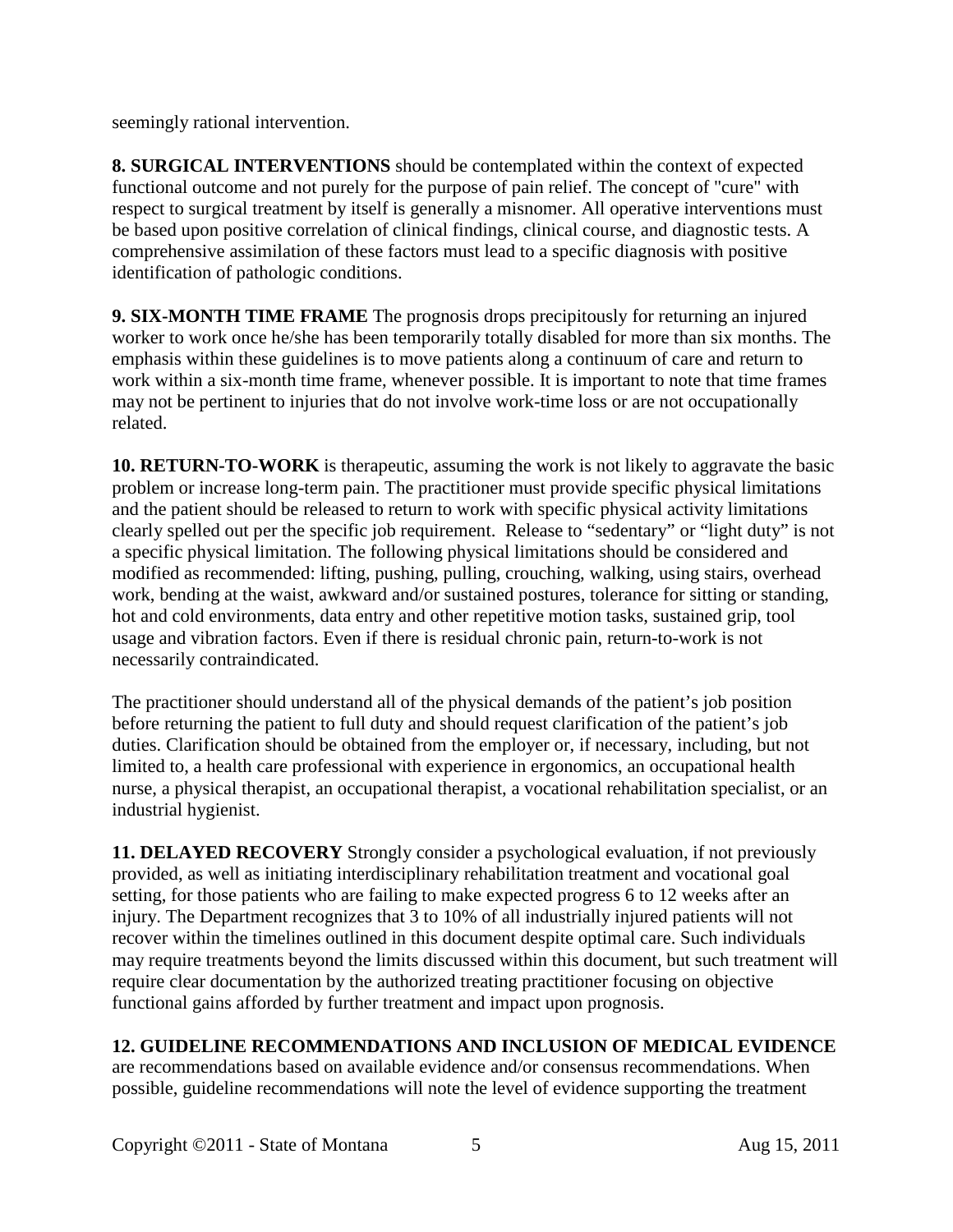recommendation. When interpreting medical evidence statements in the guideline, the following apply:

Consensus means the opinion of experienced professionals based on general medical principles. Consensus recommendations are designated in the guideline as *"generally well-accepted," "generally accepted," "acceptable/accepted,"* or *"well-established."*

"*Some*" means the recommendation considered at least one adequate scientific study, which reported that a treatment was effective.

"*Good*" means the recommendation considered the availability of multiple adequate scientific studies or at least one relevant high-quality scientific study, which reported that a treatment was effective.

"*Strong*" means the recommendation considered the availability of multiple relevant and high quality scientific studies, which arrived at similar conclusions about the effectiveness of a treatment.

All recommendations in the guidelines are considered to represent reasonable care in appropriately selected cases, regardless of the level of evidence or consensus statement attached to it. Those procedures considered inappropriate, unreasonable, or unnecessary are designated in the guideline as being "not recommended."

**13. CARE BEYOND MAXIMUM MEDICAL IMPROVEMENT (MMI)** should be declared when a patient's condition has plateaued to the point where the authorized treating physician no longer believes further medical intervention is likely to result in improved function. However, some patients may require treatment after MMI has been declared in order to maintain their functional state. The recommendations in this guideline are for pre-MMI care and are not intended to limit post-MMI treatment.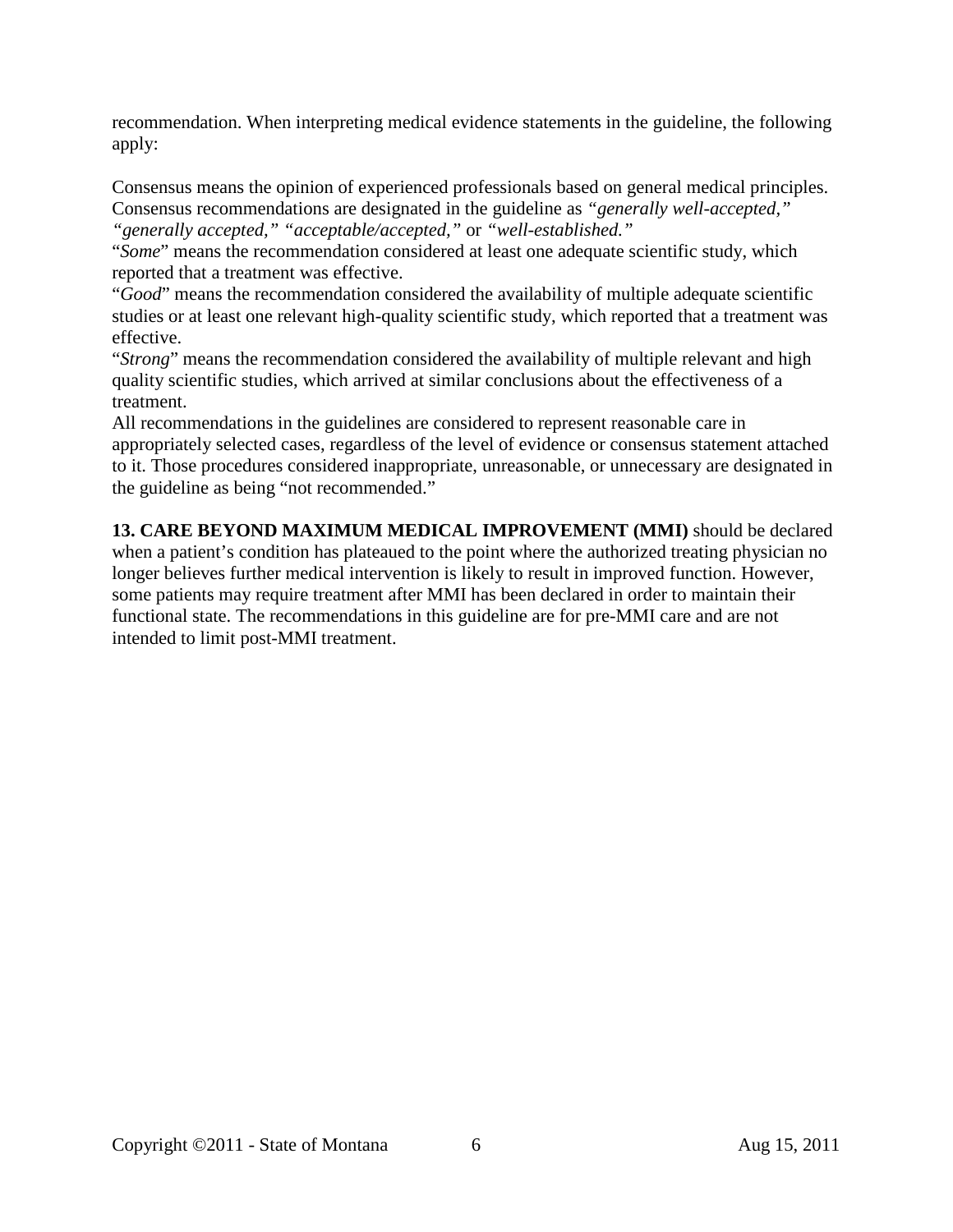# <span id="page-6-0"></span>**C. Initial Diagnostic Procedures**

The Department recommends the following diagnostic procedures be considered, at least initially, the responsibility of the workers' compensation carrier to ensure that an accurate diagnosis and treatment plan can be established. Standard procedures that should be utilized when initially diagnosing a work-related shoulder complaint are listed below.

History taking and physical examination are generally accepted, well-established and widely used procedures that establish the foundation/basis for and dictates subsequent stages of diagnostic and therapeutic procedures. When findings of clinical evaluations and those of other diagnostic procedures are not complementing each other, the objective clinical findings should have preference. The medical records should reasonably document the following.

### **C.1.a History of Present Injury**

- 1. Mechanism of injury. This includes details of symptom onset and progression, and documentation of right or left dominance;
- 2. Relationship to work. This includes a statement of the probability that the illness or injury is work-related;
- 3. Prior occupational and non-occupational injuries to the same area including specific prior treatment;
- 4. History of locking, clicking, weakness, acute or chronic swelling, crepitation, pain while lifting or performing overhead work, dislocation or popping. Pain or catching with overhead motion may indicate a labral tear. Night time pain can be associated with specific shoulder pathology. Anterior joint pain, such as that seen in throwing athletes, may indicate glenohumeral instability. Pain radiating below the elbow, may indicate cervical disc problems or proximal entrapment neuropathy.
- 5. Ability to perform job duties and activities of daily living; and
- 6. Exacerbating and alleviating factors of the reported symptoms. The physician should explore and report on non-work related as well as, work related activities.

### **C.1.b Past History**

- 1. Past medical history includes previous shoulder conditions, neoplasm, gout, arthritis, diabetes and previous shoulder symptoms;
- 2. Review of systems includes symptoms of rheumatologic, neurologic, endocrine, neoplastic, and other systemic diseases;
- 3. Smoking history; and
- 4. Vocational and recreational pursuits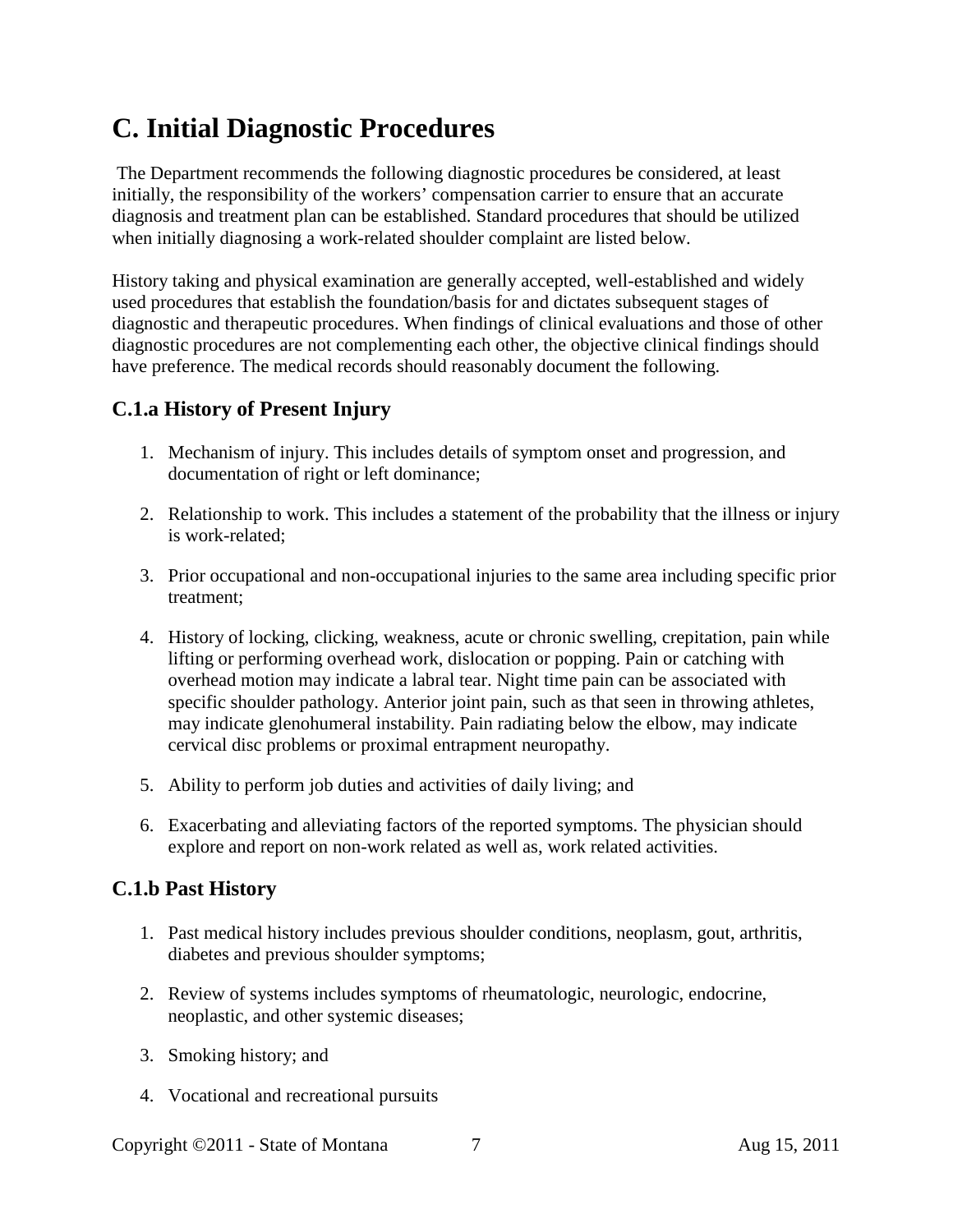### **C.1.c Physical Examination**

Examination should include the elbow and neck. Both shoulders should be examined to compare asymptomatic and symptomatic sides and identify individuals with non-pathological joint laxity or degenerative rotator cuff pathology. Physical examinations should consist of accepted tests and exam techniques applicable to the joint or area being examined, including:

- 1. Visual inspection;
- 2. Palpation, including the acromio-clavicular (AC) joint, sternoclavicular joint, and the subacromial bursa in the region of the acromiohumeral sulcus;
- 3. Range-of-motion/quality of motion;
- 4. Strength, shoulder girdle weakness may indicate musculoskeletal or neurogenic pathology;
- 5. Joint stability;
- 6. Integrity of distal circulation and limited neurologic exam;
- 7. Cervical spine evaluation; and
- 8. If applicable, full neurological exam including muscle atrophy and gait abnormality.
- 9. Specific Shoulder Tests

This section contains a description of common clinical shoulder tests. Generally, more than one test is needed to make a diagnosis. Clinical judgment should be applied when considering which tests to perform, as it is not necessary to perform all of the listed tests on every patient. The physical examination may be non-specific secondary to multi-faceted pathology in many patients, and because some tests may be positive for more than one condition. Given the multitude of tests available, the physician is encouraged to document the specific patient response, rather than report that a test is 'positive.' The tests are listed for informational purposes, and are also referenced in Section E of this document, Specific Diagnostic, Testing and Treatment Procedures.

#### **A) Rotator cuff/Impingement tests/Signs**

Most published clinical examination studies assess rotator cuff pathology. There is some evidence that tests are reliable for ruling out diagnoses, but not necessarily defining the pathology accurately. Some studies indicate that the Neer test, Hawkins test, Jobe test, crossedarm adduction test, impingement sign and arc of pain are approximately 80% sensitive for impingement or rotator cuff pathology. The drop arm, Yergason's, Speed, and passive external Rotation Tests are thought to have specificity of 60% or higher. (Questions remain about interrater reliability.)

1. Weakness with abduction.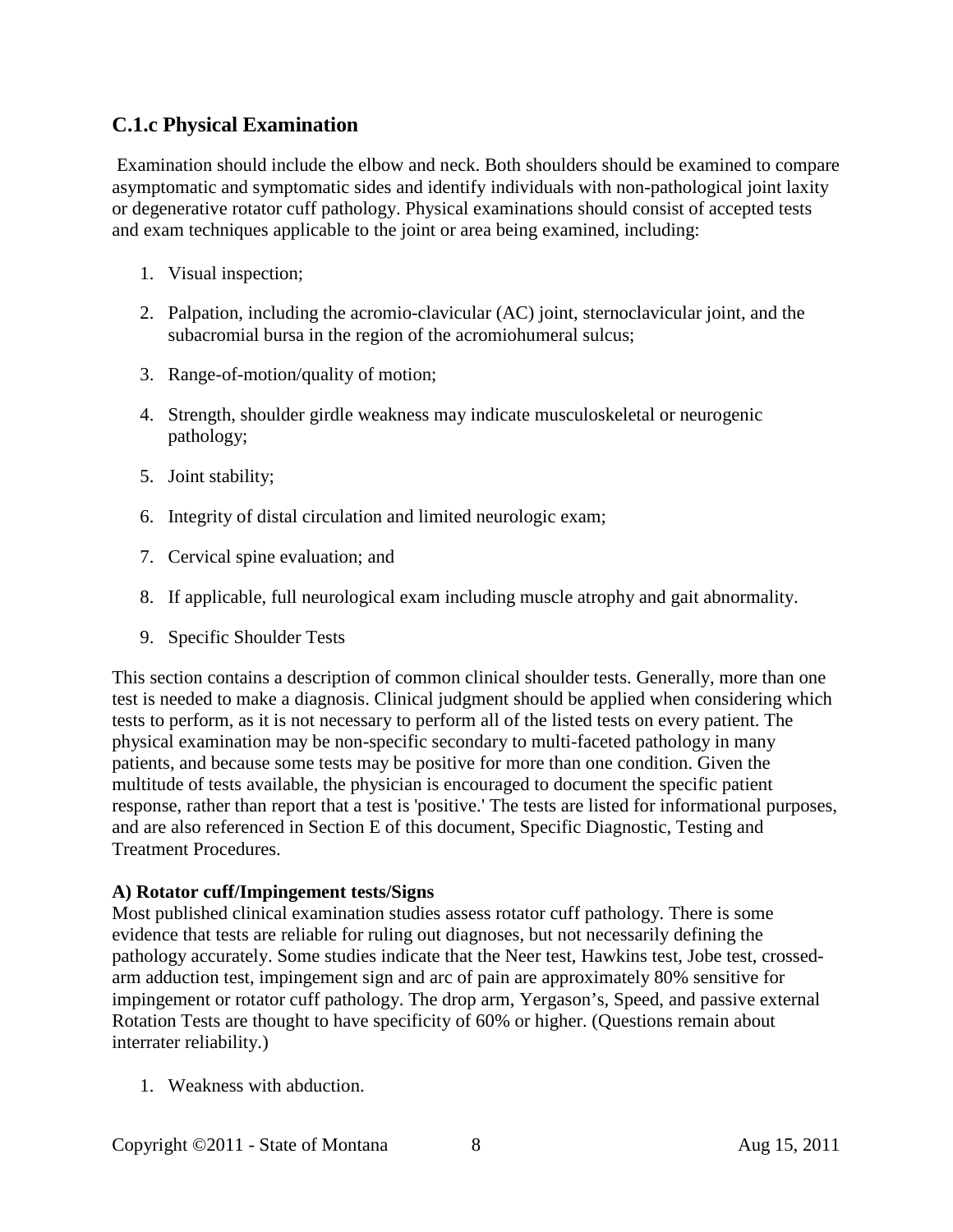- 2. Arc of pain Pain with 60 to 120 degrees of abduction.
- 3. Neer impingement sign Examiner flexes arm anteriorly to reproduce impingement. Positive if pain is reproduced.
- 4. Neer impingement test When the Neer impingement sign is positive, the subacromial bursa is injected with local anesthetic. If, after 40 minutes, the patient has sufficient pain relief so that the examiner can perform the Neer impingement sign without recreating the initial pain, the test suggests impingement.
- 5. Hawkins arm is abducted to 90 degrees, forward flexed by 90 degrees with elbow flexed. Examiner internally rotates the humerus. Pain suggests impingement.
- 6. Drop arm Patient slowly lowers arm from full abduction. If the arm drops, or if the patient is unable to maintain slow progress from approximately 90 degrees, the test suggests rotator cuff tear.
- 7. Lift off patient's hand is placed against back of waist with 90 degrees flexion of elbow. The patient is asked to lift the hand off of his back at waist level. If the hand drops to the initial position against the back, this suggests subscapularis tear or weakness. Some patients may not be able to perform the initial hand placement due to pain or limited range-of-motion.
- 8. Subscapularis strength test Patient places hand on mid-abdomen, and then applies pressure. If the elbow moves posteriorly or the wrist flexes, the test suggests subscapularis weakness or tear.
- 9. Empty Can test Patient's arm abducted to 60 to 90 degrees with 30 degrees forward flexion and with forearm pronated. Thumbs are pointing toward the floor. Patient resists examiner's downward pressure on the elbow. Weakness of the affected side, compared to the opposite side, or pain in subacromial area suggests supraspinatus tear, tendonitis or tendonosis.
- 10. External rotation lag test the patient's arm is abducted to 20 degrees with elbow flexed at 90 degrees, and almost fully externally rotated. If the patient cannot maintain the arm in external rotation, this suggests a supraspinatus and/or infraspinatus tear.
- 11. External rotation weakness Elbows are flexed with arms at side, and patient attempts to externally rotate against resistance. Weakness suggests infraspinatus and teres minor pathology.
- 12. Impingement sign Patient extends shoulder, then abducts and reports any pain.

#### **B) Acromioclavicular Joint Tests**

1. Crossed arm adduction – Examiner adducts arm across the body as far as possible toward the opposite shoulder. If patient reports pain in the AC joint, this suggests AC joint pathology. Examiner may measure the distance between antecubital fossa and the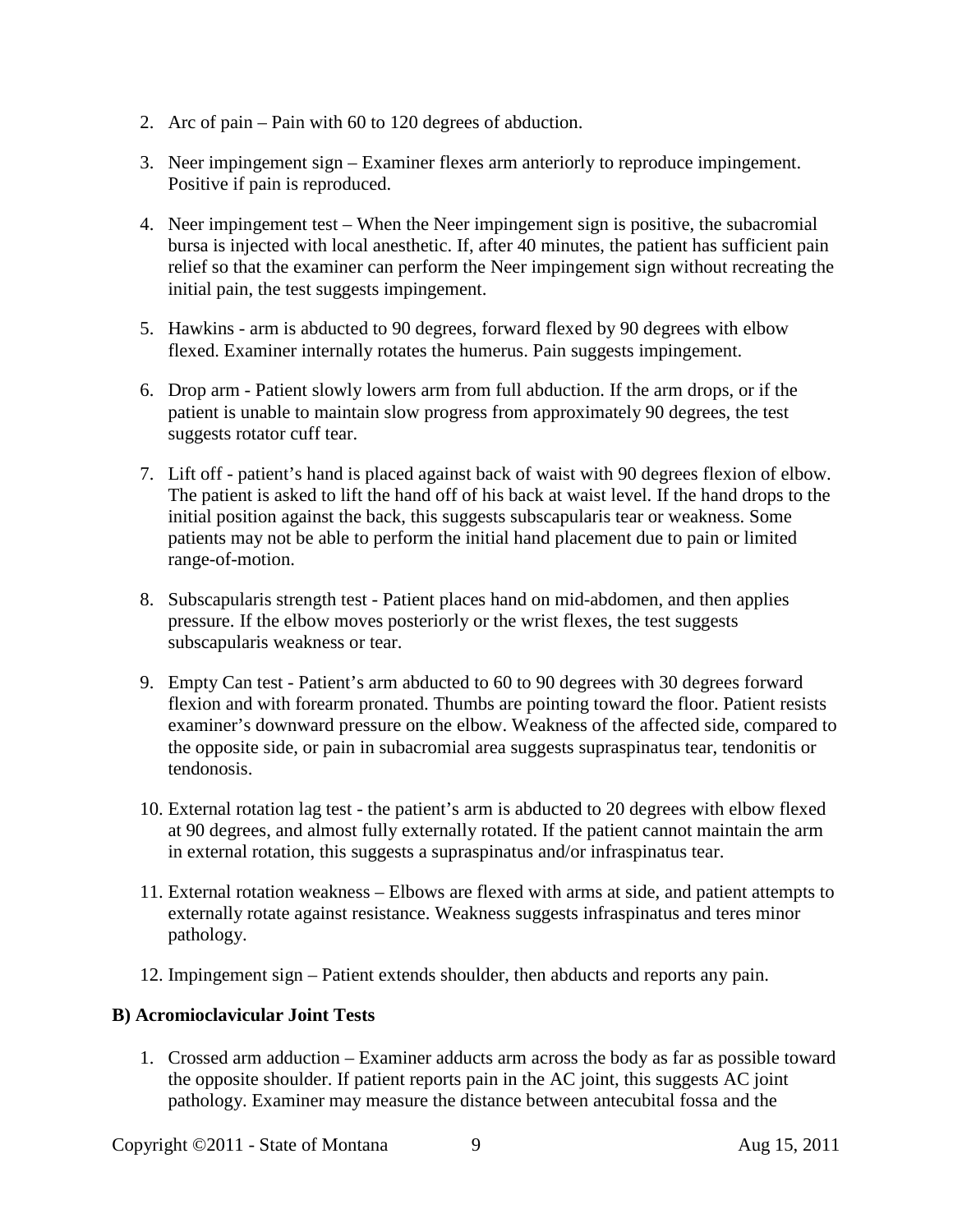opposite acromion of the opposite shoulder. If one shoulder demonstrates increased distance compared to the other shoulder, this suggests a tight posterior capsule.

2. Paxino's - The examiner's thumb is placed under the posterolateral aspect of the acromion, with the index and long fingers on the superior aspect of middle part of the clavicle. Examiner applies anterior superior pressure to acromion with thumb, and pushes inferiorly on the middle of the clavicle with index and long fingers. If the patient reports increased pain in the AC joint, the test suggests AC joint pathology.

#### **C) Labral Tears**

Labral tears which may require treatment usually occur with concurrent bicipital tendon disorders pathology and/or glenohumeral instability. Therefore, tests for labral pathology are included in these sections.

#### **D) Bicipital Tendon Disorders**

- 1. Yergason's Test -The patient has the elbow flexed to 90 degrees. The examiner faces the patient, grasps the patient's hand with one hand and palpates the bicipital groove with the other. The patient supinates the forearm against resistance. If the patient complains of pain in the biceps tendon with resistance, it suggests a positive finding.
- 2. Ludington's The patient's hands are placed behind the head, with the shoulders in abduction and external rotation. If biceps contraction recreates pain, the test suggests biceps tendon pathology.
- 3. Speed Test The patient's shoulder is flexed to 90 degrees and supinated. The examiner provides resistance to forward flexion. If pain is produced with resistance, the test suggests biceps tendon instability or tendonitis.
- 4. Biceps Load Test II The patient is supine with the arm elevated to 120 degrees, externally rotated to maximum point, with elbow in 90 degrees of flexion and the forearm supinated. The examiner sits adjacent to the patient on the same side, and grasps the patient's wrist and elbow. The patient flexes the elbow, while the examiner resists. If the patient complains of pain with resistance to elbow flexion, or if the pain is increased with resisted elbow flexion, this may suggest a biceps related SLAP lesion in young patients.

#### **E) Glenohumeral Instability/Labral Tears/SLAP Lesions**

Many of the following tests are also used to test for associated labral tears. The majority of the tests/signs should be performed on both shoulders for comparison. Some individuals have increased laxity in all joints, and therefore, tests/signs which might indicate instability in one individual may not be pathologic in individuals whose asymptomatic joint is equally lax.

1. Sulcus sign – With the patient's arm at the side, the examiner pulls inferiorly and checks for deepening of the sulcus, a large dimple on the lateral side of the shoulder. Deepening of the sulcus suggests instability.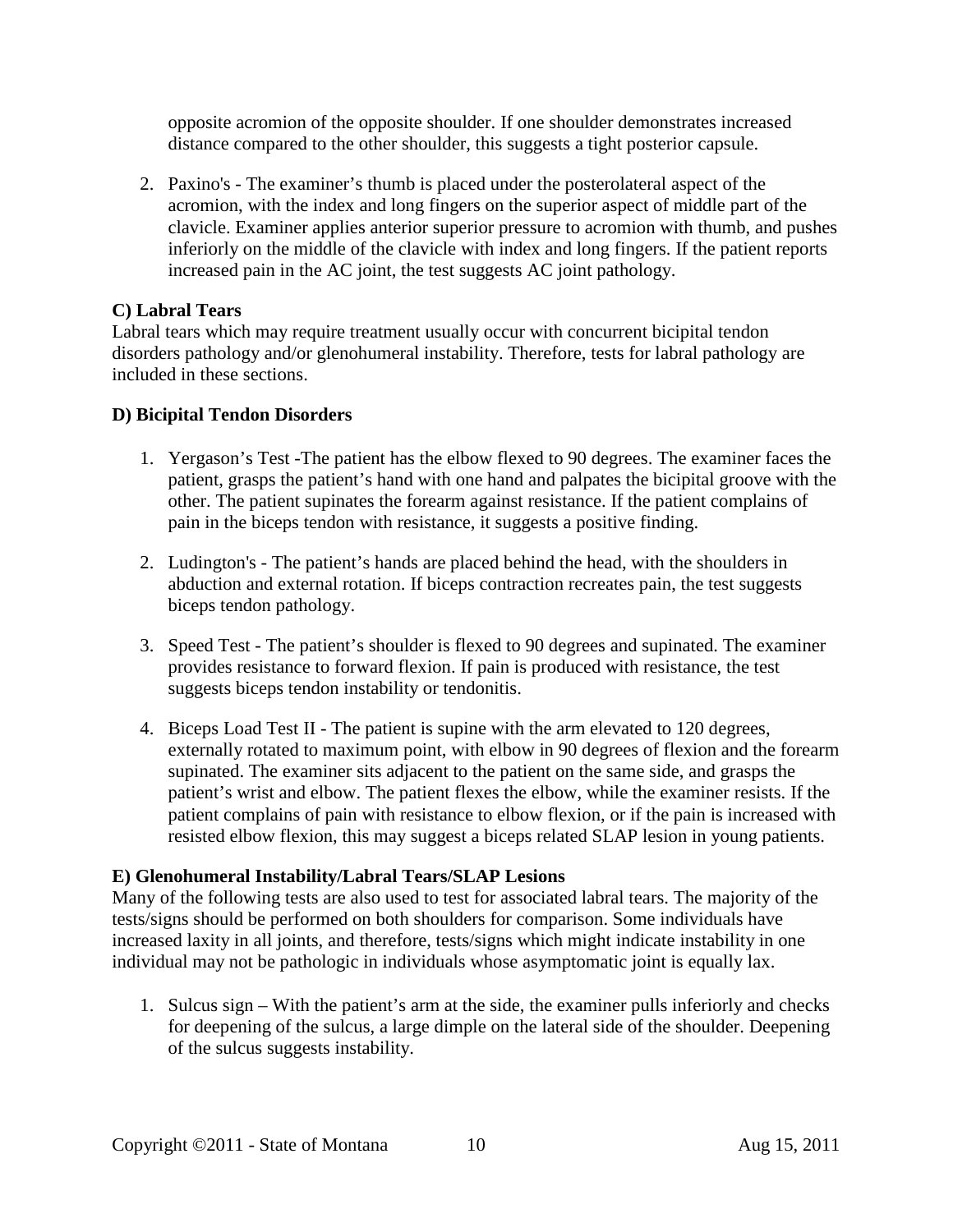- 2. Inferior instability With patient's arm abducted to 90 degrees, examiner pushes down directly on mid-humerus. Patient may try to drop the arm to the side to avoid dislocation.
- 3. Posterior instability The patient's arm is flexed to 90 degrees anteriorly and examiner applies posterior force to the humerus. The examiner then checks for instability.
- 4. Apprehension Patient's shoulder is in 90 degrees of abduction and in external rotation. Examiner continues to externally rotate and apply axial force to the humerus. If there is pain, or if patient asks to stop, the test suggests anterior instability.
- 5. Relocation Examiner applies posterior force on humerus while externally rotating. This is performed in conjunction with the apprehension test. If symptoms are reduced, the test suggests anterior instability.
- 6. Load and shift or anterior and posterior drawer Patient is supine or seated with arm abducted from shoulder from 20 to 90 degrees and elbow flexed. Humerus is loaded by examiner, then examiner attempts to shift the humeral head anterior, posterior, or inferior. Both shoulders should be tested. Results are graded using:
	- 1. Grade 0, little or no movement;
	- 2. Grade 1, humeral head glides beyond the glenoid labrum; and
	- 3. Grades 2 & 3 actual dislocation of the humeral head off the glenoid.
- 7. Anterior slide or Kibler test Patient places hands on hips with thumb directed posteriorly. Examiner applies force superiorly and anteriorly on the humerus, while the patient resists. If a click or deep pain results, test suggests labral tear.
- 8. Active compression (O'Brien) test The patient has the shoulder in 90 degrees flexion and 10 to 15 degrees adduction. The arm is internally rotated so the thumb is pointing downward. The patient elevates the arm while the examiner resists. If the patient experiences deep anterior shoulder pain that is relieved when the same process is repeated with external rotation of the arm, the test suggests labral tear or AC joint pathology.
- 9. Crank test The patient is standing and has arm elevated to 160 degrees in the scapular plane. The examiner loads the glenohumeral joint while the arm is passively rotated internally and externally. The test is repeated in the supine position. Pain, clicking, popping, or other mechanical grinding suggests labral tear and possible instability.
- 10. Compression rotation test –The patient is supine with shoulder abducted at 90 degrees. The examiner applies an axial load across the glenohumeral joint while simultaneously passively rotating the patient's arm in internal and external rotation. Pain, clicking, popping, or other mechanical grinding suggests a labral tear and possible instability.
- 11. Pain provocation or Mimori test The patient is seated upright with the shoulder in 90 degrees abduction. The examiner maximally pronates and supinates the forearm while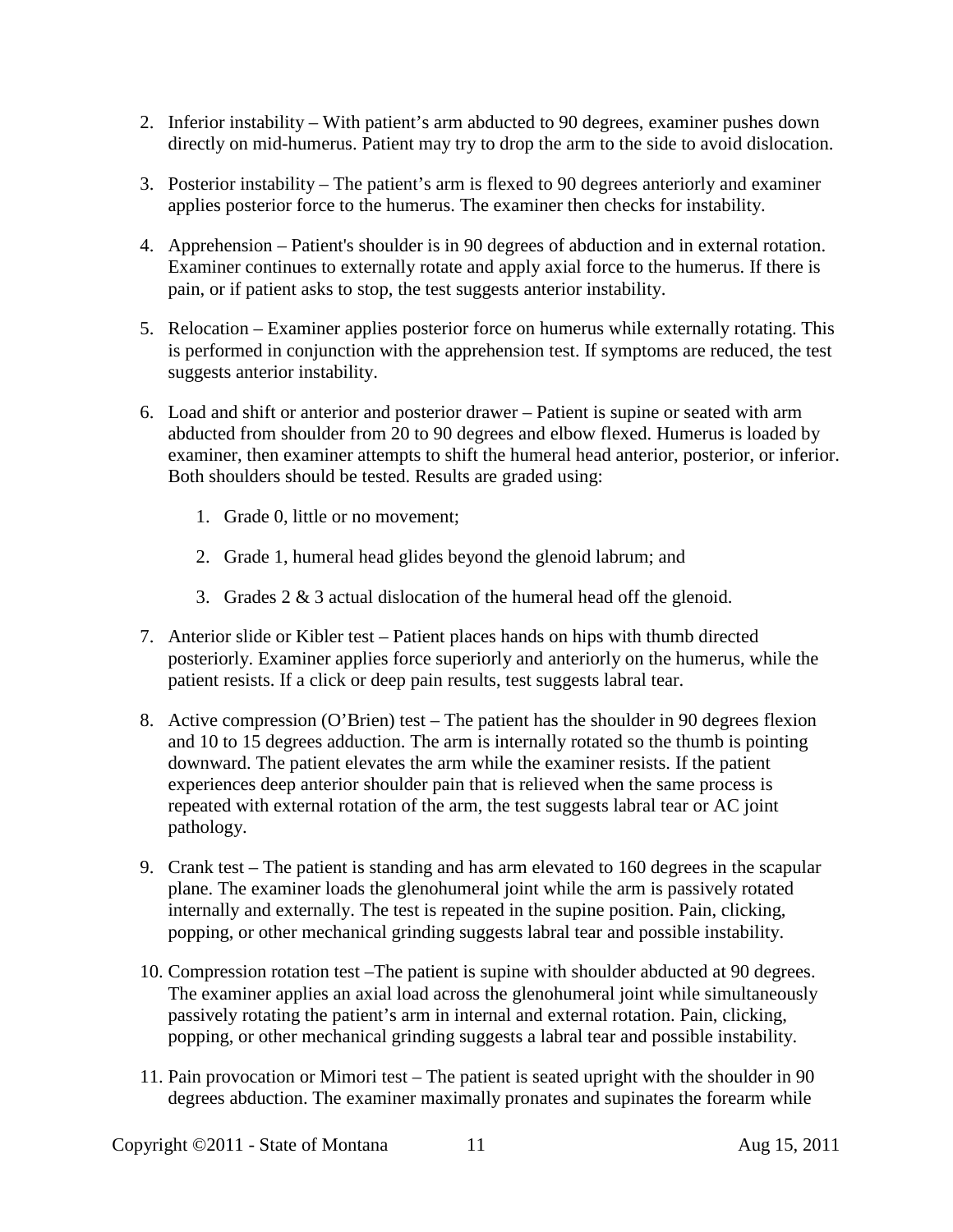maintaining the shoulder at 90 degrees abduction. A positive test is suggested when pain or pain severity, is greater with the forearm pronated.

**Functional assessment**. The provider should assess the patient's functional skills initially and periodically during treatment. The initial exam will form the baseline for the patient's functional abilities post- injury. This assessment will help the physician and patient determine when progress is being made and whether specific therapies are having a beneficial effect. A number of functional scales are available that have been validated in clinical research settings. Many of these scales were developed to evaluate specific diagnoses and will not be useful for all patients with shoulder pain. The following areas are examples of functional activities the provider may assess:

- Interference with sleep;
- Difficulty getting dressed or combing or washing hair;
- Ability to do the household shopping alone;
- Ability to shower or bath and dry oneself using both hands;
- Ability to carry a tray of food across a room with both hands;
- Ability to hang up clothes in the closet;
- Ability to reach high shelves with the affected shoulder;
- Difficulty with any other activities including sports and work duties;
- Concerns about putting on overhead clothing;
- Concerns that a specific activity might cause the shoulder to "go out";
- A detailed description of ability to perform job duties.

Any positive historical information should be validated by the provider's physical exam.

### **C.1.d Assessing Red Flags**

Physical examination evidence of septic arthritis, neurologic compromise, cardiac disease, or intra-abdominal pathology that correlates with the medical history and test results may indicate a need for immediate consultation. Consultation may further reinforce or reduce suspicions of tumor, infection, fracture, or dislocation. A medical history that suggests pathology originating in a part of the body other than the shoulder might warrant examining the cardiovascular and respiratory systems, abdomen, or other areas. Painless full ROM of the shoulder suggests referred pain.

Refer to Table: Red Flags for Potentially Serious Shoulder Conditions.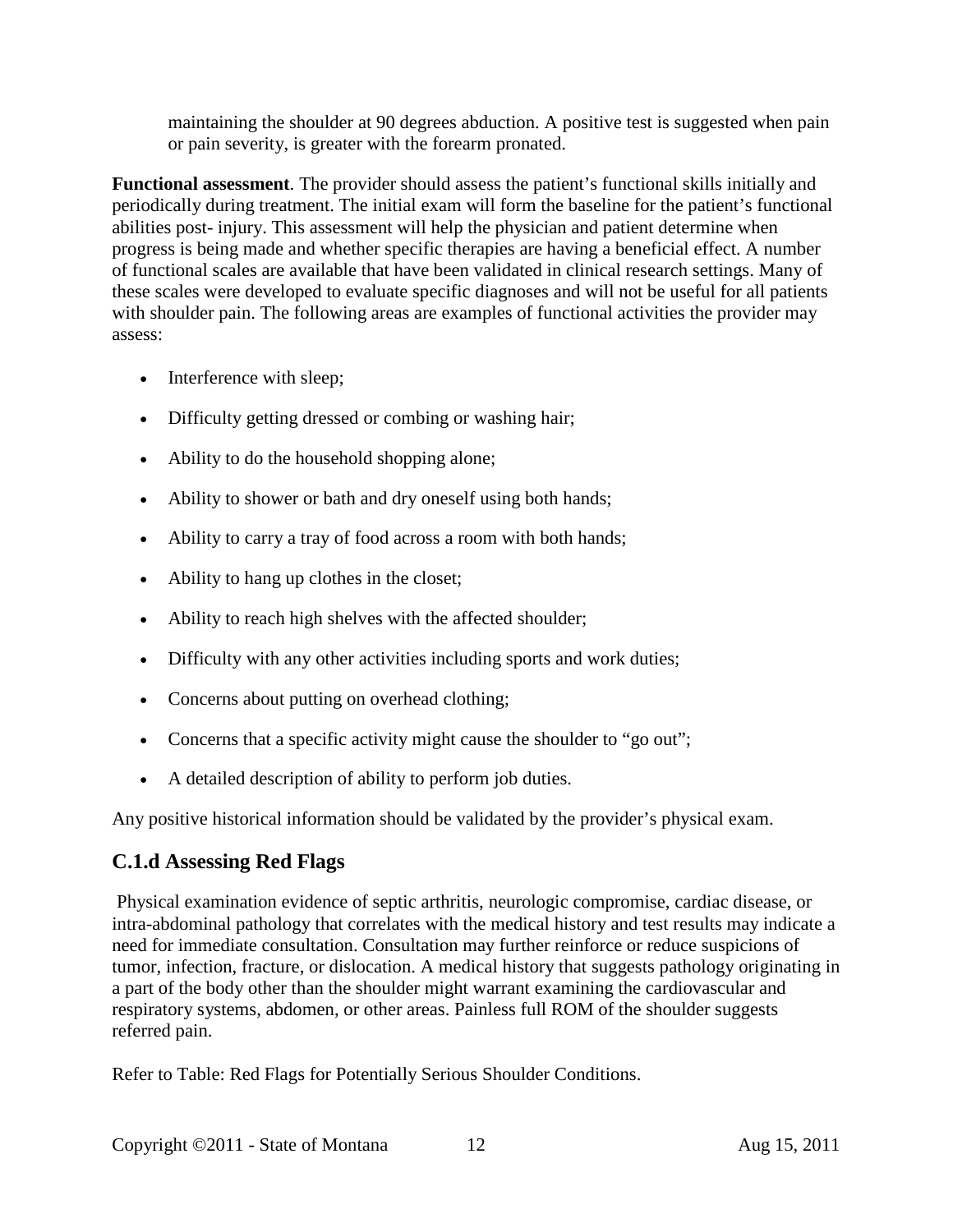| <b>Table: Red Flags for Potentially Serious Shoulder Conditions</b> |                                                                                                                                                                                                                                                                      |                                                                                                                                                                                                                                                                                                                                                                                                   |  |  |
|---------------------------------------------------------------------|----------------------------------------------------------------------------------------------------------------------------------------------------------------------------------------------------------------------------------------------------------------------|---------------------------------------------------------------------------------------------------------------------------------------------------------------------------------------------------------------------------------------------------------------------------------------------------------------------------------------------------------------------------------------------------|--|--|
| <b>Disorder</b>                                                     | <b>Medical History</b>                                                                                                                                                                                                                                               | <b>Physical Examination</b>                                                                                                                                                                                                                                                                                                                                                                       |  |  |
| <b>Fractures</b>                                                    | History of significant trauma<br>(e.g., direct, deceleration, slip, trip,<br>fall, motor vehicles)<br>Severe pain and inability to move the<br>shoulder                                                                                                              | Generally severe pain<br>Inability to move or use the arm and<br>shoulder<br>Significant bruising or hemarthrosis<br>Deformity consistent with displaced<br>fracture (with fracture, check for pulmonary<br>injury and rib fracture as well)<br>Significant swelling                                                                                                                              |  |  |
| <b>Dislocation</b><br>(glenohumeral<br>joint)                       | History of significant trauma<br>History of prior dislocation<br>Presence of deformity, some with<br>history of spontaneous reduction or<br>self-reduction<br>Severe pain and inability to move the<br>shoulder                                                      | Deformity consistent with unreduced<br>dislocation Anterior more common than<br>posterior<br>Inability or reduced ability to move the<br>shoulder                                                                                                                                                                                                                                                 |  |  |
| <b>Infection</b>                                                    | History of systemic symptoms of<br>infection (e.g., fevers, chills)<br>Persistent, severe shoulder pain<br>May have other, distant sites with<br>symptoms of infection<br>Diabetes mellitus<br>History of immunosuppression (e.g.,<br>transplant, chemotherapy, HIV) | Limited range of motion due to severe pain<br>Systemic signs of sepsis (elevated<br>temperature, chills, hypotension,<br>tachycardia)<br>If AC joint, will usually have effusion,<br>tenderness and may have overlying<br>erythema.<br>If subacromial, may have erythema and<br>swelling.<br>If glenohumeral joint, often no findings<br>other than limited shoulder range of motion<br>and pain. |  |  |
| <b>Tumor</b>                                                        | Pain at rest<br>History of smoking or other risk<br>factor<br>History of any cancer present or prior<br>(especially lung)<br>History of immunosuppression<br>(transplant, chemotherapy, HIV)                                                                         | Palpable mass<br><b>Tumor</b> vessels<br>Distant findings of cancer<br>Compression neuropathy (see Neurologic<br>compromise)                                                                                                                                                                                                                                                                      |  |  |

## **C.2 Radiographic Imaging**

Radiographic Imaging of the shoulder is a generally accepted, well-established and widely used diagnostic procedure when specific indications based on history and/or physical examination are present. It should not be routinely performed for most non-traumatic diagnoses. The mechanism of injury and specific indications for the radiograph should be listed on the request form to aid

Copyright ©2011 - State of Montana 13 Aug 15, 2011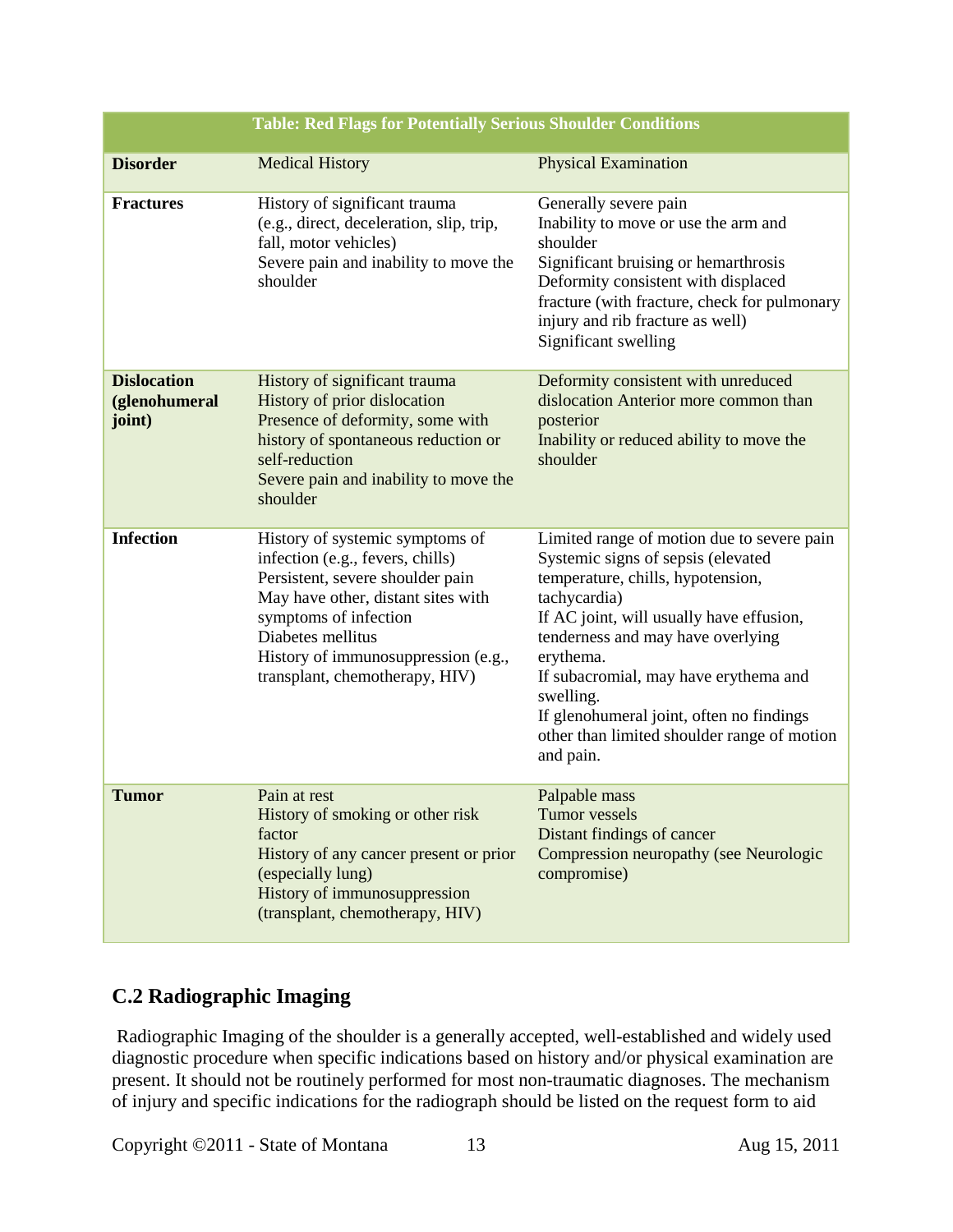the radiologist and x-ray technician. For additional specific clinical indications, refer to Section E, Specific Diagnosis, Testing and Treatment Procedures. Indications include:

- 1. Inability to actively move arm through range-of-motion;
- 2. History of significant trauma, especially blunt trauma or fall from a height;
- 3. History of dislocation;
- 4. Age over 55 years;
- 5. Unexplained or persistent shoulder pain over two weeks. (Occult fractures, may not be visible on initial x-ray. A follow-up radiograph and/or bone scan may be required to make the diagnosis);
- 6. History or exam suggestive of intravenous drug abuse or osteomyelitis; and
- 7. Pain with swelling and/or range-of-motion (ROM) limitation localizing to an area of prior fracture, internal fixation, or joint prosthesis.

### **C.3 Laboratory Tests**

Laboratory tests are generally accepted, well-established and widely used procedures. They are, however, rarely indicated at the time of initial evaluation, unless there is suspicion of systemic illness, infection, neoplasia, connective tissue disorder, or underlying arthritis or rheumatologic disorder based on history and/or physical examination. Laboratory tests can provide useful diagnostic information. The Department recommends that lab diagnostic procedures be initially considered the responsibility of the workers' compensation carrier to ensure that an accurate diagnosis and treatment plan can be established.

Tests include, but are not limited to:

- 1. Completed Blood Count (CBC) with differential can detect infection, blood dyscrasias, and medication side effects;
- 2. Erythrocyte sedimentation rate, rheumatoid factor, antinuclear antigen (ANA), human leukocyte antigen (HLA), and C-reactive protein can be used to detect evidence of a rheumatologic, infection, or connective tissue disorder;
- 3. Serum calcium, phosphorous, uric acid, alkaline phosphatase, and acid phosphatase can detect metabolic bone disease;
- 4. Liver and kidney function may be performed for prolonged anti-inflammatory use or other medications requiring monitoring; and
- 5. Analysis of joint aspiration for bacteria, white cell count, red cell count, fat globules, crystalline birefringence and chemistry to evaluate joint effusion.

### **C.4 Other Procedures**

Copyright ©2011 - State of Montana 14 Aug 15, 2011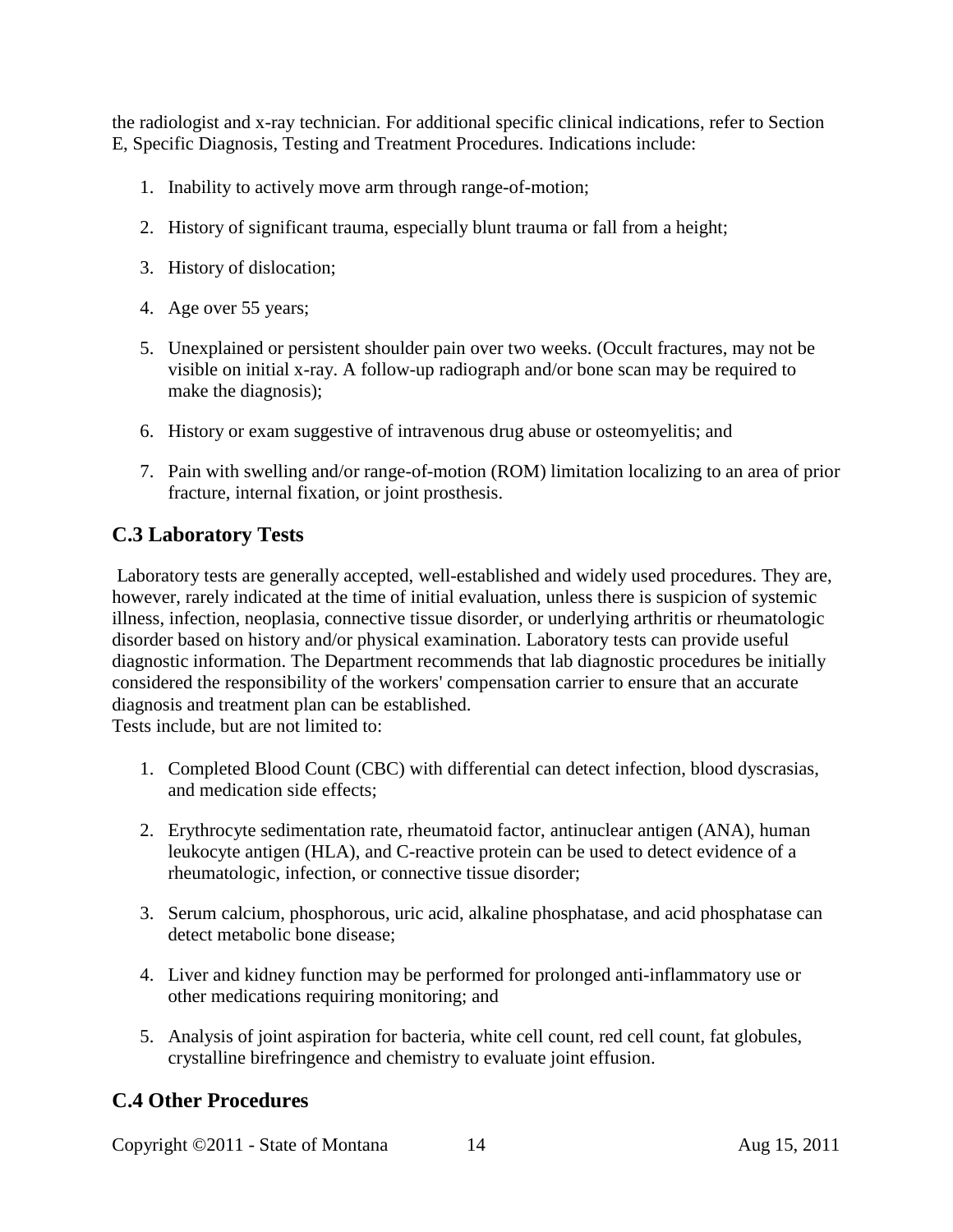**Joint Aspiration:** is a generally accepted, well-established and widely used procedure when specifically indicated and performed by individuals properly trained in these techniques. Especially, when history and/or physical examination are of concern for a septic joint or bursitis. Aspiration of a large effusion can help to decrease pain and speed functional recovery. Persistent or unexplained effusions may be examined for evidence of infection, rheumatologic, or inflammatory processes. The presence of fat globules in the effusion strongly suggests occult fracture.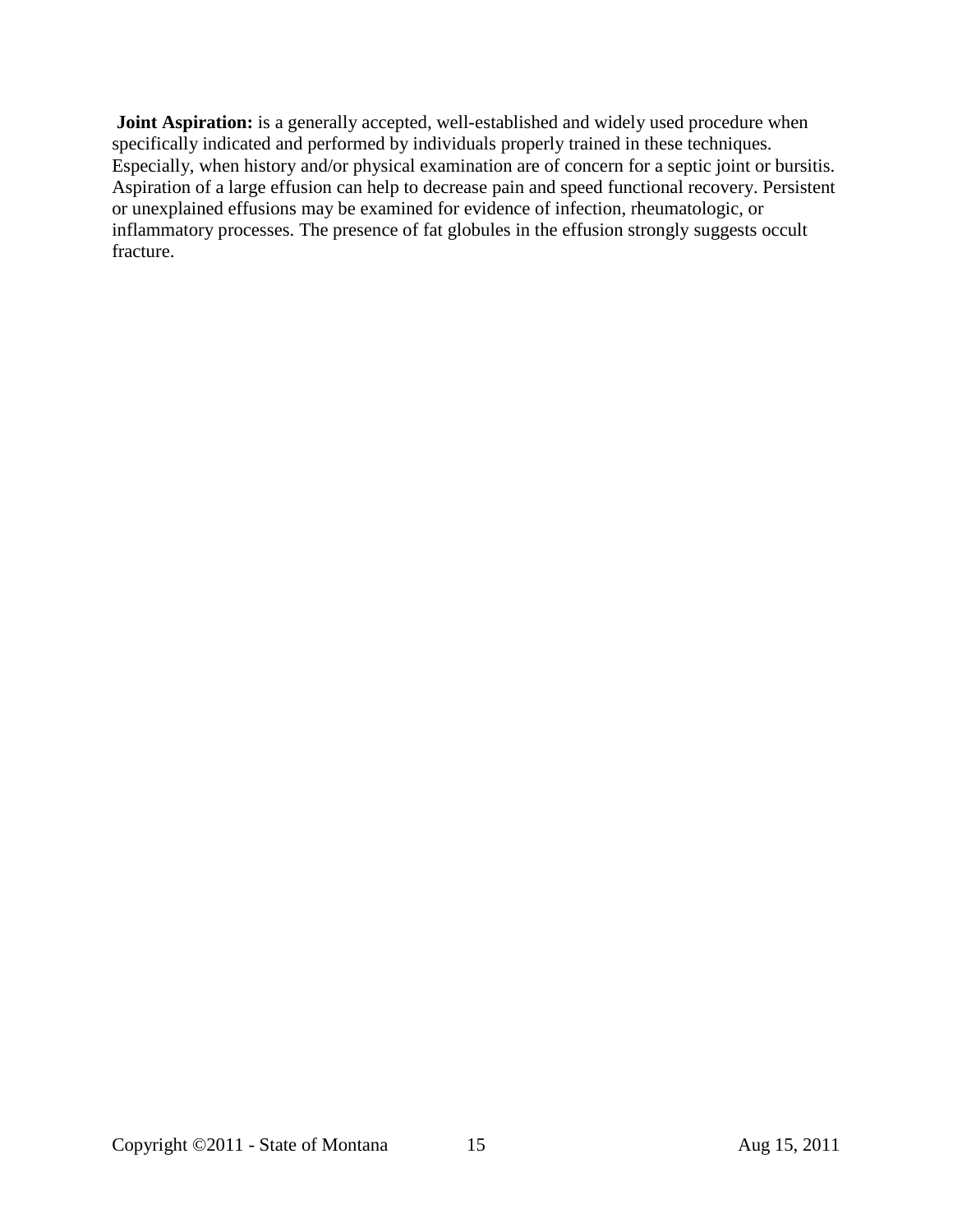# <span id="page-15-0"></span>**D. Follow-up Diagnostic Imaging and Testing Procedures**

One diagnostic imaging procedure may provide the same or distinctive information as does another procedure. Therefore, the prudent choice of a single diagnostic procedure, a complement of procedures or a sequence of procedures will optimize diagnostic accuracy; maximize cost effectiveness (by avoiding redundancy), and minimize potential adverse effects to patients.

All diagnostic imaging procedures have a significant percentage of specificity and sensitivity for various diagnoses. None is specifically characteristic of a certain diagnosis. Clinical information obtained by history taking and physical examination should form the basis for selecting an imaging procedure and interpreting its results.

When a diagnostic procedure, in conjunction with clinical information, can provide sufficient information to establish an accurate diagnosis, the second diagnostic procedure will become a redundant procedure. At the same time, a subsequent diagnostic procedure can be a complementary diagnostic procedure if the first or preceding procedures, in conjunction with clinical information, cannot provide an accurate diagnosis. Usually, preference of a procedure over others depends upon availability, a patient's tolerance, and/or the treating practitioner's familiarity with the procedure.

### <span id="page-15-1"></span>**D.1 Imaging Studies**

Imaging studies are generally accepted, well-established and widely used diagnostic procedures. When indicated, the following additional imaging studies can be utilized for further evaluation of the shoulder, based upon the mechanism of injury, symptoms, and patient history. For specific clinical indications, refer to Section E, Specific Diagnosis, Testing and Treatment Procedures. The studies below are listed by frequency of use, not importance.

Diagnostic imaging may be useful in resolving the diagnostic uncertainties that remain after the clinical examination. Even a thorough history and physical examination may not define the shoulder pathology that produces the patient's symptoms. Therefore, additional investigations should be considered as an accepted part of the patient evaluation when surgery is being considered or clarification of diagnosis is necessary to formulate a treatment plan.

## **D.1.a X-ray**

X-ray is widely accepted and frequently the first imaging study performed. Three radiographically distinguishable acromion types have been described: Type I (flat), Type II (curved), and Type III (hooked). Historically, acromion type was correlated with incidence of rotator cuff pathologies and with outcome of nonsurgical treatment of shoulder pain. However, there is considerable variation between observers regarding the acromial types, both in interpreting plain x-rays and in classifying anatomical specimens. Acromial morphology should not be used to assess the likelihood of rotator cuff pathology. Acromial morphology alone should not be considered an indication for acromioplasty, as up to 40% of asymptomatic adults may have a Type II acromion. Appropriate soft tissue imaging techniques such as sonography and MRI should be used to assess rotator cuff or bursa status.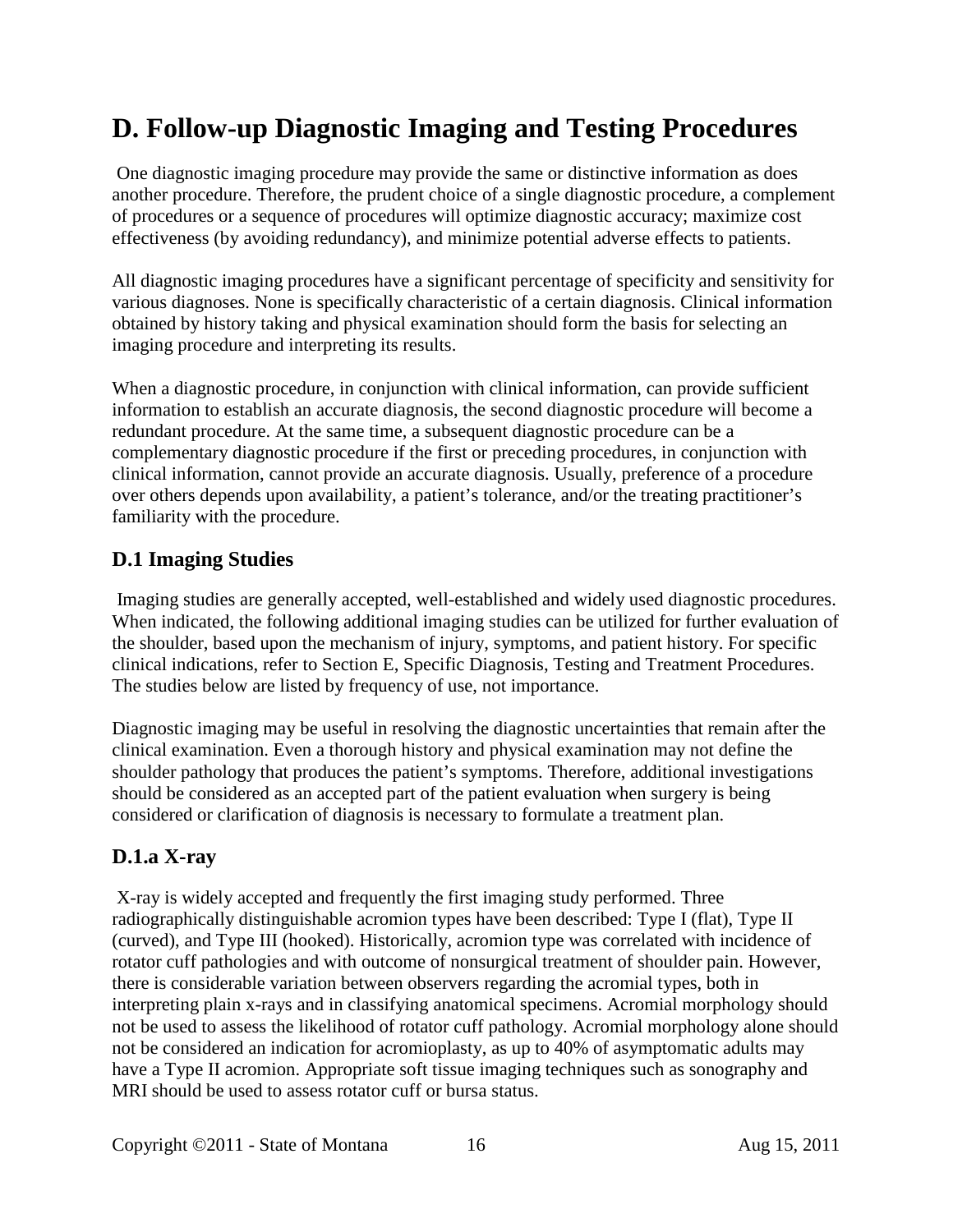### **D.1.b Diagnostic Sonography**

Diagnostic Sonography is an accepted technique for suspected full-thickness tears. A positive sonogram has a high specificity of 96% and provides convincing confirmation of the diagnosis. Sensitivity is high, 87%, however, negative sonography does not rule out a full-thickness tear. For partial thickness tears, a positive sonogram has high specificity, 94%, but is only moderately sensitive, 67%. A negative sonogram does not exclude the diagnosis of a partial thickness tear. The performance of sonography is operator-dependent, and is best when done by a specialist in musculoskeletal radiology. It is preferable to MRI when the patient is claustrophobic or has inserted medical devices.

## **D.1.c Magnetic Resonance Imaging (MRI)**

Magnetic Resonance Imaging (MRI) is generally accepted and widely used to provide a more definitive visualization of soft tissue structures, including ligaments, tendons, joint capsule, and joint cartilage structures, than x-ray or Computed Axial Tomography (CT) in the evaluation of traumatic or degenerative injuries. The addition of intravenous or intra-articular contrast can enhance definition of selected pathologies.

In general, the high field, conventional, MRI provides better resolution than a low field scan. A lower field scan may be indicated when a patient cannot fit into a high field scanner or is too claustrophobic despite sedation. Inadequate resolution on the first scan may require a second MRI using a different technique. All questions in this regard should be discussed with the MRI center and/or radiologist.

MRI provides excellent soft tissue detail, but interpretation of the image is problematic and depends on operator skill. A positive MRI has high specificity of 93% and provides supporting evidence that a clinical suspicion of a full-thickness tear is correct. Sensitivity of MRI for fullthickness tears is also high at 89%. However, it may not identify the pathology in some cases. For partial thickness tears, sensitivity of MRI is below 50%, but its specificity is high at 90%.

## **D.1.d Computed Axial Tomography (CT)**

Computed Axial Tomography (CT) is generally accepted and provides excellent visualization of bone and is used to further evaluate bony masses and suspected fractures not clearly identified on radiographic window evaluation. Instrument scatter-reduction software provides better resolution when metallic artifact is of concern.

## **D.1.e Helical CT scans**

Helical CT scans: sometimes used for diagnosing osteonecrosis. Helical CT scanning has been largely replaced by MRI. However, there are patients who have contraindications for MRI (e.g., implanted ferrous metal) helical CT is recommended.

Helical CT scan has been thought to be superior to MRI for evaluating subchondral fractures; however, a definitive study has not been reported. Helical CT has few if any adverse effects, but is costly. It is recommended for select use.

Copyright ©2011 - State of Montana 17 Aug 15, 2011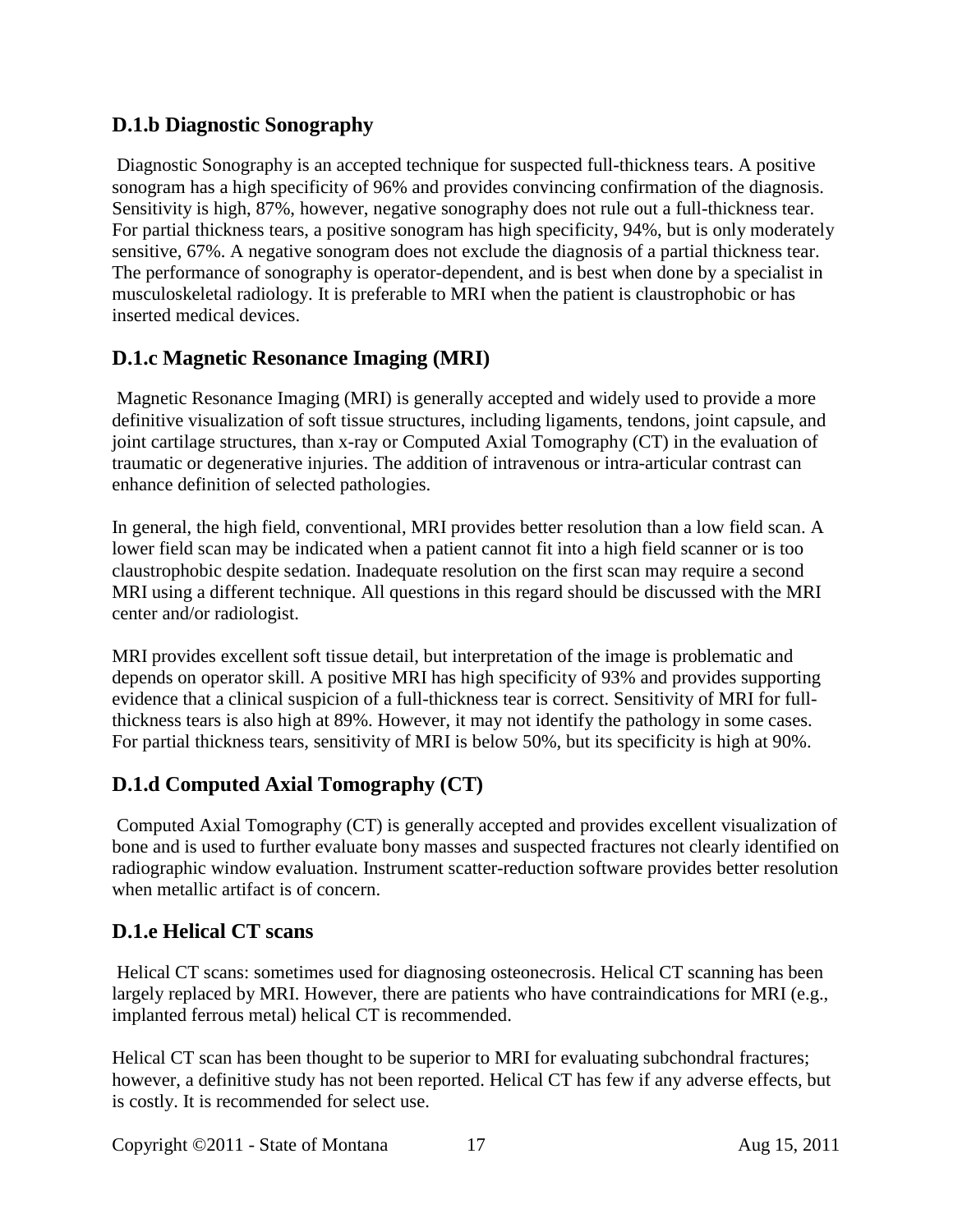## **D.1.f MR Arthrography (MRA)**

MR Arthrography (MRA) This accepted investigation uses the paramagnetic properties of gadolinium to shorten T1 relaxation times and provide a more intense MRI signal. It can accurately demonstrate and rule out full-thickness tears as well as non-contrast MRI, but it is invasive and its place in the evaluation of rotator cuff pathology has not been determined. In select populations of highly active athletes, it may uncover unsuspected labral pathology such as SLAP lesions, but the arthroscopically normal labrum may produce an abnormal signal in half of MRA studies. Its contribution to the diagnosis of SLAP lesions has not been determined. An MRA is not necessary if the patient has already met indications for arthroscopy or surgery as outlined in Section E. However, an MRA may be ordered when the surgeon desires further information prior to surgery.

### **D.1.g Venogram/Arteriogram**

Venogram/Arteriogram a generally accepted test is useful for investigation of vascular injuries or disease, including deep-venous thrombosis. Potential complications may include pain, allergic reaction, and deep-vein thrombosis.

### **D.1.h Bone Scan (Radioisotope Bone Scanning)**

Bone Scan (Radioisotope Bone Scanning) is generally accepted, well-established and widely used. Bone scanning is more sensitive but less specific than MRI. 99MTechnecium diphosphonate uptake reflects osteoblastic activity and may be useful in metastatic/primary bone tumors, stress fractures, osteomyelitis, and inflammatory lesions, but cannot distinguish between these entities.

Bone scanning is more sensitive but less specific than MRI. It is useful for the investigation of trauma, infection, stress fracture, occult fracture, Complex Regional Pain Syndrome, and suspected neoplastic conditions of the upper extremity.

### **D.1.i Other Radioisotope Scanning**

Other Radioisotope Scanning Indium and gallium scans are generally accepted procedures usually to help diagnose lesions seen on other diagnostic imaging studies. 67Gallium citrate scans are used to localize tumor, infection, and abscesses. 111Indium-labeled leukocyte scanning is utilized for localization of infection or inflammation.

### **D.1.j Arthrograms**

Arthrograms are accepted; however, rarely used except for evaluation of patients with metal implants and previous shoulder surgery.

## <span id="page-17-0"></span>**D.2 Other Tests**

The following diagnostic procedures in this subsection are listed in alphabetical order.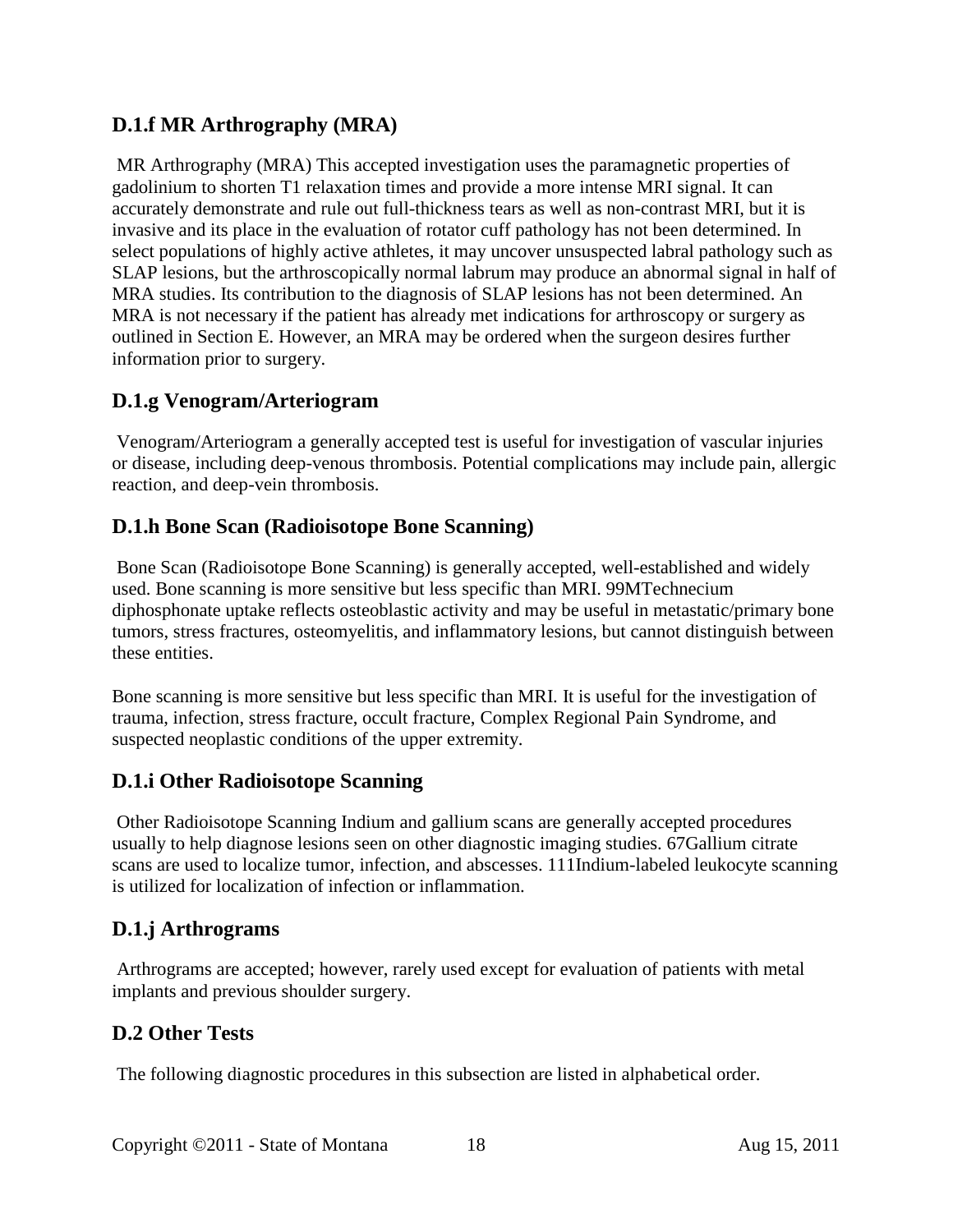### **D.2.a Antibody Levels**

There are numerous antibodies that are markers for specific rheumatic diseases (e.g., rheumatoid factor, anti-nuclear antibodies, anti-Sm, anti-Ro, anti-La for rheumatoid arthritis, systemic lupus erythematosus, Sjogren's, mixed connective tissue disorder, etc.). Patients with rheumatic disorders are at increased risk for degenerative joint disease of the shoulder as well as subacromial bursitis.

Antibody levels are strongly recommended as a screen to confirm specific disorders (e.g., rheumatoid arthritis). However, routine use of these tests in shoulder pain patients is not recommended, especially as wide-ranging, non-focused test batteries are likely to result in inaccurate diagnoses due to false positives and low pre-test probabilities. Providers should also be aware that false-negative results occur. Measurement of antibody levels is minimally invasive, unlikely to have substantial adverse effects, and is low to moderately costly depending on the specific test ordered

### **D.2.b Compartment Pressure Testing and Measurement Devices**

Compartment Pressure Testing and Measurement Devices such as pressure manometer, are generally accepted and useful in the evaluation of patients who present uncommon but reported symptoms consistent with a compartment syndrome.

### **D.2.c Diagnostic Arthroscopy (DA)**

Diagnostic Arthroscopy (DA) allows direct visualization of the interior of a joint, enabling the diagnosis of conditions when other diagnostic tests have failed to reveal an accurate diagnosis. DA may also be employed in the treatment of joint disorders. In some cases, the mechanism of injury and physical examination findings will strongly suggest the presence of a surgical lesion, and it is appropriate to proceed directly with the interventional arthroscopy.

In other cases, in which imaging tests are negative and the patient has failed to improve functionally despite active participation in non-operative therapy, DA may be indicated to clarify the diagnosis.

Usually tissue pathology is unnecessary for diagnostic accuracy. However, some institutions may require gross tissue pathology.

### **D.2.d Doppler Ultrasonography/Plethysmography**

Doppler Ultrasonography/Plethysmography is useful in establishing the diagnosis of arterial and venous disease in the upper extremity and should be considered prior to the more invasive venogram or arteriogram study.

### **D.2.e Electrodiagnostic Testing**

Electrodiagnostic tests include but are not limited to, Electromyography (EMG), and Nerve Conduction Studies (NCS). These are generally accepted, well-established and widely used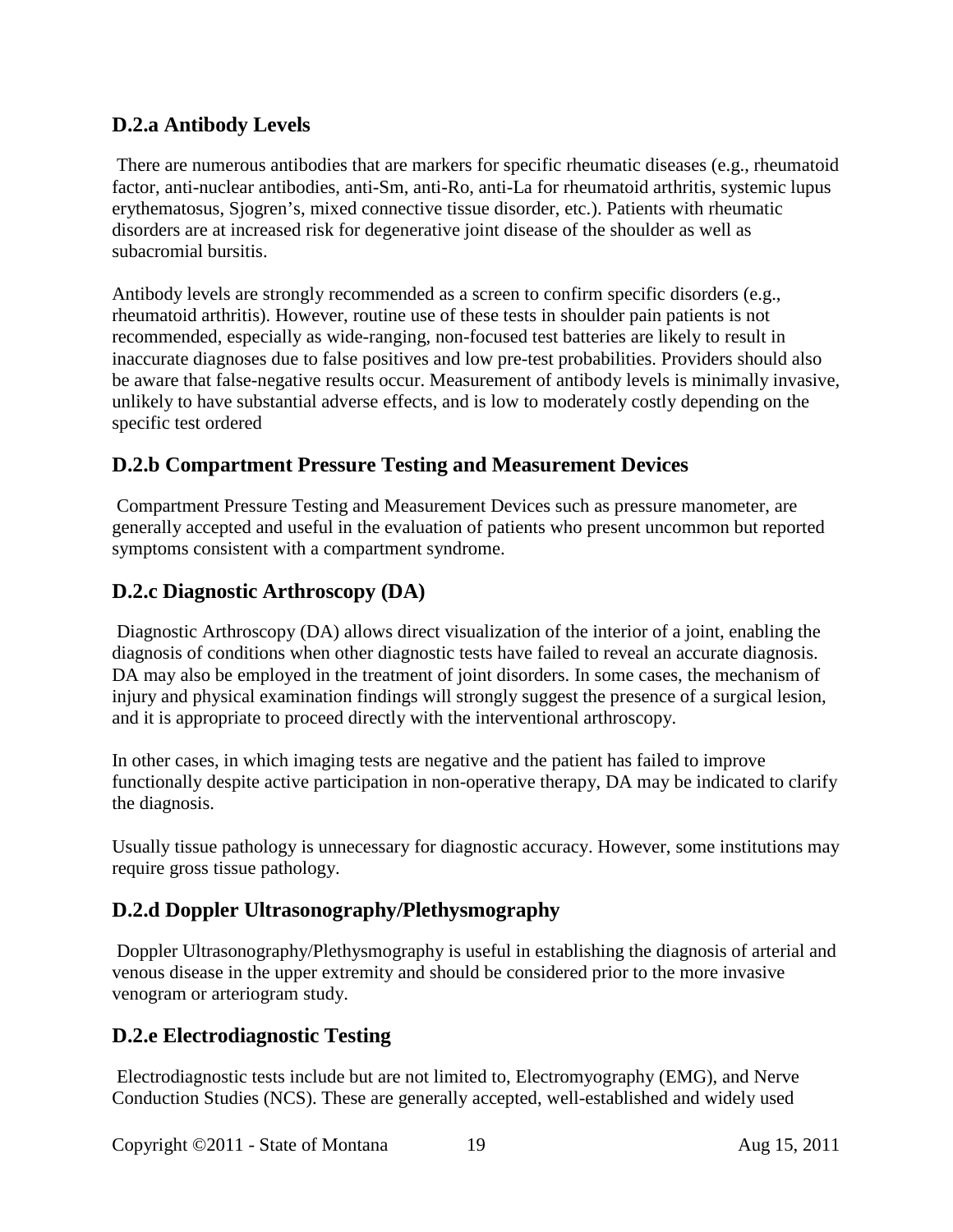diagnostic procedures. Electrodiagnostic studies may be useful in the evaluation of patients with suspected involvement of the neuromuscular system, including radiculopathies, peripheral nerve entrapments, peripheral neuropathies, disorders of the neuromuscular junction and primary muscle disease. EMGs should not be routinely performed for shoulder injuries unless there are findings to suggest new diagnostic pathology (Refer to Section E.4 Brachial Plexus).

In general, these diagnostic procedures are complementary to imaging procedures such as CT, MRI, and/or myelography or diagnostic injection procedures. Electrodiagnostic studies may provide useful, correlative neuropathophysiological information that would not be obtainable from standard radiologic studies.

Portable Automated Electrodiagnostic Device (also known as Surface EMG) is not a substitute for conventional EMG/NCS testing in clinical decision-making, and therefore, is not recommended.

## **D.2.f Personality/Psychological/Psychosocial Evaluations**

Personality/Psychological/Psychosocial Evaluations: are generally accepted and wellestablished diagnostic procedures with selective use in the upper extremity population, but have more widespread use in sub-acute and chronic upper extremity populations. Diagnostic testing procedures may be useful for patients with symptoms of depression, delayed recovery, chronic pain, recurrent painful conditions, disability problems, and for pre-operative evaluation as well as a possible predictive value for post-operative response.

Psychological testing should provide differentiation between pre-existing depression versus injury-caused depression, as well as post-traumatic stress disorder.

Formal psychological or psychosocial evaluation should be performed on patients not making expected progress within 6 to 12 weeks following injury and whose subjective symptoms do not correlate with objective signs and tests. In addition to the customary initial exam, the evaluation of the injured worker should specifically address the following areas:

- 1. Employment history;
- 2. Interpersonal relationships both social and work;
- 3. Leisure activities;
- 4. Current perception of the medical system;
- 5. Results of current treatment;
- 6. Perceived locus of control; and
- 7. Childhood history, including abuse and family history of disability.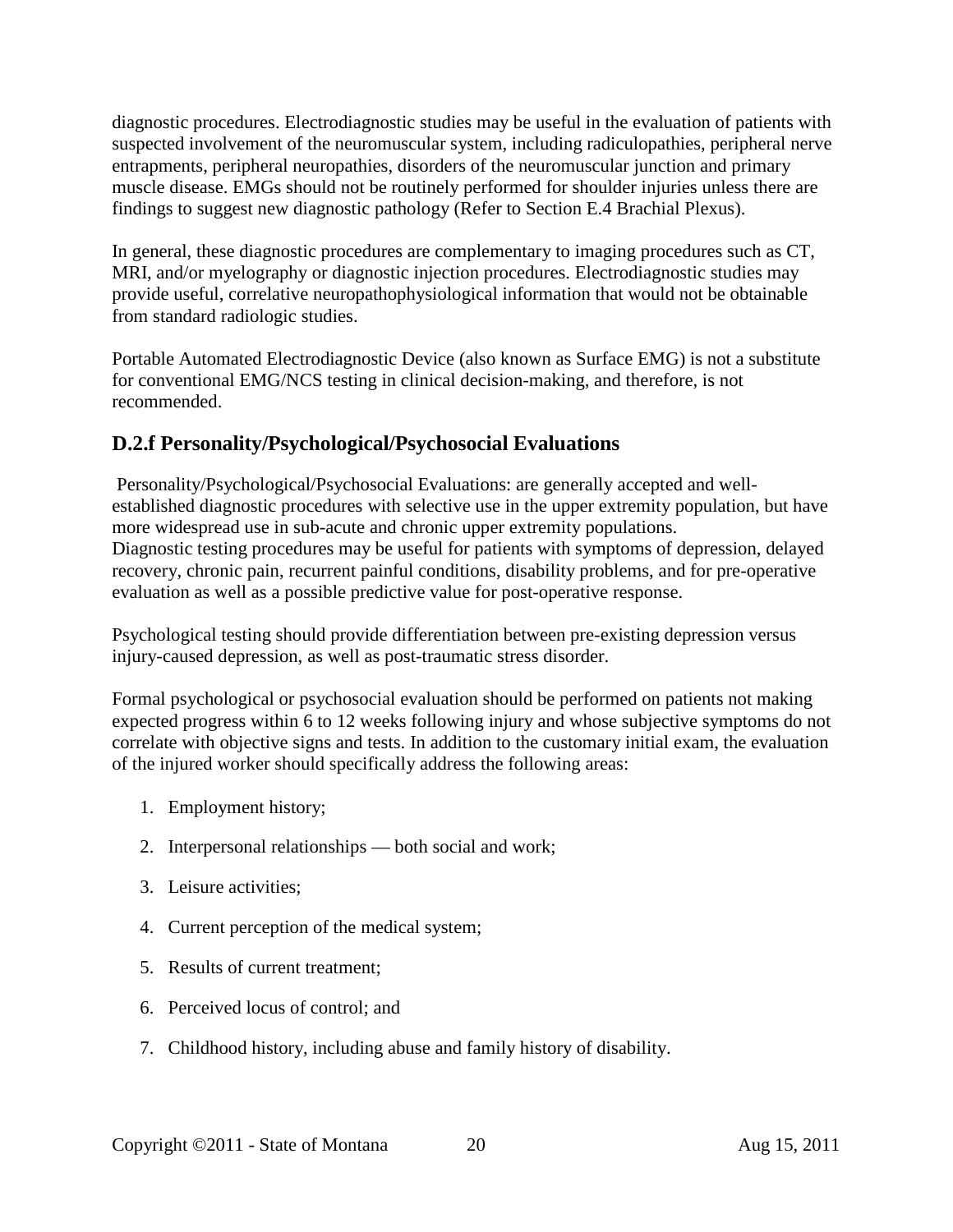This information should provide clinicians with a better understanding of the patient, thus, allowing for more effective rehabilitation.

The evaluation will determine the need for further psychosocial interventions, and in those cases, a Diagnostic Statistical Manual (DSM) of Mental Disorders diagnosis should be determined and documented. An individual with a PhD, PsyD, or Psychiatric MD/DO credentials should perform initial evaluations, which are generally completed within one to two hours. A professional fluent in the primary language of the patient is strongly preferred. When such a provider is not available, services of a professional language interpreter must be provided. When issues of chronic pain are identified, the evaluation should be more extensive and follow testing procedures as outlined in the Department's Chronic Pain Disorder Medical Treatment Guidelines.

• Frequency: One time visit for evaluation. If psychometric testing is indicated as a portion of the initial evaluation, time for such testing should not exceed an additional two hours of professional time.

# <span id="page-20-0"></span>**D.3 Special Tests**

Special tests are generally well-accepted tests and are performed as part of a skilled assessment of the patient's capacity to return-to-work, his/her strength capacities, and physical work demand classifications and tolerances. The procedures in this subsection are listed in alphabetical order.

## **D.3.a Computer Enhanced Evaluations**

Computer Enhanced Evaluations may include isotonic, isometric, isokinetic and/or isoinertial measurement of movement, range-of-motion (ROM), endurance or strength. Values obtained can include degrees of motion, torque forces, pressures, or resistance. Indications include determining validity of effort, effectiveness of treatment and demonstrated motivation. These evaluations should not be used alone to determine return to work restrictions. The added value of computer enhanced evaluations is unclear. Targeted work tolerance screening or gradual return to work is preferred.

• Frequency: One time for evaluation. Can monitor improvements in strength every 3 to 4 weeks up to a total of 6 evaluations.

## **D.3.b Functional Capacity Evaluation (FCE)**

Functional Capacity Evaluation (FCE) is a comprehensive or modified evaluation of the various aspects of function as they relate to the worker's ability to return-to-work. Areas such as endurance, lifting (dynamic and static), postural tolerance, specific range of motion, coordination and strength, worker habits, employability, as well as psychosocial aspects of competitive employment may be evaluated. Components of this evaluation may include: (a) musculoskeletal screen; (b) cardiovascular profile/aerobic capacity; (c) coordination; (d) lift/carrying analysis; (e) job-specific activity tolerance; (f) maximum voluntary effort; (g) pain assessment/psychological screening; and (h) non-material and material handling activities.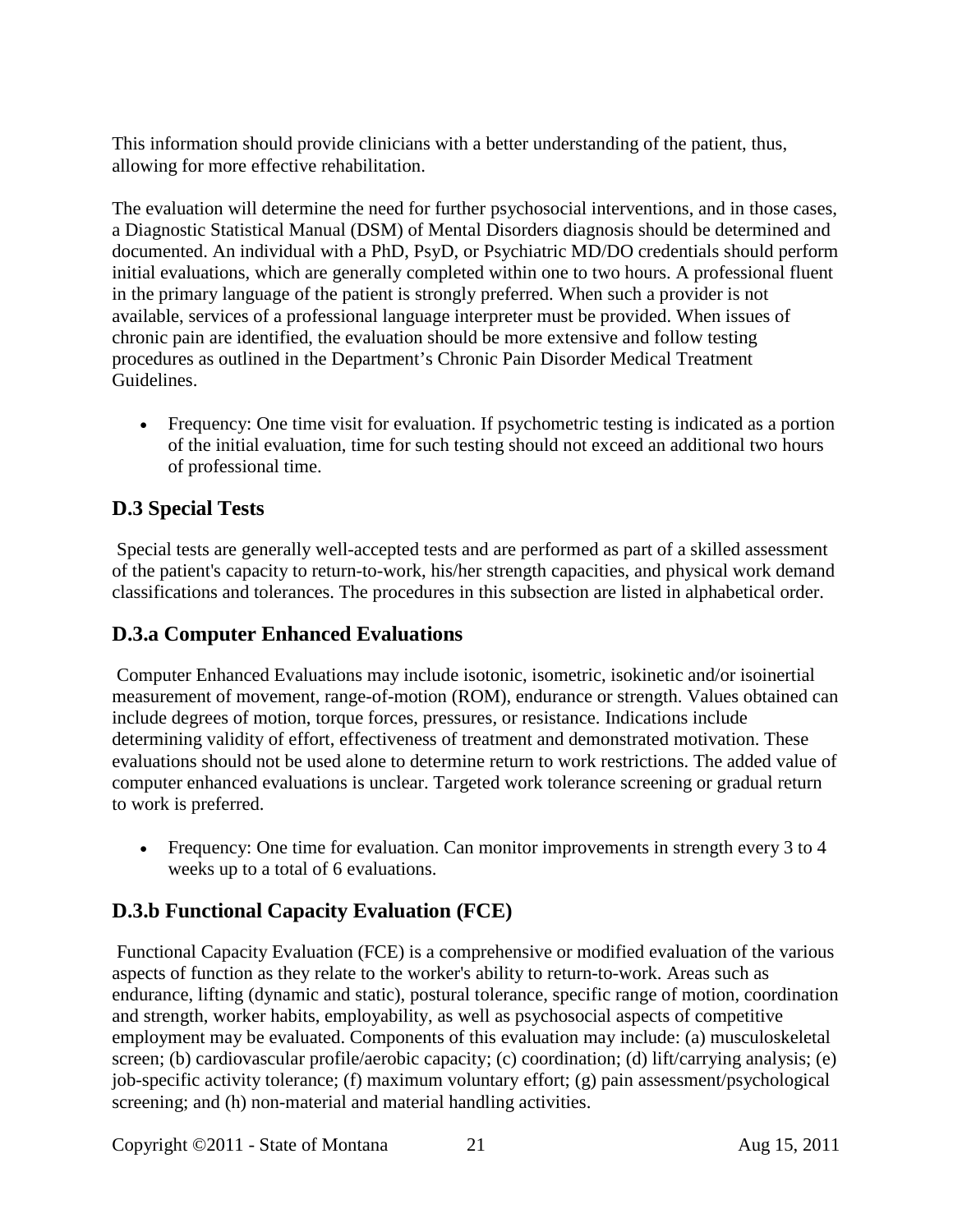When an FCE is being used to determine return to a specific jobsite, the provider is responsible for fully understanding the job duties. A jobsite evaluation is frequently necessary. FCEs cannot be used in isolation to determine work restrictions. The authorized treating physician must interpret the FCE in light of the individual patient's presentation and medical and personal perceptions. FCEs should not be used as the sole criteria to diagnose malingering.

Full FCEs are rarely necessary. In many cases, a work tolerance screening will identify the ability to perform the necessary job tasks.

• Frequency: Can be used 1) initially to determine baseline status and 2) for case closure when patient is unable to return to pre-injury position and further information is desired to determine permanent work restrictions. Prior authorization is required for FCEs performed during treatment.

### **D.3.c Jobsite Evaluation**

Jobsite Evaluation is a comprehensive analysis of the physical, mental, and sensory components of a specific job. These components may include, but are not limited to: (a) postural tolerance (static and dynamic); (b) aerobic requirements; (c) range of motion; (d) torque/force; (e) lifting/carrying; (f) cognitive demands; (g) social interactions; (h) visual perceptual; (i) sensation; (j) coordination; (k) environmental requirements of a job; (l) repetitiveness; and (m) essential job functions. Job descriptions provided by the employer are helpful but should not be used as a substitute for direct observation.

A jobsite evaluation may include observation and instruction of how work is done, what material changes (desk, chair) should be made, and determination of readiness to return to work.

Requests for a jobsite evaluation should describe the expected goals for the evaluation. Goals may include, but are not limited to the following:

- 1. To determine if there are potential contributing factors to the person's condition and/or for the physician to assess causality;
- 2. To make recommendations for, and to assess the potential for ergonomic changes;
- 3. To provide a detailed description of the physical and cognitive job requirements;
- 4. To assist the patient in their return to work by educating them on how they may be able to do their job more safely in a bio-mechanically appropriate manner; and/or
- 5. To give detailed work/activity restrictions.
- Frequency: One time with additional visits as needed for follow-up visits per jobsite.

### **D.3.d Vocational Assessment**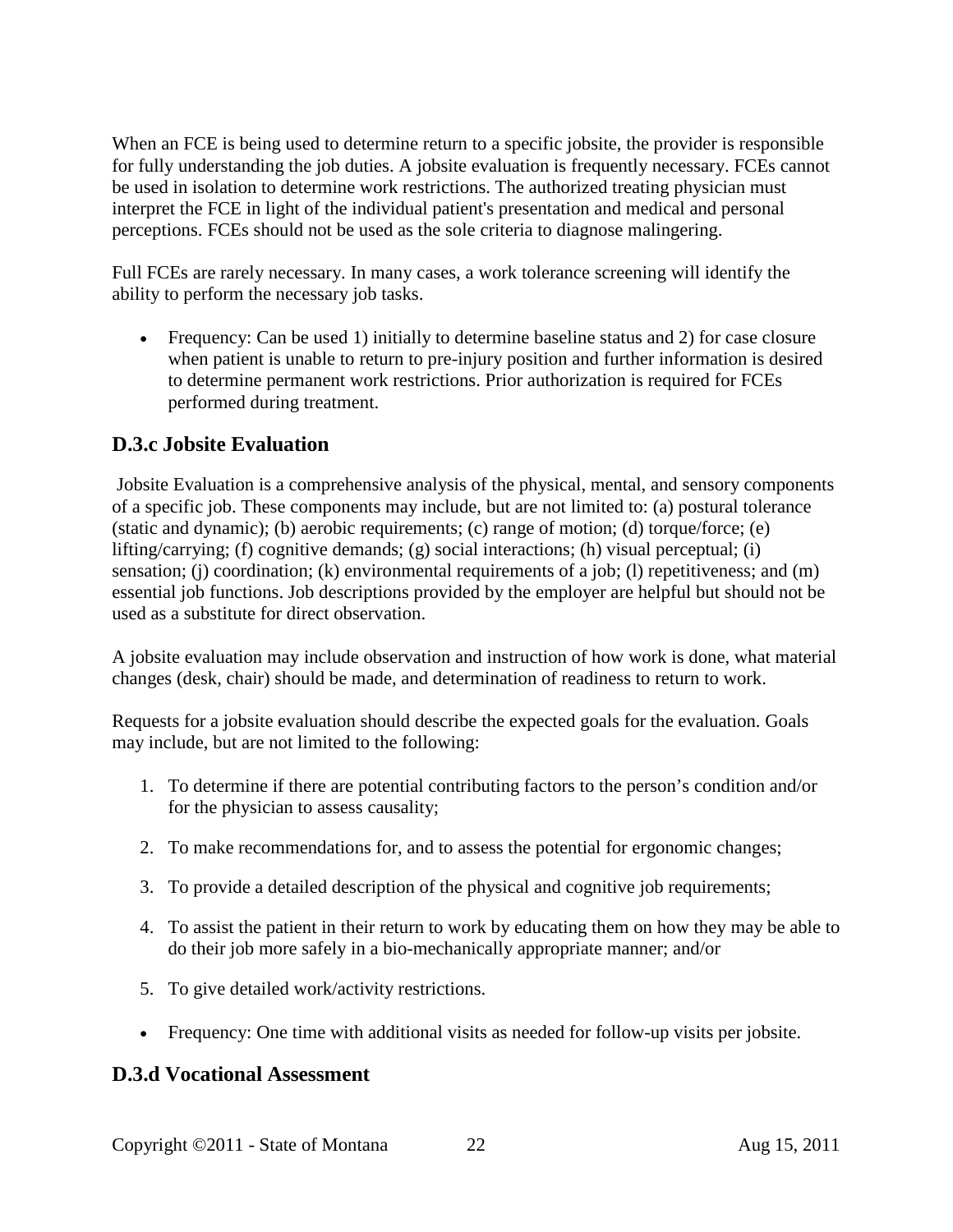Vocational Assessment If the injury is such that the practitioner can easily determine that the worker will be unable to return to his/her previous occupation, then vocational rehabilitation assistance at that time may aid in the overall medical management and rehabilitation of the patient. The physician may decide that the patient is unable to return to the previous occupation prior to declaration of Maximum Medical Improvement (MMI).

The vocational assessment should provide valuable guidance in the determination of future rehabilitation program goals. It should clarify rehabilitation goals, which optimize both patient motivation and utilization of rehabilitation resources. The physician should have identified the expected permanent limitation(s) prior to the assessment. Declaration of MMI should not be delayed solely due to lack of attainment of a vocational assessment.

• Frequency: One time with additional visits as needed for follow-up.

### **D.3.e Work Tolerance Screening**

Work Tolerance Screening is a determination of an individual's tolerance for performing a specific job based on a job activity or task and may be used when a full Functional Capacity Evaluation is not indicated. The screening is monitored by a therapist and may include a test or procedure to specifically identify and quantify work-relevant cardiovascular, physical fitness and postural tolerance. It may also address ergonomic issues affecting the patient's return-to-work potential.

• Frequency: One time for initial screen. May monitor improvements in strength every 3 to 4 weeks up to a total of 6 visits.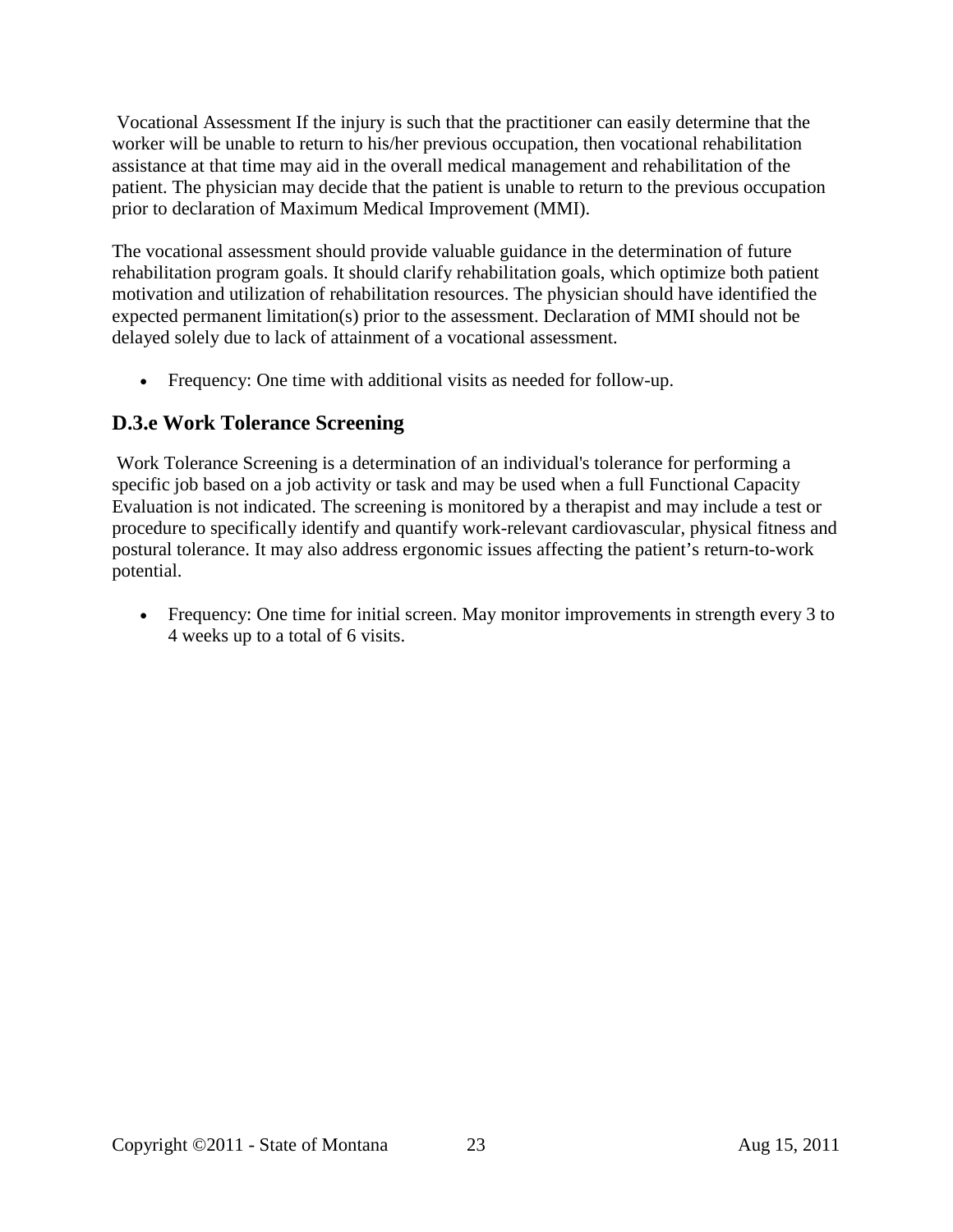# <span id="page-23-0"></span>**E. Specific Diagnosis, Testing and Treatment Procedures**

### <span id="page-23-1"></span>**E1. Acromioclavicular Joint Sprains/Dislocations**

An acute acromioclavicular (AC) joint injury is frequently referred to as a shoulder separation. There are six classifications of AC joint separation, which are based upon the extent of ligament damage and bony displacement

### **E.1.a Description/Definition**

**Type I** Sprain of the AC ligament and capsule; x-ray usually normal.

**Type II** Sprains consisting of a ruptured AC ligament and capsule with incomplete injury to the coracoclavicular (CC) ligament, resulting in mild AC joint subluxation. X-ray shows clavicle slightly elevated.

**Type III** Dislocation of the clavicle above the acromion with complete tear of the AC ligament and/or CC ligaments; abnormal stress x-rays.

**Type IV** Dislocation consisting of a displaced clavicle that penetrates posteriorly through or into the trapezius muscle. The sterno-clavicular joint may also be dislocated.

**Type V** Dislocation consisting of complete separation of the AC and CC ligaments and dislocation of the acromioclavicular joint with a large coracoclavicular interval.

**Type VI** Dislocation consisting of a displaced clavicle that penetrates inferior to the coracoid.

Type I-III are common, while Types IV-VI are not, and when found require surgical consultation. For AC joint degeneration from repetitive motion that is found to be work-related, refer to Section E. 8, Impingement Syndrome.

#### **E.1.b Occupational Relationship**

Generally, workers sustain an AC joint injury when they fall landing on the point of the shoulder, driving the acromion downward; or fall on an outstretched hand or elbow with an adducted arm, creating a backward and outward force on the shoulder. It is important to rule out other sources of shoulder pain from the acute injury, including rotator cuff tear, fracture, and nerve injury.

### **E.1.c Specific Physical Exam Findings**

Specific Physical Exam Findings may include the following:

1. At times, tenderness at the AC joint with contusions and/or abrasions at the joint area; and/or prominence/asymmetry of the shoulder can be seen;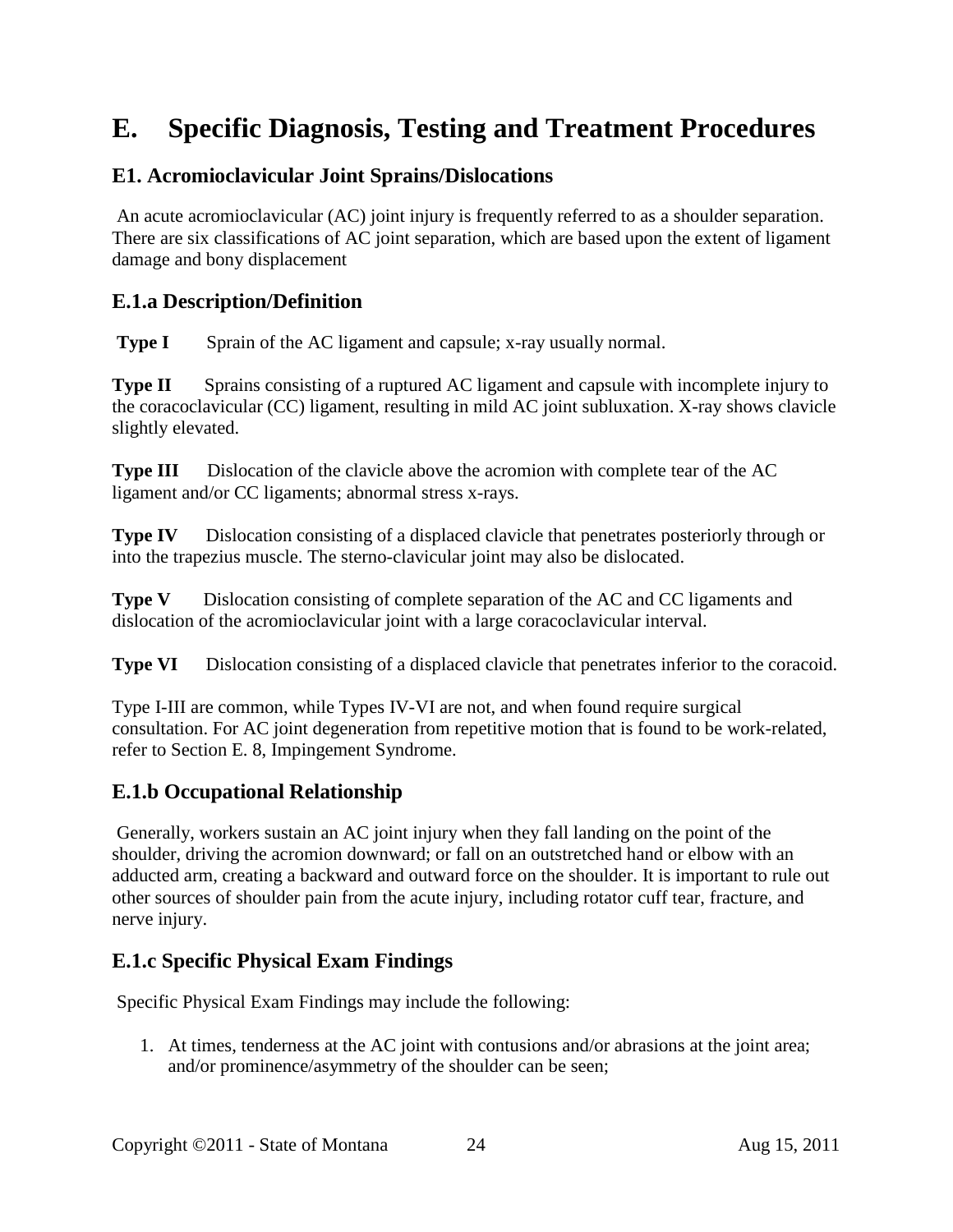2. The patient usually demonstrates decreased shoulder motion, and with palpation, the distal end of the clavicle is painful. There may be increased clavicular translation and cross-body adduction that causes exquisite pain at the AC joint. Cross-body adduction with the arm elevated to 90 degrees can also cause posterior pain with a tight posterior capsule, or lateral pain with impingement. Injection of local anesthetic in the AC joint should relieve pain when performing this maneuver.

### **E.1.d Diagnostic Testing Procedures**

Plain x-rays may include:

- 1. AP view;
- 2. AP radiograph of the shoulder with the beam angled 10 degrees cephalad (Zanca view) and a beam strength that is under-penetrating;
- 3. Axillary lateral views; and
- 4. Stress view; side-to-side comparison with 10 to 15 lb. of weight in each hand.

### **E.1.e Non-operative Treatment Procedures**

Non-operative Treatment Procedures may include:

- 1. Procedures outlined in Section F. Immobilization in some cases (up to 6 weeks for Type I-III AC joint separations). Treatments for Type III injuries are controversial and may range from a sling to surgery.
- 2. Medication, such as non-steroidal anti-inflammatories and analgesics would be indicated. Narcotics are not normally indicated. Lidocaine patches may be used for pain relief. In chronic acromioclavicular joint pain, a series of injections with or without cortisone may be performed up to 3 times per year.
- 3. Benefits may be achieved through therapeutic rehabilitation. It should emphasize a progressive increase in range-of-motion (ROM) without exacerbation of the AC joint injury. Full recovery of AC joint dislocation may require up to twelve weeks. With increasing motion and pain control, a strengthening program should be instituted. Refer to Section F, Therapeutic Procedures, Non-operative.
- 4. Return to appropriate modified duty should begin within the first week. Refer to Section F. 12, Return to Work. With restoration of full-motion, return to full-duty should be anticipated within 3 months.
- 5. Other therapies in Section F, Therapeutic Procedures, Non-operative, may be employed in individual cases.

## **E.1.f Surgical Indications**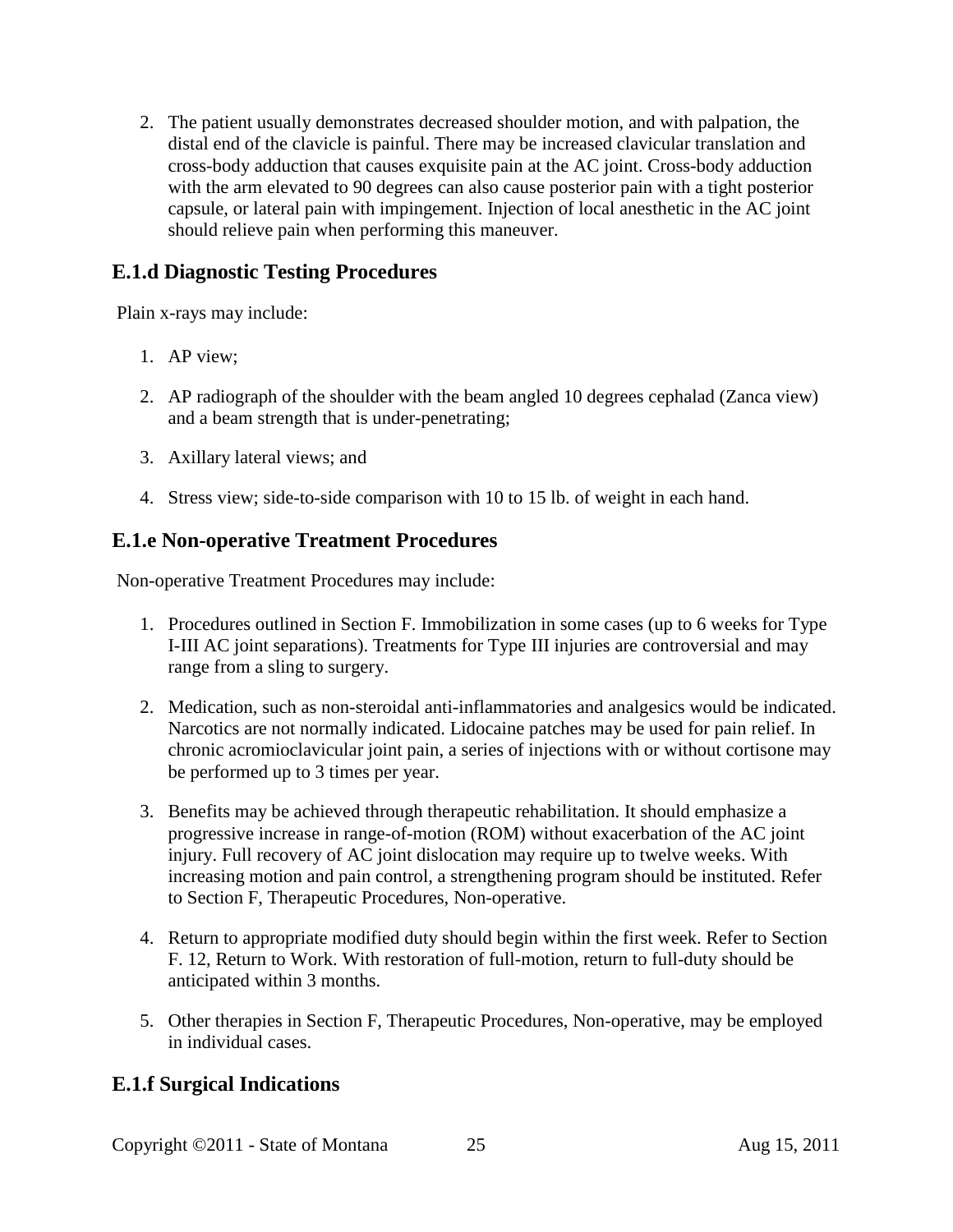Patients who have Type III AC joint dislocations will usually recover well without surgical intervention. Surgical intervention may be considered when functional deficits interfere with activities of daily living and/or job duties after three to four months of active patient participation in non-operative therapy. For patients with particularly high physical demands on their shoulder, immediate orthopaedic consultation with surgical intervention as early as two weeks from the date of injury may be considered.

Prior to surgical intervention, the patient and treating physician should identify functional operative goals and the likelihood of achieving improved ability to perform activities of daily living or work activities. The patient should also agree to comply with the pre- and postoperative treatment plan and home exercise requirements and understand the length of partial and full-disability expected post-operatively.

With a Type IV-VI AC joint injury, an orthopedic surgical consultation is recommended.

# **E.1.g Operative Procedures**

AC joint stabilization with or without distal clavicle resection. Distal clavicle resection may prevent painful arthritis but can compromise post-operative AC joint stabilization.

# **E.1.h Post-operative Treatment**

An individualized rehabilitation program based upon communication between the surgeon and the therapist using the treatments found in Section F-Therapeutic Procedures, Non-operative. Early therapeutic rehabilitation interventions are recommended to maintain ROM with progressive strengthening.

- Frequency: 3 to 5 times per week for the first 2 weeks, 3 times per week for the following 2 weeks, then 1 to 2 times per week.
- Optimum Duration: 6 to 8 weeks with progression to home exercise and/or pool therapy.
- Maximum Duration: 12 weeks. Occasional follow-up visits may be justified to reinforce exercise patterns or to reach final functional goals if the therapy to date has demonstrated objective functional gains.

Return to work and restrictions after surgery may be made by an experienced primary occupational medicine physician in consultation with the surgeon or by the surgeon.

# <span id="page-25-0"></span>**E2. Adhesive capsulitis/Frozen Shoulder Disorder**

# **E.2.a Description/Definition**

Adhesive capsulitis of the shoulder, also known as frozen shoulder disorder, is a soft tissue lesion of the glenohumeral joint resulting in global restrictions of passive and active ROM. Lack of passive ROM can persist even with therapy, for an average of 30 months. The disorder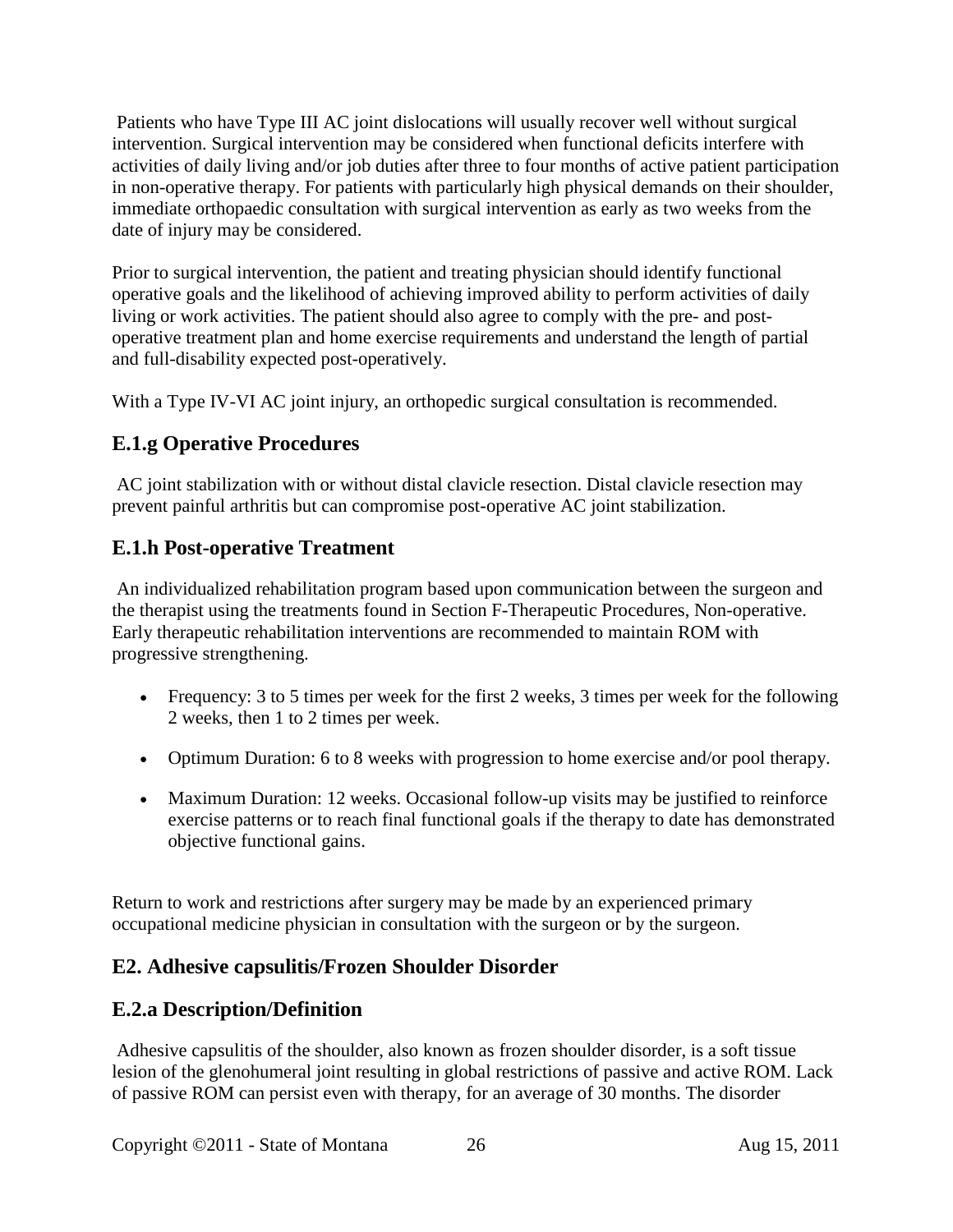progresses through stages, specifically:

**Stage 1**-Consists of acute pain with some limitation in range-of-motion; generally lasting 2 to 9 months.

**Stage 2**-Characterized by progressive stiffness, loss of passive range-of-motion, muscular atrophy, and decreased pain; generally lasting an additional 3 to 12 months beyond Stage 1.

**Stage 3**-Characterized by partial or complete resolution of symptoms and restoration of ROM and strength; it usually takes an additional 5 to 26 months beyond Stage 2.

Patients will usually complain of pain in the sub-deltoid region, but occasionally over the long head of the biceps or radiating down the lateral aspect of the arm to the forearm. Pain is often worse at night, with difficulty sleeping on the involved side. Motion is restricted and painful.

In Stages 2 and 3, patients may also experience peri-scapular and neck pain from compensatory scapular thoracic motion.

Idiopathic adhesive capsulitis usually occurs spontaneously without any specific inciting injury. This occurs most frequently in diabetic, middle aged patients. This type of adhesive capsulitis is likely to remit over time and is usually not work related.

Capsulitis or stiffness may occur secondary to trauma or surgery from another condition. Therapy and additional treatment recommendations for other specific diagnoses should be strictly followed to decrease the occurrence of secondary restricted ROM.

## **E.2.b Occupational Relationship**

There should be some history of work related injury. Occupational adhesive capsulitis may arise secondary to any chest or upper extremity trauma. Primary adhesive capsulitis is rarely occupational in origin.

## **E.2.c Specific Physical Exam Findings**

Specific Physical Exam Findings may include:

Restricted active and passive glenohumeral ROM in multiple planes is the primary physical finding. It may be useful for the examiner to inject the subacromial space with lidocaine and then repeat ROM testing to rule out stiffness secondary to rotator cuff or bursal pathology. Lack of improvement of ROM usually confirms the diagnosis. Postural changes and secondary trigger points along with atrophy of the deltoid and supraspinatus muscles may be seen.

## **E.2.d Diagnostic Testing Procedures**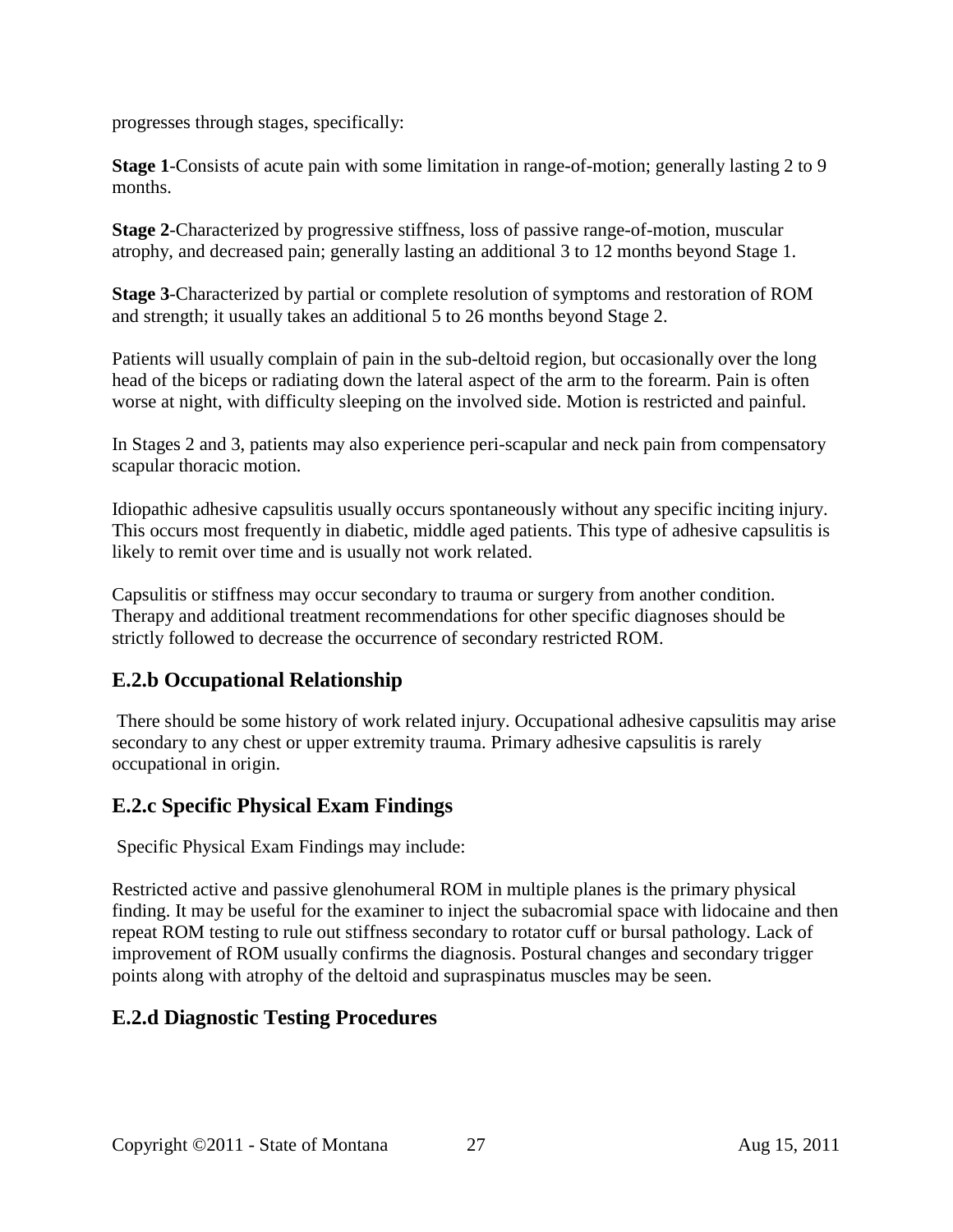- 1. Plain x-rays should be done to rule out concomitant pathology such as subluxation or tumor.
- 2. Other diagnostic testing may be indicated to rule out associated pathology. Refer Section D., Follow-up Diagnostic Procedures and to Section E., Specific Diagnosis, Testing, and Treatment. Dynamic sonography may be useful to specifically identify the movements most affected and rule out other pathology.
- 3. Laboratory tests should be considered to rule out systemic diseases.

### **E.2.e Non-operative Treatment Procedures**

Address the goal to restore and maintain function and may include the following:

i. Therapeutic interventions are the mainstay of treatment. They should include ROM, active therapies, and a home exercise program. Passive as well as active therapies may be used for control of pain and swelling. Therapy should progress to strengthening and instruction in a home exercise program targeted to further improve ROM and strength of the shoulder girdle musculature. There is some evidence that a home exercise program will have similar results to fully-supervised physical therapy in non-workers compensation populations; however, to facilitate return to work, supervised therapy is generally recommended for at least several sessions to assure proper performance of home exercise and to evaluate continued progress. These sessions are in addition to any sessions already performed for the original primary related diagnosis. Refer to Section F, Therapeutic Procedures, Non-operative for all other therapies as well as a description of active and passive therapies.

- Time to Produce Effect: 4 sessions.
- Frequency: 2 times per week for the first 2 weeks and 1 time or less thereafter.
- Optimum Duration: 8 to 12 sessions.
- Maximum Duration: 20 sessions per year. Additional follow-up visits may be justified to reinforce exercise patterns or to reach final functional goals if therapy to date has demonstrated objective functional gains.

ii. Return to work duties with increased ROM as tolerated are also helpful to increase function. Refer to Section F. 12, Return to Work.

iii. Medications, such as NSAIDS and analgesics, may be helpful. Narcotics are indicated for post-manipulation or post-operative cases. Judicious use of pain medications to optimize function may be indicated. Refer to Section F.6., Medications.

iv. Subacromial bursal and/or glenohumeral steroid injections can decrease inflammation and allow the therapist to progress with functional exercise and ROM. There is strong evidence that intra-articular injection of a corticosteroid produces pain relief and increases ROM in the short-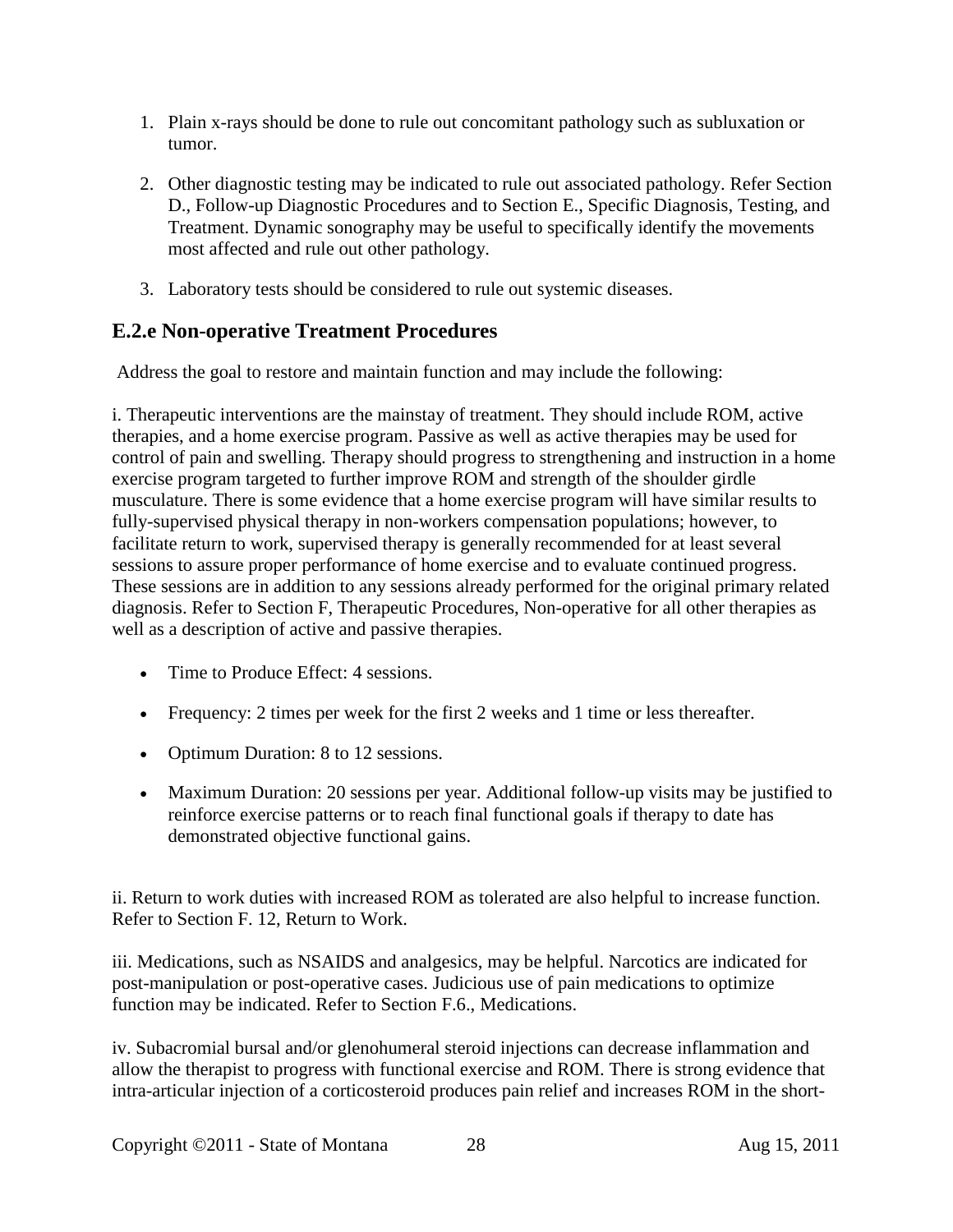term for individuals with restriction of both active and passive ROM in more than one direction. There is good evidence that the addition of a physical therapy or home exercise program is more effective than steroid injections alone. Injections under significant pressure should be avoided as the needle may be penetrating the tendon and injection into the tendon can cause possible tendon breakdown, tendon degeneration, or rupture. Injections should be minimized for patients under 30 years of age.

Steroid injections should be used cautiously in diabetic patients. Diabetic patients should be reminded to check their blood glucose level at least daily for 2 weeks after injections.

- Time to Produce Effect: One injection.
- Maximum Duration: 3 injections in one year at least 4 to 8 weeks apart, when functional benefits are demonstrated with each injection.

v. There is no clear long-term benefit for suprascapular nerve blocks, however, blocks may be appropriate for patients when pain is not well-controlled and injections improve function.

- Time to Produce Effect: One block should demonstrate increased ability to perform exercises and/or range-of-motion.
- Maximum Duration: 3 per year.

vi. In cases that are refractory to conservative therapy lasting at least 3 to 6 months, and in whom ROM remains significantly restricted (abduction usually less than 90 degrees), the following treatment may be considered:

- Distension arthrography or "brisement" in which saline, an anesthetic and usually a steroid are forcefully injected into the shoulder joint causing disruption of the capsule. There is good evidence that distension arthrogram with steroid and saline improves function in patients with decreased passive ROM after 3 months of treatment. Early therapy to maintain ROM, and restore strength and function should follow distension arthrography. Return to work with restrictions should be expected within one week of the procedure; return to full-duty is expected within 4 to 6 weeks.
- Dynamic splinting may be appropriate for rare cases when a functional ROM has not been achieved with the treatment listed above.

vii. There is no evidence that hyaluronate injections are superior to physical therapy in this condition and are not recommended.

viii. Other therapies in Section F, Therapeutic Procedures, Non-operative, may be employed in individual cases.

## **E.2.f Surgical Indications**

Copyright ©2011 - State of Montana 29 Aug 15, 2011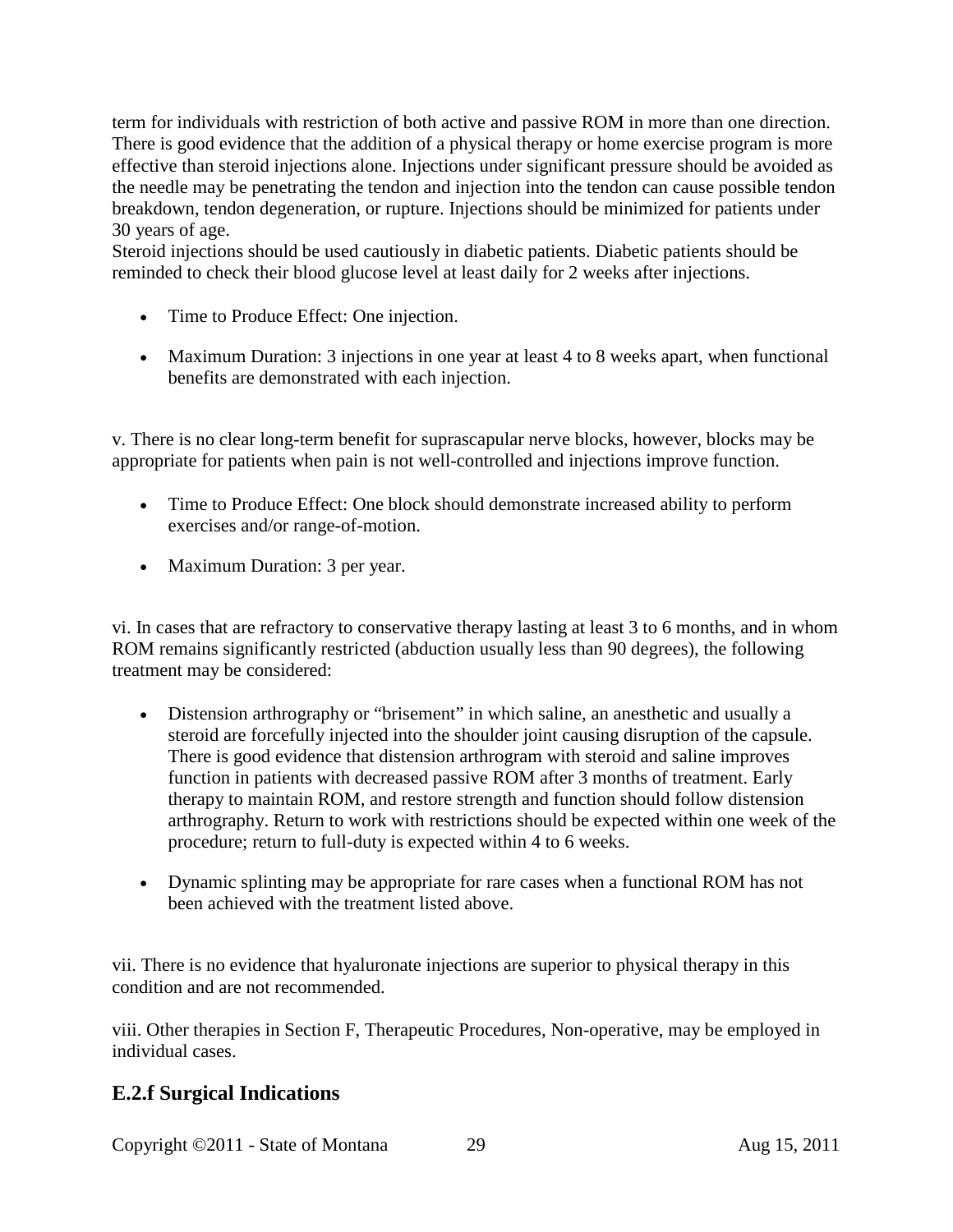Surgery may be considered when functional deficits interfere with activities of daily living and/or job duties after 3 to 6 months of active patient participation in non-operative therapy. For most individuals this constitutes limitations in the range of 130 degrees elevation and 120 degrees abduction; with significant functional limitations; however, individuals who must perform overhead work and lifting may require a greater ROM.

Prior to surgical intervention, the patient and treating physician should identify functional operative goals and the likelihood of achieving improved ability to perform activities of daily living or work activities. The patient should also agree to comply with the pre- and postoperative treatment plan and home exercise requirements. The patient should understand the length of partial and full disability expected post-operatively.

## **E.2.g Operative Procedures**

Manipulation under anesthesia which may be done in combination with steroid injection, distension arthrography, or arthroscopy. Contraindications to closed manipulation under anesthesia include anti-coagulation or bleeding diatheses, significant osteopenia, or recent surgical repair of shoulder soft tissue, fracture or neurological lesion. Complications may include humeral fracture, dislocation, cuff injuries, labral tears or brachial plexus injury.

Arthroscopic capsular release or open surgical release may be appropriate in rare cases with failure of previous methods and when the patient has demonstrated ability to follow through with required physical and occupational therapy. Other disorders, such as impingement syndrome, may also be treated at the same time. Radiofrequency is not recommended due to reported complications from chondrolysis.

## **E.2.h Post-operative Treatment**

An individualized rehabilitation program based upon communication between the surgeon and the therapist using the treatments found in Section F-Therapeutic Procedures, Non-operative. Therapy may include the following:

Early therapeutic rehabilitation interventions are recommended to maintain ROM and should progress to strengthening exercises.

- Frequency: Suggested frequency pattern is 3 to 5 times per week for the first 2 weeks, 3 times per week for the following 2 weeks, then 1 to 2 times per week. The exact frequency per week will depend on the severity.
- Optimum Duration: 6 to 8 weeks with progression to home exercise and/or pool therapy.
- Maximum Duration: Up to 12 weeks. Additional follow-up visits may be justified to reinforce exercise patterns or to reach final functional goals if the therapy to date has demonstrated objective functional gains.

Return to work and restrictions after surgery may be made by an experienced primary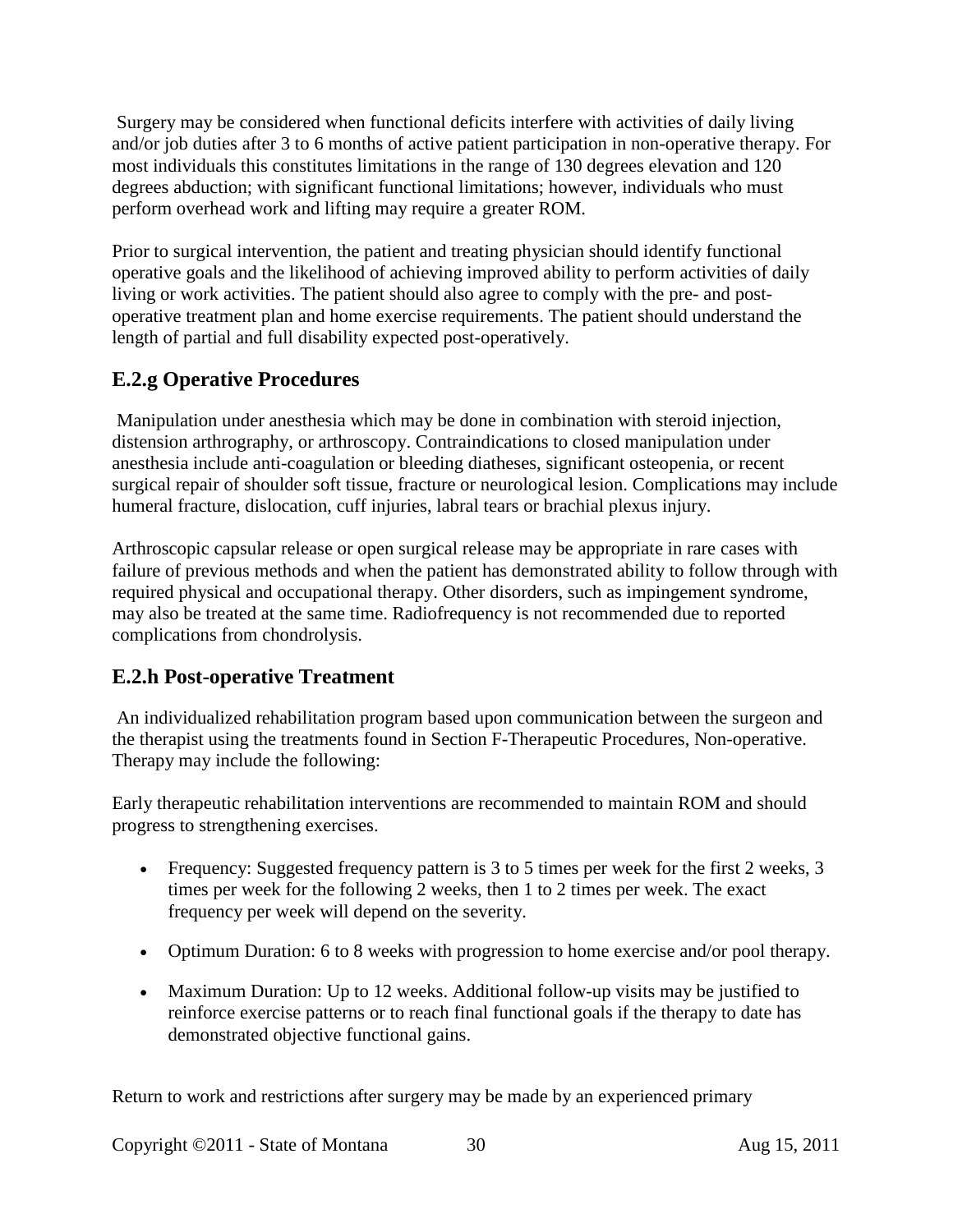occupational medicine physician in consultation with the surgeon or by the surgeon.

Patient should be approaching MMI within 8 to 12 weeks post-operatively; however, coexistence of other pathology should be taken into consideration.

## <span id="page-30-0"></span>**E3. Bicipital Tendon Disorders**

### **E.3.a Description/Definition**

Disorders may include: 1) primary bicipital tendonopathy, which is exceedingly rare; 2) secondary bicipital tendonopathy, which is generally associated with rotator cuff tendonitis or impingement syndrome (see appropriate diagnosis subsections); 3) subluxation of the biceps tendon, which occurs with dysfunction of the transverse inter-tubercular ligament and rotator cuff tears; and 4) acute disruption of the tendon, which can result from an acute distractive force or transection of the tendon from direct trauma.

Symptoms may include aching, burning and/or stabbing pain in the shoulder, usually involving the anterior medial portion of the shoulder girdle. The symptoms are exacerbated with above-theshoulder activities and those specifically engaging the biceps (flexion at the shoulder, flexion at the elbow and supination of the forearm). Relief occurs with rest. Patients may report nocturnal symptoms which interfere with sleep during the acute stages of inflammation; pain and weakness in shoulder during activities; repeated snapping phenomenon with a subluxing tendon; immediate sharp pain and tenderness along the course of the long head of the biceps following a sudden trauma which would raise suspicions of acute disruption of the tendon; and/or with predominant pain at the shoulder accompanied by referral patterns which may extend pain into the cervical or distal structures, including the arm, elbow, forearm, and wrist.

## **E.3.b Occupational Relationship**

Bicipital tendon disorders may include symptoms of pain and/or achiness that occur after repetitive use of the shoulder and/or blunt trauma to the shoulder. Secondary bicipital tendonitis may be associated with prolonged above-the-shoulder activities, and/or repeated shoulder flexion, external rotation and abduction. Acute trauma to the biceps tendon of the shoulder girdle may also give rise to occupational injury of the biceps tendon.

Occupational disorders of the biceps tendon may accompany scapulothoracic dyskinesis, rotator cuff injury, AC joint separation, sub deltoid bursitis, shoulder instability or other shoulder pathology. Symptoms should be exacerbated or provoked by work that activated the biceps muscle. Symptoms may be exacerbated by other activities that are not necessarily work related and the physician should explore and report these areas.

## **E.3.c Specific Physical Exam Findings**

Specific Physical Exam Findings may include the following:

1. If continuity of the tendon has been lost (biceps tendon rupture), inspection of the shoulder would reveal deformity (biceps bunching/Popeye deformity). It is important to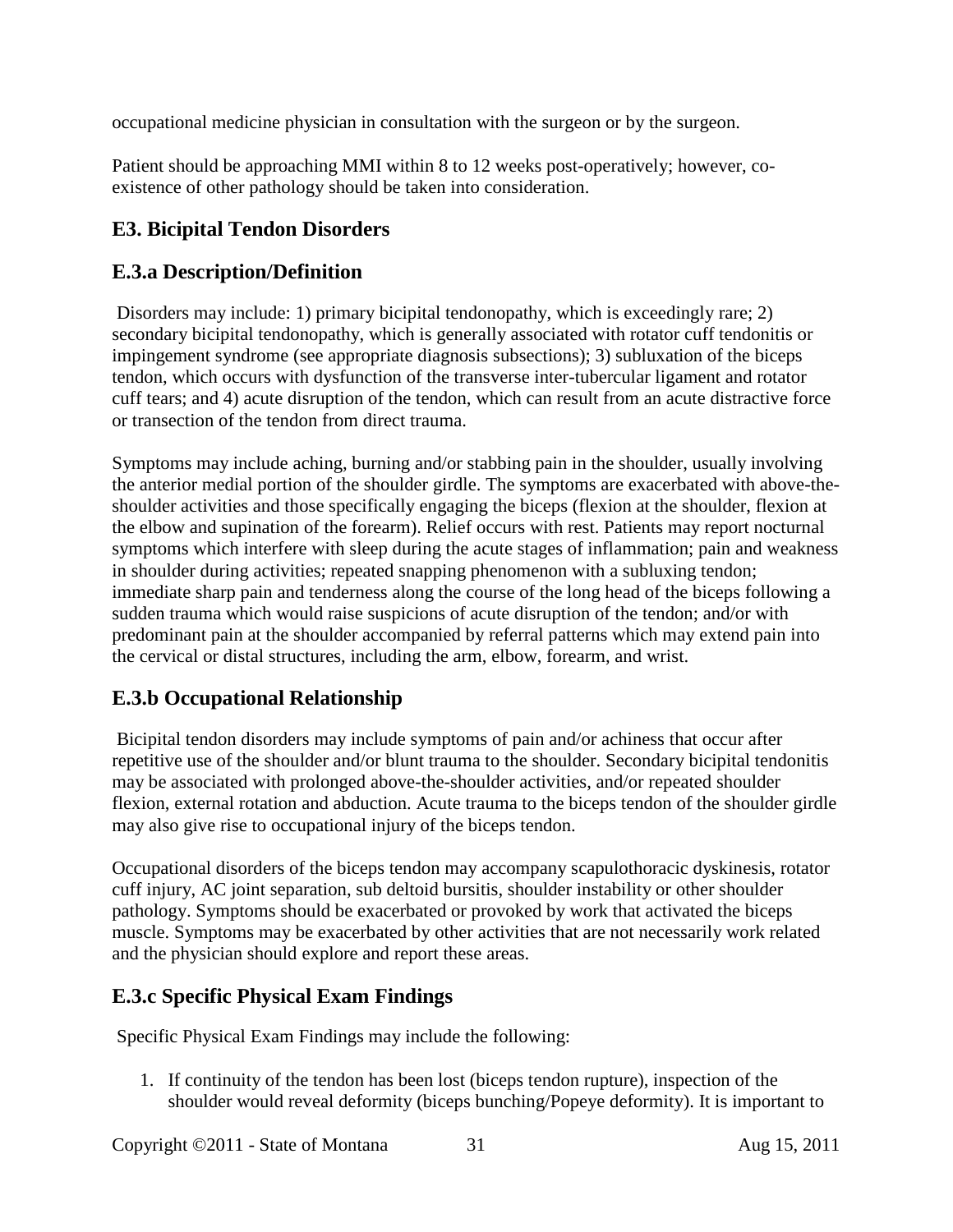differentiate between distal and proximal tendon rupture, as distal biceps ruptures often require urgent intervention.

- 2. Palpation demonstrates tenderness along the course of the bicipital tendon.
- 3. Pain at end range of flexion and abduction as well as with biceps tendon activation.
- 4. Provocative testing may include the following (a detailed description of the signs and tests is located in initial diagnostic procedures):
	- o Yergeson's sign.
	- o Speed's Test.
	- o Ludington's Test.

## **E.3.d Diagnostic Testing Procedures**

#### **Plain x-rays include**:

A) Anterior/Posterior (AP) view. Elevation of the humeral head is indicative of a rotator cuff tear;

B) Lateral view in the plane of the scapula or an axillary view determines an anterior or posterior dislocation or the presence of a defect in the humeral head (a Hill-Sachs lesion);

C) Axillary view is also useful to demonstrate arthritis and spurs on the anterior inferior acromion; and

D) Outlet view determines if there is a downwardly tipped acromion.

**Adjunctive testing**, such as sonography, or MRI should be considered when shoulder pain is refractory to 4 to 6 weeks of non-operative conservative treatment and the diagnosis is not readily identified by standard radiographic and clinical techniques.

### **E.3.e Non-operative Treatment Procedures**

i. Benefit may be achieved through procedures outlined in Section F, Non-operative Treatment Procedures, such as appropriate modalities, limited acute immobilization, exercise and evaluation of occupational workstation. Therapy should emphasize progressive increase in ROM. With increasing motion and pain control, a strengthening program should be instituted.

- Time to Produce Effect: 4 sessions.
- Frequency: 2 times per week for the first 2 weeks and 1 time or less thereafter.
- Optimum Duration: 8 to 12 sessions.
- Maximum Duration: 20 sessions per year.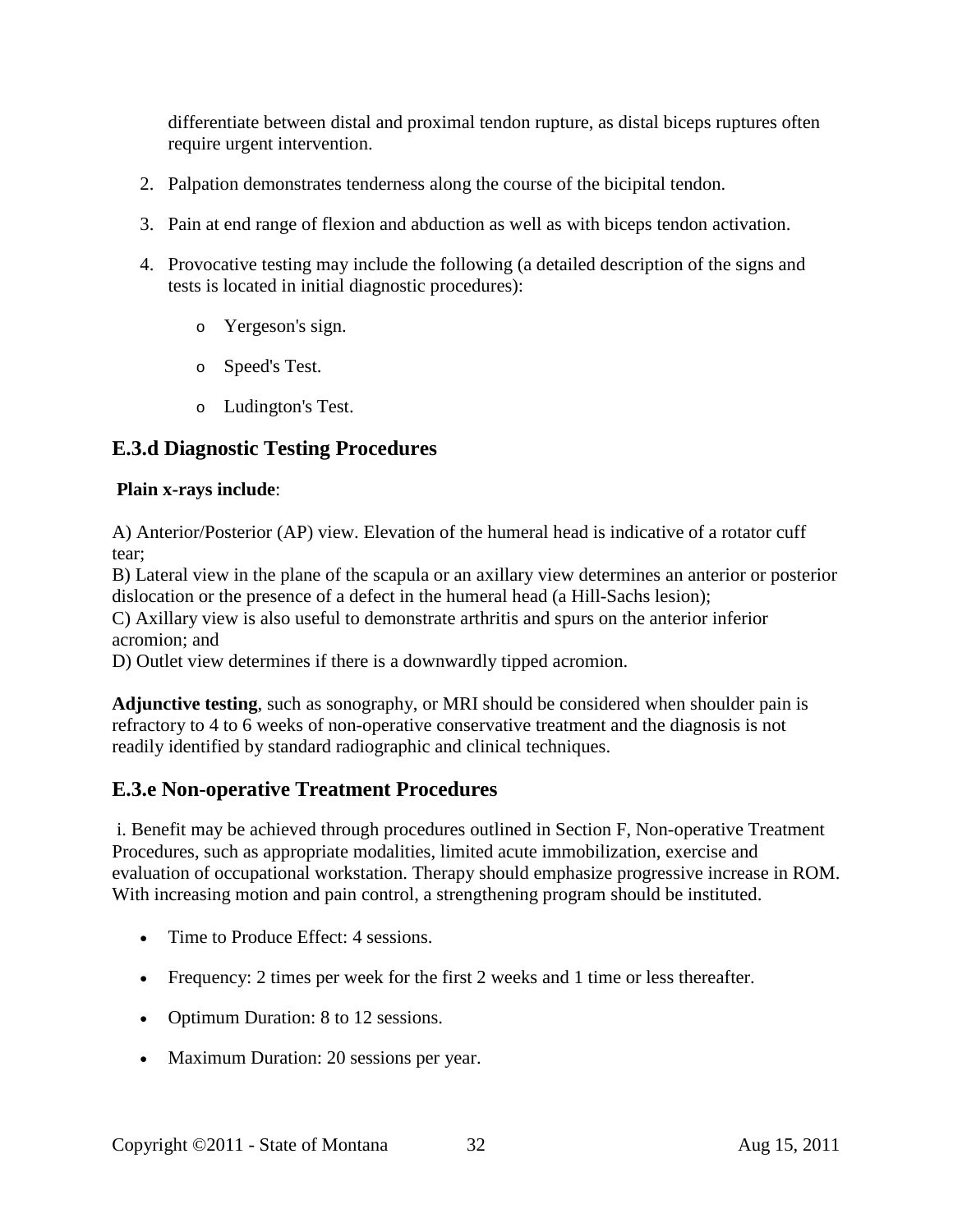ii. Medication, such as nonsteroidal anti-inflammatory and analgesics would be indicated. Narcotics are not normally indicated.

iii. Biceps tendon sheath or subacromial steroid injections may be therapeutic. Injections under significant pressure should be avoided as the needle may be penetrating the tendon. Injection into the tendon can cause tendon degeneration, tendon breakdown, or rupture. Caution should be used in patients with a clinical suspicion of a partial tear. Injections should be minimized for patients under 30 years of age.

Steroid injections should be used cautiously in diabetic patients. Diabetic patients should be reminded to check their blood glucose level at least daily for 2 weeks after injections.

- Time to Produce Effect: One injection should provide demonstratable functional benefit.
- Maximum Duration: 3 injections per year at the same site when functional benefits are demonstrated with each injection.

iv. Return to work with appropriate restrictions should be considered early in the course of treatment. Refer to Section F. 12. Return to Work. By 8 to 11 weeks, with restoration of fullmotion, return to full-duty should be anticipated.

v. Other therapies in Section F., Therapeutic Procedures, Non-operative, may be employed in individual cases.

## **E.3.f Surgical Indications**

i. Acute Distal Biceps Tendon Rupture: normally requires urgent surgical repair.

ii. Acute Proximal Long Head Biceps Tendon Rupture: active patient participation in nonoperative treatment is often successful; however, operative intervention may be indicated for young patients, manual laborers or others who require forceful supination regularly for their work.

iii. Bicipital Tendonitis: Conservative care prior to potential surgery must address flexibility and strength imbalances. Surgery may be considered when functional deficits interfere with activities of daily living and/or job duties after 12 weeks of active patient participation in non-operative therapy.

iv. Subluxing Bicipital Tendon: Most patients with this condition also have a subscapularis tear. Surgical stabilization of the bicipital tendon is not commonly indicated. Good outcome may be achieved through successful rehabilitation procedures. Surgery may be considered when functional deficits interfere with activities of daily living and/or job duties after 12 weeks of active patient participation in non-operative therapy.

Prior to surgical intervention, the patient and treating physician should identify functional

Copyright ©2011 - State of Montana 33 Aug 15, 2011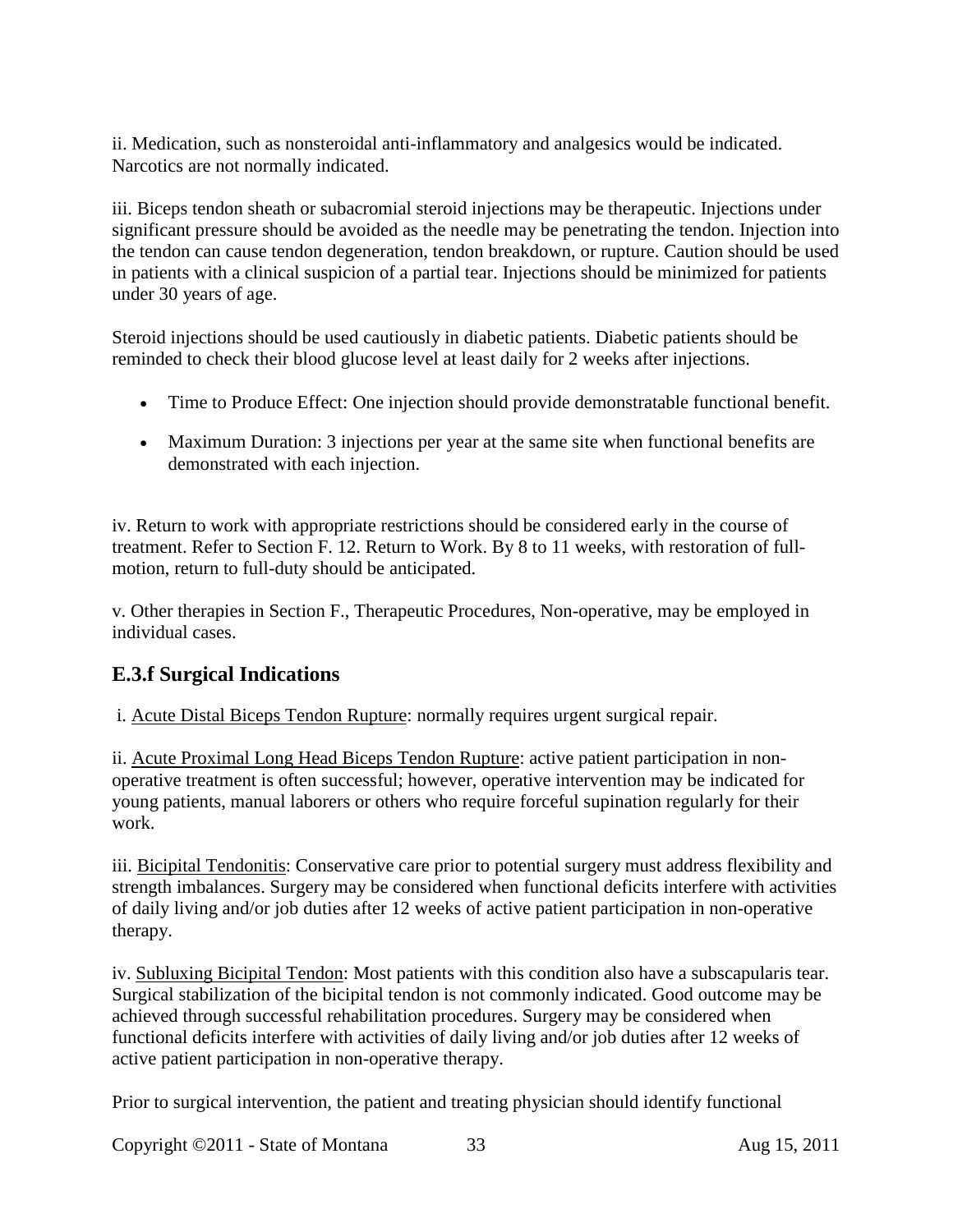operative goals and the likelihood of achieving improved ability to perform activities of daily living or work activities and the patient should agree to comply with the pre- and post-operative treatment plan and home exercise requirements. The patient should understand the length of partial and full disability expected post-operatively.

## **E.3.g Operative Procedures**

- 1. Distal Biceps tendon repair.
- 2. Repair of rotator cuff pulley lesion.
- 3. Proximal tenodesis or tenotomy: Impingement of the biceps tendon can cause continued irritation, and pain preventing shoulder elevation. Tenodesis or tenotomy has been used for decreased elevation after therapy in conjunction with a sub scapular repair or irreparable rotator cuff tear.

### **E.3.h Post-operative Treatment**

An individualized rehabilitation program based upon communication between the surgeon and the therapist using the treatments found in Section F. Therapeutic Procedures, Non-operative. Therapy may include the following:

It is reasonable to restrict ROM for 2 months for tenodesis or distal biceps tendon repair. Early loading of the tendon should be avoided. Surgical patients may not recover sufficiently to perform full activity for 3 to 12 months. Rehabilitation, lasting at least 6 to 12 weeks, is necessary to facilitate Maximum Medical Improvement (MMI).

- Frequency: 3 to 5 times per week for the first 2 weeks, 3 times per week for the following 2 weeks, then 1 to 2 times per week.
- Optimum Duration: 6 to 8 weeks with progression to home exercise and/or pool therapy.
- Maximum Duration: 12 weeks. Occasional follow-up visits may be justified to reinforce exercise patterns or to reach final functional goals if the therapy to date has demonstrated objective functional gains.

Return to work and restrictions after surgery may be made by an experienced primary occupational medicine physician in consultation with the surgeon or by the surgeon.

## <span id="page-33-0"></span>**E.4 Brachial Plexus and Shoulder Peripheral Nerve Injuries**

Injuries to the brachial plexus and nerves of the shoulder girdle region may result in loss of motor and sensory function, pain, and instability of the shoulder. Signs and symptoms vary with the degree and mechanism of injury. The two modes of injury are: 1) acute direct or indirect traumatic injuries to the shoulder region, and 2) repetitive motion or overuse. Transient compression, stretch or traction (neurapraxia) causes sensory and motor signs lasting days to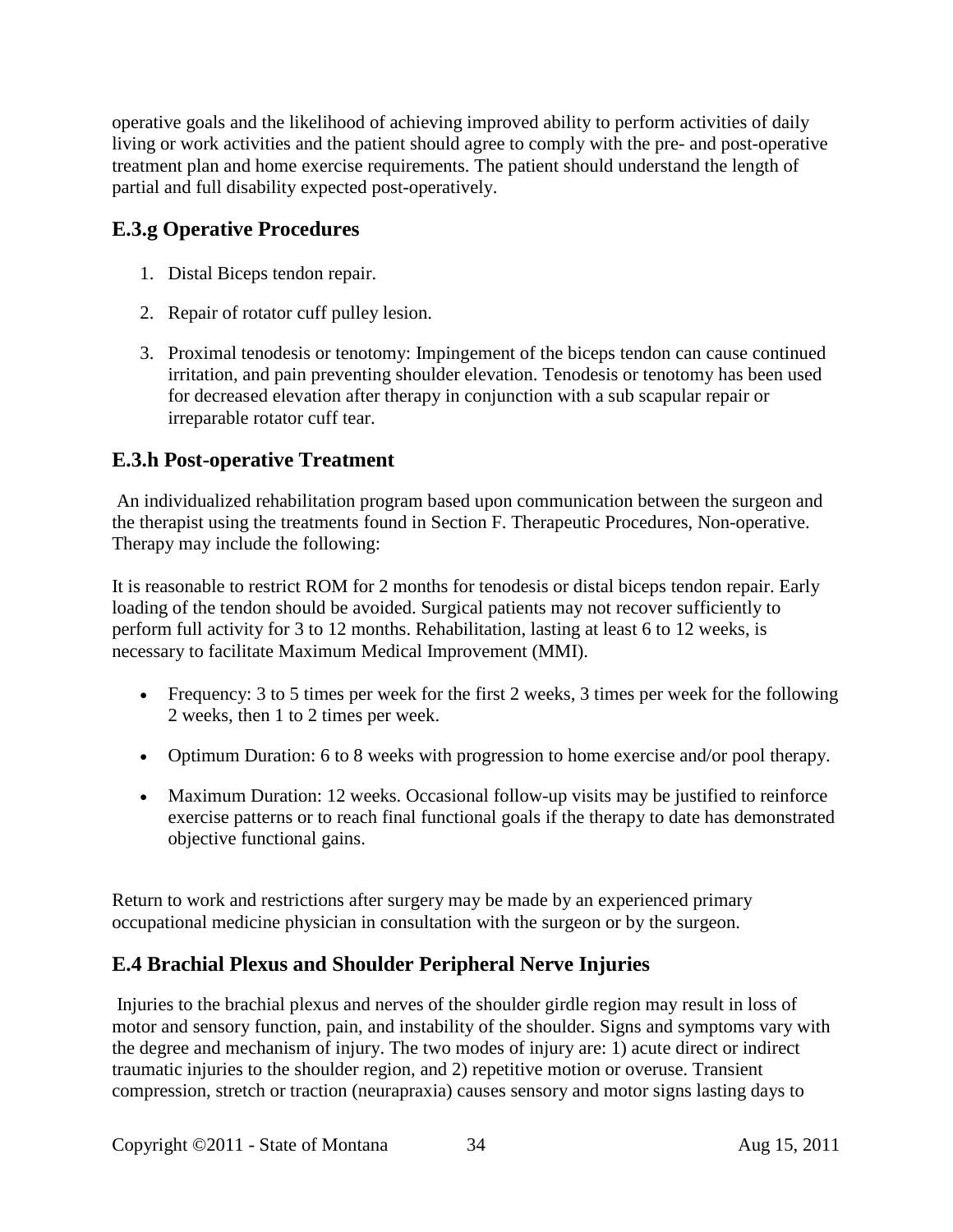weeks. Damage to the axon (axonotmesis) without disruption of the nerve framework may cause similar symptoms. The recovery time is delayed and depends upon axon re-growth distally from the site of injury. Laceration or disruption of the entire nerve with complete loss of framework (neurotmesis) is the most severe form of nerve injury and will invariably require surgical intervention. Return of function is dependent upon re-growth of the nerve distal to the injury site. Full return of motor function is variable and may take up to 18 months or longer.

Electromyography (EMG) is the most commonly used diagnostic modality to analyze nerve injuries. Electrophysiologic studies, such as electromyography and nerve conduction studies are generally accepted, well-established and widely used for localizing the source of neurological symptoms. These studies should be utilized as an extension of the history and clinical examination and to assess or monitor nerve recovery. Studies should be performed 3 to 4 weeks following injury or description of symptoms. Studies performed early may be falsely negative and usually require repeat testing 3 to 4 weeks after the original injury. Thus, early testing is not generally recommended. If the symptoms have been present for longer than 3 to 4 weeks, studies may be performed immediately after the initial evaluation. Serial studies may be indicated if initial studies are negative and may also be useful for gauging prognosis. Limb temperature should be controlled at 30 to 40 degrees centigrade.

A description of six common nerve injuries to the shoulder girdle and their treatment follow.

## <span id="page-34-0"></span>**E4.a. Brachial Plexus Injuries**

## **E.4.a.i Description/Definition**

The Brachial Plexus is formed by the nerve roots of C5-C8 and T1. These nerve roots exit the cervical spine and pass through the scalene musculature. After leaving the scalene musculature, at the level of the clavicle, they form trunks, Department and chords which ultimately form the peripheral nerves of the arm.

## **E.4.a.ii Occupational Relationship**

Direct injury to brachial plexus results in widespread sensory and motor loss. Direct trauma, subluxation to shoulder, clavicular fractures, shoulder depression, or head deviation away from the arm may result in variable brachial plexus lesions. Weight-lifting and carrying heavy back packs have also been associated with plexus injuries. Most injuries involve the upper and/or lower trunks. Upper trunk plexopathies may accompany full-thickness rotator cuff tears. Isolated middle trunk involvement is rare.

Infraclavicular brachial plexus injuries have been reported due to hematoma formation secondary to an axillary block. If this occurs, emergency evacuation of the hematoma may be indicated. Symptoms may appear hours-to-days after the procedure. Severe motor and sensory axonal loss is frequently seen on electrodiagnostic studies.

It is important to differentiate injuries to the brachial plexus from the acquired (non workrelated) Parsonage-Turner Syndrome or neuralgic amyotrophy occurring without a history of trauma. This idiopathic syndrome begins with severe pain in the shoulder girdle and is

Copyright ©2011 - State of Montana 35 Aug 15, 2011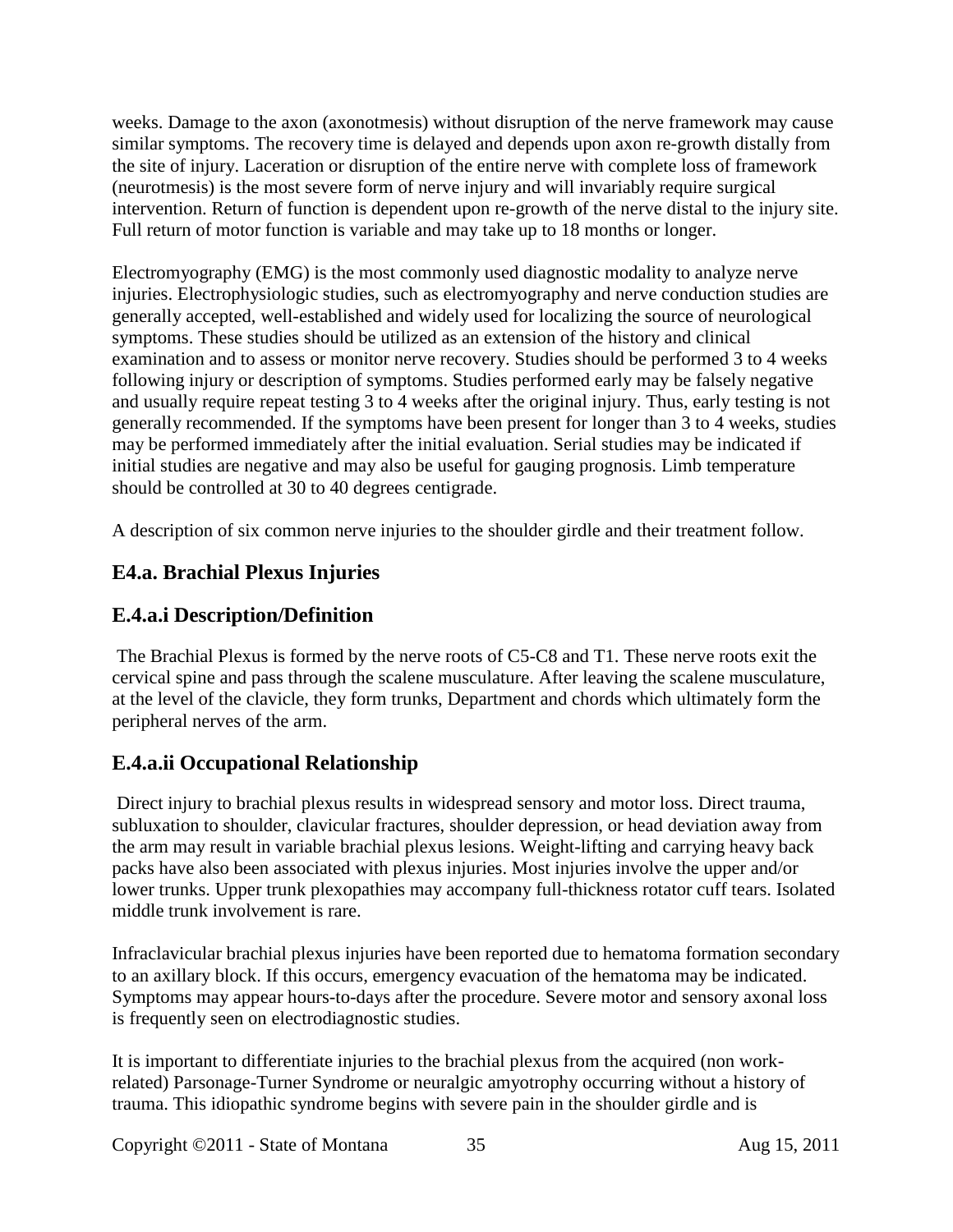accompanied by resistance to passive motion. As the pain decreases, severe, near total weakness of one or more shoulder girdle muscles occurs. Almost total recovery can be expected but occurs over 2 to 3 years.

## **E.4.a.iii Specific Physical Exam Findings**

Specific Physical Exam Findings may include

- Evidence of trauma or deformity;
- Identification of sensory loss and demonstration of weakness which relates to the severity and anatomy of the injury to the brachial plexus; and/or
- Pain with recreation of the motions related to the mechanism of injury.

### **E.4.a.iv Diagnostic Testing Procedures**

A) EMG may show acute or chronic denervation of specific nerves. Nerve Conduction Studies demonstrating a loss of amplitude of 50% compared to the normal side are considered abnormal. NCVs/EMGs will be repeated at appropriate intervals to assess reinnervation.

B) If studies do not localize and give sufficient information, then additional information may be obtained from MRI and/or myelography. These studies are employed to differentiate root avulsion from severe brachial plexus injuries. Occasionally MRI may reveal the presence of an unexpected mass lesion consistent with a tumor.

## **E.4.a.v Non-operative Treatment Procedures**

A) In closed injuries, observation is favored. Repeat electrophysiologic studies may be helpful to assess or monitor recovery.

B) Rehabilitation is based on procedures set forth in Section F, Non-operative Treatment Procedures. However, utilization of ultrasound, and cold and heat should be discussed with the primary care physician, since these modalities may aggravate nerve injury.

C) Medications such as analgesics, nonsteroidal anti-inflammatories, anti-depressants and anticonvulsants are indicated and narcotics may be indicated acutely. All medications should be prescribed as found in Section F.6 or Section F.4 in Thoracic Outlet Syndrome Guidelines.

D) Return to work with appropriate restrictions should be considered early in the course of treatment. Refer to Section F. 12, Return to Work.

# **E.4.a.vi Surgical Indications**

In open injuries, acute exploration may be indicated if nerve discontinuity is visualized. Surgery may be considered post-injury when functional deficits interfere with activities of daily living and/or job duties after active participation in non-operative therapy.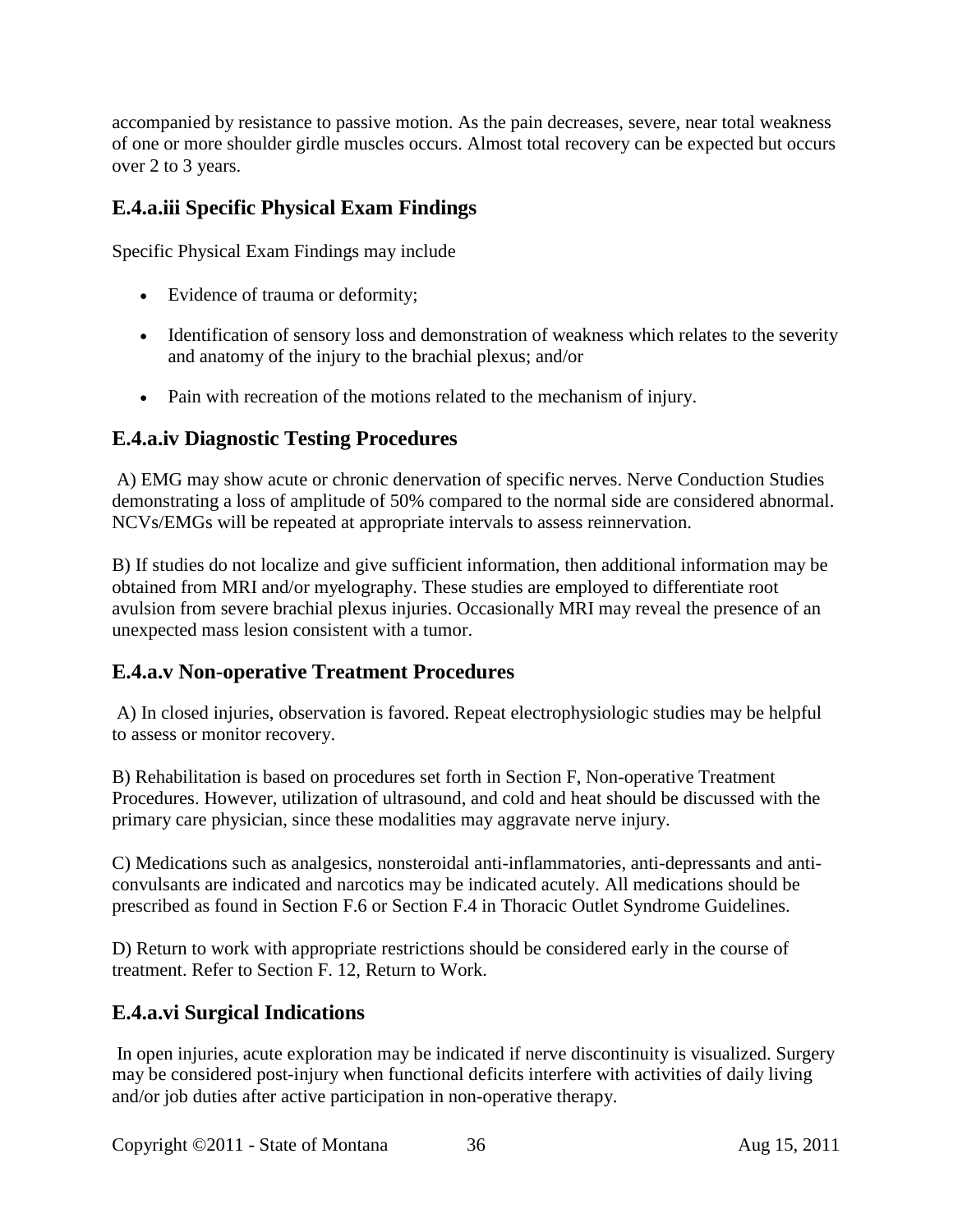In closed injuries, if functional deficits continue to be documented after 3 to 4 months of active patient participation in non-operative therapy, then exploration may be warranted and a surgical consultation should be considered. Patients with progressive weakness or a loss of function postinjury should be referred for surgical consultation immediately.

## **E.4.a.vii Operative Procedures**

Exploration and repair.

### **E.4.a.viii Post-operative Treatment**

An individualized rehabilitation program based upon communication between the surgeon and the therapist. Treatment may include the following:

Early therapeutic rehabilitation interventions are recommended to maintain range-of-motion (ROM) and progressive strengthening.

- Frequency: Suggested frequency pattern is 3 to 5 times per week for the first 2 weeks. 3 times per week for the following 2 weeks, then 1 to 2 times per week. The exact frequency per week will depend on the severity and level of the nerve injury.
- Optimum Duration: 6 to 8 weeks with progression to home exercise and/or pool therapy.
- Maximum Duration: Up to 24 sessions. Additional follow-up visits may be justified to reinforce exercise patterns or to reach final functional goals if the therapy to date has demonstrated objective functional gains.

Return to work and restrictions after surgery may be made by an experienced primary occupational medicine physician in consultation with the surgeon or by the surgeon.

## **E4.b. Axillary Nerve**

#### **E.4.b.i Description/Definition**

This nerve is derived from the 5th and 6th cervical roots and passes around the shoulder, supplying motor branches to the teres minor and the three heads of the deltoid. The axillary nerve provides sensation to the top of the shoulder at the level of the deltoid.

## **E.4.b.ii Occupational Relationship**

Direct injury and penetrating wounds to the shoulder and upward pressure on the axilla can cause injury to the axillary nerve. Blunt trauma to the anterolateral shoulder has also been reported. Abnormalities of the nerve can be seen with fractures of the surgical neck of the humerus and dislocation of the shoulder. Axillary nerve injury may also occur from shoulder surgery. Patients complain of reduced abduction of overhead strength and/or numbness in the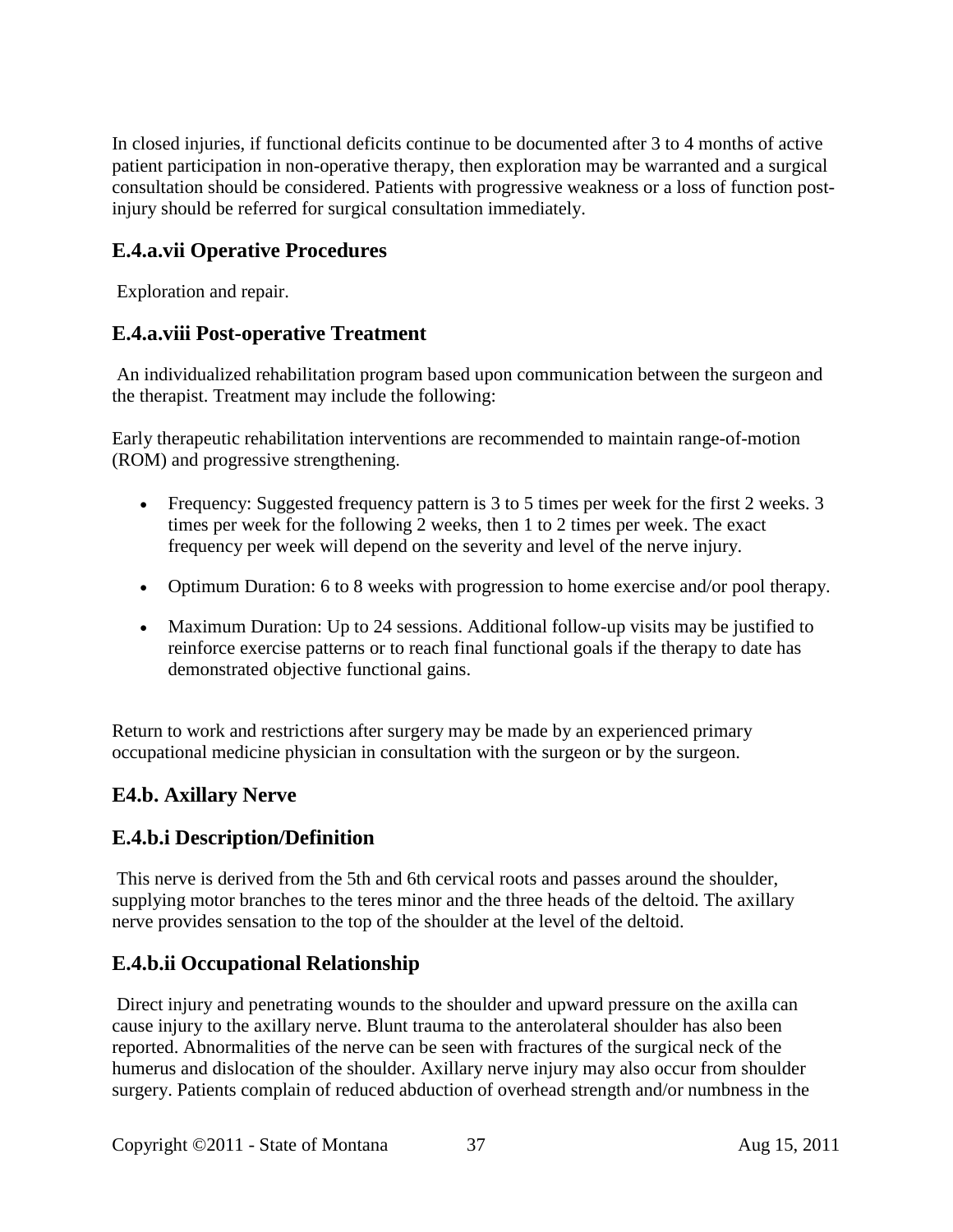lateral arm.

The quadrilateral space syndrome may cause pain in the axillary nerve region with abduction, external rotation, and extension. The axillary nerve and the posterior circumflex artery are in the space bound by the long head of the triceps, the teres minor, subscapularis, and latissimus dorsi when the arm is abducted. This syndrome is most commonly reported in young males 20 to 40 years of age and has been associated with overhead sports.

## **E.4.b.iii Specific Physical Exam Findings**

Specific Physical Exam Findings may include:

- Weakness and atrophy of the deltoid muscle and teres minor;
- Strength is lost in abduction, flexion and extension of the shoulder; and/or
- Sensory loss is reported over the upper arm.

## **E.4.b.iv Diagnostic Testing Procedures**

A) Plain x-rays.

B) EMG and Nerve Conduction Studies three weeks after the injury and repeated at appropriate intervals to assess for reinnervation. Comparison of EMG and NCV findings with the opposite side is usually necessary to diagnose the degree of injury.

C) MRI may be done to rule out other pathology.

D) To confirm quadrilateral space syndrome, an MRI angiogram may be done to visualize the posterior circumflex artery occlusion in abduction. However, occlusion is present in 80% of normals also. This study should only be done after conservative therapy and if surgery is being contemplated.

#### **E.4.b.v Non-operative Treatment Procedures**

A) Rehabilitation is based on procedures set forth in Section F, Non-operative Treatment Procedures. However, utilization of ultrasound, and cold and heat should be discussed with the primary care physician since these modalities may aggravate the nerve injury. Shoulder range-ofmotion should be emphasized. For quadrilateral space syndrome, stretching of the posterior shoulder and teres minor is recommended.

B) Medications such as analgesics, nonsteroidal anti-inflammatory, anti-depressants and anticonvulsants are indicated. Narcotics may be indicated acutely. All medications should be prescribed as described in Section F.6, or Section F.4 in Thoracic Outlet Syndrome Guidelines.

C) Return to work with appropriate restrictions should be considered early in the course of treatment. Refer to Section F. 12, Return to Work.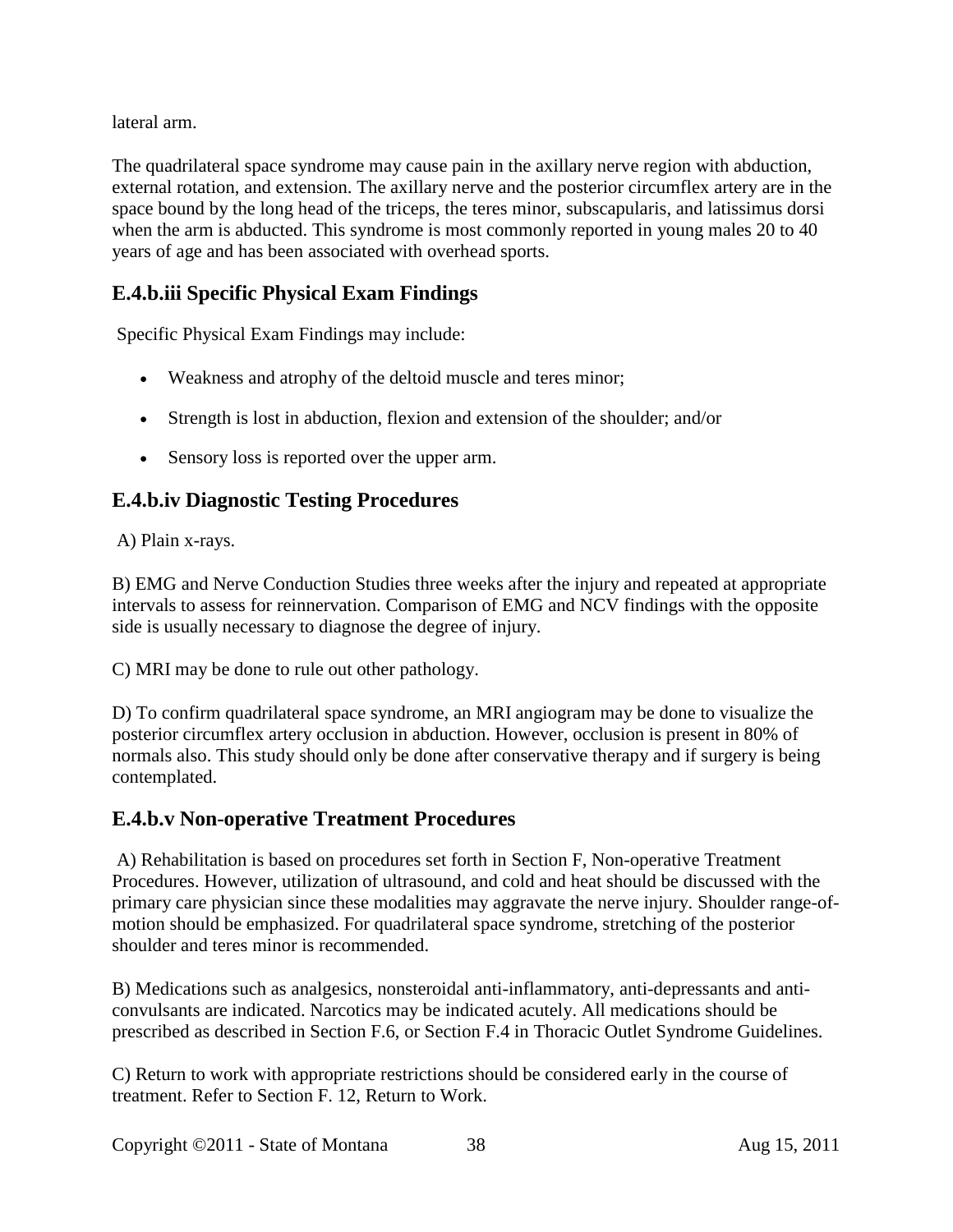### **E.4.b.vi Surgical Indications**

Surgical procedures are usually not necessary, since most injuries to the axillary nerve are due to stretch and/or traction and recover within 3 to 6 months. Even when deltoid weakness persists, return to full activity can be expected. One may consider surgery when functional deficits interfere with activities of daily living and/or job duties after 3 to 4 months of active patient participation in non-operative therapy and with EMG/NCV documentation of ongoing denervation and loss of function. Lesions secondary to direct penetrating trauma or previous surgery may require more immediate intervention.

Surgery for quadrilateral space syndrome is not usually necessary as at least 70% of patients recover with conservative treatment. Indications may include 6 months of conservative treatment with persisting functional deficits, a positive arteriogram, and point tenderness at the posterior quadrilateral space. Overall outcomes of surgery cannot be predicted, as only a small case series have been reported.

### **E.4.b.vii Operative Procedures**

Exploration and Repair

#### **E.4.b.viii Post-operative Treatment**

An individualized rehabilitation program based upon communication between the surgeon and the therapist. Treatment may include the following:

Early therapeutic rehabilitation interventions are recommended to maintain range-of-motion (ROM) and progressive strengthening.

- Frequency: Suggested frequency pattern is 3 to 5 times per week for the first 2 weeks. 3 times per week for the following 2 weeks, then 1 to 2 times per week. The exact frequency per week will depend on the severity and level of the nerve injury. Optimum Duration: 6 to 8 weeks with progression to home exercise and/or pool therapy.
- Maximum Duration: Up to 24 sessions. Additional follow-up visits may be justified to reinforce exercise patterns or to reach final functional goals if the therapy to date has demonstrated objective functional gains.

Return to work and restrictions after surgery may be made by an experienced primary occupational medicine physician in consultation with the surgeon or by the surgeon.

#### **E4.c. Long Thoracic Nerve**

## **E.4.c.i Description/Definition**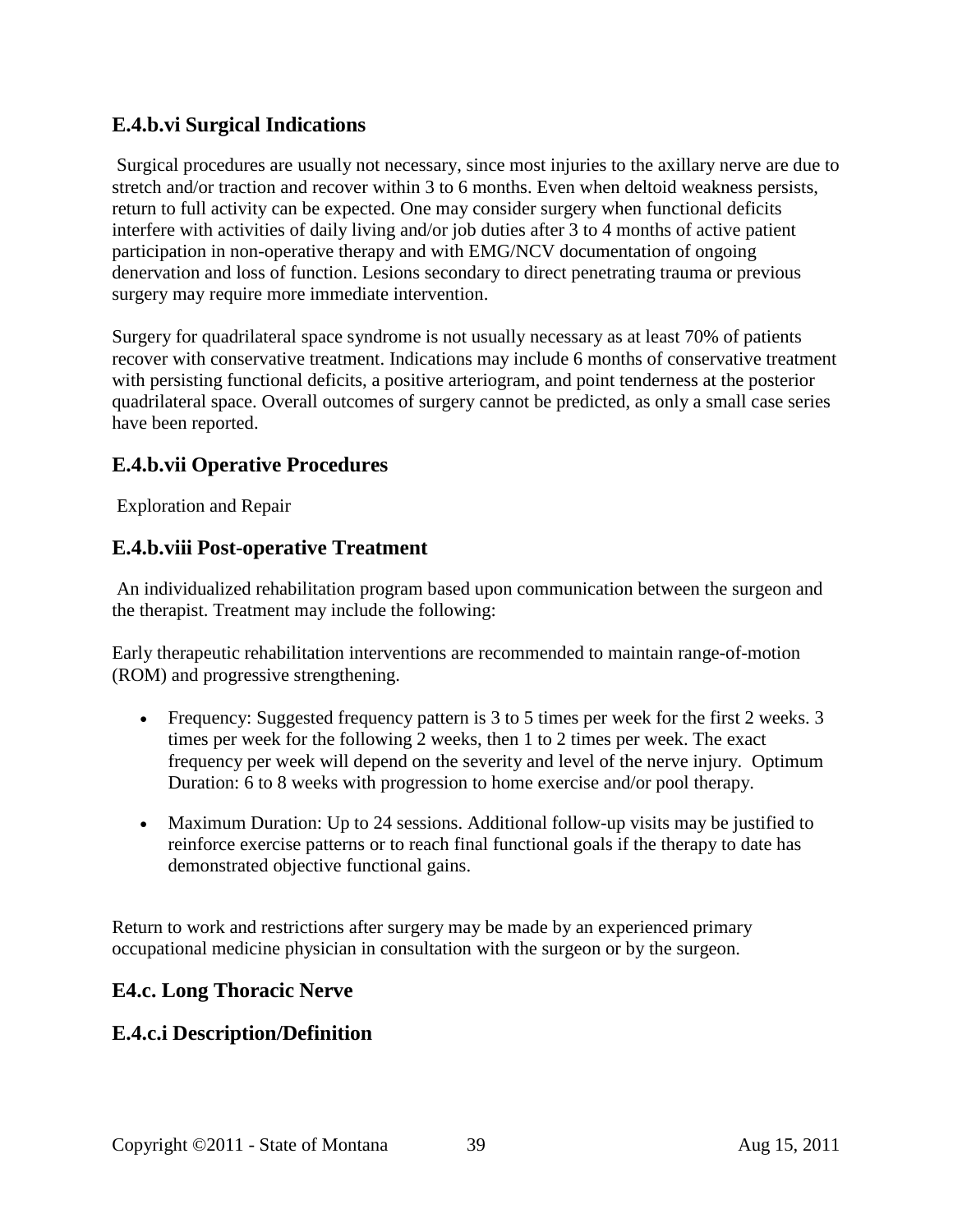The long thoracic nerve is formed by the cervical fifth, sixth, and seventh roots; it crosses the border of the first rib and descends along the posterior surface of the thoracic wall to the serratus anterior.

## **E.4.c.ii Occupational Relationship**

Injury can occur by direct trauma to the posterior triangle of the neck or trauma may be the result of chronically repeated or forceful shoulder depression. Repeated forward, overhead motion of the arms with the head tilted or rotated to the unaffected side, as well as, stretch or compression of the nerve with the arms abducted, can lead to long thoracic nerve dysfunction. Occasionally, severe traction with the shoulder compressed and the head tilted may be associated with long thoracic nerve pathology.

## **E.4.c.iii Specific Physical Exam Findings**

Specific Physical Exam Findings may include:

- Dull ache in the region of the shoulder exacerbated by tilting the head away from the effected side and without sensory loss;
- Scapular deformity and/or winging may be described by patient or family; and/or
- Serratus anterior wasting; and
- Scapular winging at the inferior border that may be demonstrated by asking the patient to forward elevate and lean on his arms, such as against a wall and/or the examiner resisting protraction. (Spinal accessory nerve pathology also causes winging when the patient is abducting.)

#### **E.4.c.iv Diagnostic Testing Procedures**

A) Plain x-rays.

B) EMG and Nerve Conduction Studies three weeks after the injury and repeated at appropriate intervals to assess for reinnervation. Comparison of EMG and NCV findings with the opposite side is usually necessary to diagnose the degree of injury. Studies may also exclude more widespread brachial involvement.

C) MRIs or CTs if there is a need to rule out other pathology.

#### **E.4.c.v Non-operative Treatment Procedures**

A) Rehabilitation is based on procedures set forth in Section F, Non-operative Treatment Procedures. Utilization of ultrasound, cold, and heat should be discussed with the Primary Care Physician since these modalities can aggravate nerve injury. Strengthening of the scapular stabilizers should be stressed.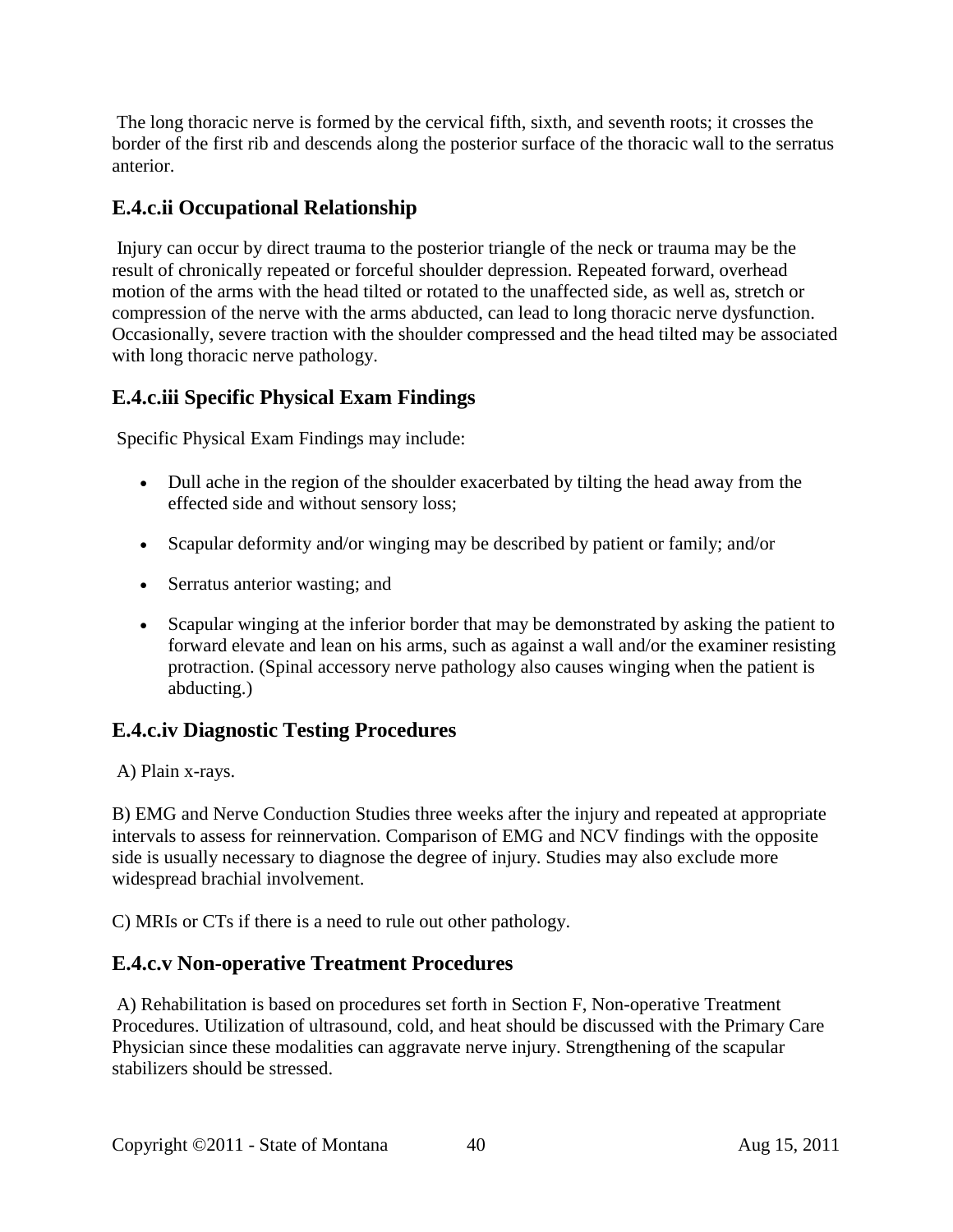B) Orthotics may be used to stabilize the scapula but long-term benefit is not established.

C) Medications such as analgesics, nonsteroidal anti-inflammatory, anti-depressants and anticonvulsants are indicated and narcotics may be indicated acutely. All medications should be prescribed as seen in Section F.6, or Section F.4 in Thoracic Outlet Syndrome Guidelines.

D) Return to work with appropriate restrictions should be considered early in the course of treatment (Refer to Section F. 12, Return to Work). Heavy lifting and other activities that might stress the nerve should be avoided.

## **E.4.c.vi Surgical Indications**

Laceration of the nerve and progressive loss of function are indications for prompt surgical intervention.

Surgery may be considered when functional deficits interfere with activities of daily living and/or job duties after 4 to 6 months of active participation in non-operative therapy. Surgical consultation should occur at 3 to 4 months post-injury for these patients. In most cases, function will recover with conservative therapy in 6 to 12 months.

## **E.4.c.vii Operative Procedures**

Exploration and Repair.

- Muscle transfer.
- Scapular fixation.

#### **E.4.c.viii Post-operative Treatment**

An individualized rehabilitation program based upon communication between the surgeon and the therapist. Treatment may include the following:

Early therapeutic rehabilitation interventions are recommended to maintain ROM with progressive strengthening focusing on the scapular stabilizers.

- Frequency: Suggested frequency pattern is 3 to 5 times per week for the first 2 weeks. 3 times per week for the following 2 weeks, then 1 to 2 times per week. The exact frequency per week will depend on the severity and level of the nerve injury.
- Optimum Duration: 6 to 8 weeks with progression to home exercise and/or pool therapy.
- Maximum Duration: Up to 24 sessions. Additional follow-up visits may be justified to reinforce exercise patterns or to reach final functional goals if the therapy to date has demonstrated objective functional gains.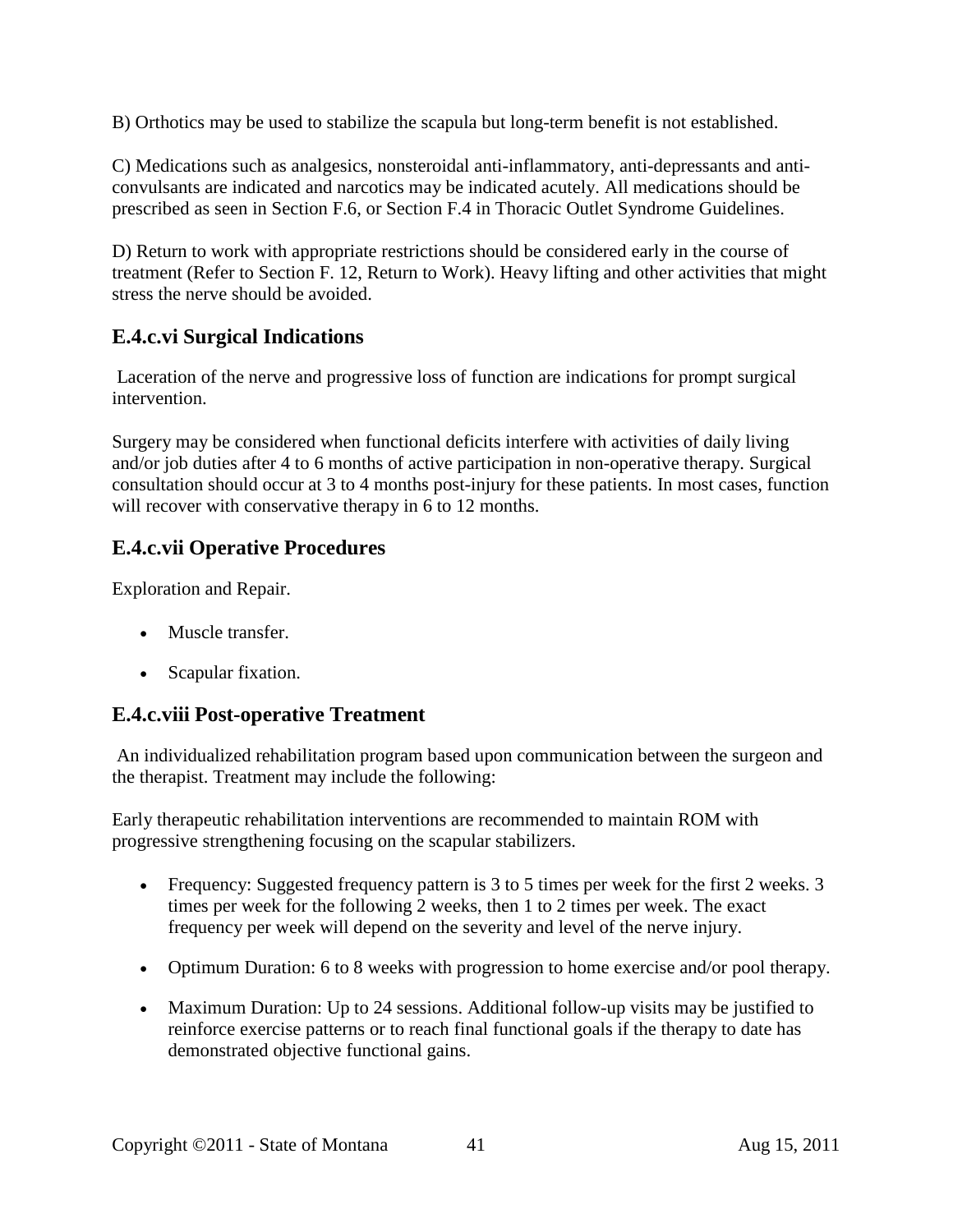Return to work and restrictions after surgery may be made by an experienced primary occupational medicine physician in consultation with the surgeon or by the surgeon.

#### **E4.d. Musculocutaneous Nerve**

### **E.4.d.i Description/Definition**

The nerve is derived from the fifth and sixth cervical roots. It innervates the coracobrachialis, biceps and brachioradialis muscles and also provides sensation to the lateral aspect of the forearm.

## **E.4.d.ii Occupational Relationship**

Trauma (including surgery) or penetrating wound to the brachial plexus, coracobrachialis, and shoulder often can cause nerve injury.

Most commonly, a stretch/traction injury with the arm in abduction and external rotation induces nerve dysfunction. Cases have been reported to be associated with backpack use, pitching, heavy weight-lifting, mal-position during sleep or surgery, and sudden, forceful extension of the elbow. Complaints may include pain from the axilla into the forearm, biceps weakness, or sensation changes to the lateral forearm from the lateral antebrachial cutaneous nerve.

## **E.4.d.iii Specific Physical Exam Findings**

Specific Physical Exam Findings may include:

- Weakness and atrophy in the biceps and brachialis; and/or
- Sensory loss over the lateral aspect of the forearm; however, this is not always seen.

#### **E.4.d.iv Diagnostic Testing Procedures**

EMG and Nerve Conduction Studies three weeks after the injury and repeated at appropriate intervals to assess for reinnervation. Comparison of EMG and NCV findings with the opposite side is usually necessary to diagnose the degree of injury.

## **E.4.d.v Non-operative Treatment Procedures**

A) Rehabilitation is based on procedures set forth in Section F, Non-operative Treatment Procedures. Utilization of ultrasound, cold and heat should be discussed with the primary care physician, since these modalities can aggravate nerve injury.

B) Medications such as analgesics, nonsteroidal anti-inflammatory, anti-depressants and anticonvulsants are indicated and narcotics may be indicated acutely. All medications should be prescribed as seen in Section F.6, or Section F.4 in Thoracic Outlet Syndrome Guidelines.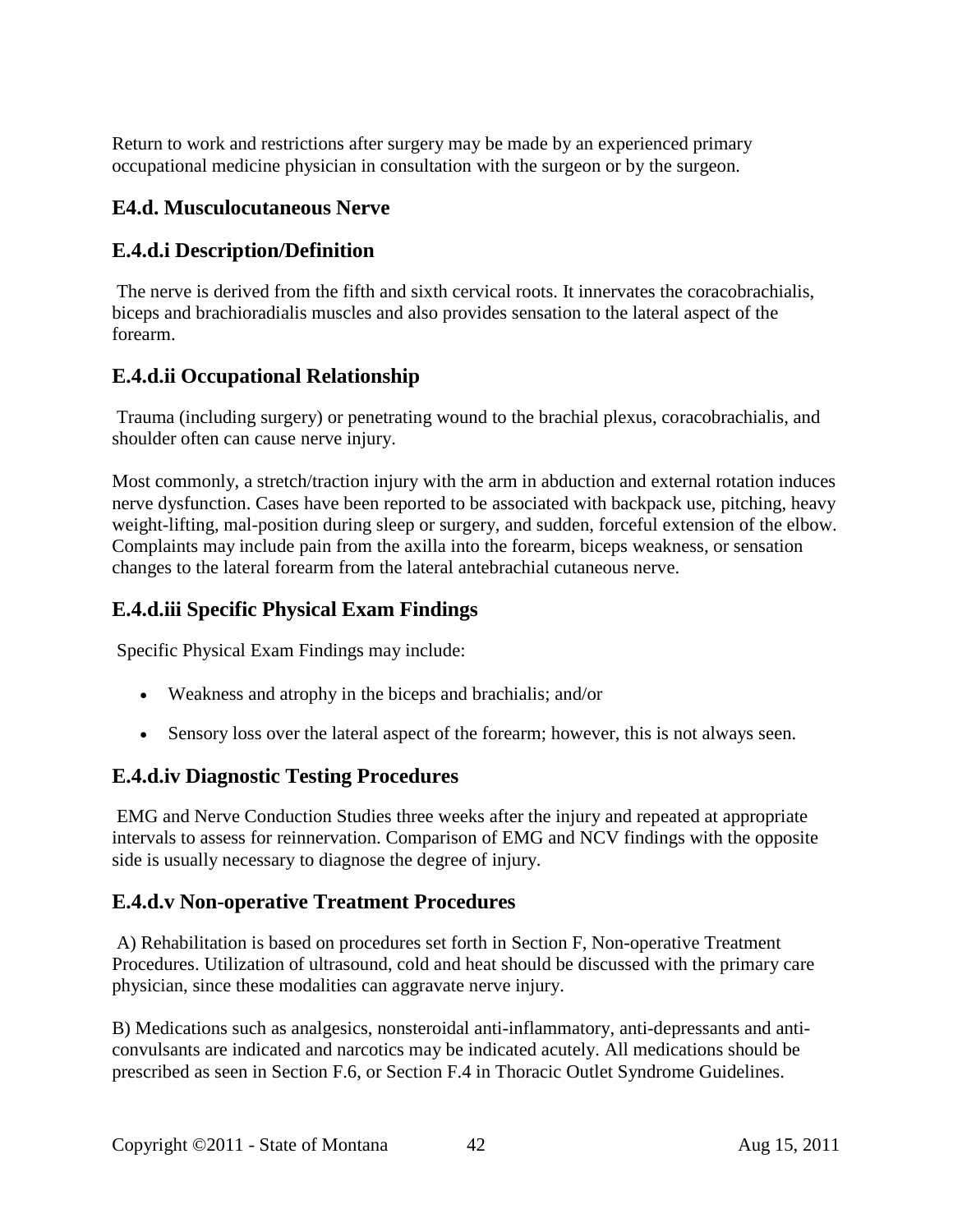C) Return to work with appropriate restrictions should be considered early in the course of treatment. Refer to Section F. 12, Return to Work.

## **E.4.d.vi Surgical Indications**

Laceration of the nerve and progressive loss of function are indications for prompt surgical intervention.

Surgery may be considered when functional deficits interfere with activities of daily living and/or job duties after 4 to 6 months of active patient participation in non-operative therapy. Surgical consultation should occur at 3 to 4 months post-injury for these patients. In most cases, function will recover with conservative therapy in 6 to 12 months.

#### **E.4.d.vii Operative Procedures**

Exploration and Repair

#### **E.4.d.viii Post-operative Treatment**

An individualized rehabilitation program based upon communication between the surgeon and the therapist. Treatment may include the following:

Early therapeutic rehabilitation interventions are recommended to maintain ROM with progressive strengthening.

- Frequency: Suggested frequency pattern is 3 to 5 times per week for the first 2 weeks. 3 times per week for the following 2 weeks, then 1 to 2 times per week. The exact frequency per week will depend on the severity and level of the nerve injury.
- Optimum Duration: 6 to 8 weeks with progression to home exercise and/or pool therapy.
- Maximum Duration: Up to 24 sessions. Additional follow-up visits may be justified to reinforce exercise patterns or to reach final functional goals if the therapy to date has demonstrated objective functional gains.

Return to work and restrictions after surgery may be made by an experienced primary occupational medicine physician in consultation with the surgeon or by the surgeon.

#### **E4.e. Spinal Accessory Nerve**

#### **E.4.e.i Description/Definition**

Spinal Accessory Nerve is the eleventh cranial nerve innervating the ipsilateral sternocleidomastoid and trapezius muscles which are extremely important for scapular control and ultimately shoulder function.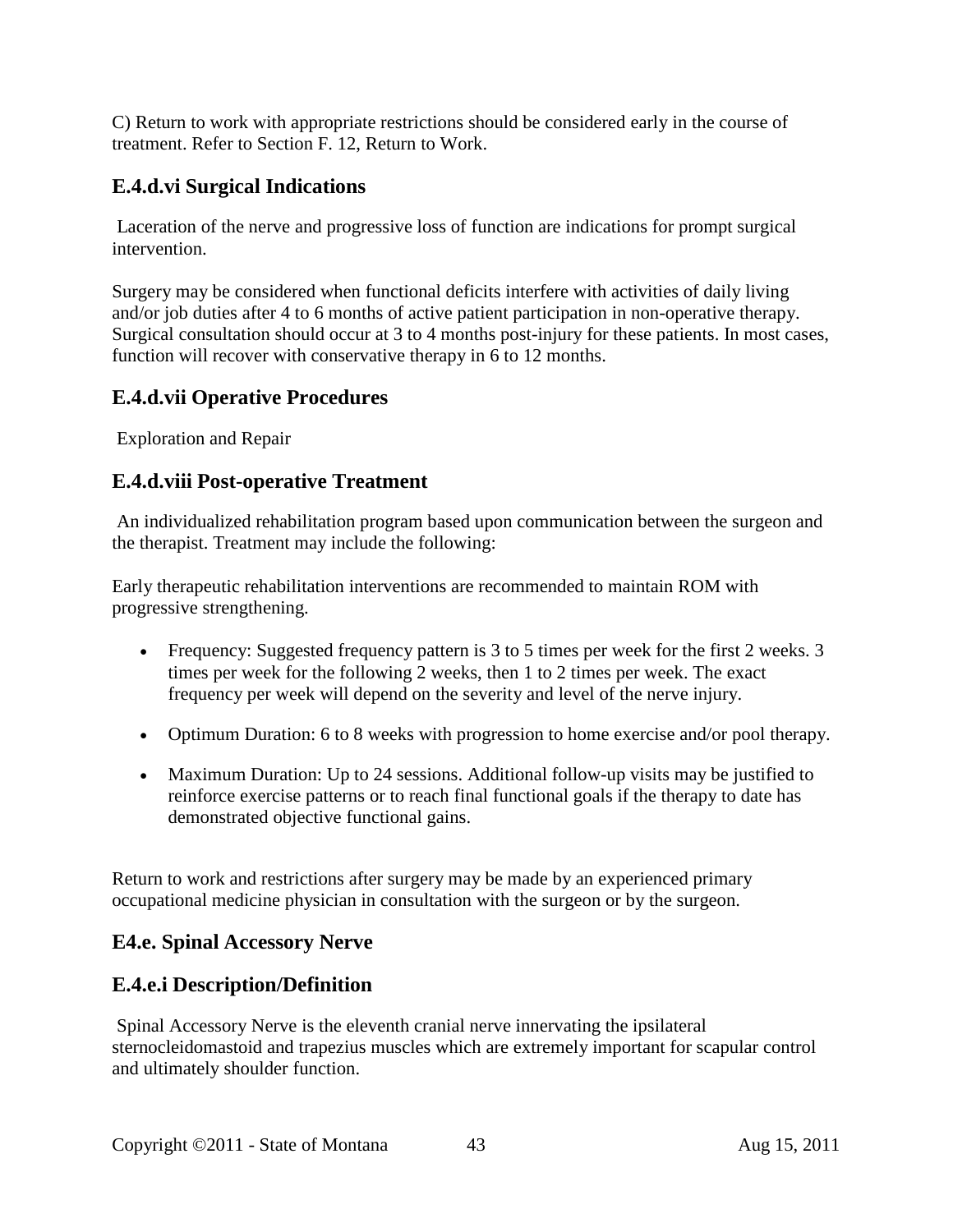### **E.4.e.ii Occupational Relationship**

Direct trauma to the posterior neck, forceful compression of the shoulder downward, and/or deviation of the head away from the traumatized shoulder can lead to injury to this nerve such as from a fall or motor vehicle accident. Surgical resection of the posterior neck can disrupt the nerve. Patients complain of inability to fully elevate or abduct above horizontal.

### **E.4.e.iii Specific Physical Exam Findings**

Specific Physical Exam Findings may include:

- Pain in the shoulder;
- Asymmetrical neckline;
- Scapular winging with the arms out to the side, abduction, or with external rotation;
- Weakness or paralysis of the trapezius with weakness in forward flexion or abduction above 90 degrees; and/or
- Drooping of the shoulder.

#### **E.4.e.iv Diagnostic Testing Procedures**

A) EMG and Nerve Conduction Studies three weeks after the injury and repeated at appropriate intervals to assess for reinnervation. Comparison of EMG and NCV findings with the opposite side is usually necessary to diagnose the degree of injury.

B) Radiographic procedures may be necessary to exclude lesions at the base of the brain or upper cervical spine.

#### **E.4.e.v Non-operative Treatment Procedures**

A) Rehabilitation is based on procedures set forth in Section F, Non-operative Treatment Procedures. Utilization of ultrasound, cold and heat should be discussed with the Primary Care Physician, since these modalities can aggravate nerve injury. Resistance exercises to strengthen muscles. Braces may be used but probably have no long-term value.

B) Occupational work station will usually need significant modification due to inability to work above 90 degrees flexion or abduction. Return to work with appropriate restrictions should be considered early in the course of treatment. Refer to Section F. 12, Return to Work.

C) Medications such as analgesics, nonsteroidal anti-inflammatory, anti-depressants and anticonvulsants are indicated and narcotics may be indicated acutely. All medications should be prescribed as seen in Section F.6, or Section F.4 in Thoracic Outlet Syndrome Guidelines.

## **E.4.e.vi Surgical Indications**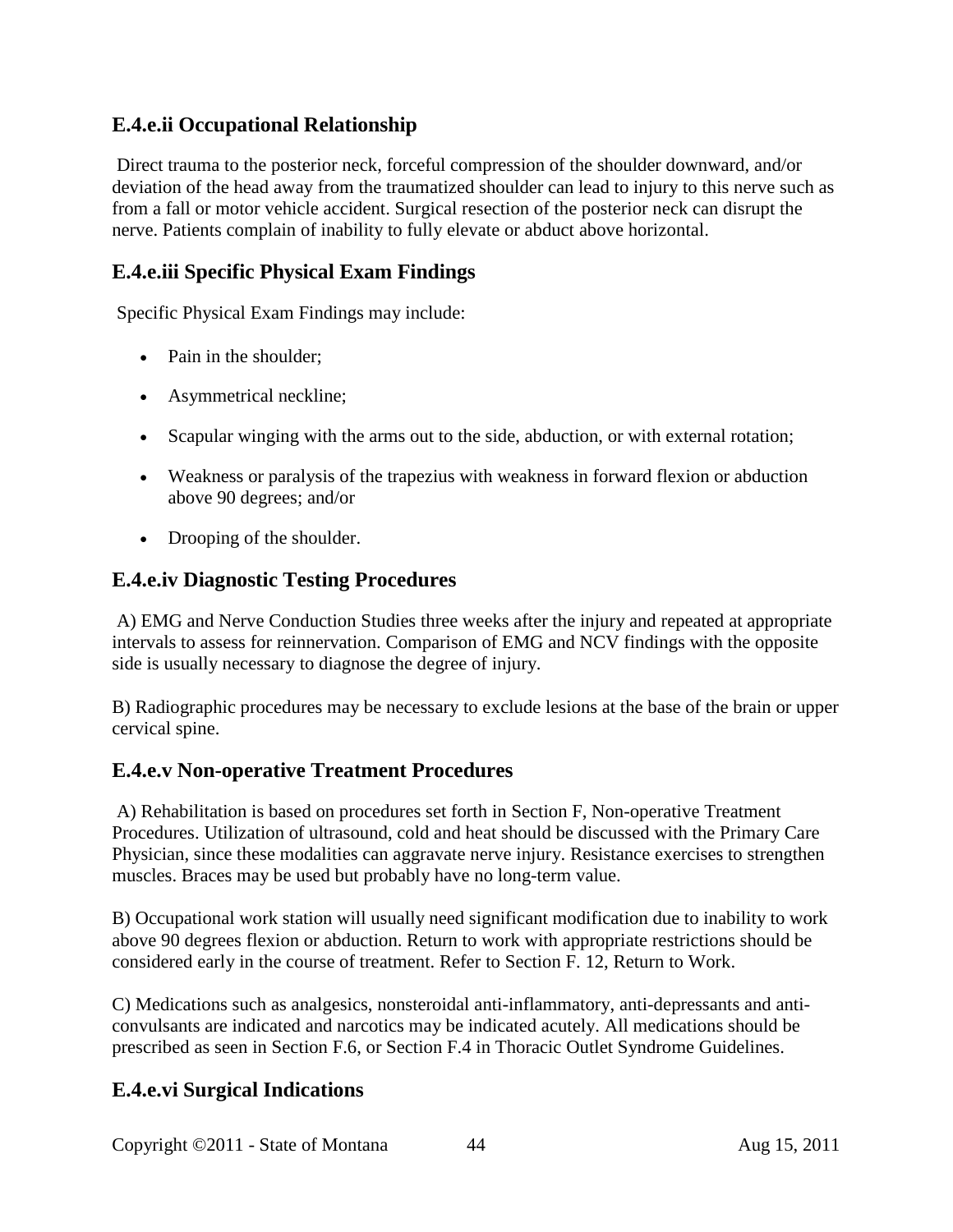Laceration of the nerve and progressive loss of function are indications for prompt surgical intervention.

Surgery may be considered when functional deficits interfere with activities of daily living and/or job duties after 4 to 6 months of active participation in non-operative therapy. Surgical consultation should occur at 3 to 4 months post-injury for these patients. In most cases, function will recover with conservative therapy in 6 to 12 months.

## **E.4.e.vii Operative Procedures**

- Exploration and repair.
- Tendon transfer Trapezius, levator scapular, rhomboids.
- Scapular fixation for cases with heavy work demands and failed previous procedures.

### **E.4.e.viii Post-operative Treatment**

An individualized rehabilitation program based upon communication between the surgeon and the therapist. Treatment may include the following:

Early therapeutic rehabilitation interventions are recommended to maintain ROM with progressive strengthening focusing on scapula stabilizers.

- Frequency: Suggested frequency pattern is 3 to 5 times per week for the first 2 weeks. 3 times per week for the following 2 weeks, then 1 to 2 times per week. The exact frequency per week will depend on the severity and level of the nerve injury.
- Optimum Duration: 6 to 8 weeks with progression to home exercise and/or pool therapy.
- Maximum Duration: Up to 24 sessions. Additional follow-up visits may be justified to reinforce exercise patterns or to reach final functional goals if the therapy to date has demonstrated objective functional gains.

Return to work and restrictions after surgery may be made by an experienced primary occupational medicine physician in consultation with the surgeon or by the surgeon.

#### **E4.f. Suprascapular Nerve**

## **E.4.f.i Description/Definition**

This nerve is derived from the fifth and sixth cervical root, superior trunk of the brachial plexus and it innervates the supraspinatus and infraspinatus muscles of the rotator cuff.

## **E.4.f.ii Occupational Relationship**

Supraclavicular trauma, stretch, and friction through the suprascapular notch or against the transverse ligament at the notch, or a fall on an outstretched arms can cause injury to the nerve.

Copyright ©2011 - State of Montana 45 Aug 15, 2011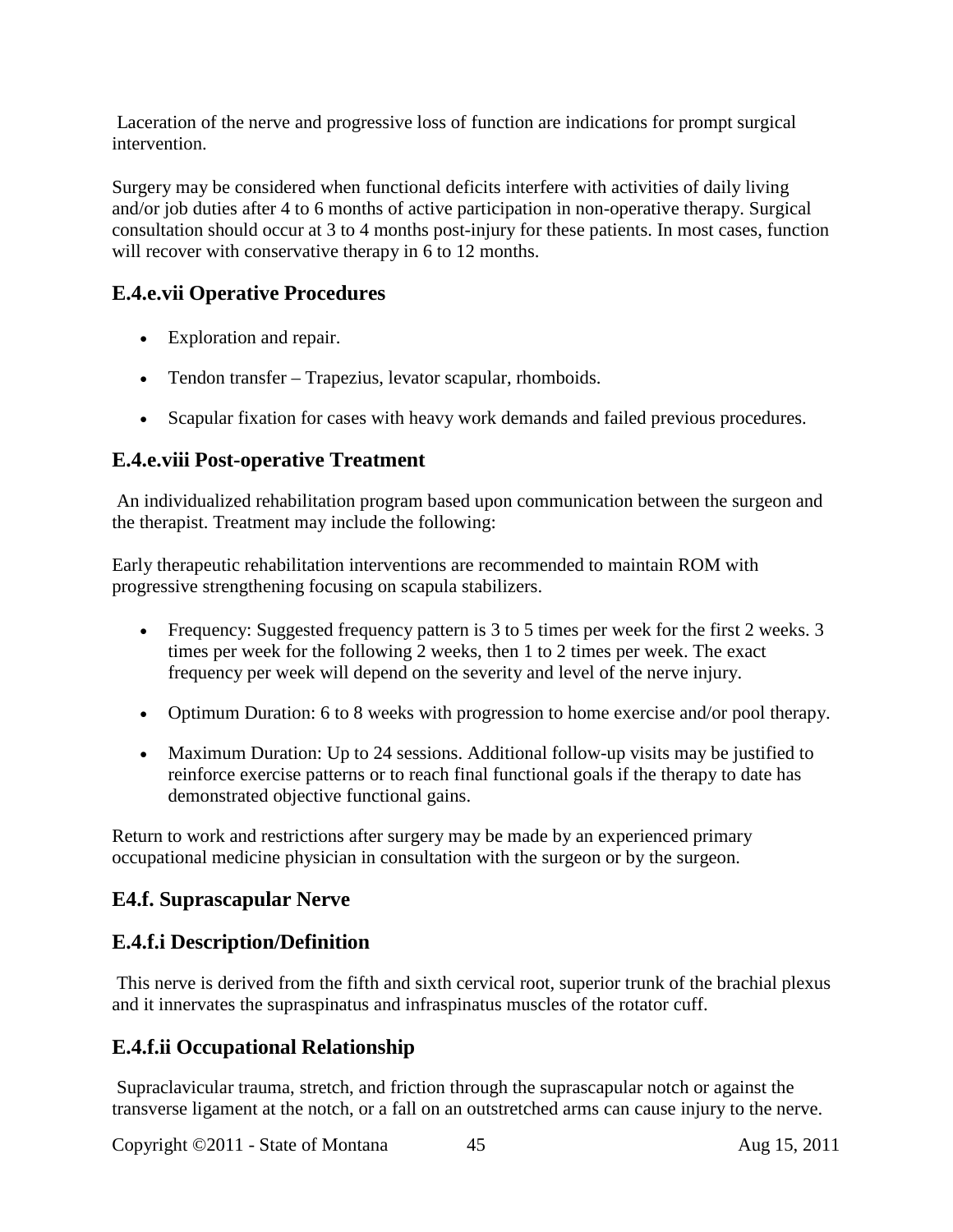Repetitive use of the arm has been shown on occasion to cause traction to the nerve. Damage, may occur secondary to a ganglion cyst which usually causes infraspinatus atrophy. Ganglion cysts may be associated with labral pathology and/or rotator cuff tears. These are most commonly reported in athletes. Up to 1/3 of volley ball players in one study had asymptomatic infraspinatus atrophy secondary to nerve damage. Nerve damage may also occur associated with a full rotator cuff tear. Since the clinical findings are similar for both diagnoses, clinicians should always consider the possibility of nerve damage when atrophy accompanies a rotator cuff tear.

# **E.4.f.iii Specific Physical Exam Findings**

Specific Physical Exam Findings may include:

- Pain at the shoulder:
- Wasting at the supraspinatus and/or infraspinatus muscles with weakness of external rotation and abduction with overhead activity; and/or
- A positive Tinel's eliciting a provocative pain response.

## **E.4.f.iv Diagnostic Testing Procedures**

A) EMG and Nerve Conduction Studies three weeks after the injury and repeated at appropriate intervals to assess for reinnervation. Comparison of EMG and NCV findings with the opposite side is usually necessary to diagnose the degree of injury.

B) If one suspects a mass lesion at the suprascapular notch or related labral or cuff pathology then an MRI or sonography may be indicated.

C) CT scan with attention to the suprascapular notch may be used to evaluate for boney impingement.

#### **E.4.f.v Non-operative Treatment Procedures**

A) Resolution of symptoms usually occurs within 6 to 12 months of diagnosis with nonoperative treatment in the absence of lesions such as a cyst.

B) Rehabilitation is based on procedures set forth in Section F, Non-operative Treatment Procedures. An emphasis should be placed on posture; maintaining full shoulder motion; strengthening; and stretching the posterior capsule. Utilization of ultrasound, cold and heat should be discussed with the primary care physician, since these modalities can aggravate nerve injury.

C) Medications such as analgesics, nonsteroidal anti-inflammatory, anti-depressants, and anticonvulsants are indicated and narcotics may be indicated acutely. All medications should be prescribed as seen in Section F.6, or Section F.4 in Thoracic Outlet Syndrome Guidelines.

D) Return to work with appropriate restrictions should be considered early in the course of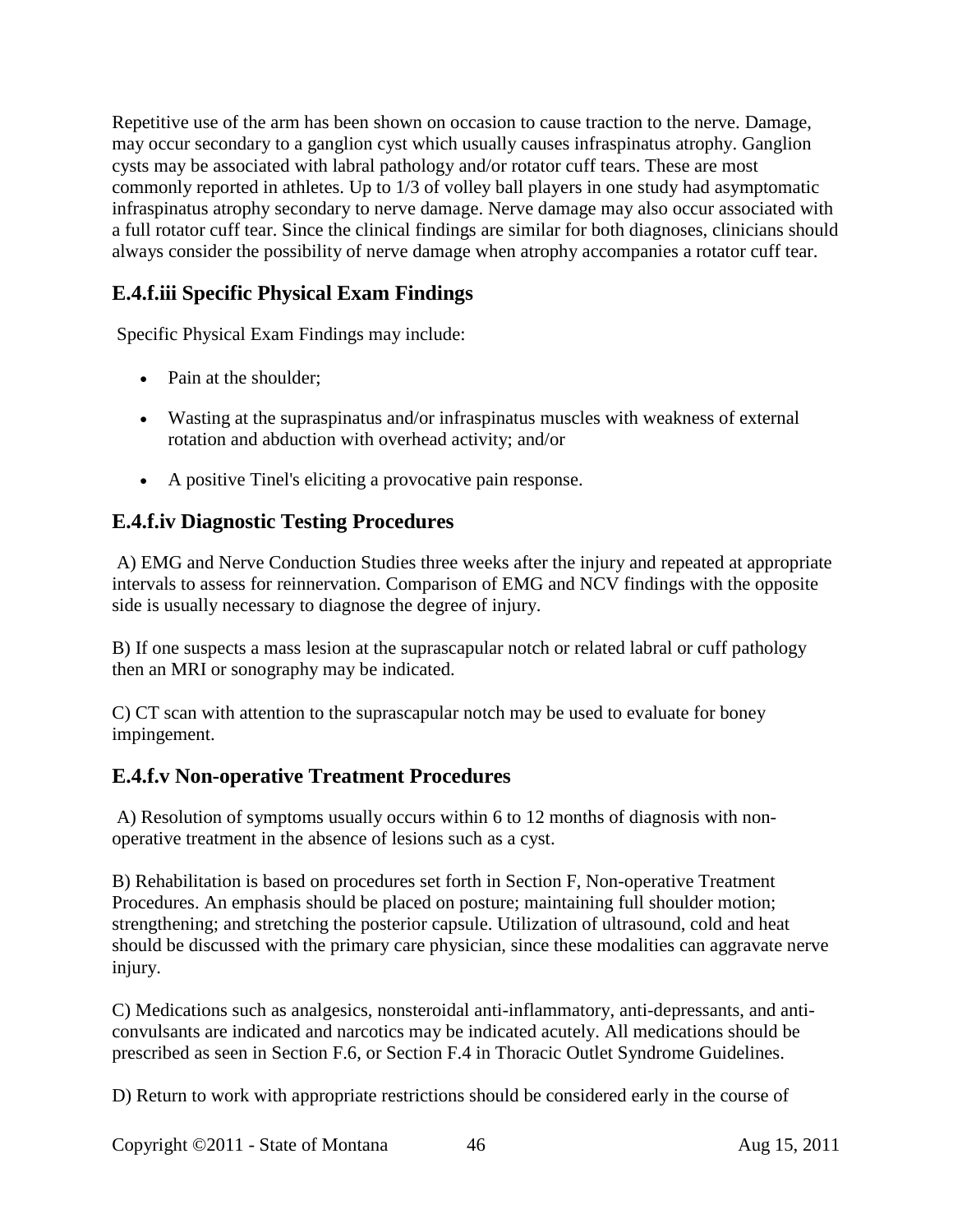treatment (Refer to Section F. 12, Return to Work). Heavy lifting or activities that aggravate the condition should be avoided.

## **E.4.f.vi Surgical Indications**

Surgical release is warranted depending upon the presence of a ganglion cyst, results of the electrophysiologic studies, and/or absence of improvement with conservative management.

In cases without cysts or other operative diagnoses, non-operative treatment may be tried for 3 to 6 months due to the observed recovery rate of cases with no treatment. Difficulty performing functional activities after active patient participation should be the deciding factor. [General Principles]

### **E.4.f.vii Operative Treatment Procedures**

A) Decompression and/or excision of ganglion cyst; and/or labral repair.

B) Surgical release at the suprascapular notch or spinoglenoid region.

### **E.4.f.viii Post-operative Treatment**

An individualized rehabilitation program based upon communication between the surgeon and the therapist using the treatments found in Section F, Therapeutic Procedures, Non-operative. Treatment may include the following:

Early therapeutic rehabilitation interventions are recommended to maintain ROM with progressive strengthening.

- Frequency: Suggested frequency pattern is 3 to 5 times per week for the first 2 weeks. 3 times per week for the following 2 weeks, then 1 to 2 times per week. The exact frequency per week will depend on the severity and level of the nerve injury.
- Optimum Duration: 6 to 8 weeks with progression to home exercise and/or pool therapy.
- Maximum Duration: Up to 24 sessions. Additional follow-up visits may be justified to reinforce exercise patterns or to reach final functional goals if the therapy to date has demonstrated objective functional gains.

Return to work and restrictions after surgery may be made by an experienced primary occupational medicine physician in consultation with the surgeon or by the surgeon.

## **E5. Bursitis/Rotator Cuff Tendonopathy of the Shoulder**

#### **E.5.a Description/Definition**

Bursitis: Acute or chronic inflammation of the bursa (a potential fluid filled sac) that may be caused by trauma, chronic overuse, inflammatory arthritis, and acute or chronic infection, and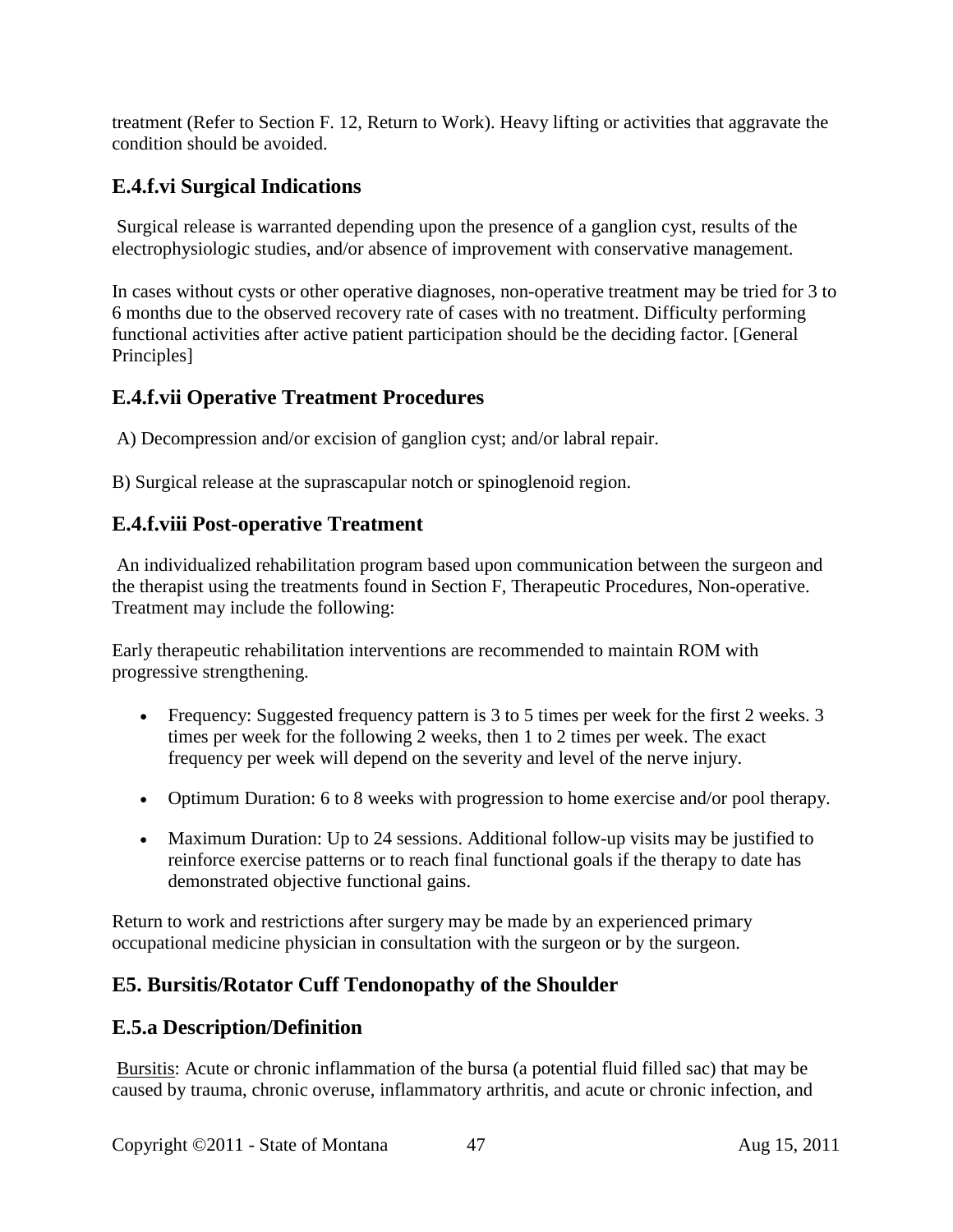generally presents with localized pain and tenderness of the shoulder.

Tendonopathy: includes the terms tendonitis, an inflammation of the tendon and tendonosis, noninflammatory degenerative processes.

Rotator cuff tendonopathy may involve one or more of the four musculotendonous structures arising from the scapula and inserting on the lesser or greater tuberosity of the humerus may be involved.

These structures include one internal rotator (subscapularis), and two external rotators (infraspinatus and teres minor), and the supraspinatus which assists in abduction. History may include: nocturnal pain, pain with over-the-shoulder activities, feeling of shoulder weakness and specific limitations of movement. Prior treatment for presenting complaint(s) and pertinent familial history should be obtained.

### **E.5.b Occupational Relationship**

Onset of symptoms, date, mechanism of onset, and occupational history and current job requirements should be correlated with the intensity, character, duration and frequency of associated pain and discomfort. Tendonopathy may include symptoms of pain and/or achiness that occur after blunt trauma or repetitive use of the shoulder. Bursitis is often a sequela of an occupational strain or tendonopathy in the absence of other mitigating factors.

#### **E.5.c Specific Physical Exam Findings**

Specific Physical Exam Findings may include:

- 1. Palpation elicits localized tenderness over the particular bursa or inflamed tendon with loss of motion during activity;
- 2. Painful arc may be seen between 40 and 120 degrees; and/or
- 3. Bursitis may be associated with other shoulder injury diagnoses such as impingement, rotator cuff instability, tendonitis, etc.; refer to applicable diagnosis subsections for additional guidelines.

#### **E.5.d Diagnostic Testing Procedures**

#### **Plain x-rays include**:

A) AP view. Elevation of the humeral head indicates rotator cuff tear;

B) Lateral view in the plane of the scapula or an axillary view determines if there is anterior or posterior dislocation, or the presence of a defect in the humeral head (a Hill-Sachs lesion); C) Axillary view is also useful to demonstrate arthritis and spurs on the anterior inferior acromion;

D) Outlet view determines if there is a downwardly tipped acromion.

#### **Lab Tests**:

Copyright ©2011 - State of Montana 48 Aug 15, 2011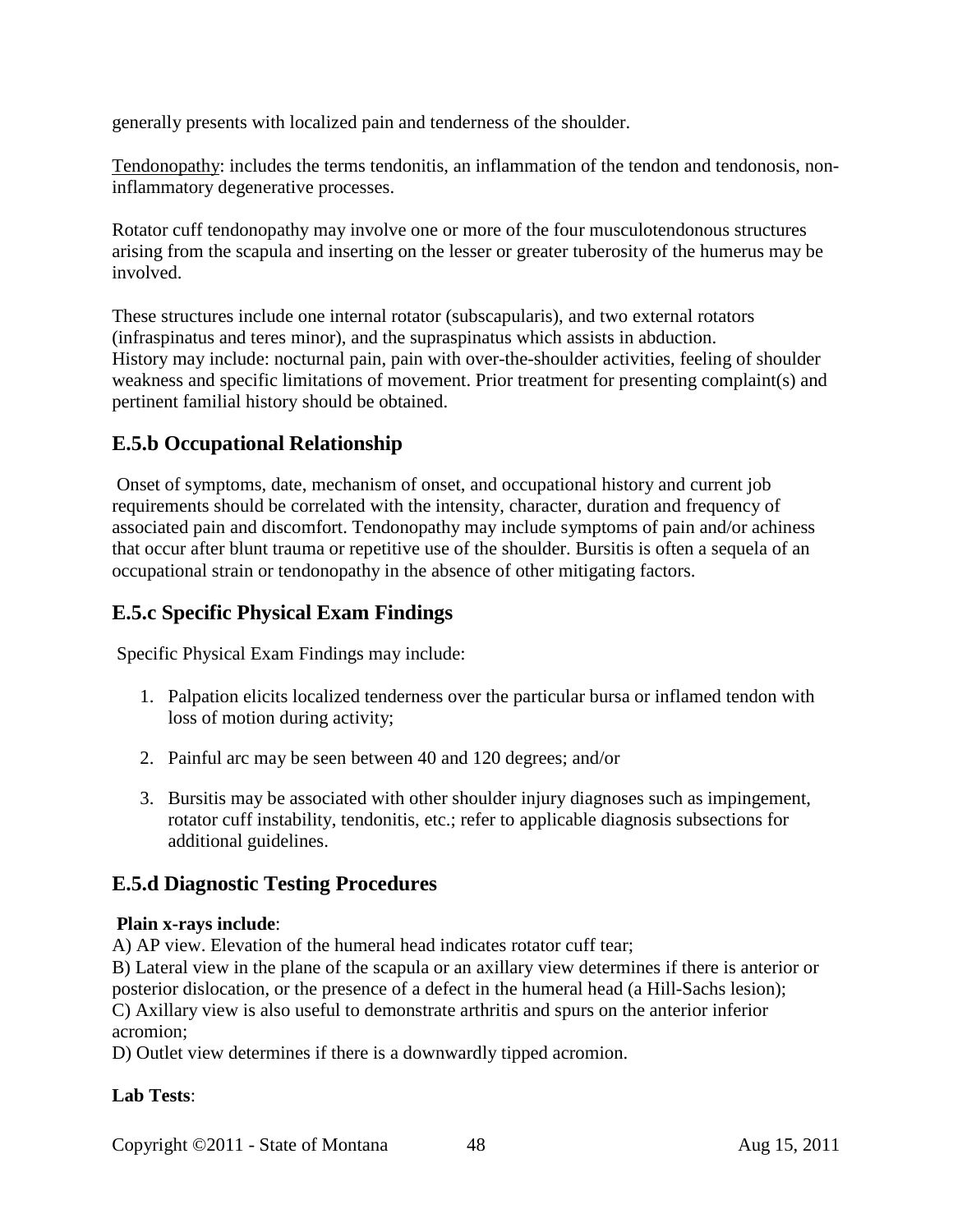Laboratory tests may be used to rule out systemic illness or disease when proper clinical presentation indicates the necessity for such testing. Testing may include sedimentation rate, rheumatoid profile, complete blood count (CBC) with differential, and serum uric acid level. Routine screening for other medical disorders may be necessary, as well as, bursal aspiration with fluid analysis.

The **subacromial injection** has generally been considered the gold standard for differentiating ROM loss from impingement versus rotator cuff tears. Alleviation from pain may help to confirm the diagnosis. Patients with impingement should recover normal strength after the injection, while those with rotator cuff tears usually do not recover normal strength. However, manually tested elevation strength perceived as normal does not always rule out rotator cuff tear and this may contribute to incorrect diagnoses with this technique. There is good evidence that blinded subacromial blocks are not accurate. Up to a third of blinded injections may involve the cuff, and are likely to cause pain. This may lead to an incorrect diagnosis. One study demonstrated that at least half of the positive responders did so up to 40 minutes after the injection; therefore, a negative response should not be diagnosed until 40 minutes post injection. The inaccuracy of the injection and patient response in some cases may contribute to its inability to completely predict the amount of recovery from subacromial decompression.

If there is a concern regarding needle placement, sonography or fluoroscopy may be used.

Steroid injections should be used cautiously in diabetic patients. Diabetic patients should be reminded to check their blood glucose level at least daily for 2 weeks after injections.

## **E.5.e Non-operative Treatment Procedures**

i. Therapeutic interventions are the mainstay of treatment. They should include ROM, active therapies, and a home exercise program. Passive as well as active therapies may be used for control of pain and swelling. Therapy should progress to strengthening and instruction in a home exercise program targeted to further improve ROM and strength of shoulder girdle musculature. Refer to Section F. Therapeutic Procedures, Non-operative.

ii. May return to work without overhead activities and lifting with involved arm. An evaluation of the occupational work being performed and the work station may be necessary to institute ergonomic changes or accommodations. Return to work with appropriate restrictions should be considered early in the course of treatment. Refer to Section F. 12, Return to Work.

iii. Medications such as oral nonsteroidal anti-inflammatory, oral steroids and analgesics.

iv. Steroid injections may be therapeutic. Injections under significant pressure should be avoided as the needle may be penetrating the tendon and injection into the tendon can cause possible tendon breakdown, tendon degeneration, or rupture. Injections should be minimized for patients under 30 years of age.

• Time to Produce Effect: One injection.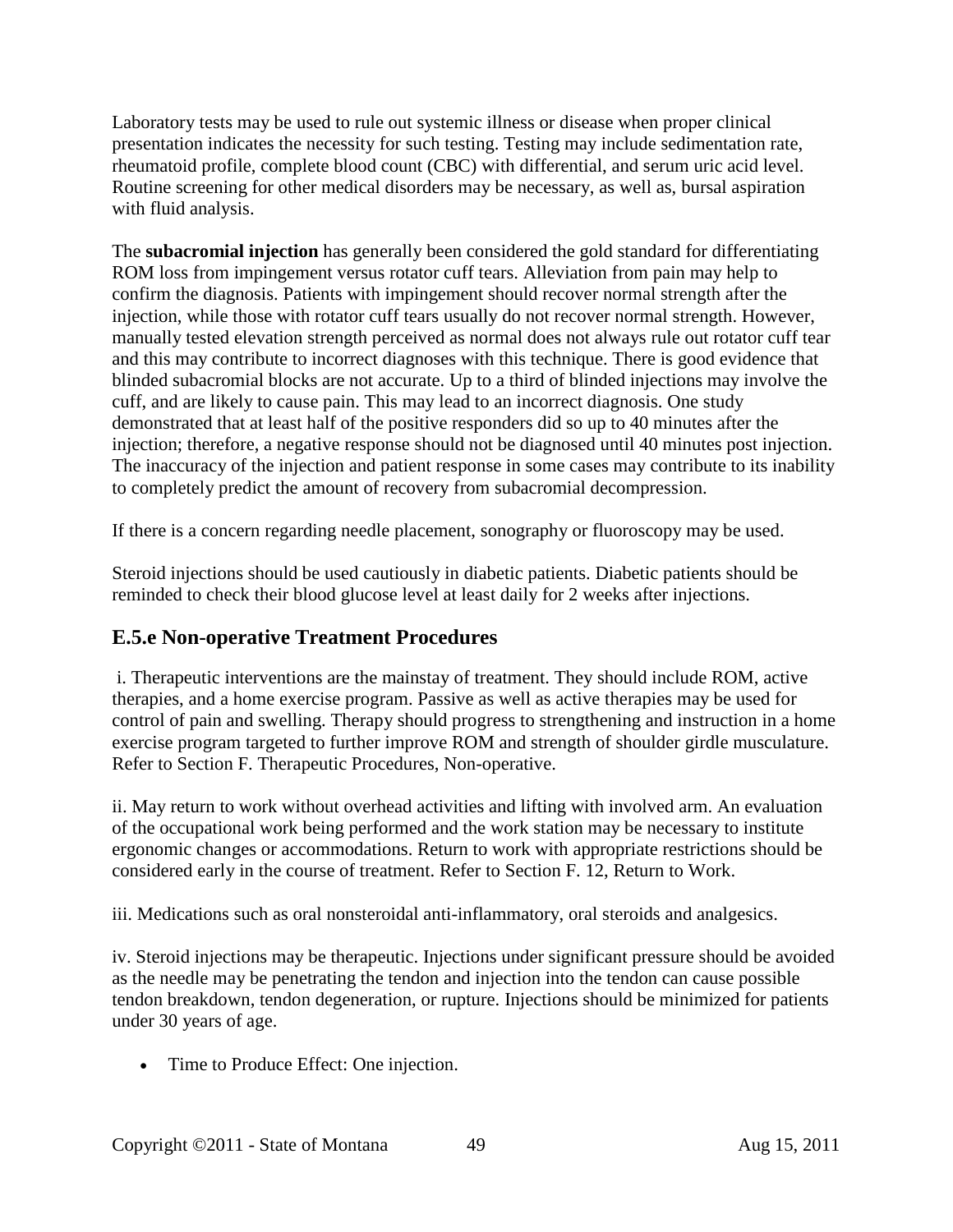• Maximum: 3 injections at the same site per year when functional benefits are demonstrated with each injection.

Steroid injections should be used cautiously in diabetic patients. Diabetic patients should be reminded to check their blood glucose level at least daily for 2 weeks after injections.

v. Other therapies outlined in Section F. Therapeutic Procedures, Non-operative, may be employed in individual cases.

## **E.5.f Operative Procedures**

Are not commonly indicated for bursitis or tendonopathy. Refer to other related diagnoses in Section E, Specific Diagnosis Testing and Treatment Procedures.

## **E6. Calcifying Tendonitis**

### **E.6.a Description/Definition**

Calcifying tendonitis is characterized by the deposition of hydroxyapatite (calcium phosphate) in any tendon of the rotator cuff. The supraspinatus tendon is affected most frequently. It is a morphologic diagnosis which may be asymptomatic or may produce pain. It may be present in a painful shoulder without being the cause of the pain. Radiographically evident calcifications are present without producing symptoms in some adults (7.5% to 20%). The calcifying process occurs in two phases: the formative phase, in which calcium deposits coalesce in the tendon matrix, and the resorptive phase, in which the calcium deposits are removed by phagocytic cells. The resorptive phase is thought to be the painful phase of the disorder. The etiology is not known, but trauma is considered unlikely to be causative. Pain may be accompanied by loss of ROM, a painful arc of motion, or by impingement signs.

Morphologic classification of calcium deposits is based on the homogeneity and borders of the deposit on plain x-ray. (Gartner and Simons Classifications) Type I is homogenous with welldefined borders. Type II is heterogeneous in structure with sharp outline or homogenous in structure with no defined border. Type III is cloudy and transparent with no well-defined border. Type III frequently resolves without treatment. Generally, they are not associated with rotator cuff tears. The size of the deposit has not been shown to be correlated with severity of symptoms.

## **E.6.b Occupational Relationship**

Symptomatic calcifying tendonitis may occur after repetitive loading of the shoulder with force, such as with shoveling, raking, pushing, pulling, lifting at/or above shoulder level, or after blunt trauma to the shoulder.

## **E.6.c Specific Physical Exam Findings**

Specific Physical Exam Findings may include:

Copyright ©2011 - State of Montana 50 Aug 15, 2011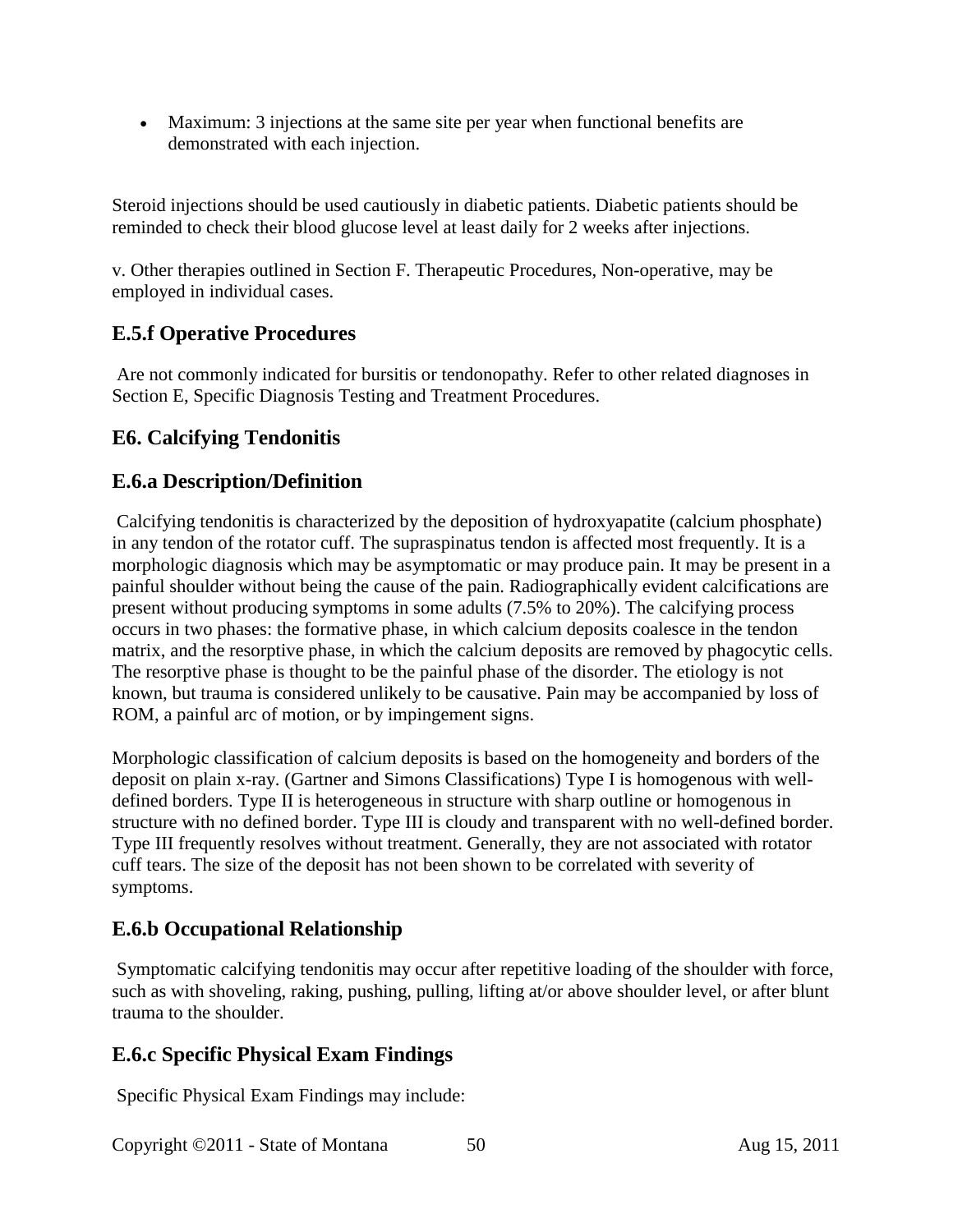- Pain with palpation to the shoulder with active or passive abduction and external rotation of the shoulder (painful arc);
- Pain with specific activation of the involved muscles; and/or
- Pain with impingement signs;
- Severe pain on examination in some cases.

## **E.6.d Diagnostic Testing Procedures**

**Plain x-ray** films including AP lateral, axial, 30 degrees caudally angulated AP, Outlet view.

If shoulder pain is refractory to 4 to 6 weeks of non-operative care and other diagnoses are suspected, adjunctive testing, such as MRI, sonography or arthrography, may be indicated.

## **E.6.e Non-operative Treatment Procedures**

i. Therapeutic rehabilitation interventions are the mainstay of treatment. They should include ROM, active therapies, and a home exercise program. Passive as well as active therapies may be used for pain control, including iontophoresis. Therapy should progress to strengthening and instruction in a home exercise programs targeted to ongoing ROM and strengthening of shoulder girdle musculature. Refer to section F. Therapeutic Procedures, Non-operative for other therapies as well as a description of active and passive therapies.

ii. Medications such as oral nonsteroidal anti-inflammatories, analgesics, and narcotics for significant pain. Refer to Section F.6 Medications.

iii. May return to work without overhead activities and lifting with involved arm. An evaluation of the occupational work station may be necessary to institute ergonomic changes or accommodations. Return to work with appropriate restrictions should be considered early in the course of treatment. Refer to Section F. 12, Return to Work.

iv. Therapeutic ultrasound (Refer to Passive Therapy, Section F.14.) Ultrasound may be used for tendonitis. There is some evidence that ultrasound alleviates symptoms, improves function, and reduces calcium deposits better than sham ultrasound in the short term. The advantage of ultrasound beyond 6 weeks is not certain.

v. Ultrasound-guided needle lavage and aspiration requires a physician skilled in sonographic techniques and is still considered investigational due to lack of randomized controlled trials. It is less costly and reportedly less painful than extracorporeal shock wave therapy. It requires prior authorization but may be an appropriate therapy in select patients who fail other conservative treatment.

vi. Extracorporeal shock wave therapy has good evidence for improving pain and function with calcifying tendonitis Type I or II when conservative treatment has not resulted in adequate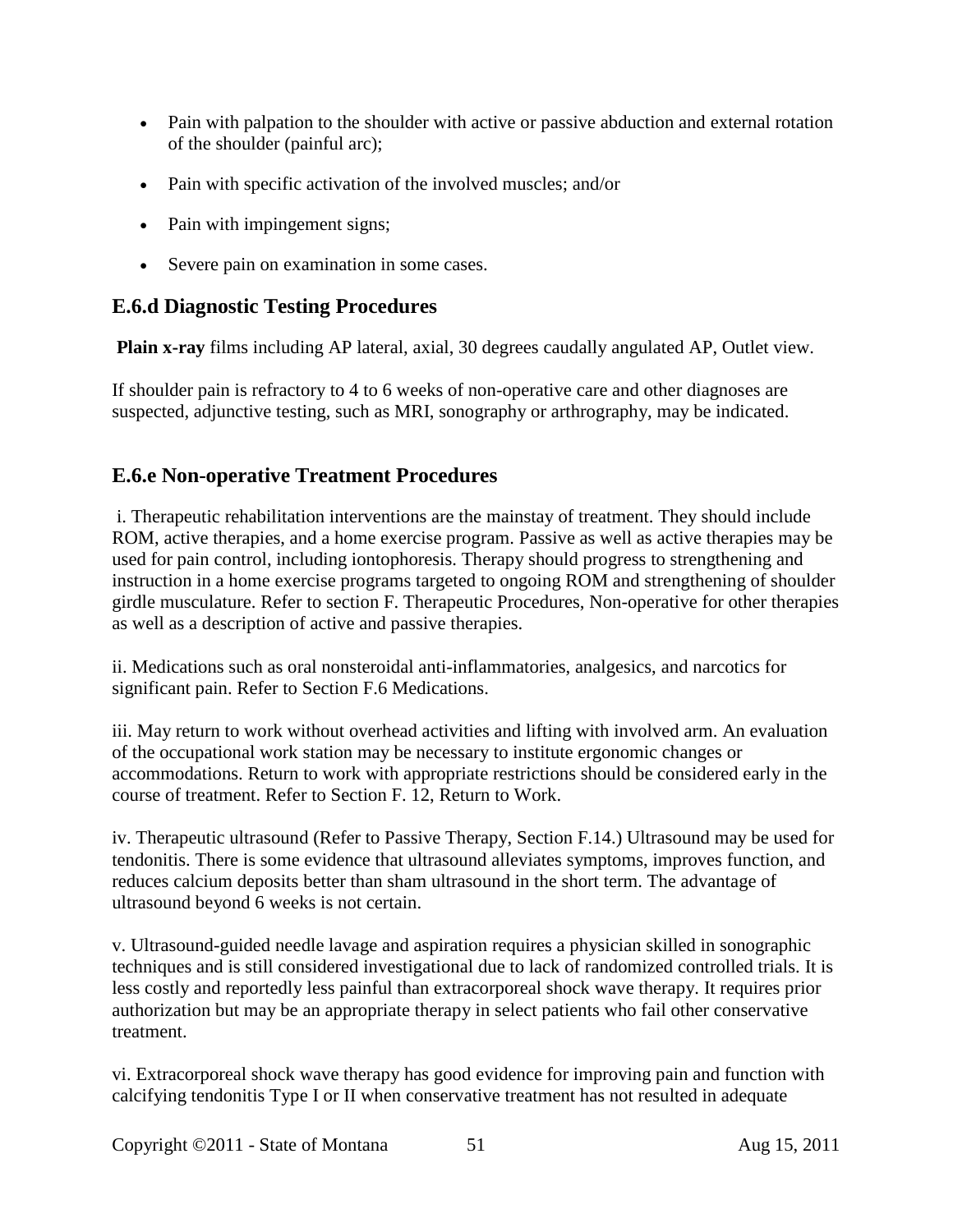functional improvement (See ESWT). General anesthesia or conscious sedation is not required for this procedure. Patients should be cautioned regarding the potential of avascular necrosis.

vii. Steroid injections may be therapeutic. Injections under significant pressure should be avoided as the needle may be penetrating the tendon and injection into the tendon can cause tendon degeneration, tendon breakdown, or rupture. Injections should be minimized for patients under 30 years of age.

Steroid injections should be used cautiously in diabetic patients. Diabetic patients should be reminded to check their blood glucose level at least daily for 2 weeks after injections.

- Time to Produce Effect: One injection.
- Maximum: 3 injections at the same site per year when functional benefits are demonstrated with each injection.

viii. Other therapies outlined in Section F. Therapeutic Procedures, Non-operative, may be employed in individual cases.

## **E.6.f Surgical Indications**

When functional deficits interfere with activities of daily living and/or job duties after 3 to 4 months of active patient participation in non-operative therapy. The natural history of calcifications includes resorption over time, with or without therapy.

Prior to surgical intervention, the patient and treating physician should identify functional operative goals and the likelihood of achieving improved ability to perform activities of daily living or work activities. The patient should agree to comply with the pre- and post-operative treatment plan and home exercise requirements. The patient should understand the length of partial and full disability expected post-operatively.

#### **E.6.g Operative Procedures**

Either an arthroscopic or open procedure may be used. Careful lavage to remove all calcium deposits from the surgical field is important. Full recovery may vary from 3 to 6 months.

#### **E.6.h Post-operative Treatment**

Individualized rehabilitation programs are based upon communication between the surgeon and the therapist using the treatments found in Section F, Therapeutic Procedures, Non-operative. Treatment may include the following:

i. Sling, pillow sling, or abduction splint;

ii. Gentle pendulum exercise, passive glenohumeral range-of-motion and posterior scapular stabilizing training can be instituted;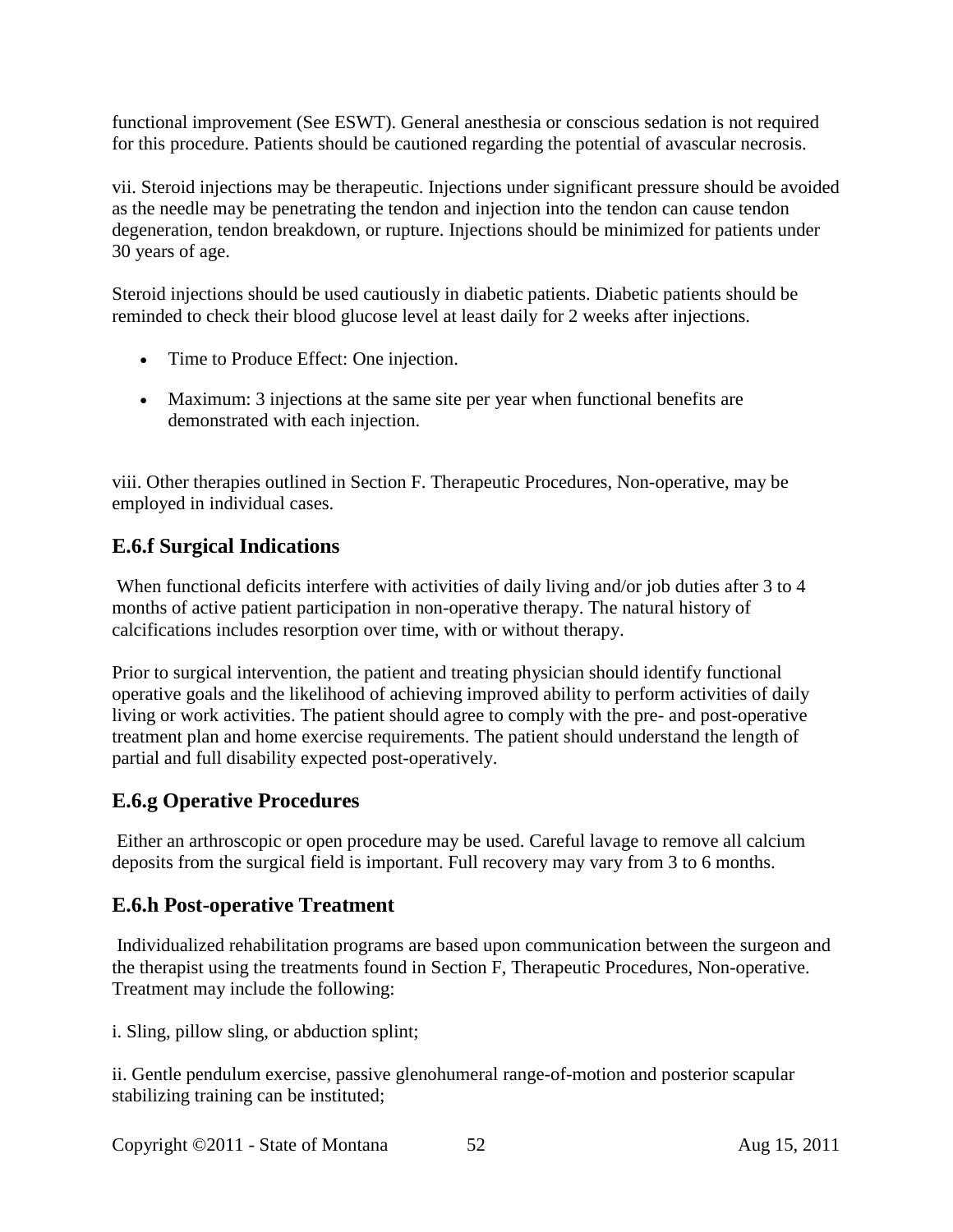iii. Patients can judiciously return to activities as tolerated per physician recommendations. If there is a significant tendon repair, progression will be delayed;

iv. Progressive resistive exercise program beginning at 2 months with gradual returning to full activity at 4 to 6 months; all active non-operative procedures listed in Section F, Non-operative Treatment Procedures should be considered.

- Frequency: 3 to 5 times per week for the first 2 weeks, 3 times per week for the following 2 weeks, then 1 to 2 times per week.
- Optimum Duration: 6 to 8 weeks with progression to home exercise and/or pool therapy.
- Maximum Duration: 12 weeks. Occasional follow-up visits may be justified to reinforce exercise patterns or to reach final functional goals if the therapy to date has demonstrated objective functional gains.

v. Return to work and restrictions after surgery may be made by an experienced primary occupational medicine physician in consultation with the surgeon or by the surgeon. Depending upon the patient's functional response and their job requirements, return to work with job modifications may be considered as early as one week post-operatively. The employer must be able to fully accommodate restrictions of overhead activities or heavy lifting. Physician/surgeon should be very specific regarding restrictions for overhead activities and heavy lifting.

Work restrictions should be evaluated every 4 to 6 weeks during post-operative recovery and rehabilitation, with appropriate written communications to both the patient and the employer. Should progress plateau, the provider should re-evaluate the patient's condition and make appropriate adjustments to the treatment plan.

#### **E7. Fractures**

There are five common types of shoulder fractures; each type will be addressed separately and in the order of most frequent occurrence.

## **E7.a. Clavicular Fracture**

## **E.7.a.i Occupational Relationship**

Can result from direct blows or axial loads applied to the upper limb; commonly associated injuries include rib fractures, long-bone fractures of the ipsilateral limb and scapulothoracic dislocations.

## **E.7.a.ii Specific Physical Exam Findings**

Specific Physical Exam Findings may include: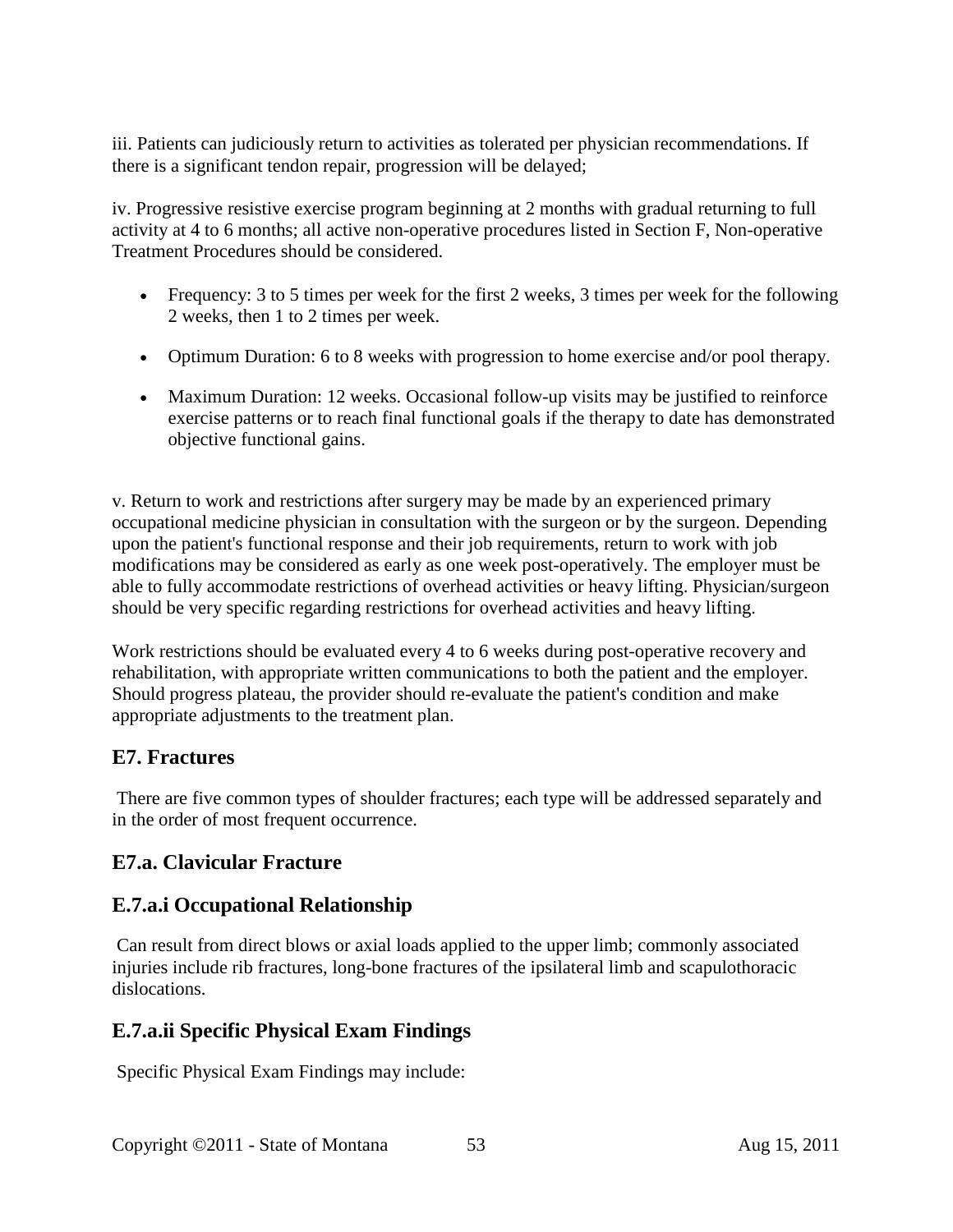- Pain along the clavicle;
- Abrasions on the chest wall, clavicle and shoulder;
- Deformities in the above regions; and/or
- Pain with palpation and motion at the shoulder joint area.

#### **E.7.a.iii Diagnostic Testing Procedures**

Clavicle x-rays. If they do not reveal sufficient information, then a 20 degree caudal-cranial AP view centered over both clavicles can be done.

### **E.7.a.iv Non-operative Treatment Procedures**

A) Most are adequately managed by closed techniques and do not require surgery. After reduction, the arm is immobilized in a sling or figure-8 bandage. Shoulder rehabilitation is begun with pendulum exercises 10 to 14 days after injury. Subsequently, with pain control, the therapy program can be progressed with therapeutic approaches as indicated in Section F, Non-operative Treatment Procedures.

B) Medication, such as analgesics and nonsteroidal anti-inflammatories, would be indicated; narcotics may be indicated acutely for fractures and should be prescribed as indicated in Section F.6, Medications.

C) All patients with fractures, especially those over 50, should be encouraged to ingest at least 1200 mg of Calcium and 800 IU of Vitamin D per day. There is some evidence that, for women in the older age group (58 to 88) with low hip bone density, greater callus forms for those who adhere to these recommendations than those who do not. Although the clinical implications of this are not known, there is greater non-union in this age group and thus, coverage for these medications during the fracture healing time period is recommended. At this time there is no evidence that bisphosphonates increase acute fracture healing.

All female patients over 65 should be referred for an osteoporosis evaluation. Patients who have been on prednisone at a dose of 5 to 7.5 mg for more than 3 months should be evaluated for glucocorticoid induced osteoporosis. An osteoporosis evaluation may be considered for males who: are over 70, are physically inactive, have previous fragility fracture, have a BMI less than 20, or have been hypogonadal for 5 years. Evaluation may also be considered for patients on medications that can cause bone loss, patients who have suffered a fracture due to a low-impact fall or with minimum to no provocation, and women under 65 with one of the following: menopause before 40, current smoker, or body mass index less than 20. Low body weight appears to be the best predictor of osteoporosis in women younger that 65. In one adequate study, all patients aged 50 to 75 referred to an orthopaedic department for treatment of wrist, vertebral, proximal humerus, or hip fractures received bone mass density testing. 97% of patients had either osteoporosis (45%) or osteopenia (42%). Referral is important to prevent future factures in these groups. Long-term care for osteoporosis is not covered under workers compensation even though it may be discovered due to an injury-related acute fracture.

Copyright ©2011 - State of Montana 54 Aug 15, 2011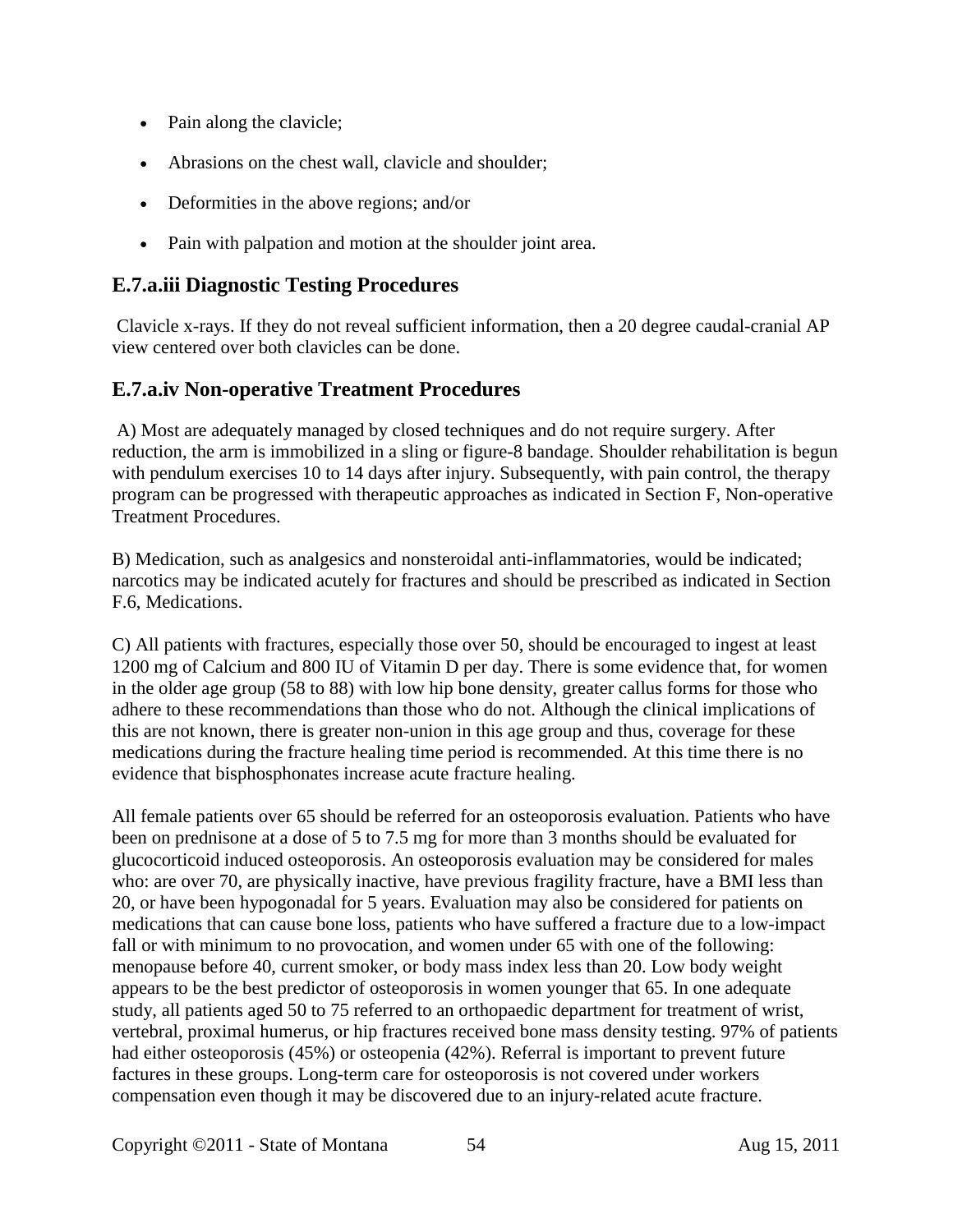D) Smoking may affect fracture healing. Patients should be strongly encouraged to stop smoking and provided with appropriate counseling.

E) Return to work with appropriate restrictions should be considered early in the course of treatment. Refer to Section F. 12, Return to Work.

# **E.7.a.v Surgical Indications**

Open fractures, vascular or neural injuries requiring repair, bilateral fractures, ipsilateral scapular or glenoid neck fractures, scapulothoracic dislocations, flail chest and non-union (displaced-closed fractures that show no evidence of union after 4 to 6 months). A Type II fracture/dislocation at the AC joint where the distal clavicular fragment remains with the acromion and the coracoid, and the large proximal fragment is displaced upwards is another indication for surgery.

Completely displaced midclavicular fractures may be an indication for surgical repair. There is some evidence that plate fixation of completely displaced fractures involving the middle third of the clavicle leads to slightly better shoulder function than immobilization without surgical fixation and shorter healing time. Conservatively treated completely displaced fractures heal with mild decreases in strength and good patient satisfaction in 70% or more of cases. However, initial surgical repair may be considered for patients who desire excellent shoulder function for sport or job activities and/or those with approximately 2 cm or greater shortening of the clavicle.

Because smokers have a higher risk of non-union and post-operative costs, it is recommended that insurers cover a smoking cessation program peri-operatively.

# **E.7.a.vi Operative Procedures**

Repair of fracture or associated distal clavicular resection using plates and screws or an intramedullary device.

# **E.7.a.vii Post-operative Treatment**

An individualized rehabilitation program based upon communication between the surgeon and the therapist. This program would begin with 2 to 3 weeks of rest with a shoulder immobilizer while encouraging isometric deltoid strengthening. Pendulum exercises with progression to assisted forward flexion and external rotation would follow. Strengthening exercises should be started at 10 to 12 weeks as indicated in Section F, Non-operative Treatment Procedures.

## **E.7.a.viii Bone-Growth Stimulators**

**Electrical**: Preclinical and experimental literature has shown a stimulatory effect of externally applied electrical fields on the proliferation and calcification of osteoblasts and periosteal cells. Ensuing clinical literature on electrical stimulation of bone fractures has principally focused on the spine and lower extremity. Several techniques have been developed to deliver an electrical stimulus to a fracture or osteotomy site.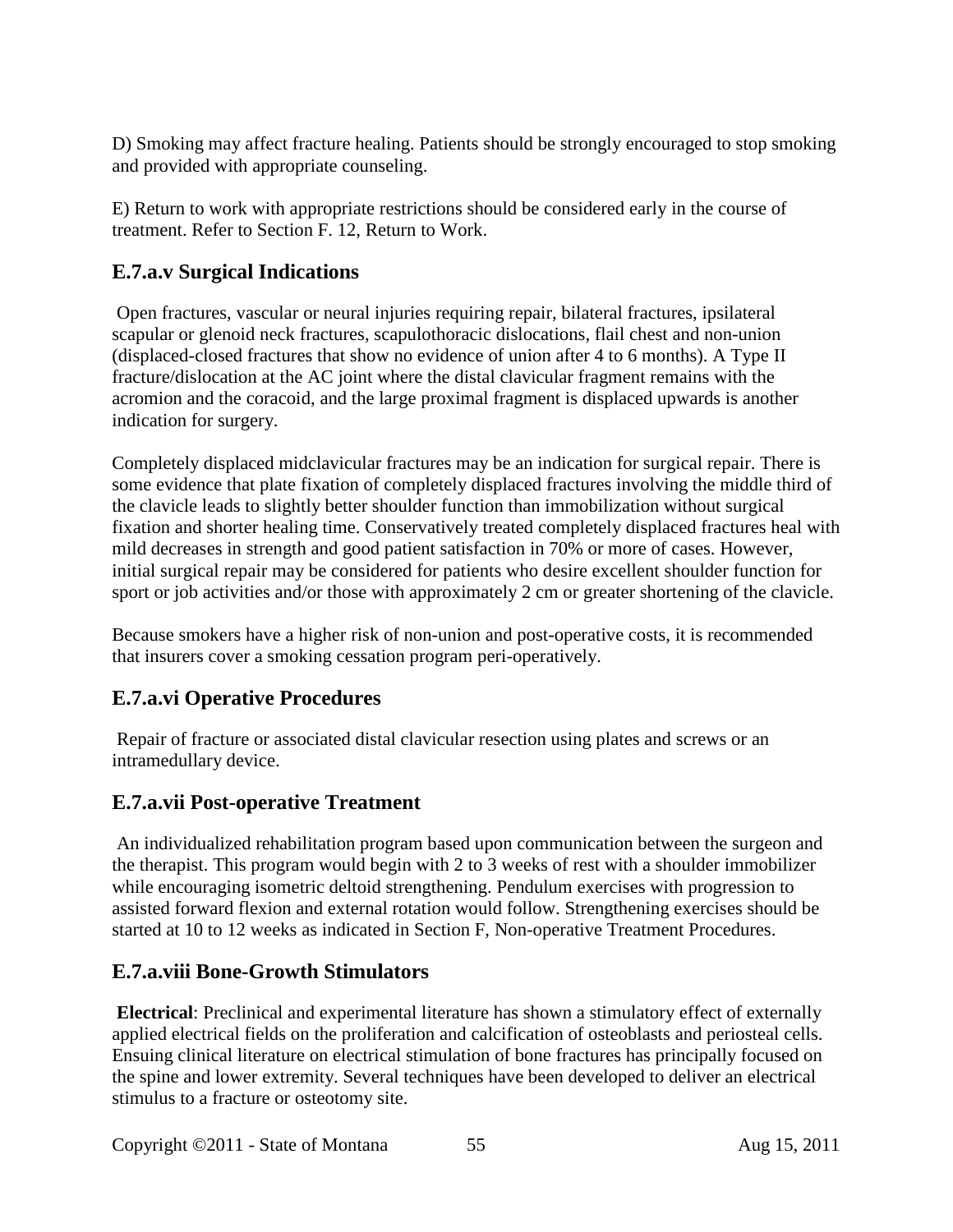Nonsurgical techniques include Capacitive Coupling (CC), which places skin electrodes on opposite sides of the bone being treated. Pulsed Electromagnetic Field (PEMF) uses a currentcarrying coil which induces a secondary electrical field in bone.

High-quality literature of electrical bone growth stimulation are lacking for shoulder injuries. Literature is conflicting in the use of electrical stimulation in other regions of the body. Due to a lack of supporting scientific evidence, it requires prior authorization and may be only considered when conventional surgical management has failed.

**Low-intensity Pulsed Ultrasound**: There is some evidence that low-intensity pulsed ultrasound, applied by the patient at home and administered as initial treatment of the fracture, reduces the time required for cortical bridging in certain fractures of bones outside the shoulder joint. Shoulder fractures were not included in this literature. Non-union and delayed unions were not included in these clinical trials. Possible indications for Low-Intensity Pulsed Ultrasound are non-unions or fractures that are expected to require longer healing time. Prior authorization is required.

### **E7.b. Proximal Humeral Fractures**

Fractures of the humeral head have been classically described using Neer criteria; however, literature has shown a low level of observer agreement. These fractures are commonly referred to as one, two, three or four part fractures based on the number of fracture fragments. Displaced fractures of the greater tuberosity and impacted angulated fractures of the humeral head also have specific associated problems.

## **E.7.b.i Occupational Relationship**

May be caused by a fall onto an abducted arm; high-energy (velocity or crush) trauma with an abducted or non-abducted arm. Associated injuries are common, such as glenohumeral dislocation; stretch injuries to the axillary, musculocutaneous, and radial nerves; and axillary artery injuries with high-energy accident.

#### **E.7.b.ii Specific Physical Exam Findings**

Specific Physical Exam Findings may include:

- Pain in the upper arm;
- Swelling and bruising in the upper arm, shoulder and chest wall;
- Abrasions about the shoulder; and/or
- Pain with any attempted passive or active shoulder motion.

#### **E.7.b.iii Diagnostic Testing Procedures**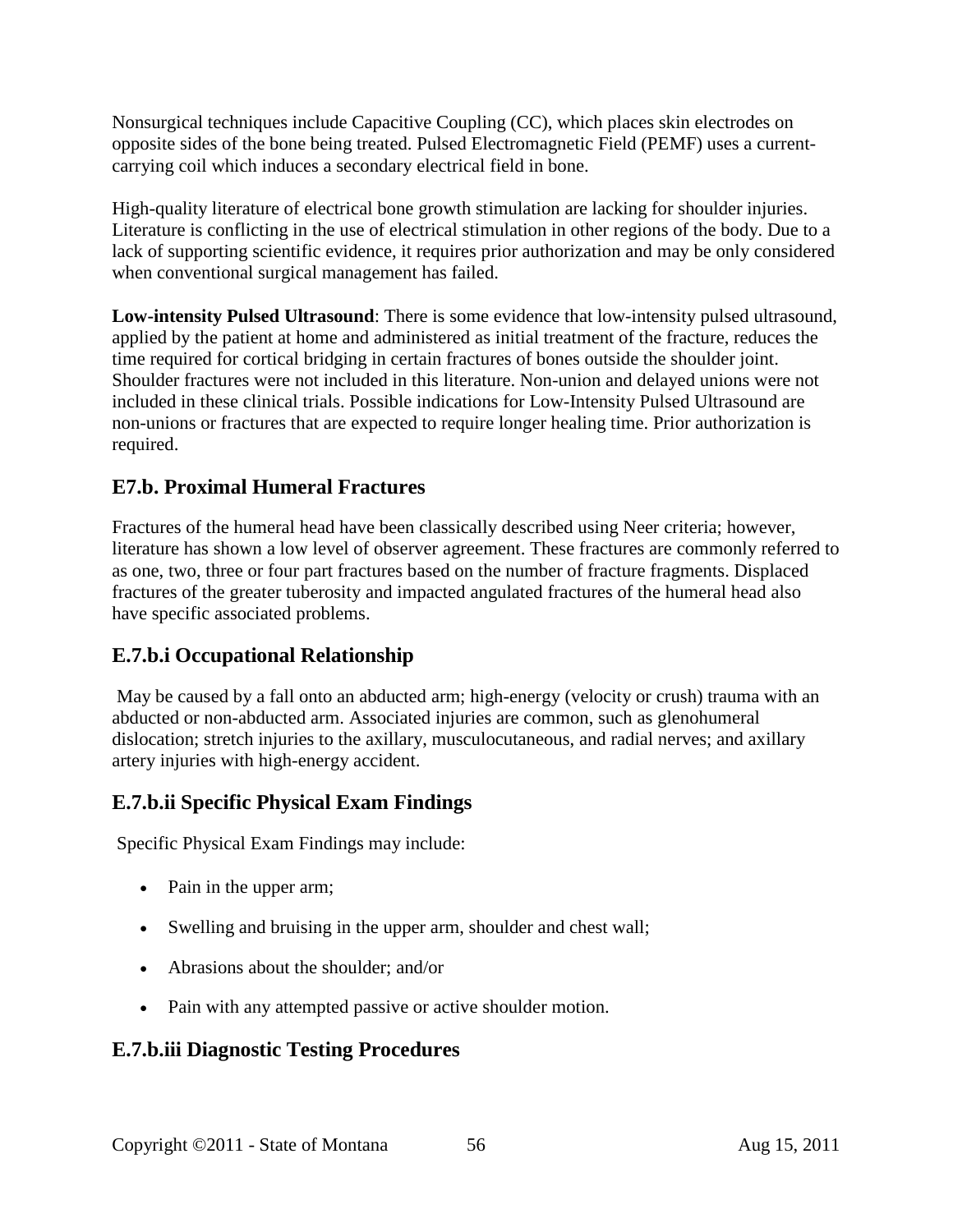A) X-ray trauma series (3 views) are needed; AP view, axillary view and a lateral view in the plane of the scapula. The latter two views are needed to determine if there is a glenohumeral dislocation. When an axillary view cannot be obtained, a CT should be done to rule out posterior dislocation.

B) Vascular studies are obtained emergently if the radial and brachial pulses are absent.

C) Classification can be by the Neer Method, however, agreement between observers using this method is poor. There are four fragments: the humeral shaft, humeral head, greater tuberosity, and the lesser tuberosity. The fragments are not usually considered fragments unless they are separated by 1cm or are angulated 45 degrees or more.

## **E.7.b.iv Non-operative Treatment Procedures**

A) Non-displaced and minimally displaced fractures are generally treated conservatively with broad arm sling or body swath. There is some evidence that simple non-displaced proximal humeral fractures recover normal function more quickly when physical therapy is started one week after the fracture than when it is started three weeks after the fracture. Immobilization without physical therapy for more than one week is not recommended.

B) Anterior or posterior dislocation associated with minimally displaced fractures can usually be reduced by closed means, but a general anesthetic is needed. These are usually not performed in the emergency room in order to avoid displacement of the fracture.

C) Medication, such as analgesics and nonsteroidal anti-inflammatories, would be indicated; narcotics may be indicated acutely for fracture and should be prescribed as indicated in Section F.6, Medications.

D) Immobilization may be provided with a sling, to support the elbow, or with an abduction immobilizer if a non-impacted greater tuberosity fragment is present. Immobilization is usually continued for 4 to 6 weeks; however, the time will vary according to the type of fracture and surgeon's discretion.

E) Shoulder rehabilitation is begun with pendulum exercises 0 to 14 days after injury. Light, functional exercises may be added at 2 to 4 weeks post-injury. Subsequently, with pain control, the therapy program can be progressed with therapeutic approaches as described in Section F, Non-operative Treatment Procedures. Home exercises are essential for recovery.

- Time to Produce Effect: 6 sessions.
- Optimum Duration: 9 sessions.
- Maximum Duration: 12 to 24 sessions.

F) Use of the injured arm at work is determined by the healthcare provider or treating physician. The patient may, however, return to work without use of the injured arm soon after the injury.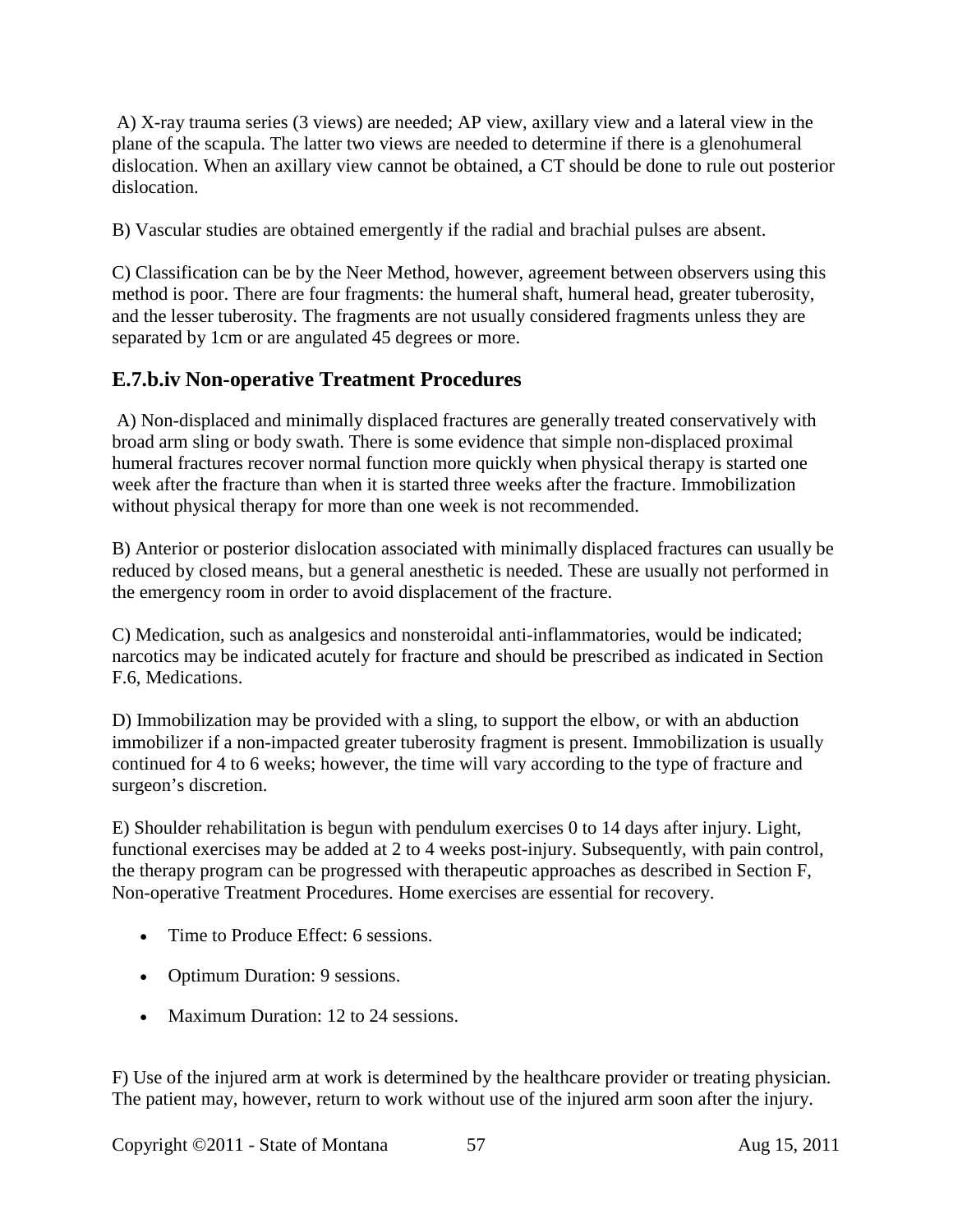Refer to Section F. 12, Return to Work.

G) Also refer to osteoporosis in this Section 7.a. iv. Clavicular Fracture.

H) Smoking may affect fracture healing. Patients should be strongly encouraged to stop smoking and provided with appropriate counseling.

### **E.7.b.v Surgical Indications**

A) Greater tuberosity fractures with 5mm of displacement usually require surgical fixation. However, rehabilitation may start as early as 2 to 3 days post-operatively.

B) Two-part fractures are repaired according to the surgeon's preference. Internal fixation may be necessary to prevent varus or valgus angulation of the humerus; however, it is unclear whether this technique is more successful than more conservative treatment particularly in patients over 70. Percutaneous techniques and closed reduction have both been used.

C) Three and four-part fractures frequently require operative treatment. Internal fixation is commonly used. Hemiarthroplasty may be used in the elderly population or for severely comminuted fractures. Use of this technique in the younger active patients frequently leads to the need for revision surgery and/or increased wear of the glenoid cavity. For four-part fractures with a fractured greater tuberosity, reverse arthroplasties have also been described, however; they should rarely be used since the long-term success of this prosthesis is currently unknown. This procedure is described under Section G. Therapeutic Procedures, Operative Shoulder Replacement (arthroplasty).

Because smokers have a higher risk of non-union and post-operative costs, it is recommended that carriers cover a smoking cessation program peri-operatively.

#### **E.7.b.vi Operative Procedures**

Percutaneous or internal fixation of the fracture or arthroplasty.

#### **E.7.b.vii Post-operative Treatment**

A) An individualized rehabilitation program based upon communication between the surgeon and the therapist using the treatment found in Section F.

B) Schanz pins will require removal, frequently between 2 to 6 weeks.

C) One-time Extracorporeal Shock Wave Therapy (ESWT) has been purported to increase healing in non-union fractures of long bones. None have been tested in prospective controlled studies. They are all considered experimental and are not recommended at this time.

D) Bone-Growth Stimulators. (Refer to this section 7a. Clavicular Fractures.) E) Hyperbaric oxygen therapy – there is no evidence to support long-term benefit of hyperbaric oxygen therapy for non-union upper extremity fractures. It is not recommended.

Copyright ©2011 - State of Montana 58 Aug 15, 2011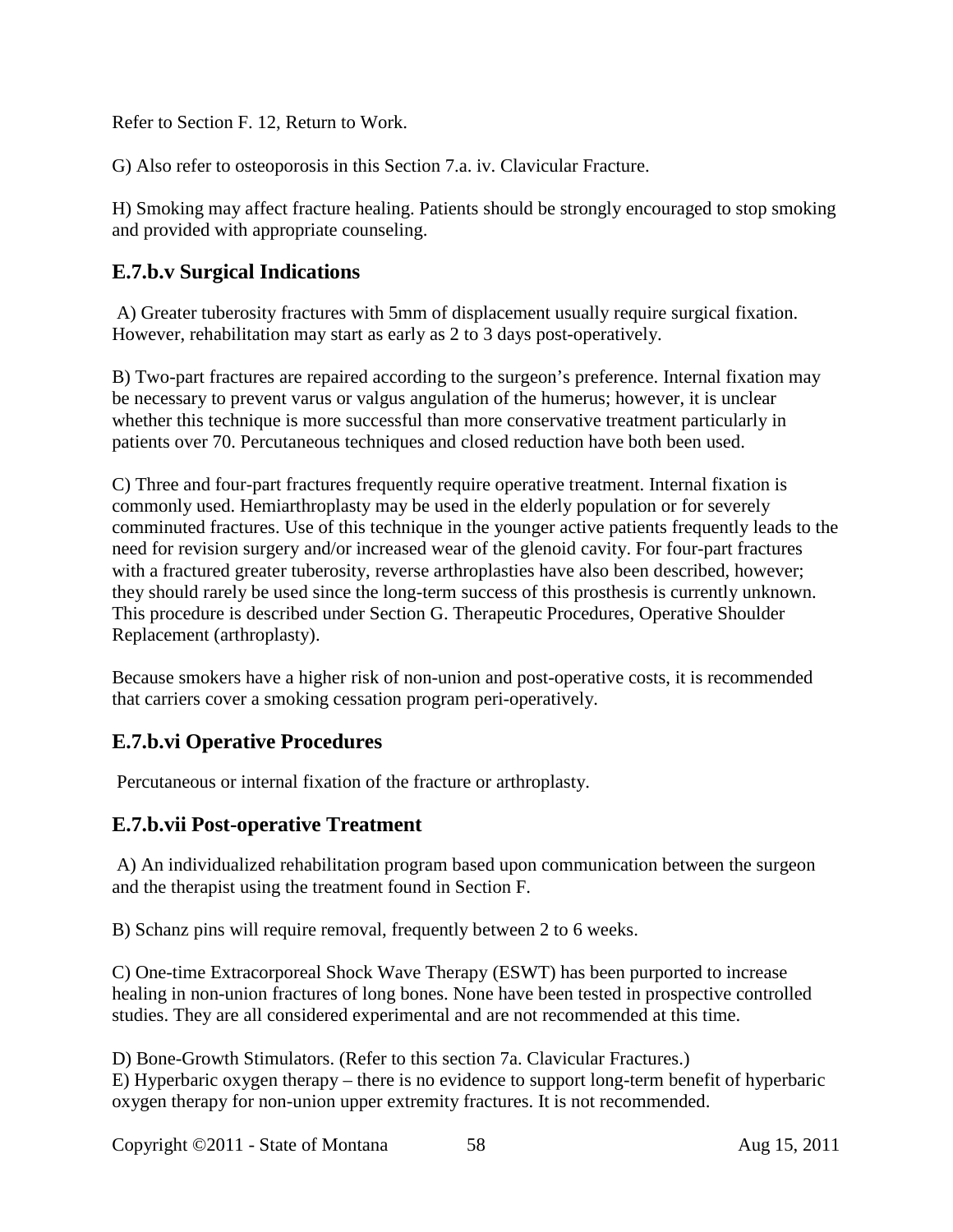F) Return to work and restrictions after surgery may be made by an experienced primary occupational medicine physician in consultation with the surgeon or by the surgeon.

### **E7.c. Humeral Shaft Fractures**

#### **E.7.c.i Occupational Relationship**

A direct blow can fracture the humeral shaft at the junction of its middle and distal thirds. Twisting injuries to the arm will cause a spiral humeral shaft fracture. High energy (velocity or crush) will cause a comminuted humeral shaft fracture.

#### **E.7.c.ii Specific Physical Exam Findings**

Specific Physical Exam Findings may include:

- Deformity of the arm;
- Bruising and swelling; and/or
- Possible sensory and/or motor dysfunction of the radial nerve.

#### **E.7.c.iii Diagnostic Testing Procedures**

A) Plain x-rays including AP view and lateral of the entire humeral shaft.

B) Vascular studies if the radial pulse is absent.

C) Compartment pressure measurements if the surrounding muscles are swollen, tense and painful and particularly if the fracture resulted from a crush injury.

#### **E.7.c.iv Non-operative Treatment Procedures**

A) Most isolated humeral shaft fractures can be managed non-operatively.

B) Medication, such as analgesics and nonsteroidal anti-inflammatories, would be indicated. Narcotics may be indicated acutely for fracture and should be prescribed as indicated in Section F.6, Medications.

C) A coaptation splint may be used.

D) At 2 to 3 weeks after injury, a humeral fracture orthosis may be used to allow for full elbow motion.

E) Return to work with appropriate restrictions should be considered early in the course of treatment. Refer to Section F. 12, Return to Work.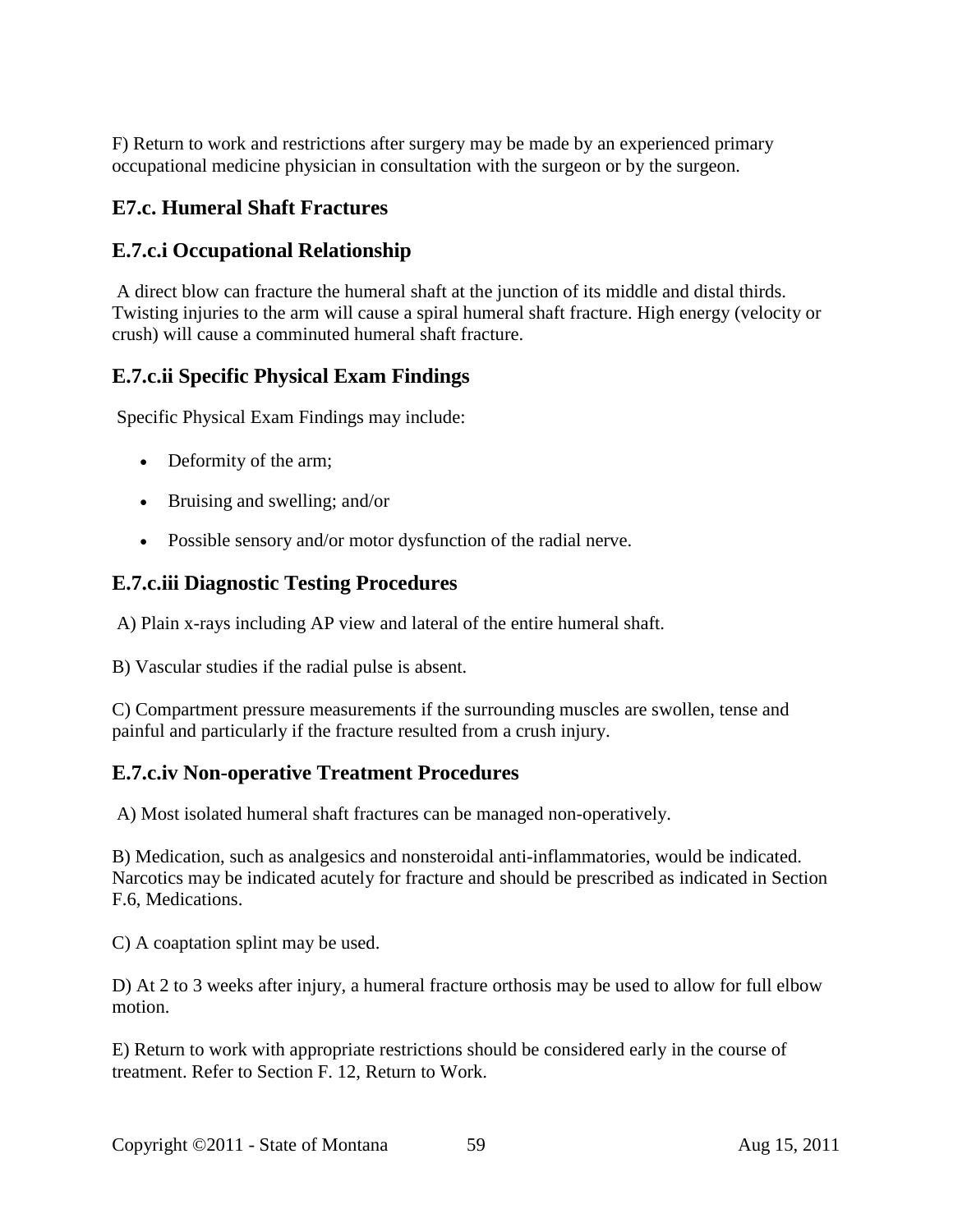F) Other therapies outlined in Section F. Therapeutic Procedures, Non-operative, may be employed in individual cases.

G) Refer to comments related to osteoporosis in this Section 7.a. iv, Clavicular Fracture.

H) Smoking may affect fracture healing. Patients should be strongly encouraged to stop smoking and provided with appropriate counseling.

# **E.7.c.v Surgical Indications**

Indications for operative care would include:

- Open fracture;
- Associated forearm or elbow fracture (i.e., the floating elbow injury);
- Burned upper extremity;
- Associated paraplegia;
- Multiple injuries (polytrauma);
- A radial nerve palsy which presented after closed reduction;
- Pathologic fracture related to an occupational injury; and/or
- Inability to perform basic activities of daily living while following conservative care.

Because smokers have a higher risk of non-union and post-operative costs, it is recommended that carriers cover a smoking cessation program peri-operatively.

## **E.7.c.vi Operative Procedures**

A) Accepted methods of internal fixation of the fracture include:

- A broad plate and screws; and/or
- Intramedullary rodding with or without cross-locking screws may be used but is associated with increased shoulder pain;

B) Human Bone Morphogenetic Protein (RhBMP). Use of this material for surgical repair of shoulder fractures requires prior authorization. Refer to Section G. Operative Procedures, for further details.

#### **E.7.c.vii Post-operative Treatment**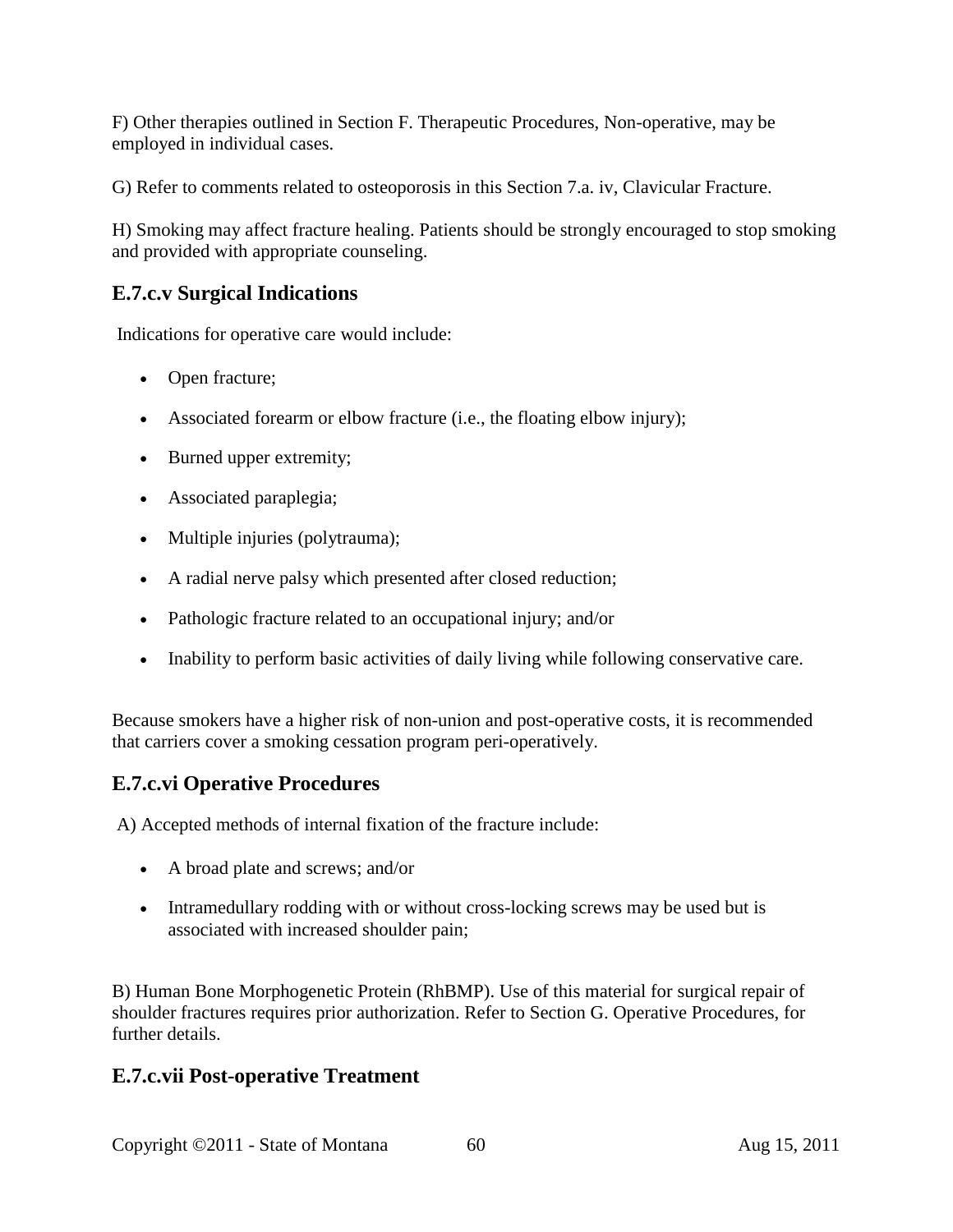An individualized rehabilitation program based upon communication between the surgeon and the therapist using the treatments found in Section F. Therapeutic Procedures, Non-operative. Treatment may include the following:

A) Following rigid internal fixation, therapy may be started to obtain passive and later active shoulder motion using appropriate therapeutic approaches as indicated in Section F, Nonoperative Treatment Procedures. Active elbow and wrist motion may be started immediately.

Early therapeutic rehabilitation interventions are recommended to maintain range-of-motion (ROM) and progressive strengthening.

- Frequency: 3 to 5 times per week for the first 2 weeks, 3 times per week for the following 2 weeks, then to 2 times per week.
- Optimum Duration: 6 to 8 weeks with progression to home exercise and/or pool therapy.
- Maximum Duration: 12 weeks. Additional follow-up visits may be justified to reinforce exercise patterns or to reach final functional goals if the therapy to date has demonstrated objective functional gains or if a nerve injury accompanies the fracture.

B) Return to work and restrictions after surgery may be made by an experienced primary occupational medicine physician in consultation with the surgeon or by the surgeon.

C) Bone Growth Stimulation. (Refer to Section 7a. Clavicular Fractures.)

## **E7.d. Scapular Fractures**

#### **E.7.d.i Occupational Relationship**

These are the least common of the fractures about the shoulder and include acromial, glenoid, glenoid neck and scapular body fractures. With the exception of anterior glenoid lip fractures caused by an anterior shoulder dislocation, all other scapular fractures are due to a high-energy injury.

## **E.7.d.ii Specific Physical Findings**

Specific Physical Findings may include:

- Pain about the shoulder and thorax;
- Bruising and abrasions;
- Possibility of associated humeral or rib fractures; and/or
- Vascular problems (pulse evaluation and Doppler examination).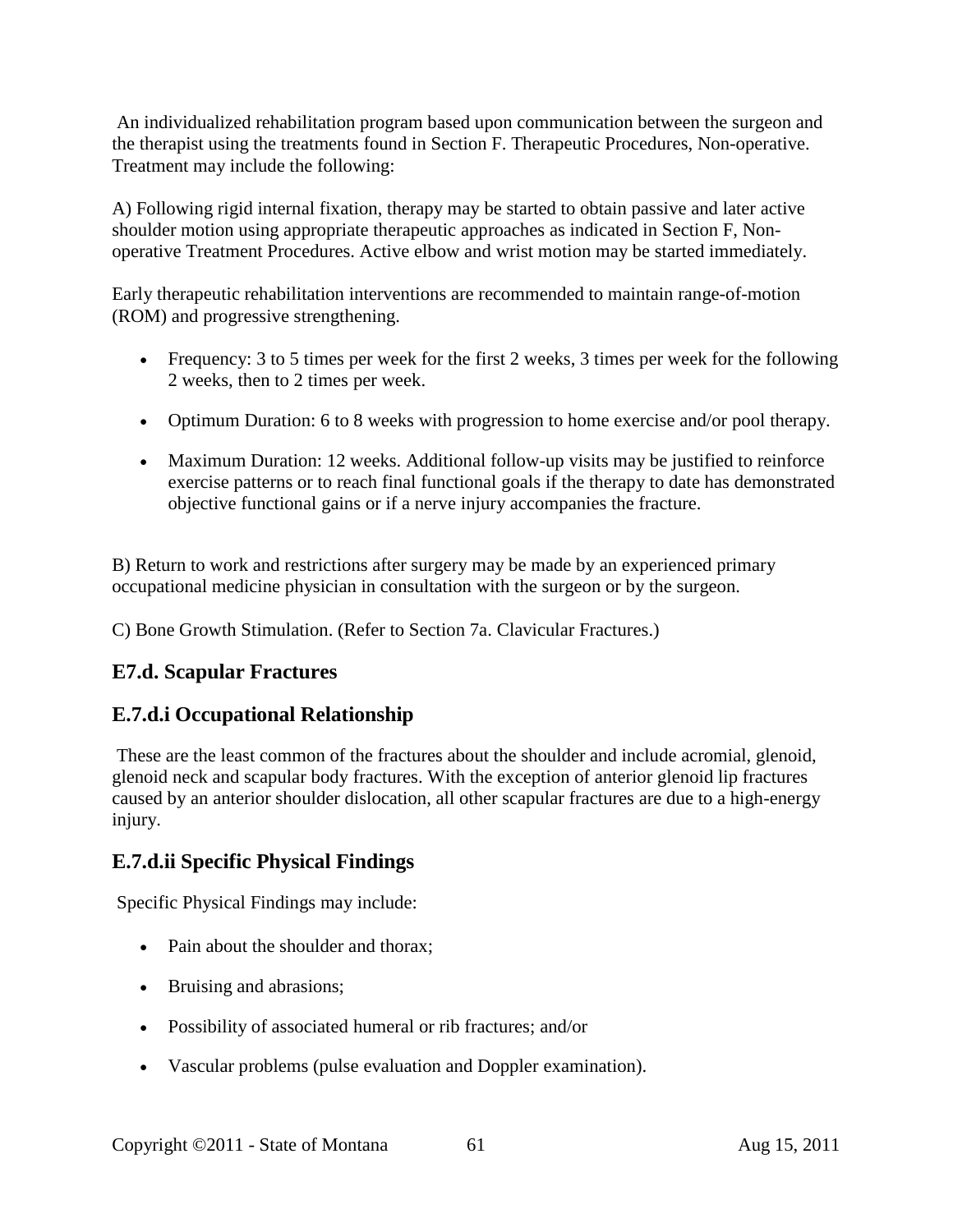### **E.7.d.iii Diagnostic Testing Procedures**

- Trauma x-ray series AP view, axillary view, and a lateral view in the plane of the scapula.
- Arteriography if a vascular injury is suspected.
- Electromyographic exam if nerve injuries are noted.

#### **E.7.d.iv Non-operative Treatment**

A) Non-displaced acromial, coracoid, glenoid, glenoid neck and scapular body fractures may all be treated with the use of a shoulder immobilizer.

B) Medication, such as analgesics and nonsteroidal anti-inflammatories, would be indicated. Narcotics may be indicated acutely for fracture and should be prescribed as indicated in Section F.6, Medications.

C) Pendulum exercises may be started within the first week.

D) Progress to assisted range-of-motion exercises at 3 to 4 weeks using appropriate therapeutic procedures as indicated in Section F, Non-operative Treatment Procedures.

E) Return to work with appropriate restrictions should be considered early in the course of treatment. Refer to Section F. 12, Return to Work.

F) Refer to comments related to osteoporosis in this Section 7.a. iv.-Clavicular Fracture.

G) Smoking may affect fracture healing. Patients should be strongly encouraged to stop smoking and provided with appropriate counseling.

## **E.7.d.v Surgical Indications**

- Displaced acromial fractures.
- Displaced glenoid fractures.
- Displaced scapular body fractures in some circumstances.
- Displaced fractures of the scapular neck and the ipsilateral clavicle.

Because smokers have a higher risk of non-union and post-operative costs, it is recommended that carriers cover a smoking cessation program peri-operatively.

## **E.7.d.vi Operative Treatment**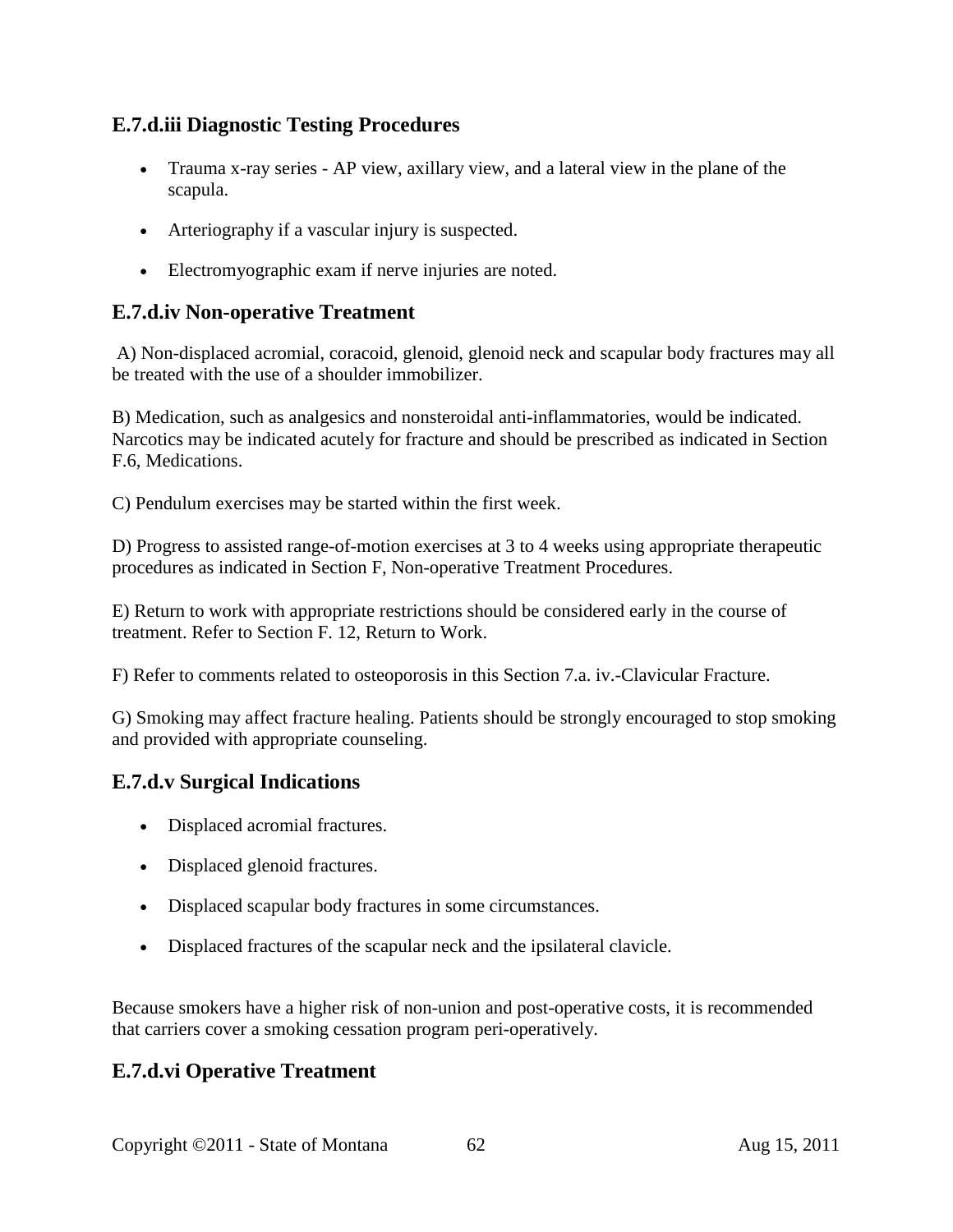A) Displaced acromial fractures are treated with internal fixation.

B) Displaced glenoid fractures greater than 5 mm should be fixed internally. Fractures with less displacement may be treated surgically according to the surgeon's discretion. Two and three dimensional CT scans may be useful in planning the surgical approach.

C) Displaced scapular body fractures require internal fixation if the lateral or medial borders are displaced to such a degree as to interfere with scapulothoracic motion.

D) Displaced fractures of the scapular neck and the ipsilateral clavicle require internal fixation of the clavicle to reduce the scapular neck fracture.

#### **E.7.d.vii Post-operative Treatment**

An individualized rehabilitation program based upon communication between the surgeon and the therapist using the appropriate therapeutic procedures as indicated in Section F, Nonoperative Treatment Procedures. Treatment may include the following:

A) A shoulder immobilizer is utilized. Pendulum exercises initially begin at one week, and deltoid isometric exercises are started early at 4 to 6 weeks, active ROM is usually commenced.

B) Early therapeutic rehabilitation interventions are recommended to maintain ROM with progressive strengthening.

- Frequency: 3 to 5 times per week for the first 2 weeks, 3 times per week for the following 2 weeks, then 1 to 2 times per week.
- Optimum Duration: 8 to 10 weeks with progression to home exercise and/or pool therapy.
- Maximum Duration: 12 to 14 weeks. Occasional follow-up visits may be justified to reinforce exercise patterns or to reach final functional goals if the therapy to date has demonstrated objective functional gains.

C) Return to work and restrictions after surgery may be made by an experienced primary occupational medicine physician in consultation with the surgeon or by the surgeon.

#### **E7.e. Sternoclavicular Dislocation/Fracture**

#### **E.7.e.i Occupational Relationship**

Sudden trauma to the shoulder/anterior chest wall. Anterior dislocations of the sternoclavicular joint usually do not require active treatment; however, symptomatic posterior dislocations will require reduction.

## **E.7.e.ii Specific Physical Findings**

Copyright ©2011 - State of Montana 63 Aug 15, 2011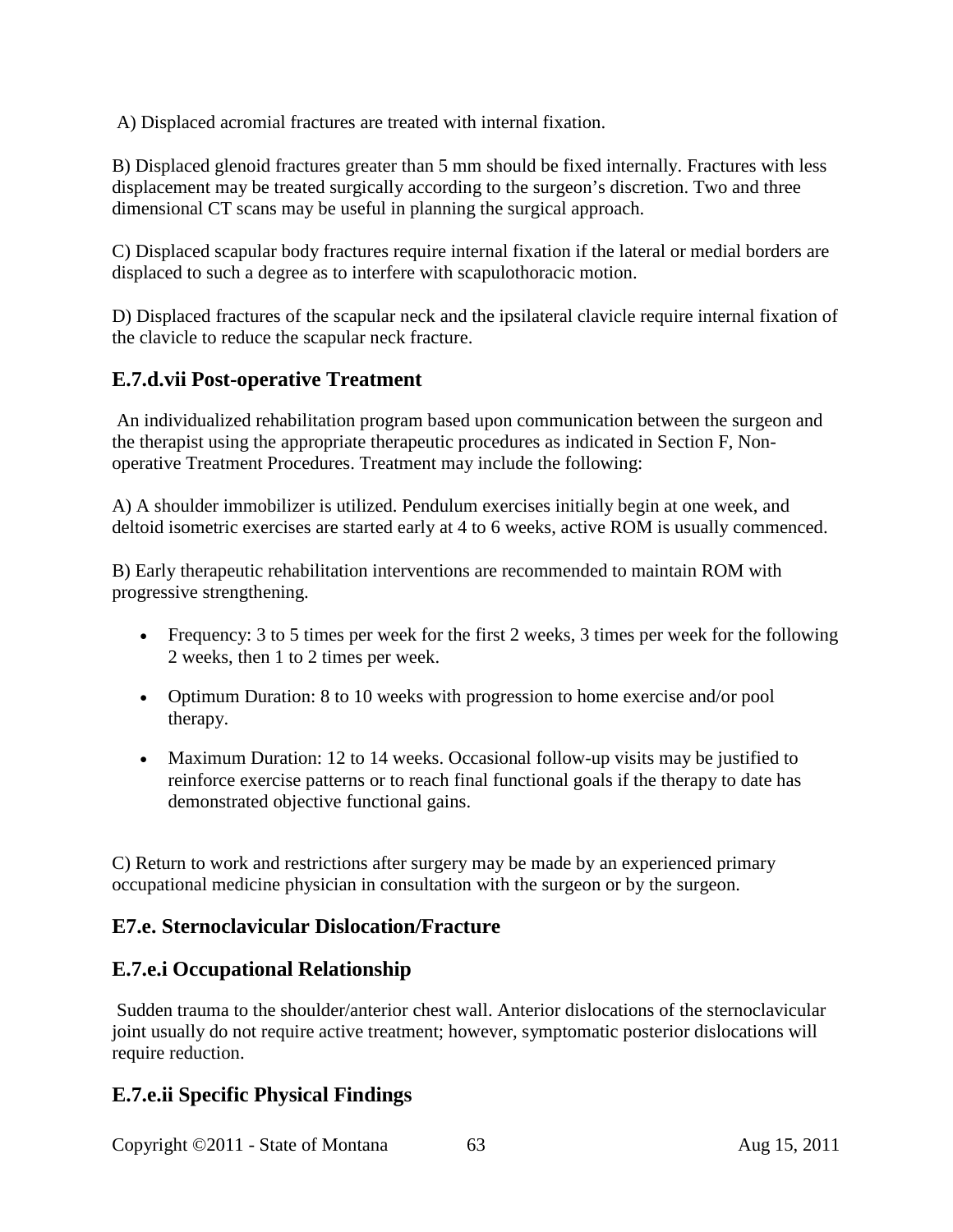Specific Physical Findings may include:

- Dysphagia and shortness of breath which requires emergency reduction.
- Pain at the sternoclavicular area;
- Abrasions on the chest wall, clavicle and shoulder;
- Deformities in the above regions; and/or
- Pain with palpation and motion at the sternoclavicular joint area.

#### **E.7.e.iii Diagnostic Testing Procedures**

A) Plain x-rays of the sternoclavicular joint are routinely done. When indicated, comparative views of the contralateral limb may be necessary.

B) X-rays of other shoulder areas and chest may be done if clinically indicated.

C) CT scan for classification of pathology.

D) Vascular studies should be considered if the history and clinical examination indicate extensive injury.

#### **E.7.e.iv Non-operative Treatment Procedures**

A) Symptomatic posterior dislocations should be reduced in the operating room under general anesthesia.

B) Immobilize with a sling for 3 to 4 weeks. Subsequently, further rehabilitation may be utilized using procedures set forth in Section F, Non-operative Treatment Procedures.

C) Medications, such as analgesics and nonsteroidal anti-inflammatories, would be indicated. Narcotics may be indicated acutely for fracture and should be prescribed as indicated in section F.6, Medications.

D) Return to work with appropriate restrictions should be considered early in the course of treatment. Refer to Section F. 12, Return to Work.

E) Refer to comments related to osteoporosis in this Section 7.a. iv. Clavicular fracture.

F) Smoking may affect fracture healing. Patients should be strongly encouraged to stop smoking and provided with appropriate counseling.

#### **E.7.e.v Surgical Indications**

Failure of closed reduction.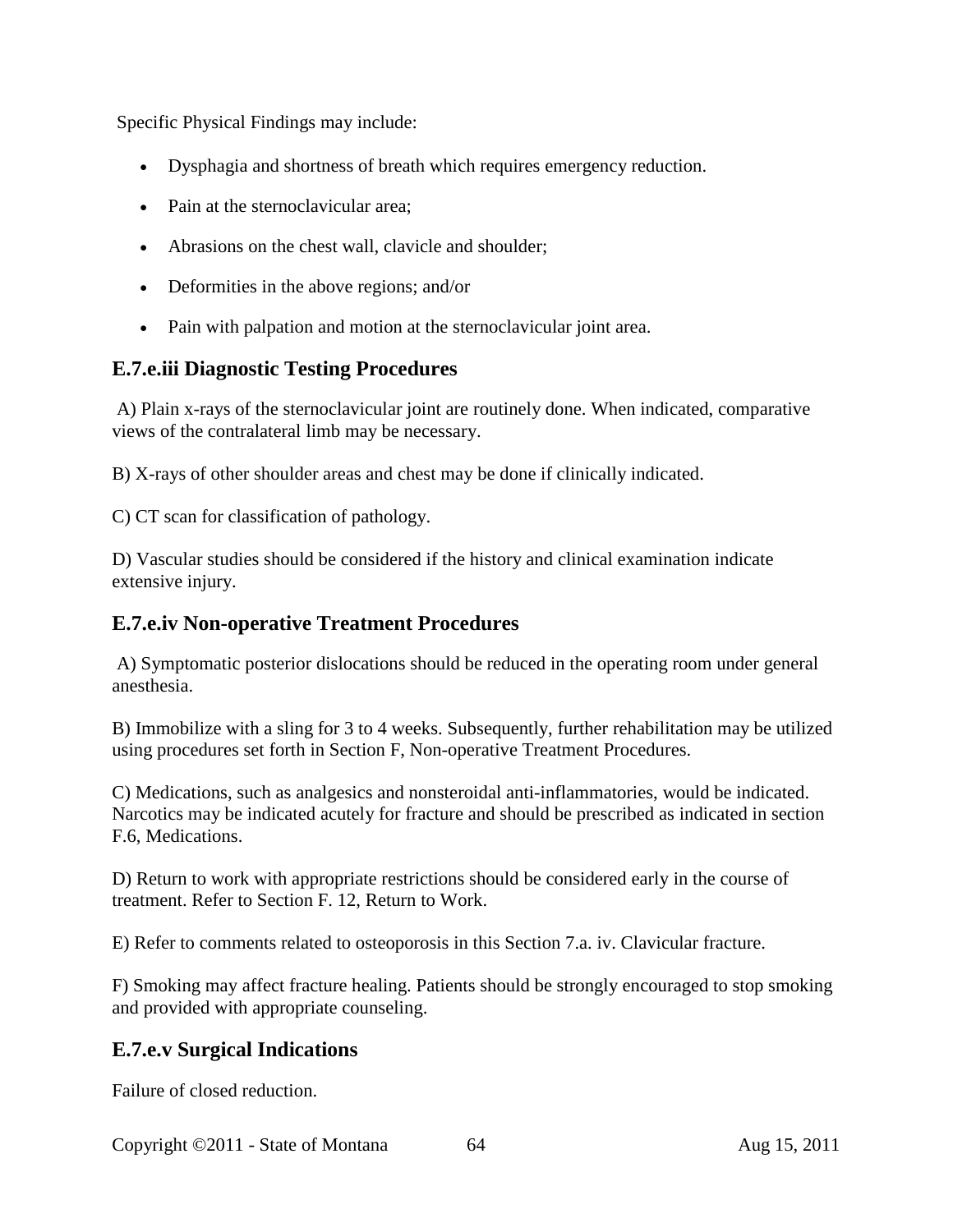Because smokers have a higher risk of non-union and post-operative costs, it is recommended that carriers cover a smoking cessation program peri-operatively.

### **E.7.e.vi Operative Procedures**

- Reduction with soft tissue reconstruction is preferred.
- Internal fixation significant complications can occur with use of pins due to migration into other tissues.

### **E.7.e.vii Post-operative Treatment**

An individualized rehabilitation program based upon communication between the surgeon and the therapist. This program would begin with 4 to 6 weeks of rest with a shoulder immobilizer, followed by therapeutic rehabilitation interventions.

A) Early therapeutic rehabilitation interventions are recommended to maintain ROM with progressive strengthening.

- Frequency: 3 to 5 times per week for the first 2 weeks, 3 times per week for the following 2 weeks, then 1 to 2 times per week.
- Optimum Duration: 6 to 8 weeks with progression to home exercise and/or pool therapy.
- Maximum Duration: 12 weeks. Occasional follow-up visits may be justified to reinforce exercise patterns or to reach final functional goals if the therapy to date has demonstrated objective functional gains.

B) Return to work and restrictions after surgery may be made by an experienced primary occupational medicine physician in consultation with the surgeon or by the surgeon.

## **E8. Impingement Syndrome**

## **E.8.a Description/Definition**

A collection of symptoms, not a pathologic diagnosis. The symptoms result from the encroachment of the acromion, coracoacromial ligament, coracoid process, and/or the AC joint of the rotator cuff mechanism that passes beneath them as the shoulder is moved. The cuff mechanism is intimately related to the coracoacromial arch. Separated only by the thin lubricating surfaces of the bursa, compression and friction can be minimized by several factors, such as:

- Shape of the coracoacromial arch that allows passage of the subjacent rotator cuff;
- Normal undersurface of the AC joint;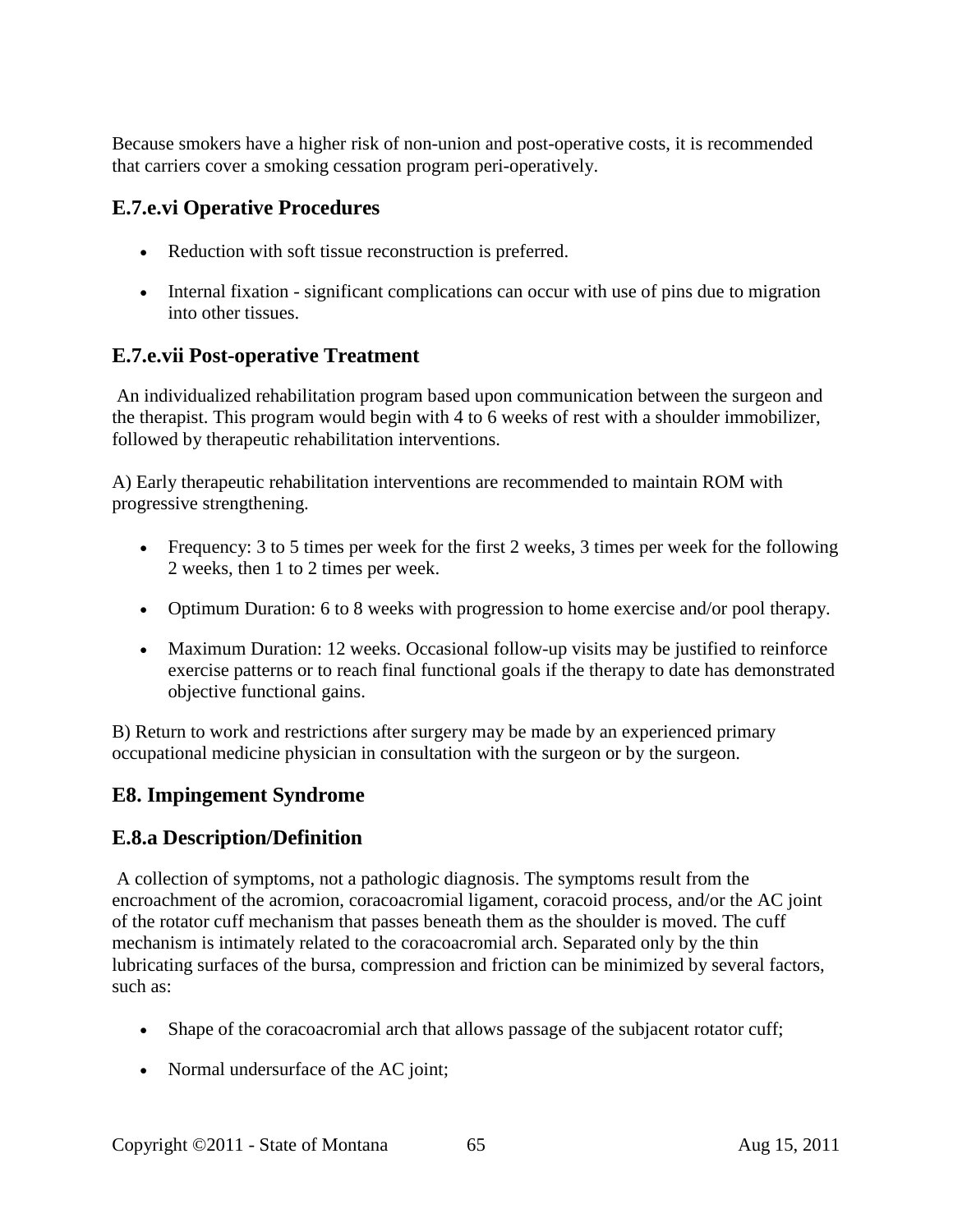- Normal bursa;
- Normal capsular laxity; and
- Coordinated scapulothoracic function.

The impingement syndrome may be associated with AC joint arthritis and both partial and full thickness rotator cuff tears, as well as, adhesive capsulitis/frozen shoulder. Normal function of the rotator cuff mechanism and biceps tendon assist to diminish impingement syndrome.

#### **History may include**:

A) Delayed presentation (since the syndrome is usually not an acute problem). Patients will access care if their symptoms have not resolved with rest, time and "trying to work it out";

B) Complaints of functional losses due to pain, stiffness, weakness and catching when the arm is flexed and internally rotated; and

C) Sleep complaints are common and pain is often felt down the lateral aspect of the upper arm near the deltoid insertion or over the anterior proximal humerus.

## **E.8.b Occupational Relationship**

Repetitive overuse of the upper extremity, often seen with constant overhead motion.

## **E.8.c Specific Physical Exam Findings**

Specific Physical Exam Findings may include:

As with most shoulder diagnoses, the examiner should not rely upon one set of physical exam findings alone due to the lack of specificity and sensitivity of most tests and common overlap of diagnoses.

Physical examination findings may include the following:

- 1. Range-of-motion is limited particularly in internal rotation and in cross-body adduction, which may reflect posterior capsular tightness. Forward flexion and elevation may also be limited.
- 2. Passive motion through the 60 to 90 degrees arc of flexion may be accompanied by pain and crepitus. This is accentuated as the shoulder is moved in-and-out of internal rotation.
- 3. Active elevation of the shoulder is usually more uncomfortable than passive elevation.
- 4. Pain on maximum active forward flexion is frequently seen with impingement syndrome, but is not specific for diagnosis.
- 5. Strength testing may reveal weakness of flexion and external rotation in the scapular plane. This weakness may be the result of disuse, tendon damage, or poor scapulothoracic mechanics.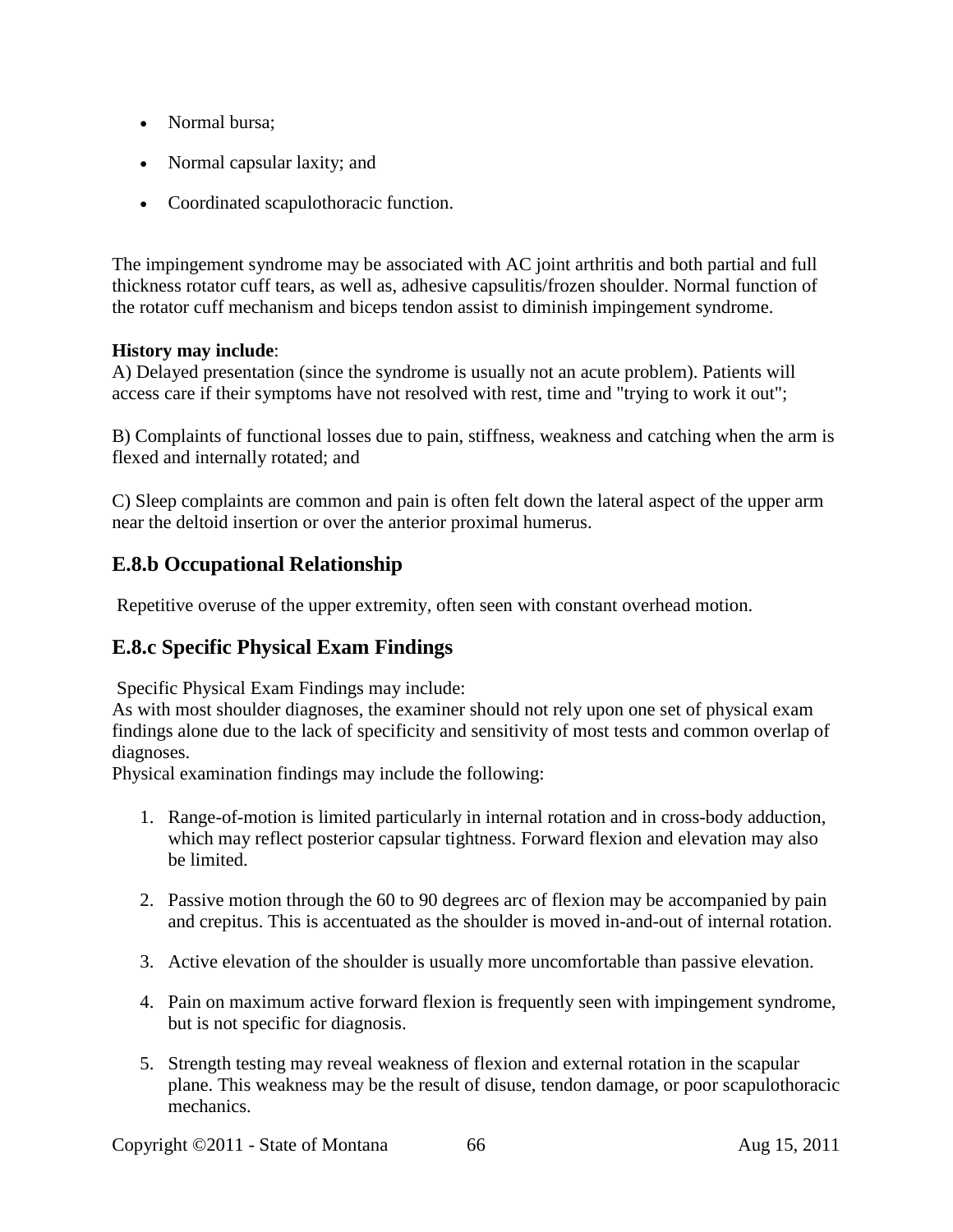- 6. Pain on resisted abduction or external rotation may also indicate that the integrity of the rotator cuff tendons may be compromised, causing alteration of shoulder mechanics.
- 7. Weakness of the posterior scapular stabilizers causing alteration of shoulder mechanics can also contribute to impingement syndrome.
- 8. If inspection of the shoulder reveals deltoid and rotator cuff atrophy other diagnoses should be suspected such as cervical radiculopathy, axillary nerve pathology, or massive rotator cuff tears.

Impingement syndromes commonly co-exist with other shoulder abnormalities such as rotator cuff tears, AC joint arthritis, biceps tendon ruptures, calcifying tendonitis, bursitis, labral tears, and in older patients, glenohumeral instability. This combination of pathology further complicates diagnostic decisions based mainly on clinical findings. Physicians use a combination of test results with history and other findings to create a differential diagnosis.

Commonly used clinical tests include the following:

- Hawkins:
- Neer;
- Horizontal adduction;
- Drop arm test;
- Yergason's;
- Speed test.

## **E.8.d Diagnostic Testing Procedures**

#### **Plain x-rays include**:

A) AP view is useful to evaluate for arthritis and elevation of the humeral head which are not typically present in impingement syndrome.

B) Lateral view in the plane of the scapula or an axillary view can help to determine aspects of instability which can give symptoms similar to impingement syndrome.

C) Axillary view is also useful to demonstrate glenohumeral arthritis and spurs on the anterior inferior acromion.

D) Outlet view determines if there is a downward curved acromion. A downward curved acromion does not necessarily establish the diagnosis of impingement syndrome and is not a sole indication for operative treatment.

**Adjunctive testing, sonography or MRI**, may be considered when shoulder pain is refractory to 4 to 6 weeks of non-operative conservative treatment and the diagnosis is not readily identified by a good history and clinical examination. (Refer to Section D. Follow-up Diagnostic Procedures.)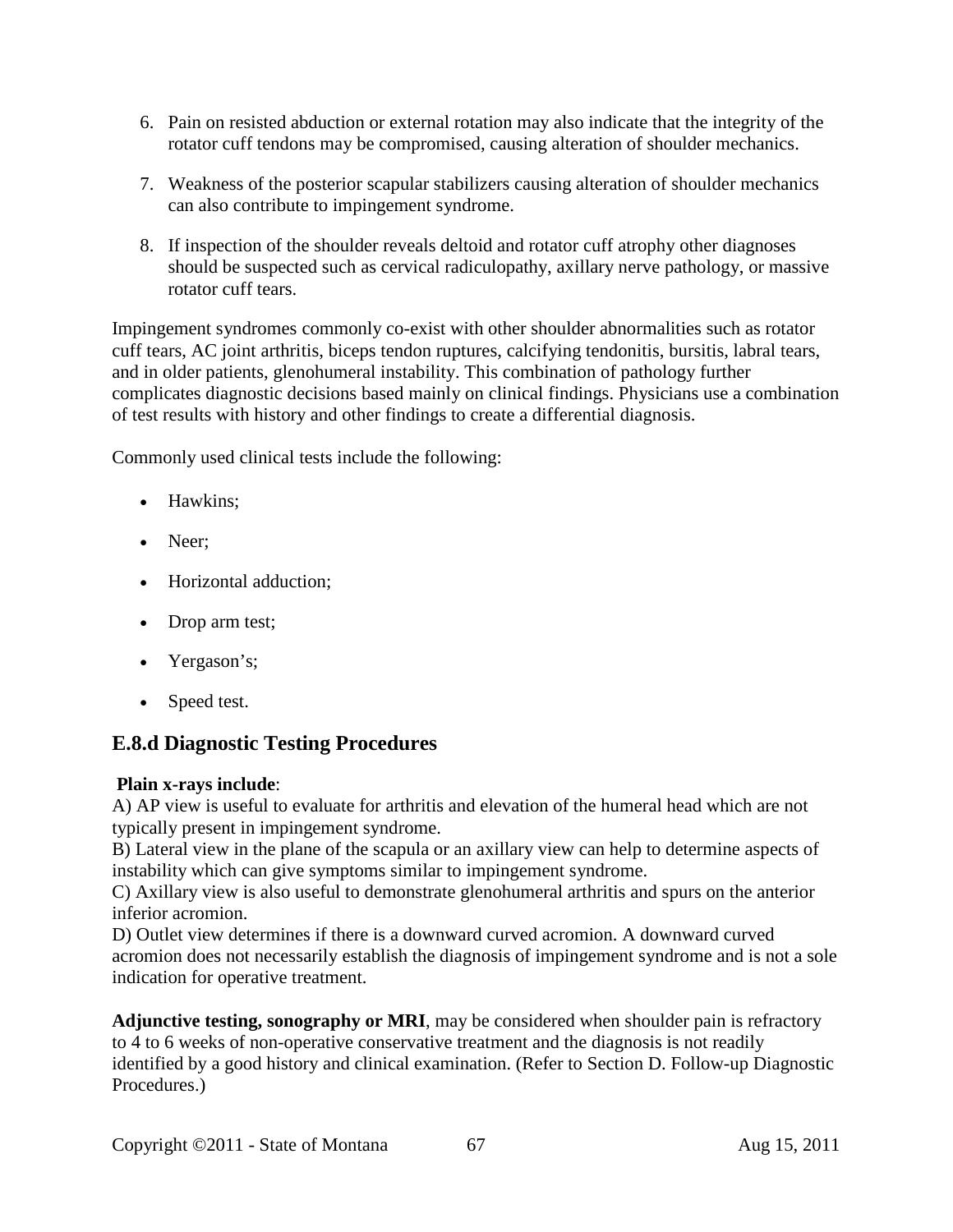The **subacromial injection** has generally been considered the gold standard for differentiating ROM loss from impingement versus rotator cuff tears. Alleviation from pain may help to confirm the diagnosis. Patients with impingement should recover normal strength after the injection, while those with rotator cuff tears usually do not recover normal strength. However, manually tested elevation strength perceived as normal does not always rule out rotator cuff tear and this may contribute to incorrect diagnoses with this technique. There is good evidence that blinded subacromial blocks are not accurate. Up to a third of blinded injections may involve the cuff, and are likely to cause pain. This may lead to an incorrect diagnosis. One study demonstrated that at least half of the positive responders did so up to 40 minutes after the injection. Therefore, a negative response should not be diagnosed until 40 minutes post injection. The inaccuracy of the injection and patient response in some cases may contribute to its inability to completely predict the amount of recovery from subacromial decompression.

If there is a concern regarding needle placement, sonography or fluoroscopy may be used.

Steroid injections should be used cautiously in diabetic patients. Diabetic patients should be reminded to check their blood glucose level at least daily for 2 weeks after injections.

### **E.8.e Non-operative Treatment Procedures**

i. An aggressive attempt should be made to define the contributing factors which are driving the syndrome, such as shoulder stiffness, humeral head depressor weakness (rotator cuff fiber failure), posterior capsular tightness and subacromial crowding, AC joint arthritis, muscle imbalance, and postural dysfunction.

ii. Benefits may be achieved through therapeutic interventions. They should include ROM, active therapies, and a home exercise program. Passive as well as active therapies may be used for control of pain and swelling. Therapy should progress to strengthening and an independent home exercise program targeted to further improve ROM and strength of the shoulder girdle musculature. Refer to Section F. Therapeutic Procedures, Non-operative.

iii. There is some evidence that manual therapy at a frequency of 3 times per week for 4 weeks, increases function and decreases pain.

iv. Patients may return to work without overhead activities and lifting with involved arm. An evaluation of the jobsite may be necessary to institute ergonomic changes or accommodations. Return to work with appropriate restrictions should be considered early in the course of treatment. Refer to Section F. 12, Return to Work.

v. Medications, such as nonsteroidal anti-inflammatories and analgesics, should be prescribed. Refer to Section F.6, Medications.

vi. Subacromial space injection may be therapeutic. Injections under significant pressure should be avoided as the needle may be penetrating the tendon and injection into the tendon can cause tendon degeneration, tendon breakdown, or rupture. Injections should be minimized for patients under 30 years of age.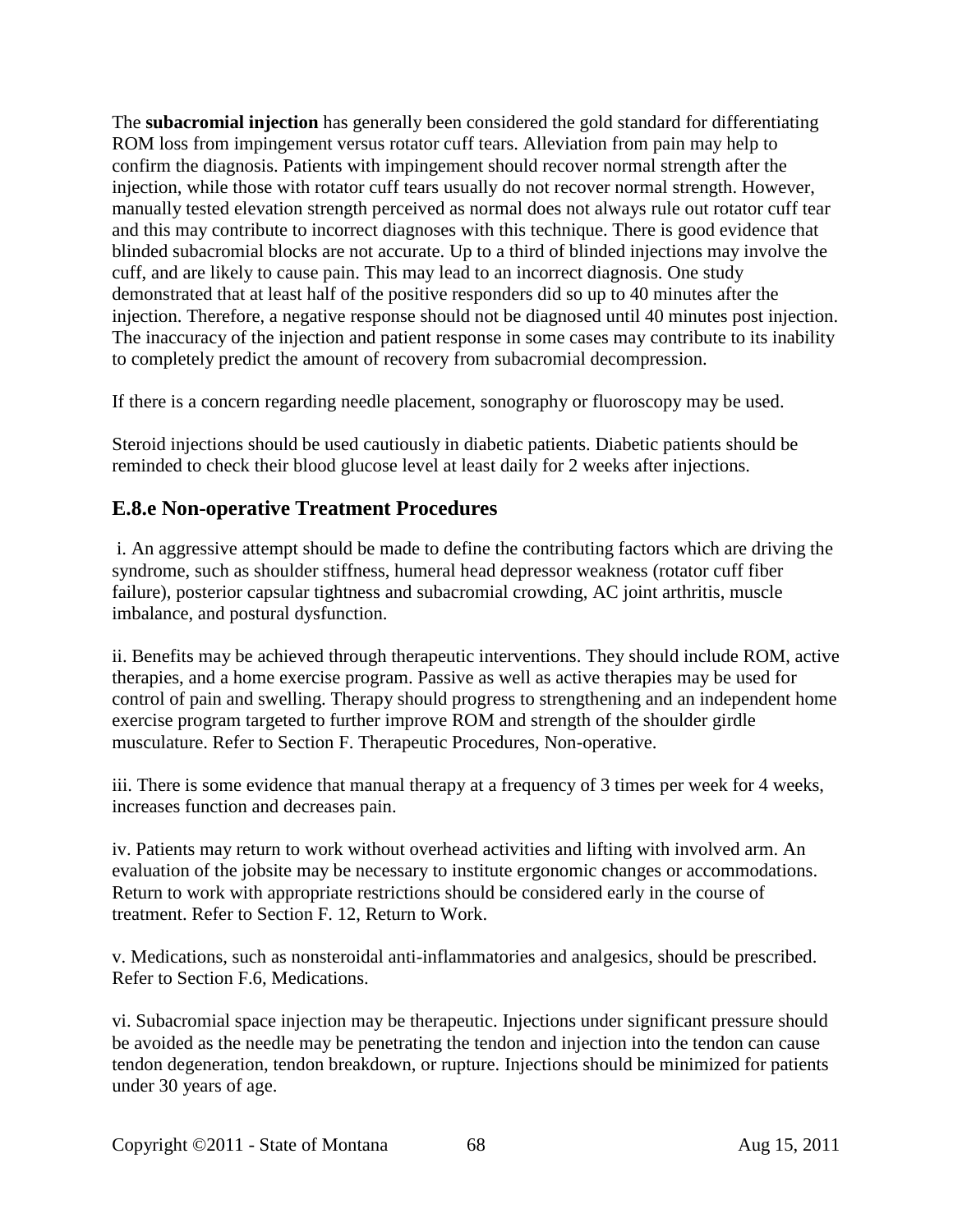- Time to Produce Effect: One Injection.
- Maximum: 3 injections at the same site per year when functional benefits are demonstrated with each injection.

Steroid injections should be used cautiously in diabetic patients. Diabetic patients should be reminded to check their blood glucose level at least daily for 2 weeks post injections.

vii. Other therapies in Section F, Therapeutic Procedures, Non-operative may be employed in individual cases.

## **E.8.f Surgical Indications**

When functional deficits interfere with activities of daily living and/or job duties after 3 to 6 months of active patient participation in non-operative therapy, surgery may restore functional anatomy and reduce the potential for repeated impingement.

Prior to surgical intervention, the patient and treating physician should identify functional operative goals and the likelihood of achieving improved ability to perform activities of daily living or work activities and the patient should agree to comply with the pre- and post-operative treatment plan including home exercise. The provider should be especially careful to make sure the patient understands the amount of post-operative therapy required and the length of partial and full disability expected post-operatively.

# **E.8.g Operative Procedures**

Procedures might include partial coracoacromial ligament release, and an acromioplasty, as well as, repair of associated pathology. An acromioplasty is not always necessary as an adjunct to rotator cuff repair. There is some evidence that patients with a full-thickness rotator cuff tear and Type II acromions do not show appreciable benefit from subacromial decompression.

Coplaning of the clavicle involves the removal of spurs from its inferior surface with the purpose of increasing the space available for movement of the supraspinatus tendon. It is an acceptable procedure. Studies are conflicting regarding possible pain sequelae at the acromioclavicular joint as a consequence of the procedure. In cases with extensive rotator cuff repair, preservation of the coraco–acromial ligament is recommended to maintain joint stability

## **E.8.h Post-operative Treatment**

An individualized rehabilitation program based upon communication between the surgeon and the therapist using the treatments found in Section F, Therapeutic Procedures, Non-operative. Treatment may include the following:

i. Sling, pillow sling, or abduction splint;

ii. Gentle pendulum exercise, passive glenohumeral range-of-motion, and posterior scapular stabilizing training can be instituted;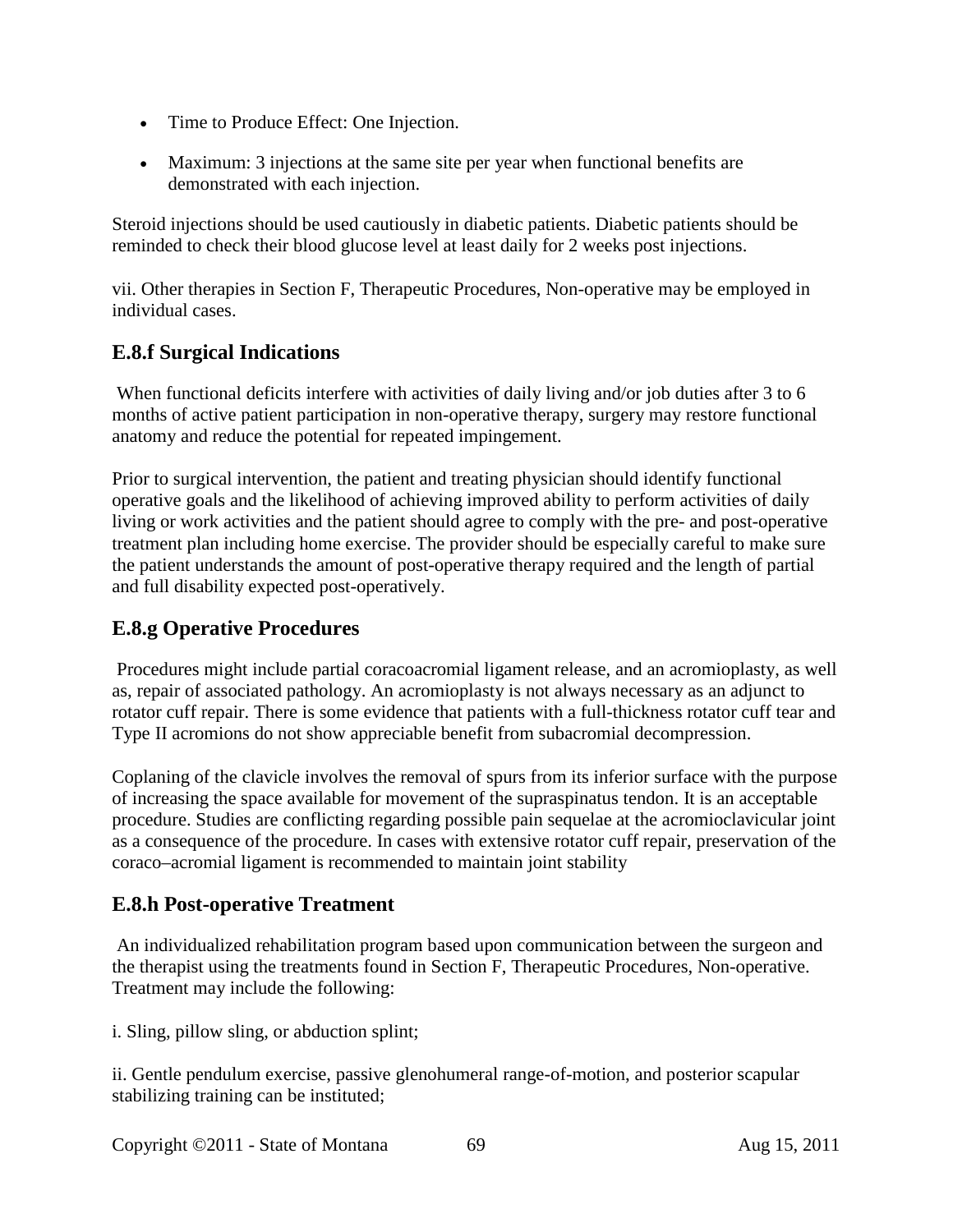iii. Patients can judiciously return to activities as tolerated per physician recommendations. If there is a significant tendon repair, progression will be delayed;

iv. Progressive resistive exercise from 6 to 8 weeks with gradual returning to full activity at 4 to 6 months.

v. Return to work and restrictions after surgery may be made by an experienced primary occupational medicine physician in consultation with the surgeon or by the surgeon. Depending upon the patient's functional response and their job requirements, return to work with job modifications may be considered as early as one week post-operatively, depending on job requirements. The employer must be able to fully accommodate restrictions of overhead activities or heavy lifting.

Work restrictions should be evaluated every 4 to 6 weeks during post-operative recovery and rehabilitation with appropriate written communications to both the patient and the employer. Should progress plateau, the provider should re-evaluate the patient's condition and make appropriate adjustments to the treatment plan.

## **E9. Osteoarthrosis of the Shoulder (Glenohumeral and Acromioclavicular Joint)**

### **E.9.a Description/Definition**

Degenerative joint disease involves any degenerative or age-related changes in any joint. While osteoarthritis (OA) is the more common name for this entity, osteoarthrosis is more technically precise as there is no overt inflammation with redness, swelling, and palpable warmth. Other arthritic disorders that cause joint degeneration include inflammatory disorders (e.g., rheumatoid arthritis, systemic lupus erythematosus, and psoriasis) and crystalline arthropathies (e.g., gout, pseudogout, apatites). As inflammatory and crystalline arthropies are non-occupational, they are not included in this discussion.

Other than intervertebral discs, joints in the body are typically synovial fluid filled, synovium lined, ligamentously encapsulated joints that allow for low friction movement between adjacent bones. OA, an age-related degenerative change in the joint particularly affecting the cartilage on the articular surface, is marked by thinning of that cartilage, osteophyte formation, and subchondral sclerosis.

The shoulder joints are substantially less likely to be affected by degenerative joint disease than other joints such as the knees, hips, spine, or fingers. As with other joints, there are many causes of degenerative findings on x-ray, only one of which is osteoarthrosis. Careful evaluation is required to obtain the correct diagnosis. While most osteoarthrosis cases are not work related, some cases, especially unilateral, ipsilateral post-occupational fracture-related arthroses, are thought to be occupationally related.

## **E.9.b Occupational Relationship**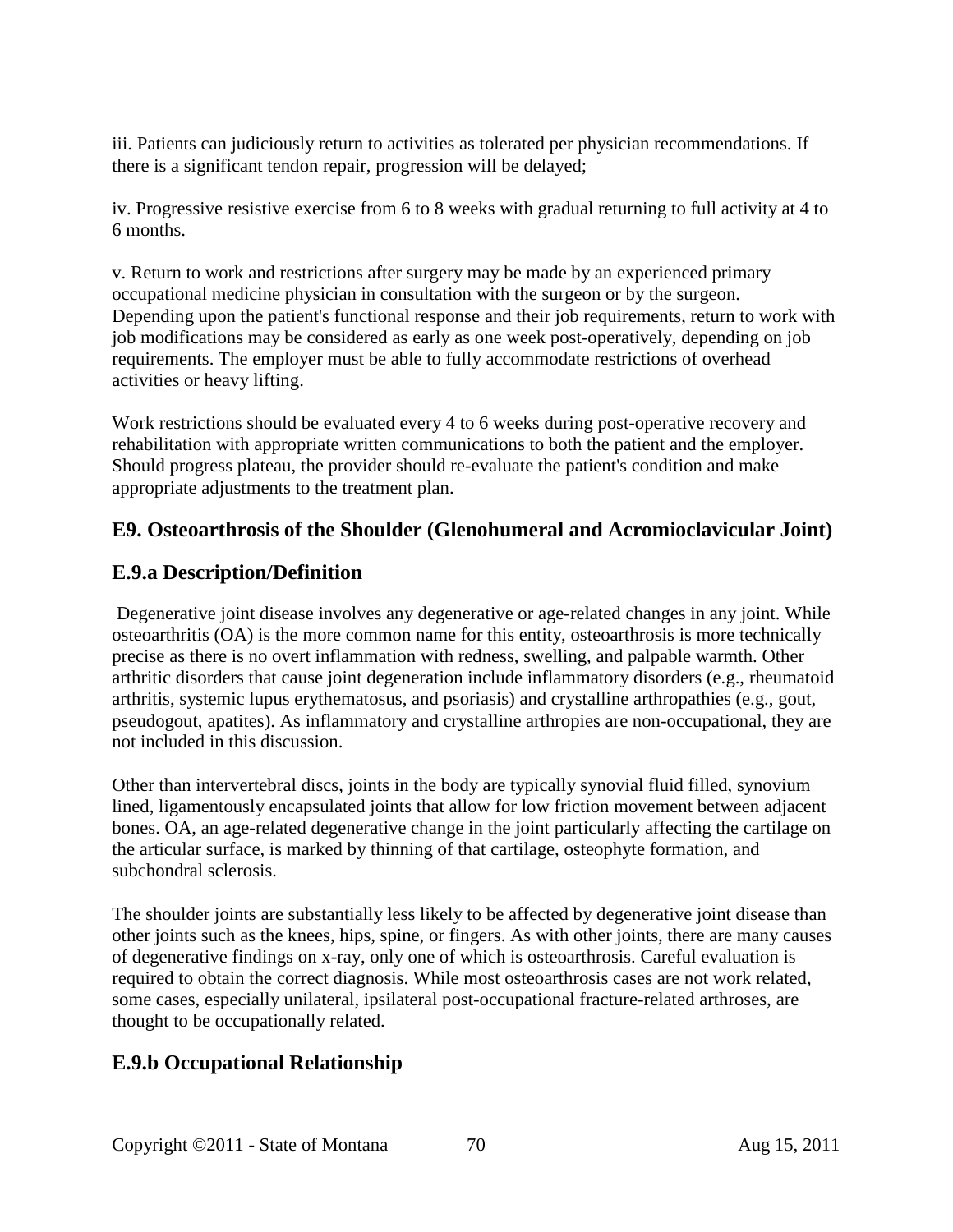OA may develop in only one joint after a significant traumatic injury (e.g., fracture), in which case it is often delayed by many years. If this injury was occupational, then the subsequent osteoarthrosis is also considered, at least in part, occupational.

### **E.9.c Specific Physical Exam Findings**

Specific Physical Exam Findings may include the following:

Degenerative joint disease diagnosis requires non-radiating pain and degenerative findings on xray. Confirming a diagnosis of osteoarthrosis requires attention to the history, evaluation of other joints, and exclusion of other causes, such as rheumatological or crystal disorders.

## **E.9.d Diagnostic Testing Procedures**

X-Rays

### **E.9.e Non-operative Treatment Procedures**

Non-operative Treatment Procedures may include:

i. Procedures outlined in Section F.

ii. Medication, such as non-steroidal anti-inflammatories and analgesics would be indicated.

Judicious use of opioids is recommended for pain management for select patients with severe osteoarthrosis.

Capsicum, tricyclic antidepressants or dual reuptake inhibiting anti-depressants for chronic pain (but not SSRI antidepressants which are not effective for nociceptive pain), and gabapentin for peri-operative use are recommended for select use to control pain associated with osteoarthrosis.

Refer to chronic pain guidelines.

iii. Injections:

A) Intraarticular glucocorticosteroid injections are recommended for treatment of shoulder osteoarthrosis

Indications –Glenohumeral or acromioclavicular joint pain from osteoarthrosis sufficient that control with NSAIDs, acetaminophen, and potentially exercise is unsatisfactory.

B) Intraarticular glenohumeral viscosupplementation injections are recommended for treatment of shoulder osteoarthrosis.

• Indications –Shoulder joint pain from osteoarthrosis to the extent that control with NSAID(s), acetaminophen and exercise strategies is unsatisfactory. Patients should generally have failed treatment with glucocorticosteroid injection. Similar to glucocorticosteroid injections, the usual purpose is to gain sufficient relief to either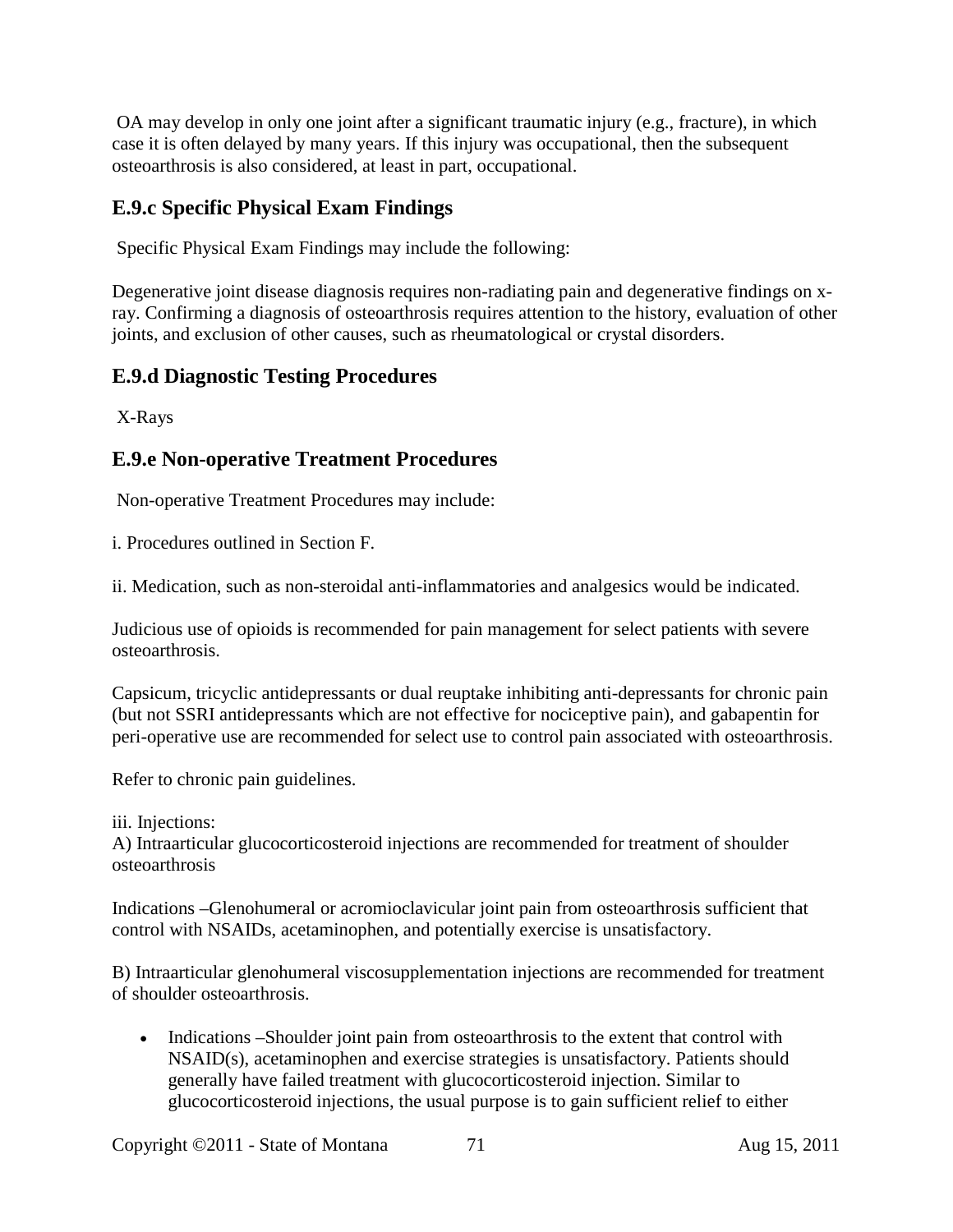resume conservative medical management or to delay surgical intervention. Injections are recommended to be performed under either ultrasound or fluoroscopic guidance.

- Dose No apparent difference in outcomes for high vs. low molecular weight preparations elsewhere in the body.
- Frequency/Duration One injection approximately every 7 to 14 days; up to 5 injections.

iv. Benefits may be achieved through therapeutic rehabilitation. Refer to Section F, Therapeutic Procedures, Non-operative.

v. Glenohumeral and AC joint osteoarthroses generally do not require work limitations. Occasionally limitations are required in severe cases to preclude symptomatic aggravation especially for more physically demanding work such as preventing overhead use, lifting of more than 15 pounds, repeated forceful use, and/or avoidance of other activities that significantly increase symptoms. Shoulder arthroplasty generally precludes return to physically demanding work. Refer to Section F. 12, Return to Work.

vi. Other therapies in Section F, Therapeutic Procedures, Non-operative, may be employed in individual cases.

## **E.9.f Surgical Indications**

Prior to surgical intervention, the patient and treating physician should identify functional operative goals and the likelihood of achieving improved ability to perform activities of daily living or work activities. The patient should also agree to comply with the pre- and postoperative treatment plan and home exercise requirements and understand the length of partial and full-disability expected post-operatively.

## **E.9.g Operative Procedures**

i. Arthroscopy is recommended for evaluation and treatment of shoulder osteoarthrosis particularly when an associated disorder is felt to be present, symptomatic, and treatable. See related diagnoses as discussed above

ii. Distal clavicle resection either arthroscopic or open treatment of acromioclavicular joint pain has some evidence for recommendation.

• Indications – X-ray or other imaging evidence of acromioclavicular degenerative joint disease and/or confirmation with a local anesthetic injection relieving all or nearly all pain. Patients should have reproducible acromioclavicular joint pain with insufficient pain relief with NSAIDs, activity modification, and injection(s).

#### **E.9.h Post-operative Treatment**

An individualized rehabilitation program based upon communication between the surgeon and the therapist using the treatments found in Section F-Therapeutic Procedures, Non-operative.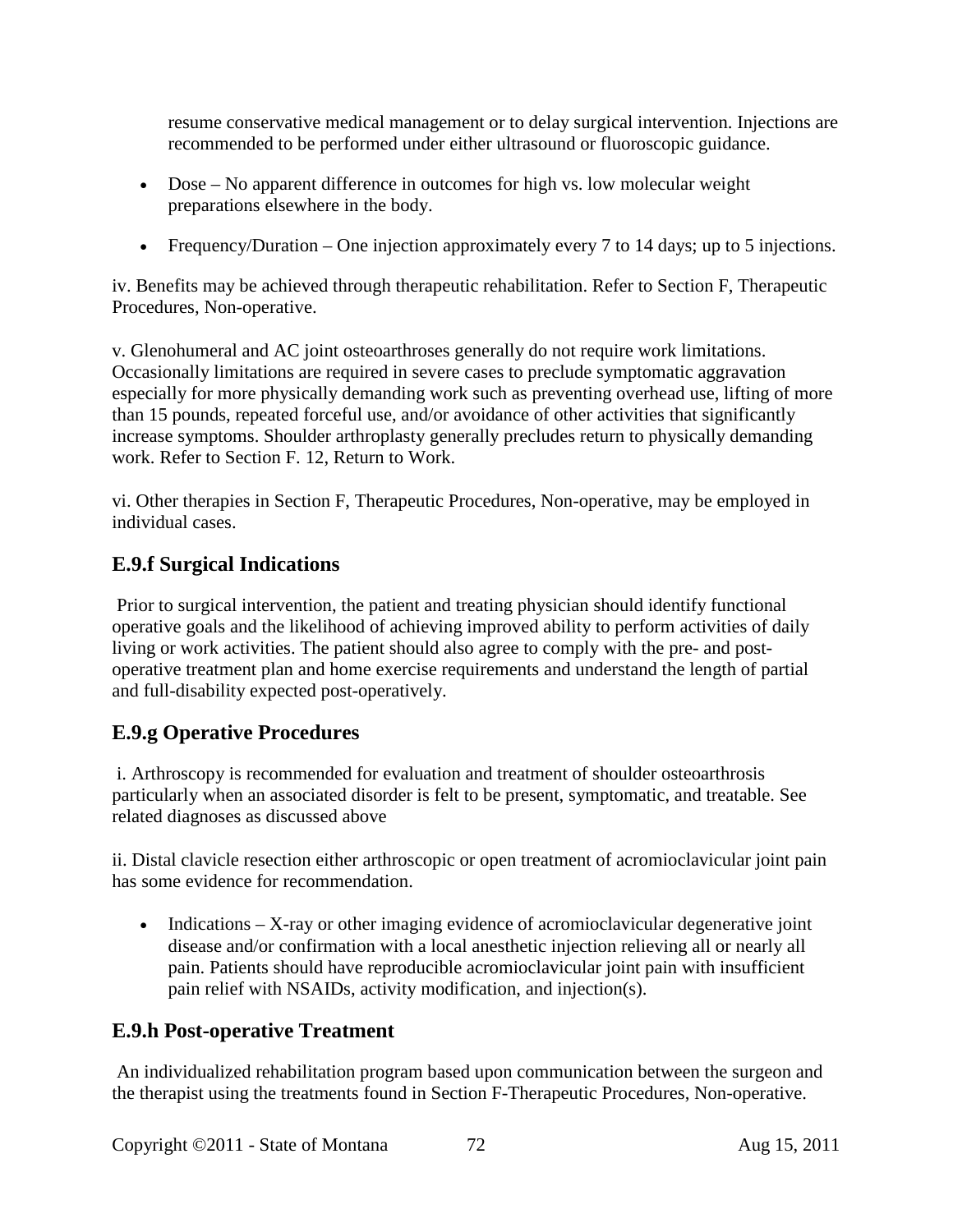Return to work and restrictions after surgery may be made by an experienced primary occupational medicine physician in consultation with the surgeon or by the surgeon.

#### **E9. Osteoarthrosis of the Shoulder (Glenohumeral and Acromioclavicular Joint)**

#### **E.9.a Description/Definition**

Degenerative joint disease involves any degenerative or age-related changes in any joint. While osteoarthritis (OA) is the more common name for this entity, osteoarthrosis is more technically precise as there is no overt inflammation with redness, swelling, and palpable warmth. Other arthritic disorders that cause joint degeneration include inflammatory disorders (e.g., rheumatoid arthritis, systemic lupus erythematosus, and psoriasis) and crystalline arthropathies (e.g., gout, pseudogout, apatites). As inflammatory and crystalline arthropies are non-occupational, they are not included in this discussion.

Other than intervertebral discs, joints in the body are typically synovial fluid filled, synovium lined, ligamentously encapsulated joints that allow for low friction movement between adjacent bones. OA, an age-related degenerative change in the joint particularly affecting the cartilage on the articular surface, is marked by thinning of that cartilage, osteophyte formation, and subchondral sclerosis.

The shoulder joints are substantially less likely to be affected by degenerative joint disease than other joints such as the knees, hips, spine, or fingers. As with other joints, there are many causes of degenerative findings on x-ray, only one of which is osteoarthrosis. Careful evaluation is required to obtain the correct diagnosis. While most osteoarthrosis cases are not work related, some cases, especially unilateral, ipsilateral post-occupational fracture-related arthroses, are thought to be occupationally related.

#### **E.9.b Occupational Relationship**

OA may develop in only one joint after a significant traumatic injury (e.g., fracture), in which case it is often delayed by many years. If this injury was occupational, then the subsequent osteoarthrosis is also considered, at least in part, occupational.

## **E.9.c Specific Physical Exam Findings**

Specific Physical Exam Findings may include the following:

Degenerative joint disease diagnosis requires non-radiating pain and degenerative findings on xray. Confirming a diagnosis of osteoarthrosis requires attention to the history, evaluation of other joints, and exclusion of other causes, such as rheumatological or crystal disorders.

## **E.9.d Diagnostic Testing Procedures**

X-Rays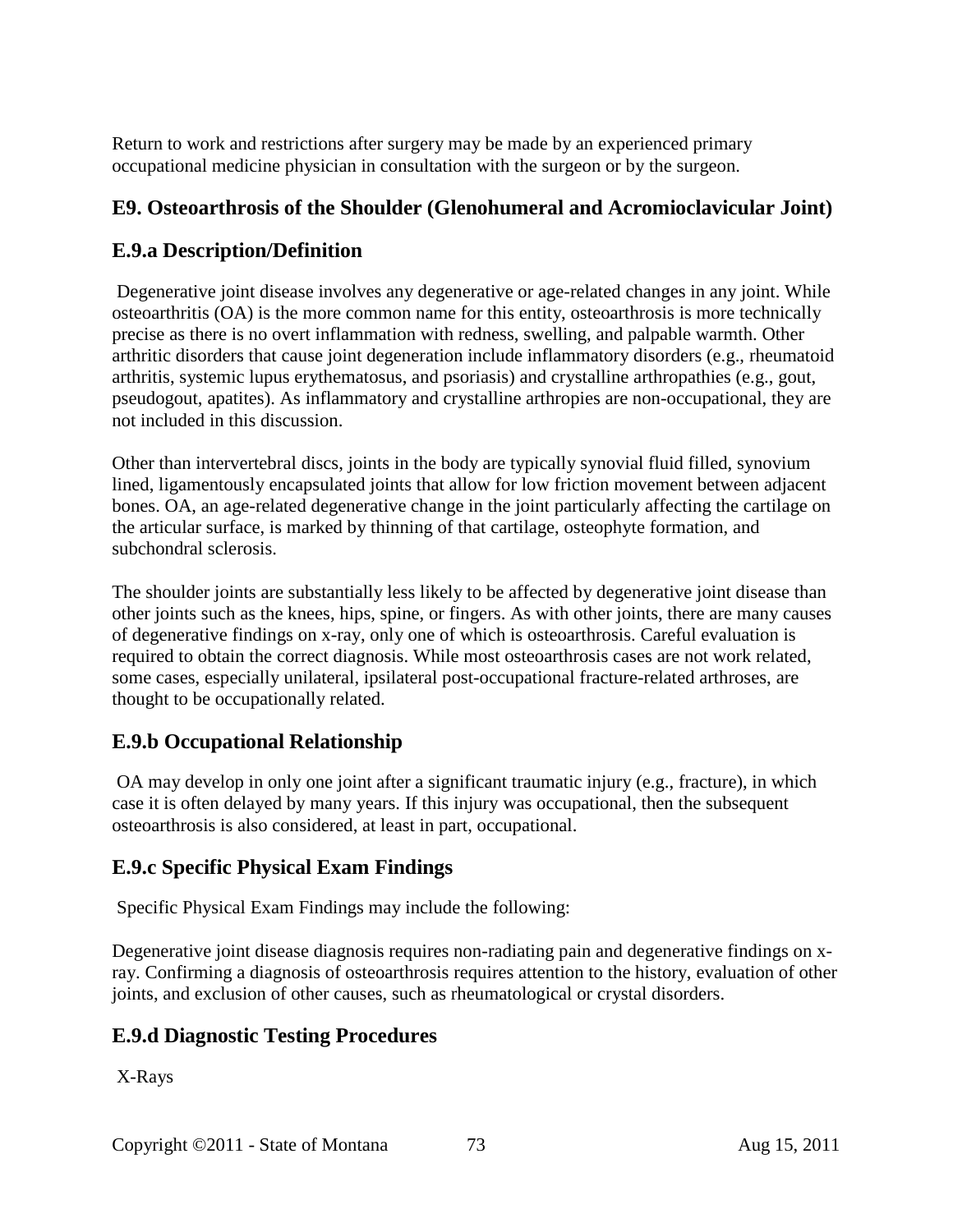#### **E.9.e Non-operative Treatment Procedures**

Non-operative Treatment Procedures may include:

i. Procedures outlined in Section F.

ii. Medication, such as non-steroidal anti-inflammatories and analgesics would be indicated.

Judicious use of opioids is recommended for pain management for select patients with severe osteoarthrosis.

Capsicum, tricyclic antidepressants or dual reuptake inhibiting anti-depressants for chronic pain (but not SSRI antidepressants which are not effective for nociceptive pain), and gabapentin for peri-operative use are recommended for select use to control pain associated with osteoarthrosis.

Refer to chronic pain guidelines.

#### iii. Injections:

A) Intraarticular glucocorticosteroid injections are recommended for treatment of shoulder osteoarthrosis

Indications –Glenohumeral or acromioclavicular joint pain from osteoarthrosis sufficient that control with NSAIDs, acetaminophen, and potentially exercise is unsatisfactory.

B) Intraarticular glenohumeral viscosupplementation injections are recommended for treatment of shoulder osteoarthrosis.

- Indications –Shoulder joint pain from osteoarthrosis to the extent that control with NSAID(s), acetaminophen and exercise strategies is unsatisfactory. Patients should generally have failed treatment with glucocorticosteroid injection. Similar to glucocorticosteroid injections, the usual purpose is to gain sufficient relief to either resume conservative medical management or to delay surgical intervention. Injections are recommended to be performed under either ultrasound or fluoroscopic guidance.
- Dose No apparent difference in outcomes for high vs. low molecular weight preparations elsewhere in the body.
- Frequency/Duration One injection approximately every 7 to 14 days; up to 5 injections.

iv. Benefits may be achieved through therapeutic rehabilitation. Refer to Section F, Therapeutic Procedures, Non-operative.

v. Glenohumeral and AC joint osteoarthroses generally do not require work limitations. Occasionally limitations are required in severe cases to preclude symptomatic aggravation especially for more physically demanding work such as preventing overhead use, lifting of more than 15 pounds, repeated forceful use, and/or avoidance of other activities that significantly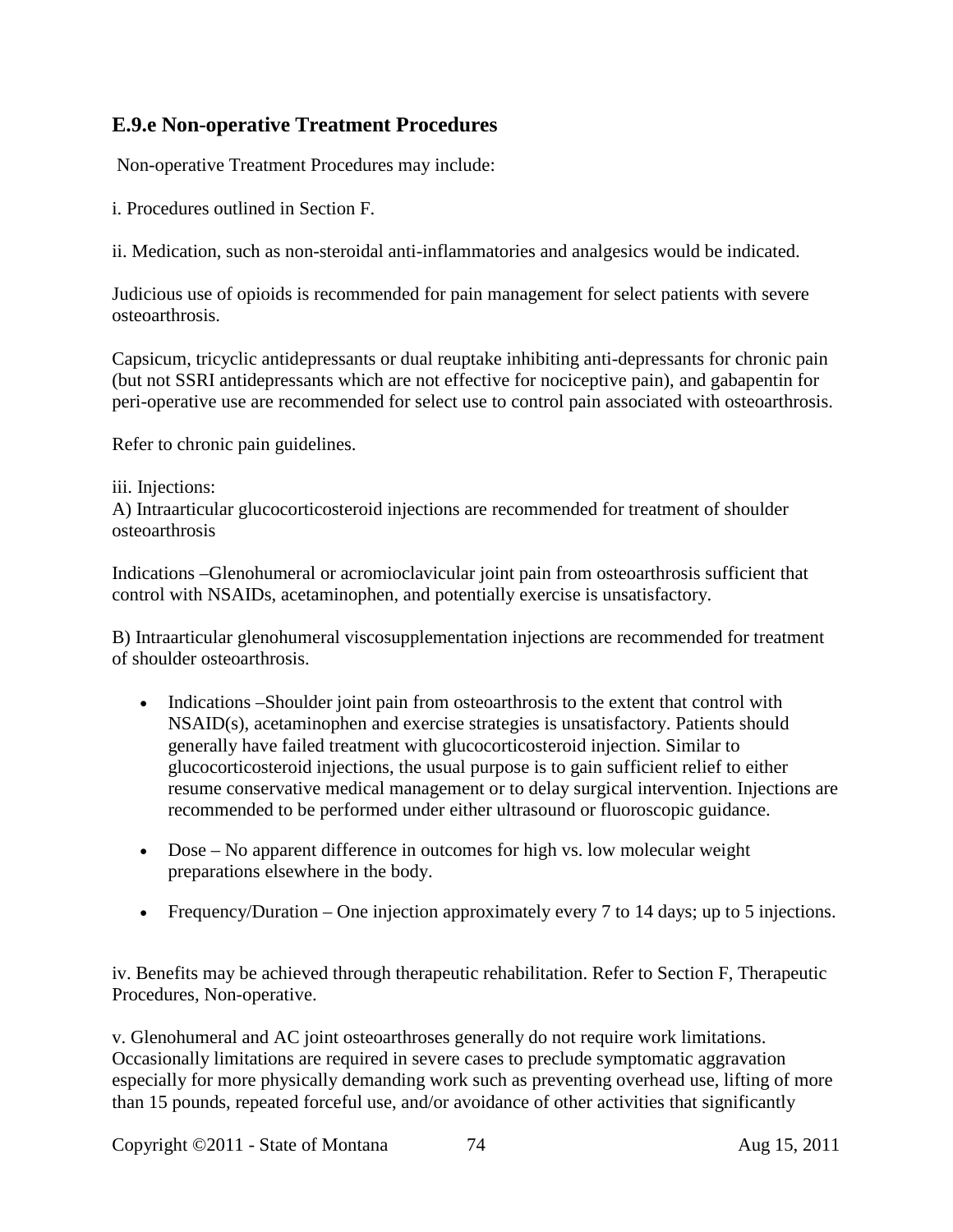increase symptoms. Shoulder arthroplasty generally precludes return to physically demanding work. Refer to Section F. 12, Return to Work.

vi. Other therapies in Section F, Therapeutic Procedures, Non-operative, may be employed in individual cases.

# **E.9.f Surgical Indications**

Prior to surgical intervention, the patient and treating physician should identify functional operative goals and the likelihood of achieving improved ability to perform activities of daily living or work activities. The patient should also agree to comply with the pre- and postoperative treatment plan and home exercise requirements and understand the length of partial and full-disability expected post-operatively.

# **E.9.g Operative Procedures**

i. Arthroscopy is recommended for evaluation and treatment of shoulder osteoarthrosis particularly when an associated disorder is felt to be present, symptomatic, and treatable. See related diagnoses as discussed above

ii. Distal clavicle resection either arthroscopic or open treatment of acromioclavicular joint pain has some evidence for recommendation.

• Indications – X-ray or other imaging evidence of acromioclavicular degenerative joint disease and/or confirmation with a local anesthetic injection relieving all or nearly all pain. Patients should have reproducible acromioclavicular joint pain with insufficient pain relief with NSAIDs, activity modification, and injection(s).

## **E.9.h Post-operative Treatment**

An individualized rehabilitation program based upon communication between the surgeon and the therapist using the treatments found in Section F-Therapeutic Procedures, Non-operative.

Return to work and restrictions after surgery may be made by an experienced primary occupational medicine physician in consultation with the surgeon or by the surgeon.

# **E10. Osteonecrosis - Shoulder Injury**

## **E.10.a Description/Definition**

Osteonecrosis, or avascular necrosis, is a complex pathological process involving increased bone marrow pressure and ischemia with loss of vascular supply to the bone with subsequent bone death initiated by vascular occlusion. It tends to occur in areas of the body with more tenuous blood supply, including the heads of the femur, humerus, and other ends of long bones, although it can occur in any bone. If the process advances, the bone collapses. The greatest risk for osteonecrosis of the humerus is believed to be glucocorticosteroid use or endogenous excess. And, similar to the hip, other risk factors appear to include diabetes mellitus, arteriovascular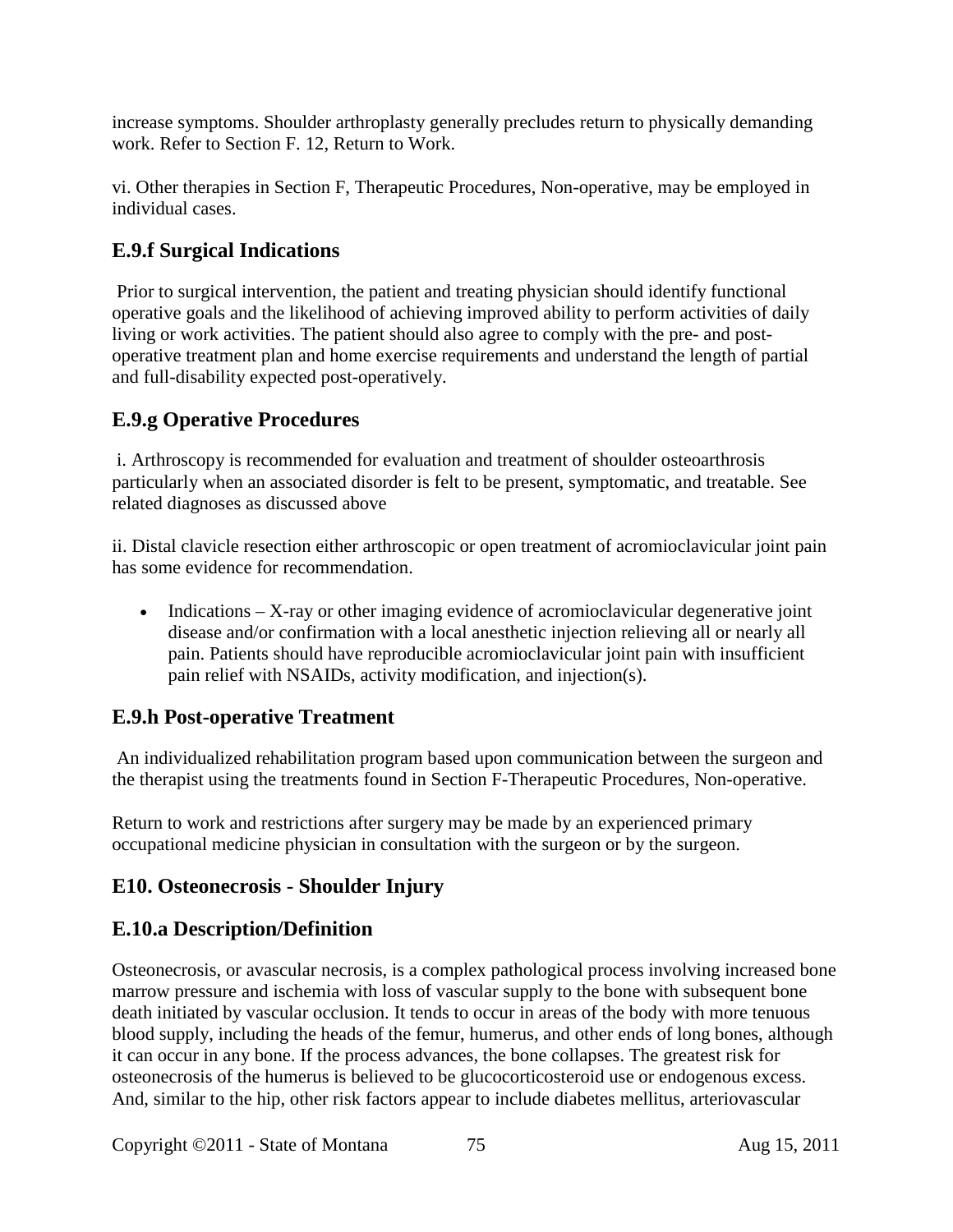disease, hyperlipidemia, sickle cell anemia, coagulopathies, Gaucher's disease, HIV, alcoholism, and smoking. Many cases are idiopathic; genetic factors are also believed to be important.

The disease is likely, not invariably, progressive – in the hip there appears to be potential for recovery at any of the early stages; the same is thought to be true for the humerus.

# **E.10.b Occupational Relationship**

Some cases are considered occupational disorders, particularly in the setting of dysbarism (atmospheric compression, decompression). Workers at risk include divers and others in compressed air atmospheres who experience impaired blood supply to the bone due to nitrogen gas in the blood during excessively rapid decompression. Major trauma is another reported cause. Thus, if a humeral fracture is occupational, a subsequent case of osteonecrosis arising out of that humeral fracture is usually considered occupational. Whether or not stereotypical forceful use of the joint is a risk is speculative.

# **E.10.c Specific Physical Exam Findings**

Specific Physical Exam Findings may include the following:

In osteonecrosis, there appears to be a clinically silent, pre-clinical state (most frequently identified in the asymptomatic hip) that when found first in the shoulder is often present elsewhere, such as in the hips or knees. Patients present with either acute or insidious onset of persistent shoulder pain worsened by overhead use. Pain is often worse at night and might be somewhat worse with activity. Reduced shoulder ROM can occur and will nearly always be present if there is bony collapse. Pain and ROM worsen as the degree of impairment progresses.

# **E.10.d Diagnostic Testing Procedures**

MRI is recommended for diagnosing osteonecrosis in patients with subacute or chronic shoulder pain thought to be related to osteonecrosis (AVN), particularly in whom the diagnosis is unclear or in whom additional diagnostic evaluation and staging is needed.

Bone scanning is recommended for select use where there is more than one joint to be evaluated in patients with acute, subacute, or chronic pain to assist in the diagnosis of osteonecrosis or other conditions with increased bone metabolism.

CT is recommended for the evaluation of select patients with osteonecrosis, particularly in whom subchondral fractures are being sought. It is also recommended for those who need advanced imaging, but have contraindications for MRI. Otherwise, MRI is thought to be superior.

Helical CT is recommended for evaluation of patients with osteonecrosis who have contraindications for MRI.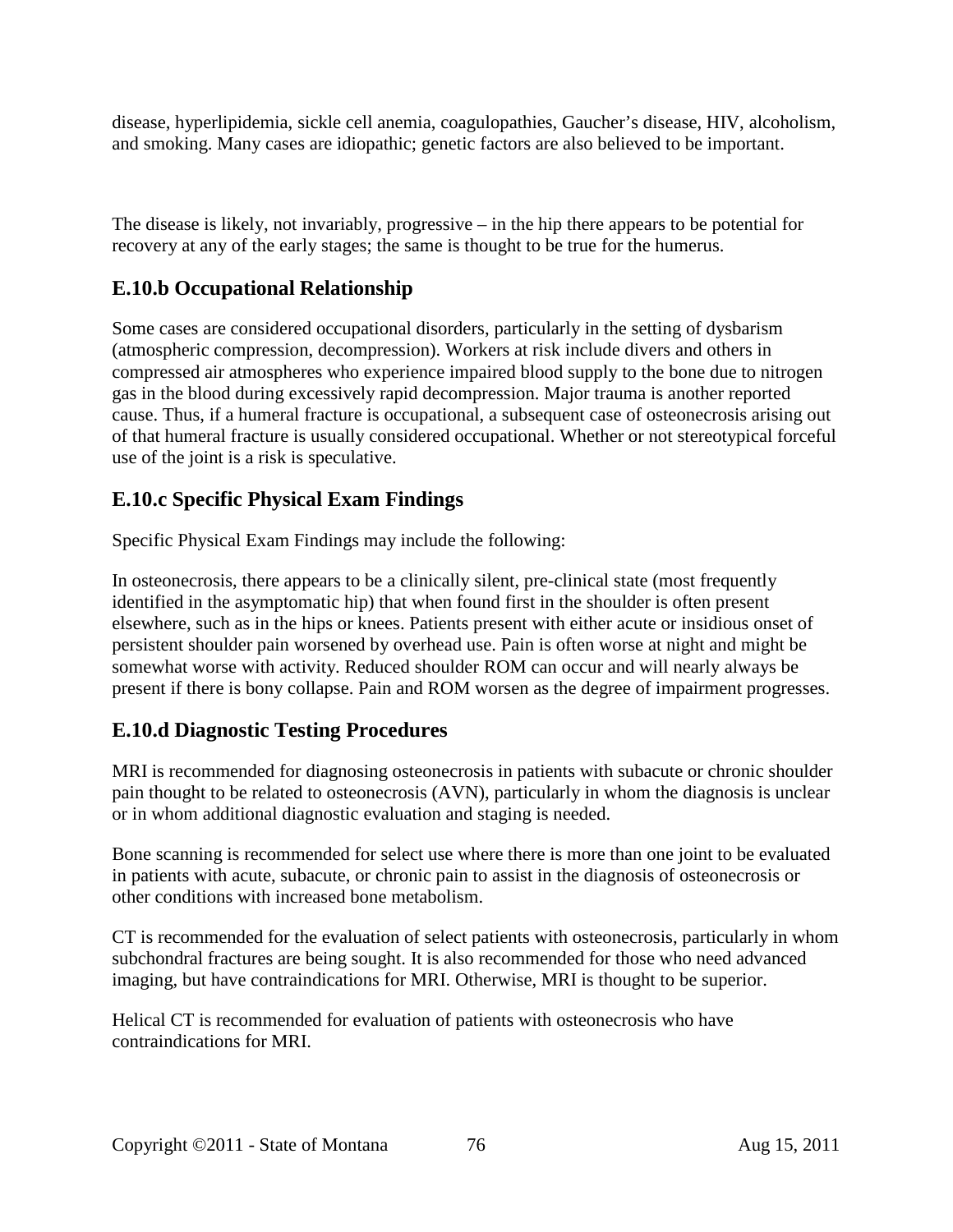#### **E.10.e Non-operative Treatment Procedures**

Non-operative Treatment Procedures may include:

i. The focus on early treatment of osteonecrosis is to identify and treat reversible risk factors. Control of diabetes mellitus, elimination or reductions in glucocorticosteroid use, and elimination of alcohol and tobacco products are all recommended at the time the diagnosis is considered. As there is evidence that statins reduce risk, the composite data suggest aggressive targeting of all coronary artery disease risk factors is recommended. Other procedures outlined in Section F.

ii. Medication, such as non-steroidal anti-inflammatories and analgesics would be indicated. Bisphosphonates are recommended to treat osteonecrosis. Refer to Section F. Medications.

iii. Benefits may be achieved through therapeutic rehabilitation. Refer to Section F, Therapeutic Procedures, Non-operative.

iv. Reducing or eliminating activities that significantly provoke symptoms including avoidance of dysbaric exposures is recommended. There is no quality evidence regarding reducing forceful use, though limitations are sometimes instituted for months, therefore, there is no recommendation for or against reducing forceful use in the workplace. Refer to Section F. 12, Return to Work.

v. Other therapies in Section F, Therapeutic Procedures, Non-operative, may be employed in individual cases. E11. Pectoral Muscle Strain & Tears - Shoulder Injury

## **E.10.f Surgical Indications**

Prior to surgical intervention, the patient and treating physician should identify functional operative goals and the likelihood of achieving improved ability to perform activities of daily living or work activities. The patient should also agree to comply with the pre- and postoperative treatment plan and home exercise requirements and understand the length of partial and full-disability expected post-operatively.

## **E.10.g Operative Procedures**

Core decompression; arthroplasty.

#### **E.10.h Post-operative Treatment**

An individualized rehabilitation program based upon communication between the surgeon and the therapist using the treatments found in Section F-Therapeutic Procedures, Non-operative.

Return to work and restrictions after surgery may be made by an experienced primary occupational medicine physician in consultation with the surgeon or by the surgeon.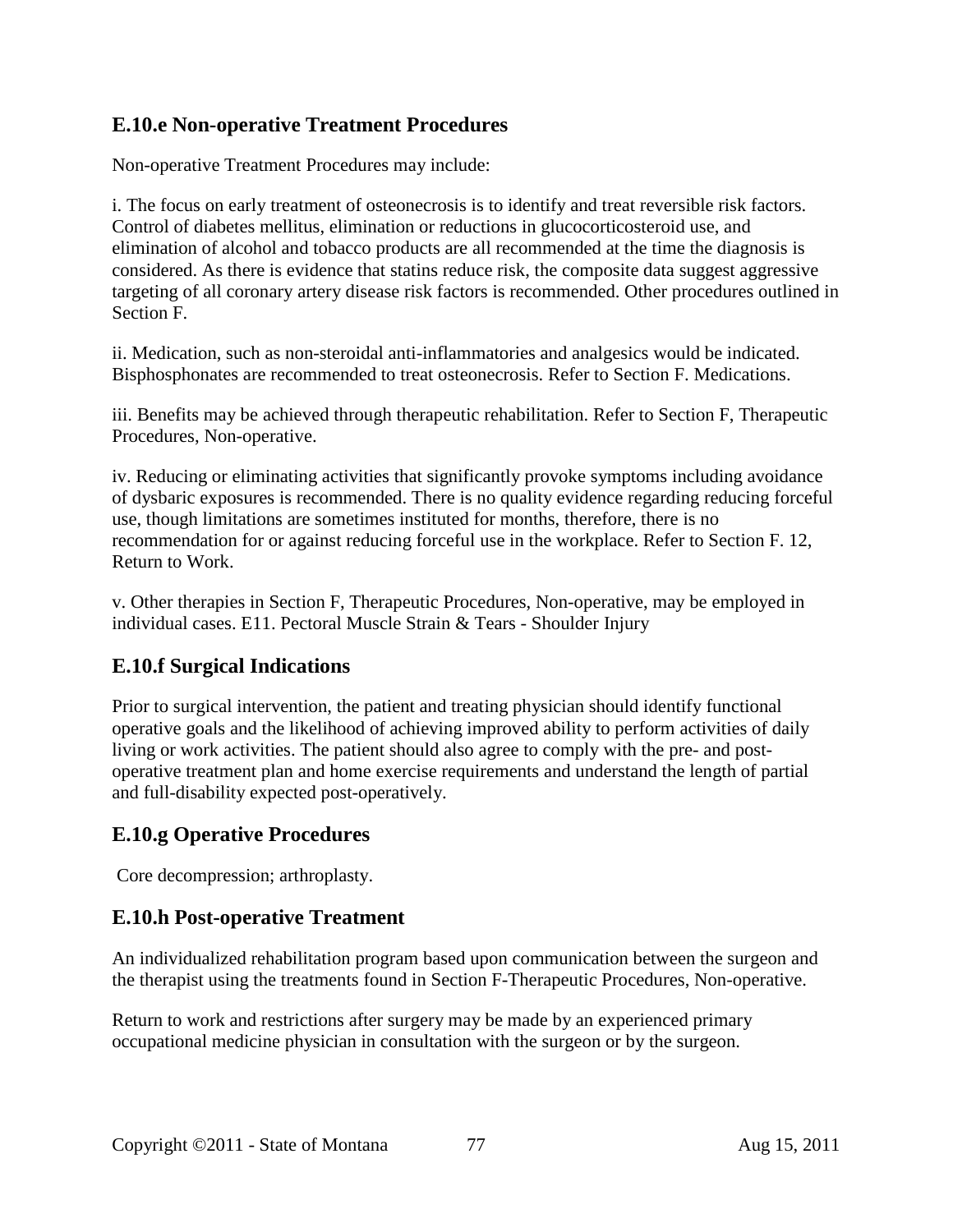# **E11. Pectoral Muscle Strain & Tears - Shoulder Injury**

# **E.11.a Description/Definition**

There can be actual tendon avulsion of the sternal head of pectoralis major (rarely entire including clavicular head) or injury a myotendinous or intra muscular site. (The term "strain" is sometimes erroneously utilized to label virtually any muscle pain or ache, rather than the denotation of a muscle-tendon junction partial or complete disruption.) There are no quality studies evaluating treatment for these disorders. As these strains are true muscle-tendon unit strains, limitations are particularly indicated to alleviate forceful exertions while allowing sufficient time to health the strain (see Rotator Cuff Tendinopathies).

## **E.11.b Occupational Relationship**

Pectoral muscle tears or strains usually occur in the course of overwhelming force, particularly in athletics involved in football or weight lifting. The most common mechanism is tear while bench pressing heavy weight or similar trauma with eccentric loading of the major muscle.

#### **E.11.c Surgical Indications**

Prior to surgical intervention, the patient and treating physician should identify functional operative goals and the likelihood of achieving improved ability to perform activities of daily living or work activities. The patient should also agree to comply with the pre- and postoperative treatment plan and home exercise requirements and understand the length of partial and full-disability expected post-operatively.

## **E.11.d Operative Procedures**

Surgery is recommended for patients with complete tears or ruptures of the pectoralis insertion.

#### **E.11.e Post-operative Treatment**

An individualized rehabilitation program based upon communication between the surgeon and the therapist using the treatments found in Section F-Therapeutic Procedures, Non-operative.

Return to work and restrictions after surgery may be made by an experienced primary occupational medicine physician in consultation with the surgeon or by the surgeon.

#### **E12. Rotator Cuff Tear**

#### **E.12.a Description/Definition**

Partial or full-thickness tears of the rotator cuff tendons, most often the supraspinatus, can be caused by vascular, traumatic or degenerative factors or a combination. Further tear classification includes: a small tear is less than 1cm; medium tear is 1 to 3cm; large tear is 3 to 5cm; and massive tear is greater than 5cm, usually with retraction. Partial thickness cuff tears usually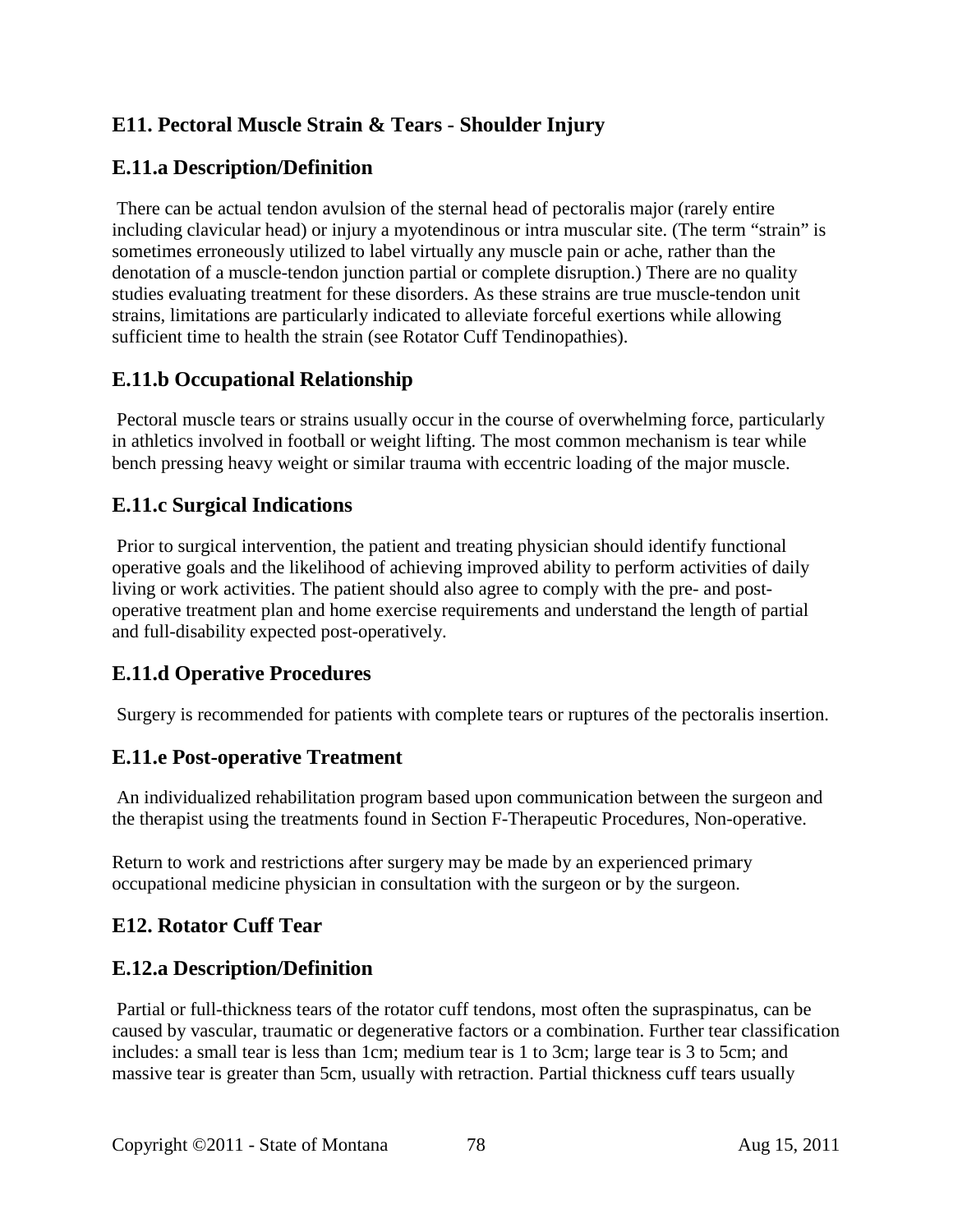occur in age groups older than 30. Full-thickness tears can occur in younger age groups. Patient usually complains of pain along anterior, lateral shoulder or posterior glenohumeral joint.

## **E.12.b Occupational Relationship**

May be caused by 1) sudden trauma to the shoulder such as breaking a fall using an overhead railing or an out-stretched arm; or 2) chronic overuse with repetitive overhead motion or heavy lifting; or 3) moderate lifting in de-conditioned workers.

## **E.12.c Specific Physical Exam Findings**

Specific Physical Exam Findings may include:

#### **Partial Thickness Tear**:

A) There may be pain at the end of range-of-motion (ROM) when full passive ROM for abduction, elevation, external rotation and internal rotation are obtainable;

B) Occasionally, there is a restriction of passive motion in one or more planes;

C) Active ROM will be limited and painful for abduction and external rotation, as well as internal rotation and forward flexion;

D) A painful arc may be present with active elevation;

E) Pain will be positive for resisted tests (abduction, flexion, external rotation, internal rotation, abduction/internal rotation at 90 degrees, and abduction/external rotation at 45 degrees); and/or

F) There may be positive impingement signs, refer to Section E.8, Impingement Syndrome.

#### **Full-Thickness Tear**:

A) Passive and resisted findings are similar to those for partial thickness tears with greater weakness of abduction and external rotation;

B) Active elevation may be severely limited with substitution of scapular rotation;

C) Occasionally strength remains well preserved.

Rotator cuff tears commonly co-exist with other shoulder abnormalities such as impingement, AC joint arthritis, bicep tendon ruptures, calcifying tendonitis, and older patients with glenohumeral instability, bursitis, and labral tears. This combination of pathology further complicates diagnostic decisions based mainly on the clinical findings. Full-thickness tears are usually readily apparent from the drop arm test or weakness with elevation. For other diagnoses, physicians should use a combination of test results with history and other findings to create a differential diagnosis. The following tests may be used:

• Hawkins.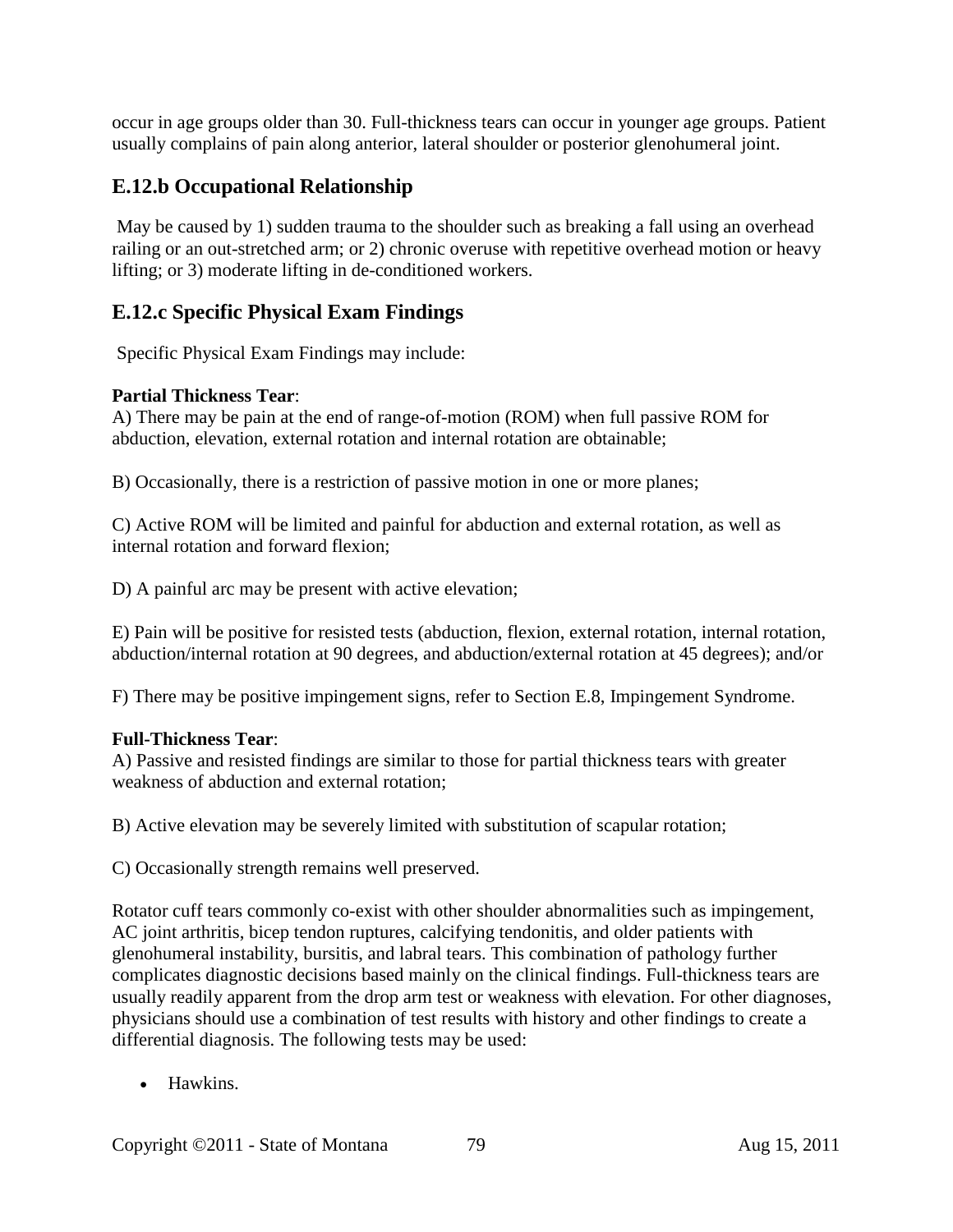- Drop Arm.
- Lift Off.
- Subscapularis Strength Test.
- Empty Can Test.
- External Rotation Lag Test.

Neurological lesions can occur with rotator cuff tears or may be missed as isolated lesions. When muscle atrophy and weakness are present, the physician should consider neurologic lesions in the differential diagnoses.

#### **E.12.d Diagnostic Testing Procedures**

i. AP view is useful to evaluate for arthritis and elevation of the humeral head. Superior migration of the humeral head is indicative of an extensive, and possibly irreparable, rotator cuff tear.

ii. Lateral view in the plane of the scapula or an axillary view can help to determine aspects of instability which can give symptoms similar to impingement syndrome.

iii. The axillary view is also useful to demonstrate glenohumeral arthritis and spurs on the anterior inferior acromion.

iv. Outlet view determines if there is a downward curved acromion. A downward curved acromion does not necessarily establish the diagnosis of impingement syndrome and is not a sole indication for operative treatment.

Cases with the presence of significant weakness on elevation or rotation, a palpated defect at the greater tuberosity or a traumatic history should have early MRI. Adjunctive testing such as sonography or MRI should be considered for other shoulder cases refractory to 4 to 6 weeks of non-operative conservative treatment. Sonography may be better at detecting partial thickness tears but is operator dependent. The sonogram is very specific for rotator cuff tears but is not sensitive.

Rotator cuff tears, both full-thickness and partial, appear to occur commonly in asymptomatic individuals. Sonographic diagnostic criteria for rotator cuff tear may be met in approximately 39% of asymptomatic persons, and MRI criteria for rotator cuff tear may occur in approximately 26% of asymptomatic persons. There also appears to be a linear trend with age, such that more than half of asymptomatic individuals over the age of 60 may demonstrate imaging changes consistent with rotator cuff tear, while a small minority of patients younger than 40 demonstrate these changes. Correlation of radiological and clinical findings is an important part of patient management.

## **E.12.e Non-operative Treatment Procedures**

Copyright ©2011 - State of Montana 80 Aug 15, 2011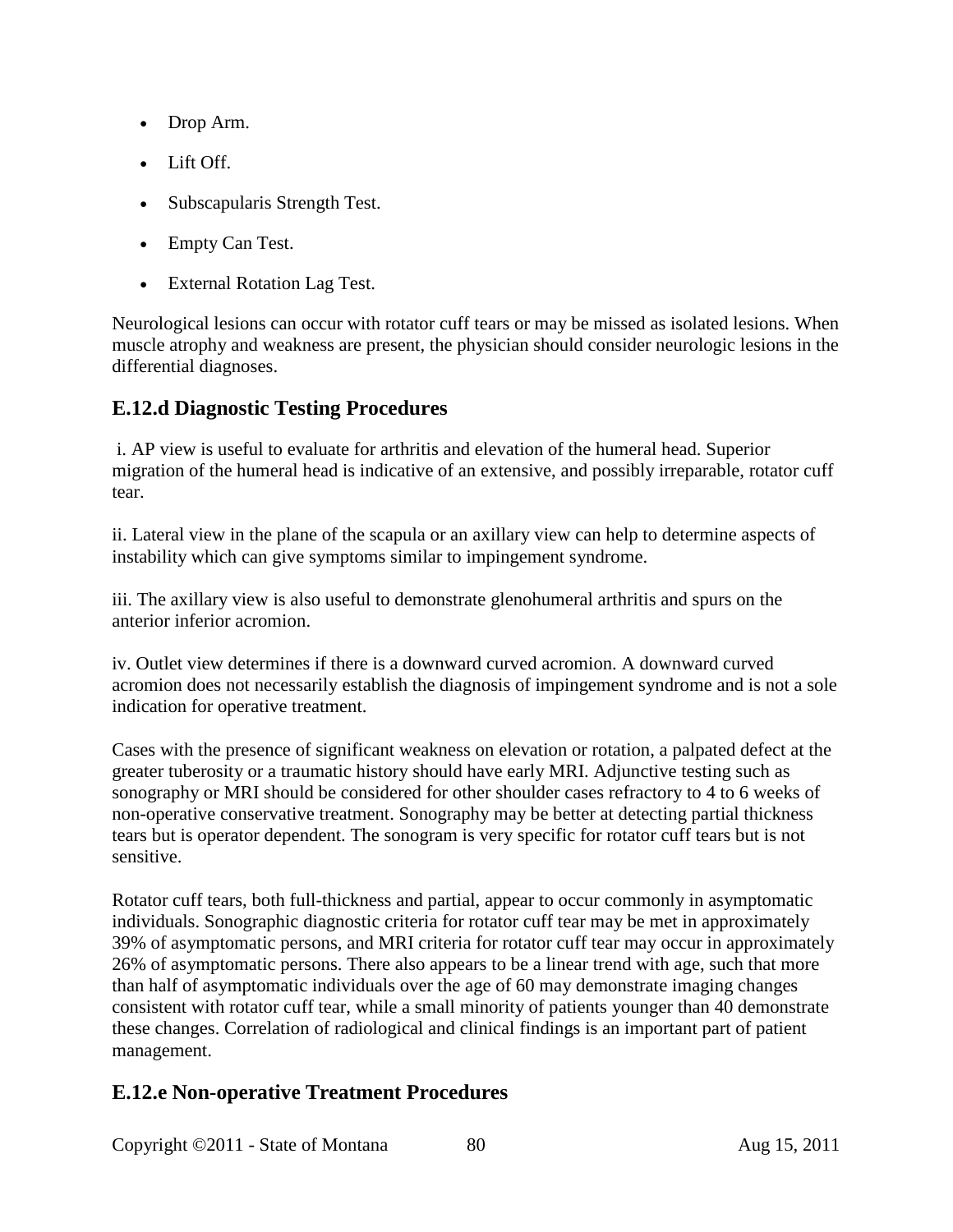i. Medications, such as nonsteroidal anti-inflammatories and analgesics, would be indicated. Acute rotator cuff tear may indicate the need for limited narcotics use.

ii. Relative rest initially and procedures outlined in Section F, Non-operative Treatment Procedures. Therapeutic rehabilitation interventions may include ROM and use a home exercise program and passive modalities for pain control. Therapy should progress to strengthening and independent home exercise programs targeted to ongoing ROM and strengthening of shoulder girdle musculature.

iii. Return to work with appropriate restrictions should be considered early in the course of treatment. Refer to Section F. 12, Return to Work.

iv. Other therapies outlined in Section F. Therapeutic Procedures, Non-operative, may be employed in individual cases.

# **E.12.f Surgical Indications**

Goals of surgical intervention are to restore functional anatomy by re-establishing continuity of the rotator cuff, addressing associated pathology and reducing the potential for repeated impingement.

Surgery may be indicated when functional deficits interfere with activities of daily living and/or job duties after 6 to 12 weeks of active patient participation in non-operative therapy.

If no increase in function for a partial tear is observed after 6 to 12 weeks, a surgical consultation is indicated. For full-thickness tears it is thought that early surgical intervention produces better surgical outcome due to healthier tissues and often less limitation of movement prior to and after surgery. Patients may need pre-operative therapy to increase ROM.

Full- thickness tears in individuals less than 60 should generally be repaired. Surgery for partial thickness tears has variable results and debridement should be performed early in younger active patients. Many patients with partial tears and good ROM and strength recover well without surgery. In patients over 65 the decision to repair a full rotator cuff tear depends on the length of time since the injury, the amount of muscle or tendon that has retracted, the level of fatty infiltration and the quality of the tendon. Procedures for these patients may include biceps tendon repair and shaving of the humeral tuberosity. For patients with lack of active elevation above 90 degrees, arthroscopic biceps tenotomy and tenodesis may be effective in returning some elevation. Recurrence rate may be up to 50% in older patients with multiple tendon full-thickness tears. Pseudo paralysis or severe rotator cuff arthropathy are contraindications to the procedure.

Literature suggests that the presence of three of the following factors may decrease the likelihood of a successful repair: 1) decreased passive ROM, 2) superior migration of the humeral head, 3) presence of atrophy, 4) and/or external rotation/abduction weakness strength. Presence of these conditions is not necessarily contraindications to surgery, however, the patient should be made aware that the outcome may be less predictable.

Prior to surgical intervention, the patient and treating physician should identify functional operative goals and the likelihood of achieving improved ability to perform activities of daily

Copyright ©2011 - State of Montana 81 Aug 15, 2011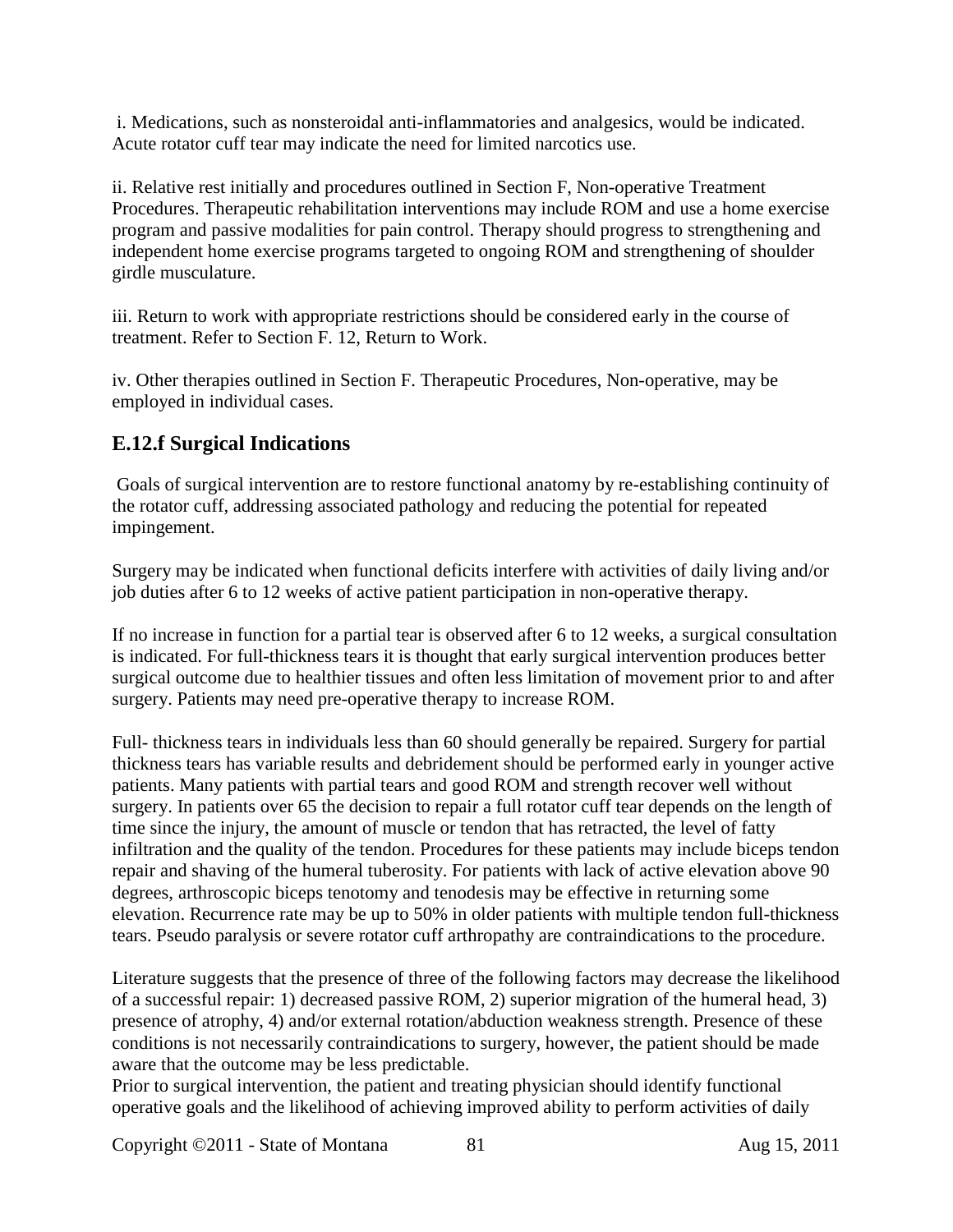living or work activities and the patient should agree to comply with the pre- and post-operative treatment plan and home exercise requirements. The patient should understand the length of partial and full disability expected post-operatively.

Smoking may affect soft tissue healing through tissue hypoxia. Patients should be strongly encouraged to stop smoking and provided with appropriate counseling.

# **E.12.g Operative Procedures**

Options would include arthroscopic or open debridement and/or repair. In some cases, partial coracoacromial ligament release, and/or anterior acromioplasty.

An acromioplasty is not always necessary as an adjunct to rotator cuff repair. There is some evidence that patients with a full-thickness rotator cuff tear and Type II acromions do not show appreciable benefit from subacromial decompression.

Coplaning of the clavicle involves the removal of spurs from its inferior surface with the purpose of increasing the space available for movement of the supraspinatus tendon. It is an acceptable procedure. Studies are conflicting concerning the consequences of the procedure for the stability of the acromioclavicular joint.

Distal clavicular resection is not recommended for patients without AC joint pain.

In cases with extensive rotator cuff tear, preservation of the coracoacromial ligament is recommended to prevent instability.

Arthroscopic laser treatment is not recommended due to lack of evidence regarding outcomes.

## **E.12.h Post-operative Treatment**

Individualized rehabilitation program based upon communication between the surgeon and the therapist. Treatment may include the following:

i. Sling, pillow sling, or abduction splint. Sling protection for a period of two to eight weeks is usually recommended after rotator cuff repair;

ii. Gentle pendulum exercise, passive glenohumeral range-of-motion in flexion and external rotation to prevent adhesions and maintain mobilization;

iii. Isometrics and activity of daily living skills usually being 6 weeks post-operatively.

iv. Active assisted range-of-motion exercises in supine with progression to sitting;

v. Light resistive exercise may begin at 6 to 12 weeks, depending on quality of tissue and surgeon's discretion;

vi. Pool exercise initially under therapists or surgeon's direction then progressed to independent

Copyright ©2011 - State of Montana 82 Aug 15, 2011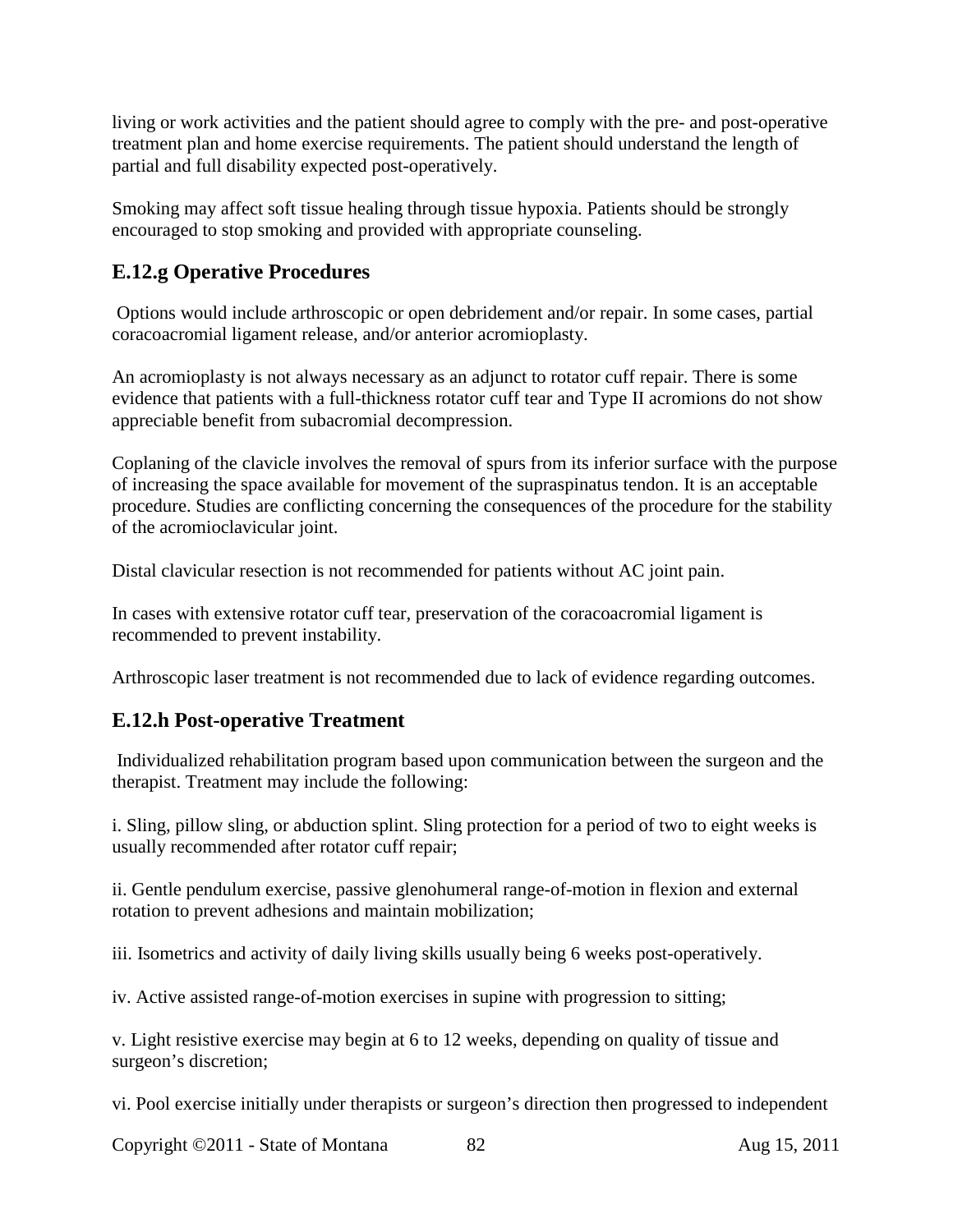pool program;

vii. Progression to a home exercise program is essential;

viii. Gradual resistive exercise from 3 to 12 months, with gradual return to full activity at 6 to 12 months;

ix. Time frames for therapy (excluding pool therapy).

- Optimum: 24 to 36 sessions.
- Maximum: 48 sessions. If functional gains are being achieved additional visits may be authorized for the patient to achieve their functional goal.

x. Continuous passive motion is not generally recommended. It may be used if the patient has no home assistance to regularly perform the passive movements required in the first 6 weeks and/or access to therapy is limited.

xi. Should progress plateau, the provider should re-evaluate the patient's condition and make appropriate adjustments to the treatment plan. Refer to Section F for other therapies that may be employed in individual cases.

xii. Return to work and restrictions after surgery may be made by an experienced primary occupational medicine physician in consultation with the surgeon or by the surgeon. Work restrictions should be evaluated every 4 to 6 weeks during post-operative recovery and rehabilitation with appropriate written communications to both the patient and employer. Return to full-duty too early in the course of tendon recovery increases the likelihood of recurrent, symptomatic tears. Animal models estimate that the infraspinatus tendon regains only 30% of strength at 6 weeks, 50% at 3 months, and 80% at 6 months. Therefore, return to any significant lifting early in the course of recovery may result in failure of the surgery and/or recurrent tears.

## **E13. Shoulder Instability/Glenohumeral Instability**

#### **E.13.a Description/Definition**

Subluxation (partial dislocation), or dislocation of the glenohumeral joint in either an anterior, interior, posterior or a combination of positions.

#### History may include:

- A slipping sensation in the arm;
- Severe pain with inability to move the arm;
- Abduction and external rotation producing a feeling that the shoulder might "come out"; or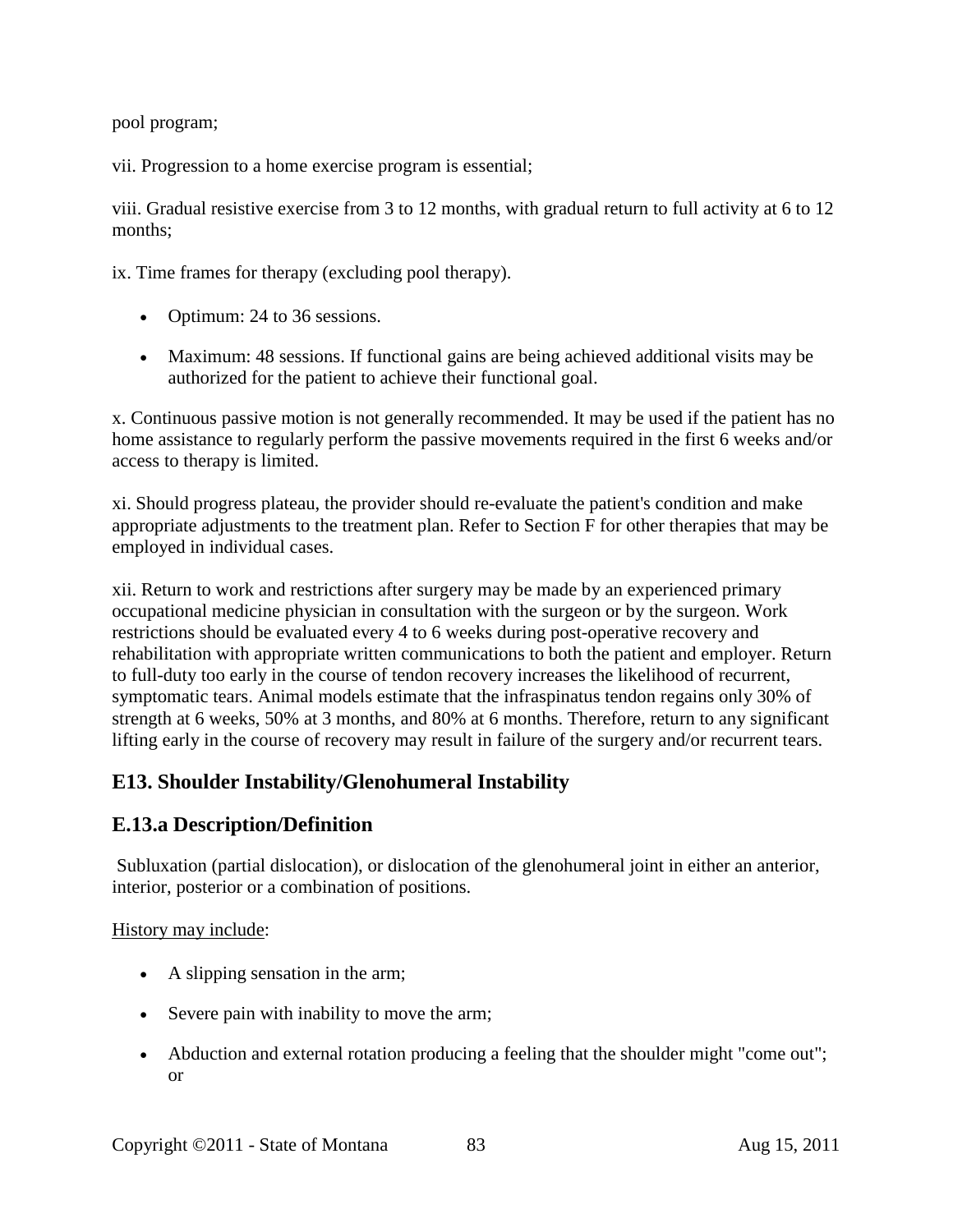• Feeling of shoulder weakness.

## **E.13.b Occupational Relationship**

Instability may be caused by any of the following:

- A direct traumatic blow to the shoulder;
- A fall on an outstretched arm:
- Performing repetitive forceful overhead activities similar to pitching baseball;
- A significant traction injury to the arm.

In cases of subluxation symptoms may be exacerbated or provoked by work and initially alleviated with a period of rest. Symptoms may also be exacerbated by other activities that are not necessarily work related (e.g., driving a car or sports).

## **E.13.c Specific Physical Exam Findings**

Specific Physical Exam Findings may include:

i. Anterior dislocations may exhibit loss of normal shoulder contour; fullness in the axilla and pain over the shoulder with any motion. The patient may hold the extremity in a static position;

ii. Posterior dislocations usually occur with a direct fall on the shoulder or outstretched arm resulting in posteriorly directed forces to the humeral head. Seizures or electrocution may also cause posterior dislocations. Patients present with inability to externally rotate the shoulder;

iii. Neurologic examination may reveal findings consistent with axillary nerve injuries, musculocutaneous nerve injuries, generalized brachioplexopathies or other entrapment neuropathies;

iv. Abduction and external rotation positioning classically produces apprehension in those who have anterior instability. This finding may be present with other diagnoses. If apprehension is reproduced and then relieved with positive posterior pressure after a positive first maneuver, this is considered a positive relocation test. As with all shoulder diagnoses, a combination of physical findings and history should guide the provider in determining the final diagnoses. Direct posterior stress may produce pain and apprehension in those with posterior instability;

v. The contralateral joint should always be examined. Patients who have laxity in multiple positions, who have contralateral joint laxity or who have increased external rotation (90 degrees or more) with the arm at the side are not likely to be surgical candidates and can be treated conservatively.

vi. Other clinical findings (described in the Initial Diagnostic Procedures Section C):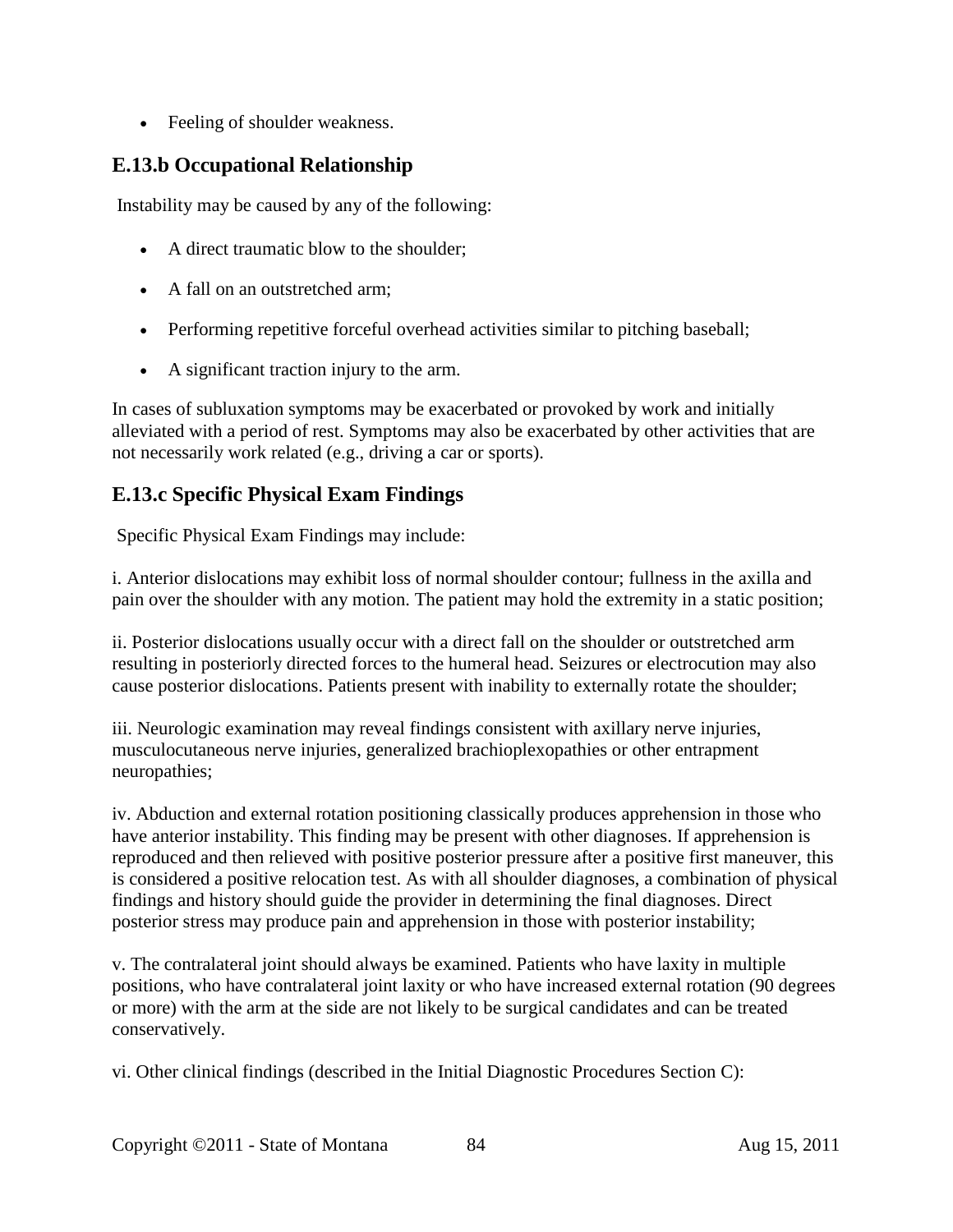- Sulcus sign.
- Inferior instability.
- Posterior instability.
- Apprehension, also known as crank, fulcrum or Feagin.
- Relocation.
- Load and shift or anterior and posterior drawer.

#### **E.13.d Diagnostic Testing Procedures**

- Plain x-rays to rule out bony deficit on the glenoid, including AP, axillary view, lateral in the plane of the scapula and possibly the West Point view. Axillary view to identify larger Hill-Sachs lesion of humeral head.
- More difficult diagnostic cases with subtle history and physical findings suggesting instability, rotator cuff or labral tear, may require a MRI or a CT arthrogram. This imaging may be useful to evaluate for labral detachment and capsular stress injury or laxity after 4 to 8 weeks of active patient involvement in therapy.
- Suspected rotator cuff tear cases may require diagnostic arthroscopy.

#### **E.13.e Non-operative Treatment Procedures**

In subacute and/or chronic instabilities, age of onset of instability is an important part of the history. Older patients are less likely to have recurrent dislocations unless they have associated large rotator cuff tears.

Therefore, the rotator cuff tear protocol should be followed if there is a suspicion of this pathology. Associated axillary nerve injuries are more common in older patients. Patients less than 30 years of age, especially males actively participating in sports, tend to have a higher recurrence rate, up to 75% in some series. Surgery should be considered for these patients after the first dislocation.

Avoid any aggressive treatment in patients with history of voluntary subluxation or dislocation. These patients may need a psychiatric evaluation. Patient may not return to work with overhead activity or lifting with involved arm until cleared by physician for heavier activities.

#### i. **First-time dislocation**:

A) Immobilization. There is no evidence that immobilization beyond splinting for comfort initially affords any additional treatment advantage thus, it is not routinely required. Literature using MRI has shown that the Bankart lesion is separated from the bone in internal rotation and apposed to the bone in external rotation. There is some evidence that immobilization for 3 weeks with the shoulder in adduction and approximately 10 degrees of external rotation reduces the risk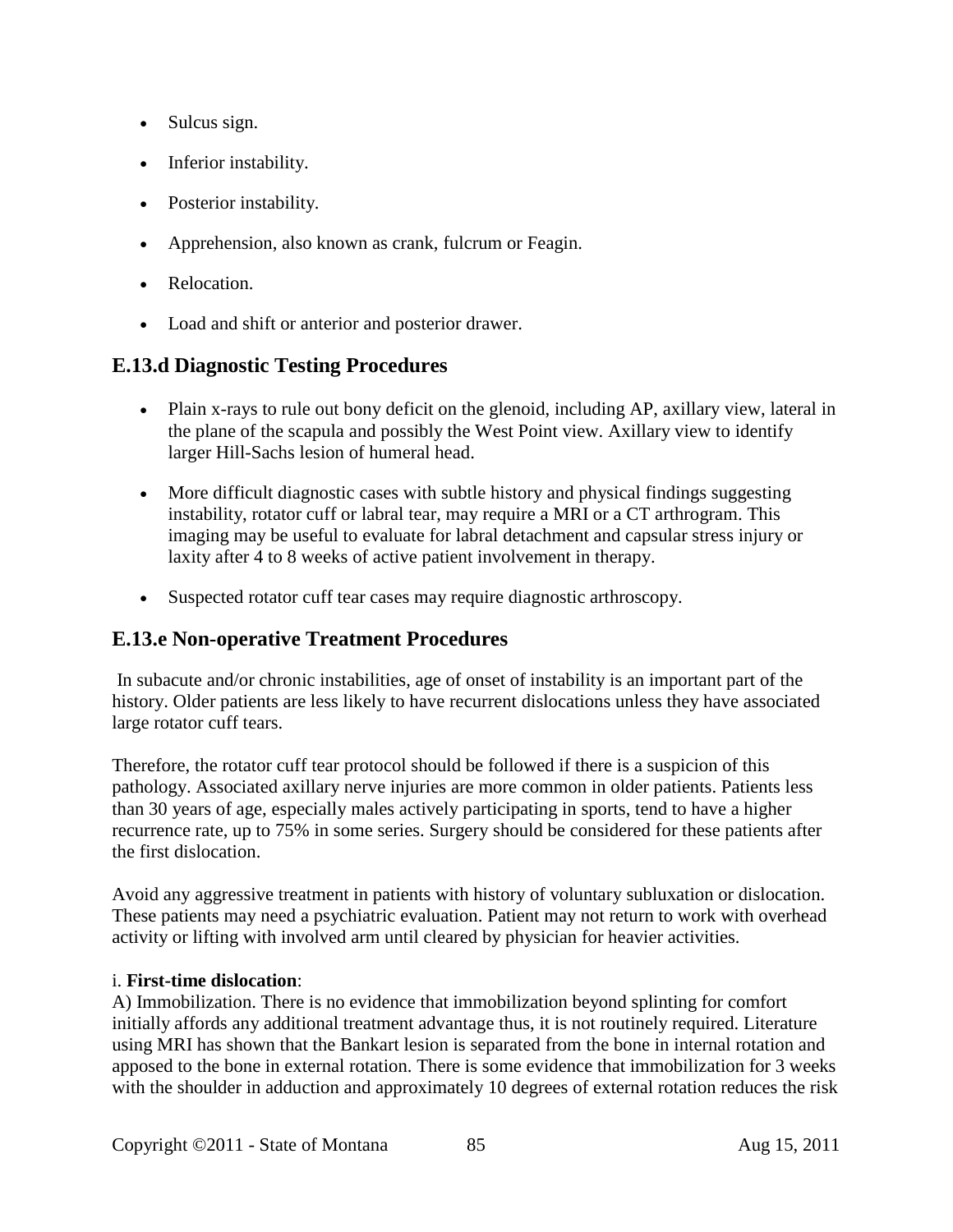of recurrent dislocation. Decisions concerning external rotation splinting versus other options will depend on surgeon and patient preferences.

B) Consider surgical intervention for young patients active in sports, or older patients with significant rotator cuff tears. If additional pathology is present consult appropriate diagnostic categories.

C) Medications such as analgesics and anti-inflammatories may be helpful. (Refer to medication discussions in Section F.6)

D) Other therapeutic procedures may include instruction in therapeutic exercise and proper work techniques, evaluation of occupational work station and passive modalities for pain control.

(Refer to Section F Therapeutic Procedures-Non operative, for specific time parameters.)

E) Additional treatment may include, depending on level of improvement, manual therapy techniques, work conditioning and other treatment found in section F.

F) Patient may not return to work with overhead activity or lifting with involved arm until cleared by physician for heavier activities. Return to work with appropriate restrictions should be considered early in the course of treatment. Refer to Section F. 12, Return to Work.

ii. **Acute or chronic dislocations**: with a fracture contributing to instability;

Practitioner should immobilize dislocations if in an acceptable position. Consultation should be obtained as surgical repair may be necessary.

Return-to-work will be directly related to the time it takes the fracture to heal.

#### iii. **Subacute and/or chronic instability**:

Chronic dislocations should first be treated similarly to acute dislocation. If continuing treatment is unsuccessful, with findings of instability, operative repair should be considered.

# **E.13.f Surgical Indications**

Identify causative agent for the instability (i.e., labral detachment, bony lesion, large rotator cuff tear, subscapularis tendon rupture, or multi-directional instability). There is strong evidence that initial operative repair in young active patients results in fewer recurrent dislocations, thus, operative repair should be considered for these patients. Those with Hill Sachs lesions, bony Bankart injuries, or significant glenoid bone loss have a worse prognosis for recurrences.

Fractures not amenable to immobilization may also need operative management after the first dislocation. Even with open repairs some decrease in function should be expected. Loss of external rotation is common. In some cases the loss of motion may have an adverse effect on post-operative function. The desire for surgery should carefully balance the desire to prevent recurrent dislocations and the need for ROM.

Older patients with documented large rotator cuff tears should also be considered for operative repair after first time dislocations. Repair of the rotator cuff tear alone or in combination with stabilization should be considered. Refer to the rotator cuff tear section E.9.

In general, older patients without the above lesions will suffer few recurrences, and therefore, are treated conservatively. Operative repair may be considered only after recurrent dislocations when functional deficits interfere with activities of daily living and/or job duties and active patient

Copyright ©2011 - State of Montana 86 Aug 15, 2011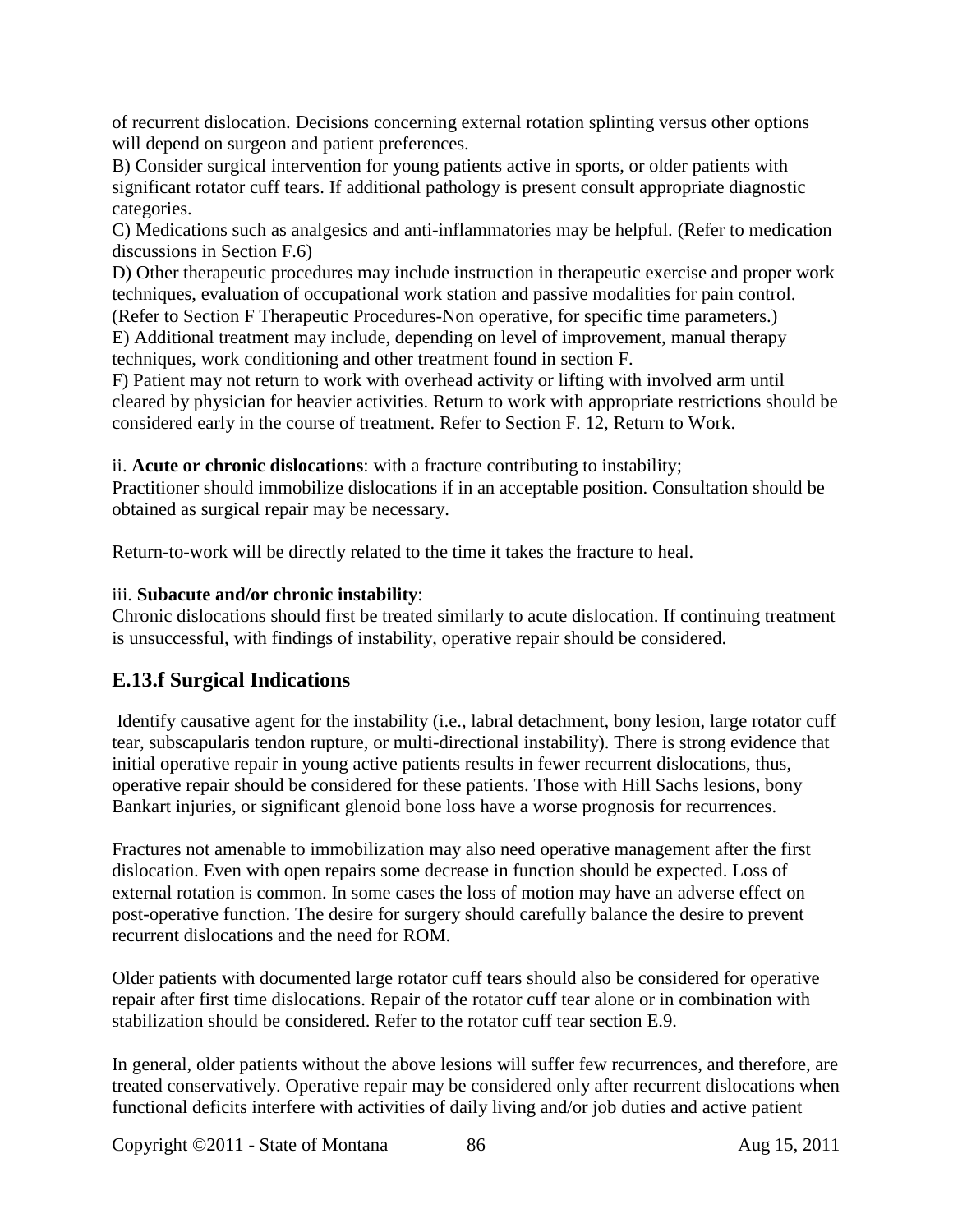participation in non-operative therapy has occurred. Patients with multi-directional laxity and/or laxity in the contralateral shoulder are usually not good candidates for operative repair.

# **E.13.g Operative Procedures**

- 1. Bankart lesion repair; or
- 2. Capsular tightening. There is no evidence of benefit from thermal capsulorrhaphy and it is not recommended;
- 3. Bony block transfer;

## **E.13.h Post-operative Treatment**

i) An individualized rehabilitation program based upon communication between the surgeon and the therapist. Depending upon the type of surgery, the patient will be immobilized for 3 to 6 weeks.

ii) As soon as it is safe to proceed without damaging the repair, begin therapeutic exercise. Pool therapy may be beneficial. Refer to Section F, Therapeutic Procedures, Non-operative for other therapies.)

iii) During this period of time, the patient could resume working when the surgeon has cleared the patient for specific activities and appropriate modifications can be made in the workplace. Return to work and restrictions after surgery may be made by an experienced primary occupational medicine physician in consultation with the surgeon or by the surgeon. Full ROM, lifting and pushing are prohibited usually for at least 3 months. Overhead work may be restricted up to 6 months.

iv) MMI can be expected 3 months after non-operative treatment and 6 to 12 months after operative treatment. Further job assessment and adjusted work restrictions may be needed prior to the patients return to full-duty.

## **E14. Shoulder Pain, Non-Specific**

## **E.14.a Description/Definition**

Strain is the term is occasionally used to describe non-specific muscle pain in the absence of knowledge of an anatomic pathophysiological correlate. A strain is the disruption of a myotendinous junction or sometimes of a muscle, usually from a high-force unaccustomed exertion. It may also occur during an accident.

# **E.14.b Occupational Relationship**

There are no quality studies documenting that non-specific shoulder pain is or is not an occupational condition. Non-specific pain has been associated with keyboarding. In non-specific shoulder pain, psychosocial issues including depression and stress are more prevalent. There is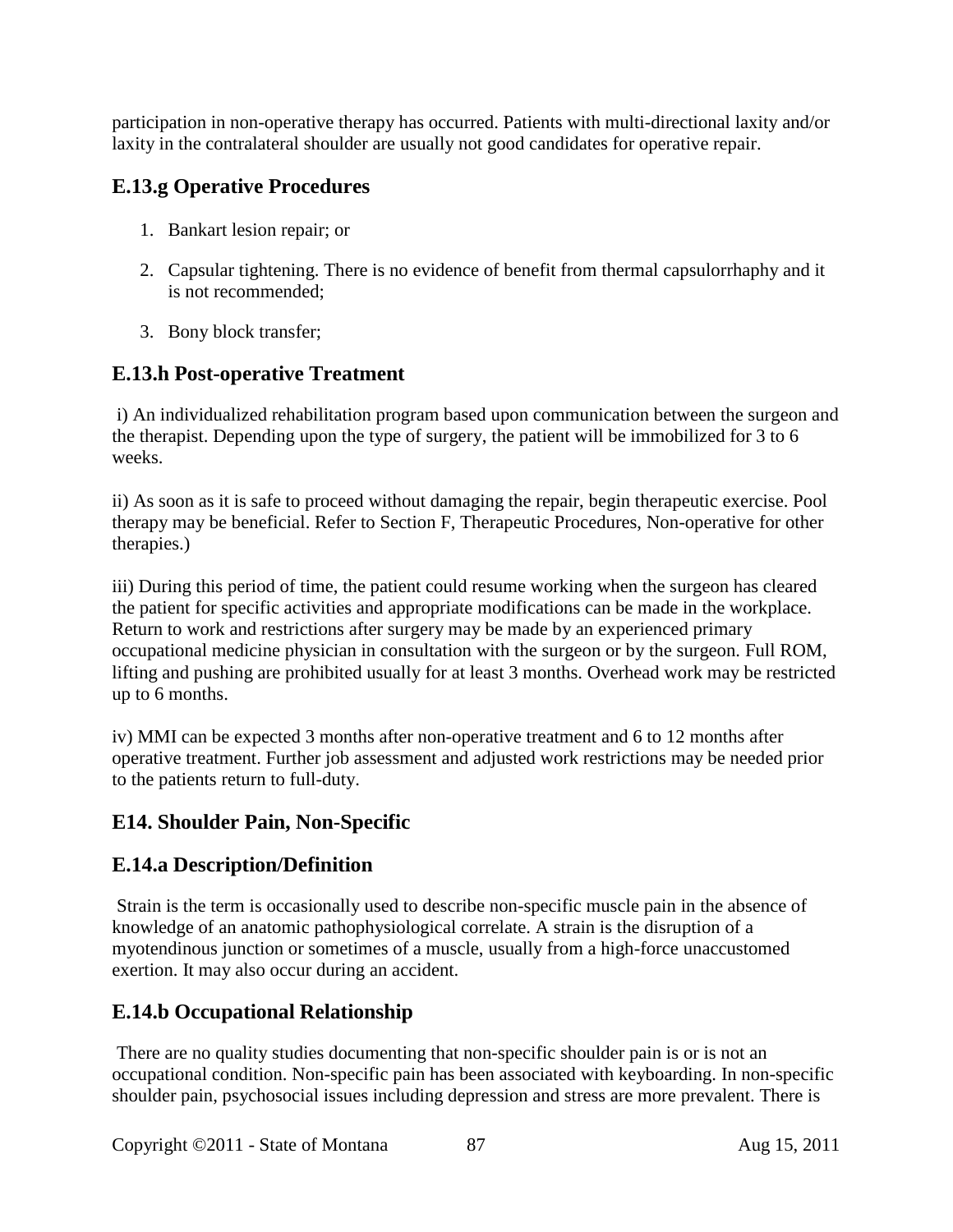evidence that non-specific shoulder pain is also commonly related to sports, particularly swimming.

# **E.14.c Specific Physical Exam Findings**

Specific Physical Exam Findings may include the following:

Some cases of shoulder pain do not clearly fit diagnostic criteria and are considered non-specific. These cases may resolve prior to identifying a clear diagnosis or a specific diagnosis may become clear with time.

## **E.14.d Diagnostic Testing Procedures**

i. X-rays.

ii. Bone scanning is recommended for select use where there is more than one joint to be evaluated to assist in the diagnosis of conditions with increased bone metabolism.

iii. Helical CT is recommended for select patients in whom advanced imaging of bony structures is thought to potentially be helpful. It is also recommended for those who need advanced imaging, but have contraindications for MRI.

iv. Diagnostic arthroscopy is recommended for evaluation of carefully select patients with shoulder pain. (See Operative Procedures below.)

v. Antibody levels are recommended to evaluate and diagnose patients with shoulder pain that have reasonable suspicion of rheumatological disorder. However, ordering of a large, diverse array of antibody levels without targeting a few specific disorders diagnostically is not recommended.

vi. Erythrocyte sedimentation rate and other inflammatory markers are recommended for screening for inflammatory disorders with reasonable suspicion of inflammatory disorder in patients with subacute or chronic shoulder pain. However, ordering of a large, diverse array of anti-inflammatory markers without targeting a few specific disorders diagnostically is not recommended.

## **E.14.e Non-operative Treatment Procedures**

Non-operative Treatment Procedures may include:

i. Procedures outlined in Section F.

ii. Medication, such as non-steroidal anti-inflammatories and analgesics would be indicated. Refer to Section F. Medications.

iii. Benefits may be achieved through therapeutic rehabilitation. Refer to Section F, Therapeutic Procedures, Non-operative.

Copyright ©2011 - State of Montana 88 Aug 15, 2011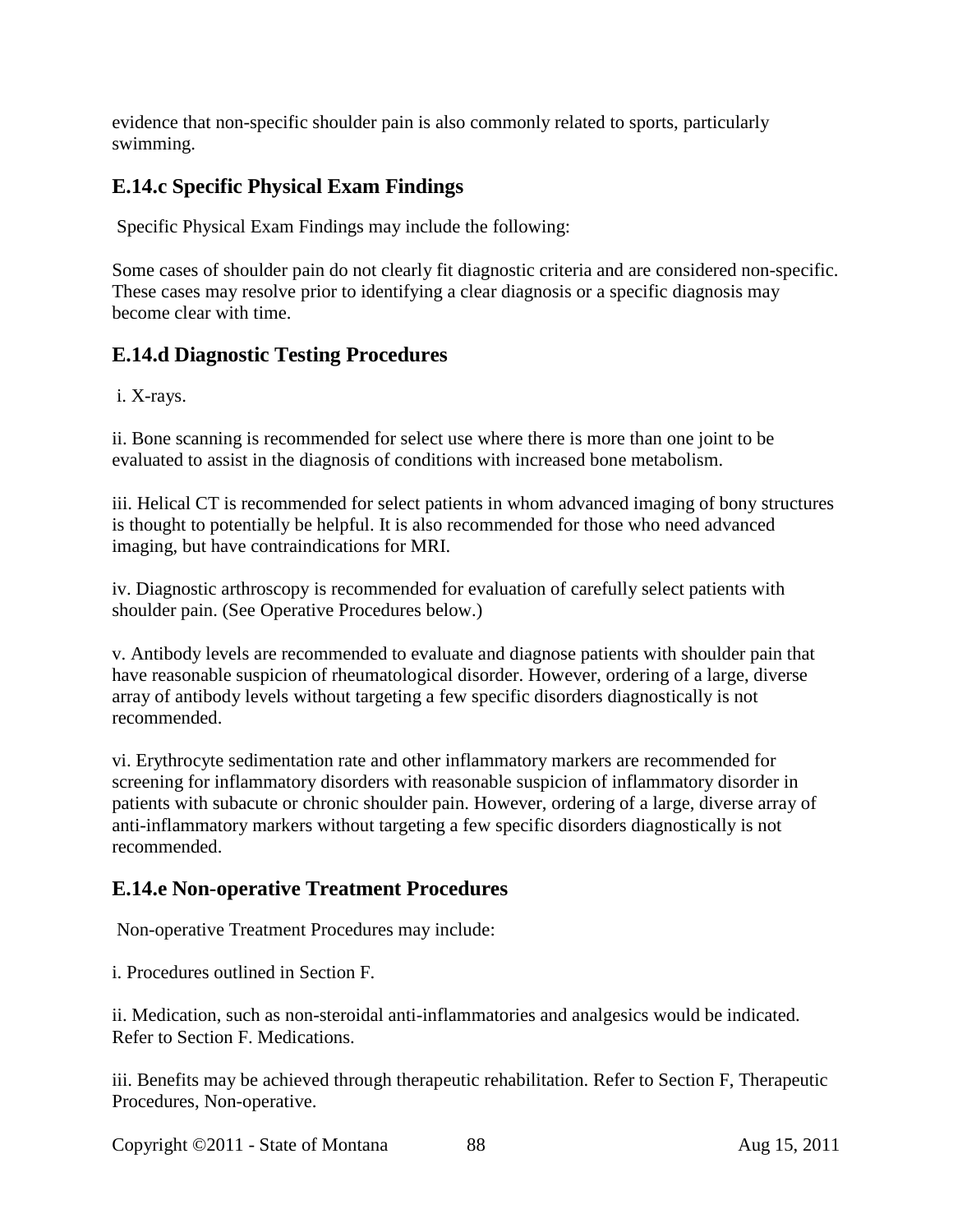iv. Allow all activities as tolerated – consider modification of activities that aggravate symptoms. Refer to Section F. 12, Return to Work.

v. Other therapies in Section F, Therapeutic Procedures, Non-operative, may be employed in individual cases.

#### **E.14.f Surgical Indications**

Surgical interventions are appropriate when patients meet other diagnostic criteria outlined in the guidelines.

#### **E15. Superior Labrum Anterior and Posterior (SLAP) Lesions**

#### **E.15.a Description/Definition**

Lesions of the superior aspect of the glenoid labrum that extend anteriorly and posteriorly in relation to the biceps tendon insertion. There are several different types of SLAP lesions described.

- 1. Type I is a fraying of the superior labral edge without detachment of the labrum from the glenoid rim.
- 2. Type II is a detachment of the biceps anchor from the glenoid. Three distinct Type II lesions have been described as anterior only, posterior only, or combined anterior and posterior.
- 3. Type III is a bucket handle tear in the superior labrum only with biceps tendon and remainder of the superior labrum having stable attachment.
- 4. Type IV is a bucket handle tear as in Type III, but with extension of the tear in to the biceps tendon. Additional types of lesions have been described that include extensions of the above-described lesions or extensions of Bankart lesions.

History may include:

- Symptoms with overhead throwing motions;
- Dislocation, subluxation, or subjective sense of instability;
- Poorly localized shoulder pain that is exacerbated by overhead activities;
- Catching, locking, popping or snapping;
- Subtle instability.

## **E.15.b Occupational Relationship**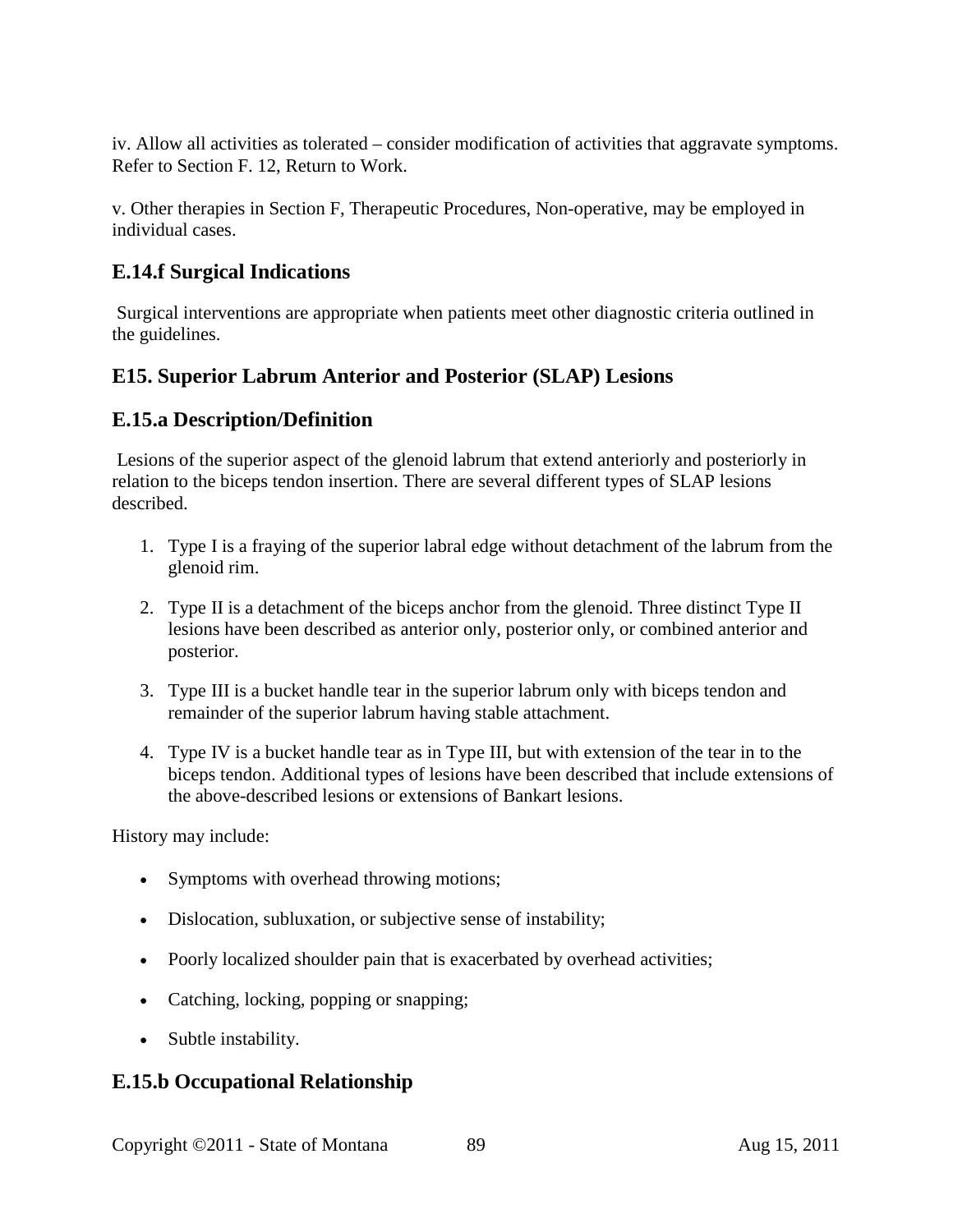Common mechanisms of injury that are thought to contribute to SLAP lesions include: 1) compression injury such as fall on an outstretched arm with the shoulder in forward flexion and abduction or direct blow to the glenohumeral joint; 2) traction injury such as repetitive overhead throwing, attempting to break a fall from a height, and sudden pull when losing hold of a heavy object; 3) driver of an automobile who is rear ended; 4) repetitive overhead motions with force such as pitching; or 5) a fall on adducted arm with upward force directed on elbow. In some cases no mechanism of injury can be identified.

# **E.15.c Specific Physical Exam Findings**

The physical examination is often nonspecific secondary to other associated intra-articular abnormalities. No one test or combination of tests has been shown to have an acceptable sensitivity and specificity or positive predictive values for diagnosing SLAP lesion. Sensitivity and specificity are relatively low for individual tests and combinations. Overall physical examination tests for SLAP lesions may be used to strengthen a diagnosis of SLAP lesion, but the decision to proceed to operative management should not be based on physical examination alone. Refer to Section C. 1, Initial Diagnostic Procedures for specific descriptions of these signs and tests.

- Speed Test.
- Yergason's Test.
- Active Compression (O'Brien) Test.
- Jobe Relocation Test.
- Crank Test.
- Anterior Apprehension Maneuver.
- Tenderness at the bicipital groove.
- Anterior Slide (Kibler) Test.
- Compression Rotation Test.
- Pain Provocation Test.
- Biceps Load Test II.

#### **E.15.d Diagnostic Testing Procedures**

- 1. Radiographs are usually normal in isolated SLAP lesions. However, they can be useful in identifying other sources of abnormalities.
- 2. Magnetic resonance imaging with arthrogram has the highest reported accuracy for both diagnosis and classification of SLAP lesions; however, it may be difficult to differentiate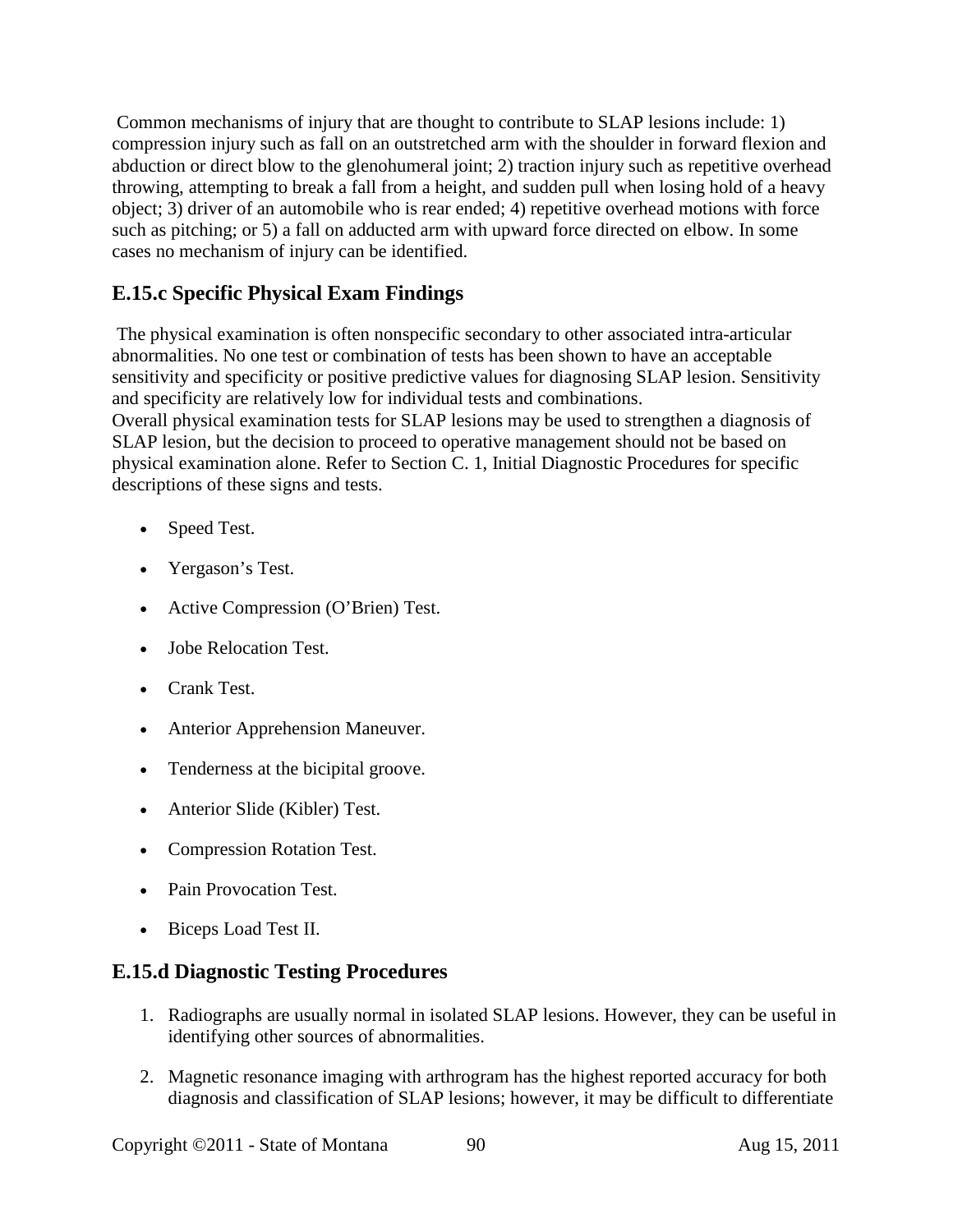SLAP lesions, especially Type II lesions, from normal anatomic variants and from asymptomatic age related changes.

3. Arthroscopic evaluation is the most definitive diagnostic test.

#### **E.15.e Non-operative Treatment Procedures**

Most SLAP lesions are associated with other pathology such as rotator cuff tears, Bankart lesions, joint instability, biceps tendon tears, and supraspinatus tears. The provider should refer to the treatment protocols for these conditions and follow both the surgical and non surgical recommendations. For suspected isolated SLAP lesions, non invasive care, consider the following.

i. Medications such as analgesics and anti-inflammatories may be helpful. (Refer to medication discussions are in Section F.6, Medications.)

ii. Therapeutic procedures may include instruction in therapeutic exercise and proper work techniques, evaluation of occupational work station.

iii. Benefits may be achieved through therapeutic rehabilitation and rehabilitation interventions. They should include range-of-motion (ROM), active therapies, and a home exercise program. Passive as well as active therapies may be used for control of pain and swelling. Therapy should progress to strengthening and an independent home exercise program targeted to further improve ROM and strength of the shoulder girdle musculature. (Refer to Section F., Therapeutic Procedures, Non-operative.)

iv. Subacromial bursal and/or glenohumeral steroid injections may decrease inflammation and allow the therapist to progress with functional exercise and ROM.

- Time to Produce Effect: One injection.
- Maximum Duration: 3 injections in one year at least 4 to 8 weeks apart.

Steroid injections should be used cautiously in diabetic patients. Diabetic patients should be reminded to check their blood glucose levels at least daily for 2 weeks after injections.

v. Return to work with appropriate restrictions should be considered early in the course of treatment. Refer to Section F. 12, Return to Work.

vi. Other therapies in Section F. Therapeutic Procedures, Non-operative may be employed in individual cases.

#### **E.15.f Surgical Indications**

There is a significant amount of normal anatomic variation of the superior glenoid labrum and origin of the long head of the biceps tendon. Differentiation between normal variation and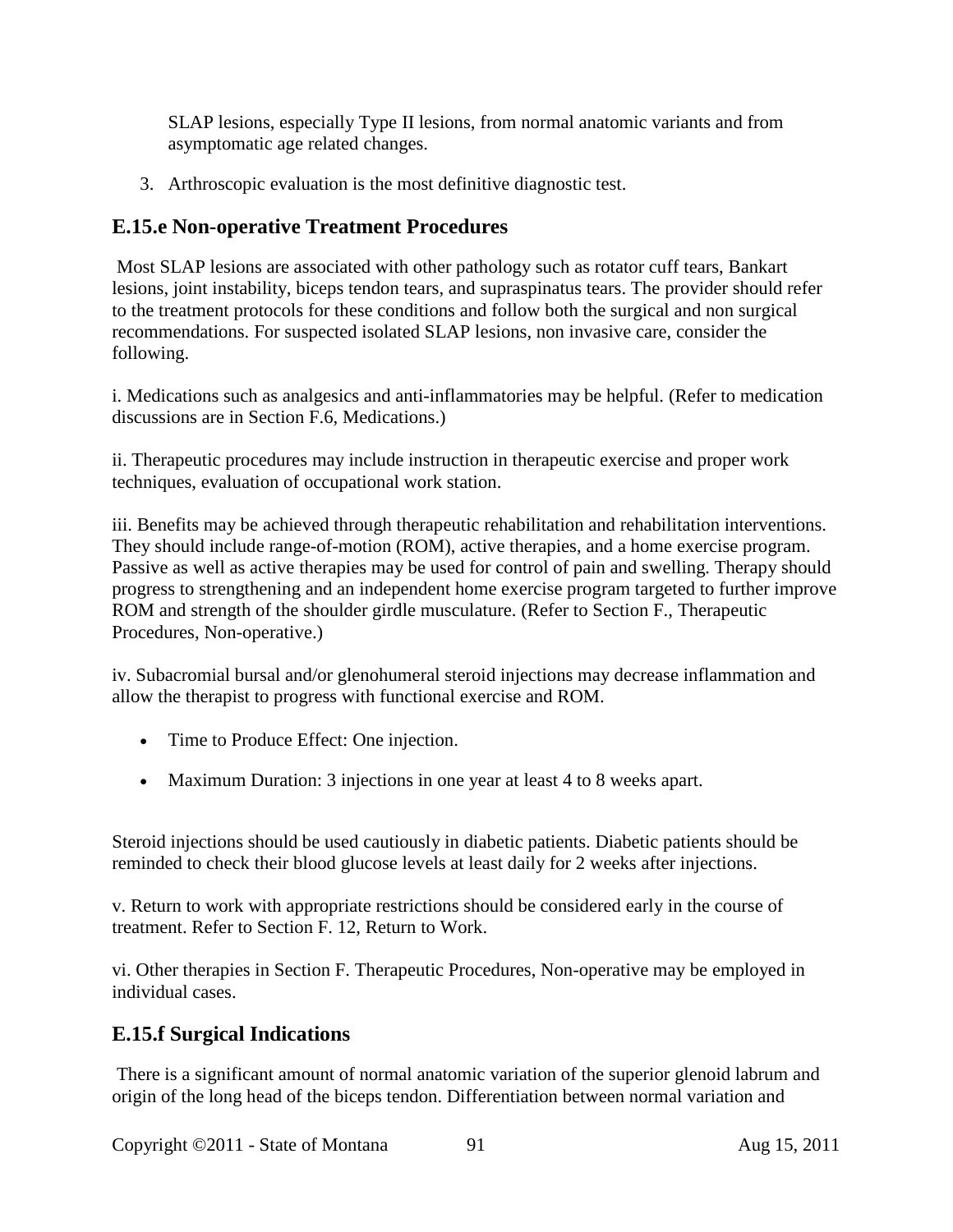pathology is imperative.

i. The physician should identify other shoulder pathology if any exists and follow the appropriate surgical indications. If a SLAP lesion is suspected, an arthroscopic exam should be performed in conjunction with the primary surgical procedure and an appropriate repair performed if necessary. See Section E, Specific Diagnosis Testing, & Treatment related sections. **or** 

ii. When no additional pathology is identified and there is an inadequate response to at least three months of non-operative management with active patient participation as evidenced by continued pain with functional limitations and/or instability significantly affecting activities of daily living or work duties;

iii. Prior to surgical intervention, the patient and treating physician should identify functional operative goals and the likelihood of achieving improved ability to perform activities of daily living or work activities and the patient should agree to comply with the pre- and post-operative treatment plan and home exercise requirements. The patient should understand the length of partial and full disability expected post-operatively. The patient should also understand that 1) non-operative treatment is an acceptable option and that 2) a potential complication of the surgery is shoulder stiffness with pain and possibly decreased function.

# **E.15.g Operative Procedures**

Operative treatment of SLAP lesions depends on the type of lesion present and whether any other intra-articular abnormalities are present. The following are generally accepted protocols for surgical intervention; however, due to current lack of evidence, operative treatment is not limited to these.

- 1. Type I: Debridement is reasonable but not required;
- 2. Type II: Repair via suture anchors or biceps tenotomy are reasonable options;
- 3. Type III: Debridement or excision of the bucket handle component alone or repair via suture anchors or biceps tenotomy/tenodesis are reasonable options;
- 4. Type IV: Debridement and/or biceps tenotomy or tenodesis are reasonable options.

## **E.15.h Post-operative Treatment**

Post-operative rehabilitation programs should be individualized and dependent upon whether any other intra-articular abnormalities exist and were operatively treated. There is a paucity of information on rehabilitation of isolated SLAP lesions. Common post-operative care involves wearing a sling, without active shoulder motion for 4 to 6 weeks. Elbow, wrist, and hand rangeof-motion (ROM) exercises may be used at this time. The sling is removed at 4 to 6 weeks and active ROM is usually begun with restrictions directed by the surgeon. It is reasonable to restrict external rotation and abduction up to six months post-operative.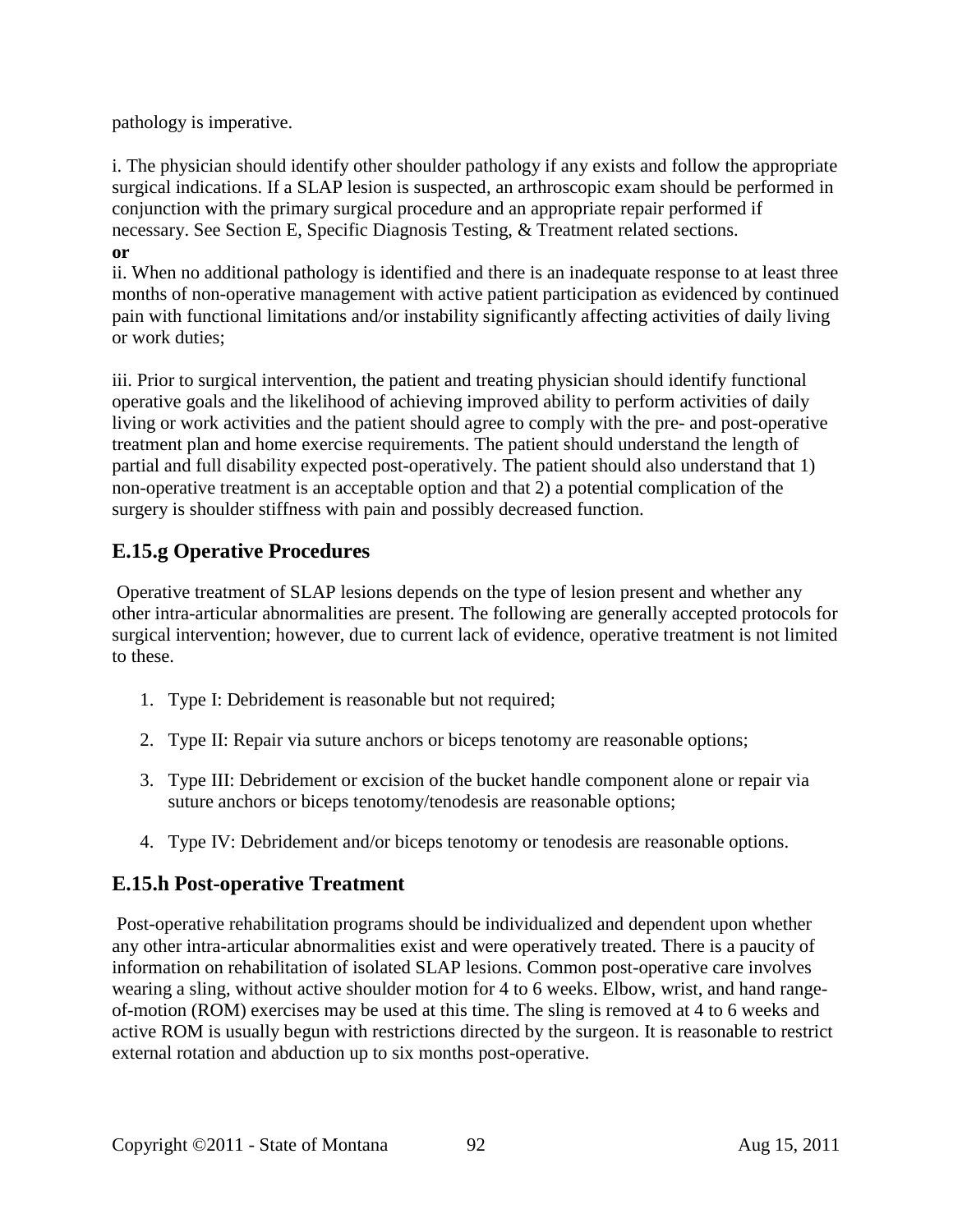Return to work and restrictions after surgery may be made by an experienced primary occupational medicine physician in consultation with the surgeon or by the surgeon.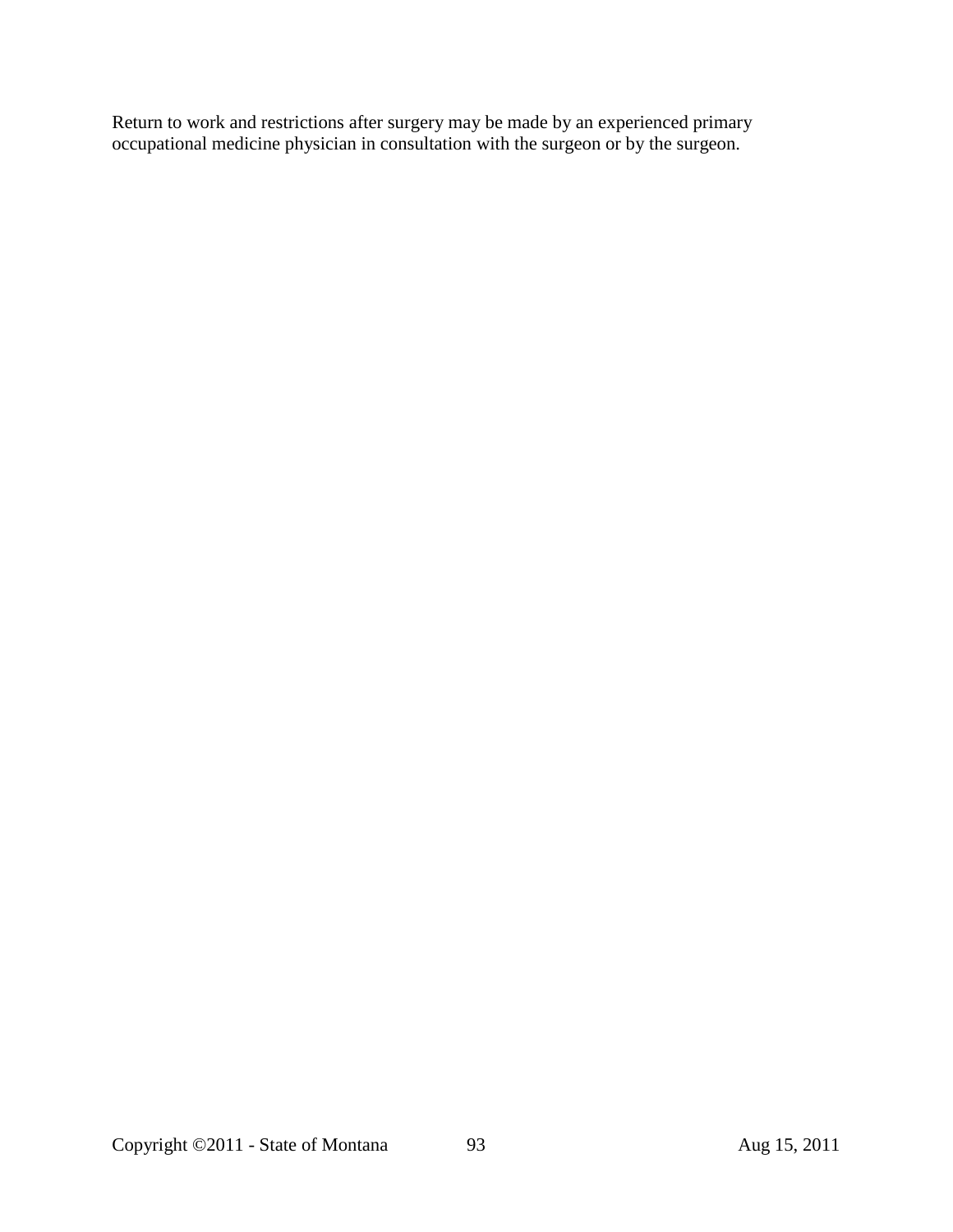# **E16. Trigger Points/Myofascial Pain**

# **E.16.a Description/Definition**

"Tender points" is a term used to characterize unusually tender areas of muscle, tendon, or over boney prominences that reproduce the patient's pain when palpated. Trigger points include those points with tenderness, "knots" of muscle or overlying connective tissue, reproduction of the patient's pain when palpated, and elicitation of symptoms distally during palpation. As the diagnostic entity heavily relies upon subjective complaints without purely objective findings, the existence of this condition has been questioned.

Patients with muscle tenderness are often given the diagnosis of "myofascial pain." This terminology was initially developed to characterize patients presenting with muscle tenderness accompanied by trigger points, "taut bands," subtle shortening and weakness of involved muscles, referred symptoms on compression or needling, and postural abnormalities, which were hypothesized as reflective of microtrauma and the generation of excessive force per muscle fiber leading to hypoxia, acidosis, and metabolic depletion. However, multiple aspects of this construct have been disproven, thus it is now controversial, particularly as it has become increasingly clear that the development of prolonged and disabling muscular pain is often linked to the presence of underlying psychosocial issues that foster inactivity and dependence on palliative modalities and pharmacologic interventions. Hence, in the absence of a clear objective anatomic abnormality to differentiate between patients with various forms of muscle pathology, they will be characterized by the descriptive diagnosis of "trigger points."

## **E.16.b Occupational Relationship**

Work-relatedness of the condition is controversial with an absence of quality data. There is epidemiological evidence that certain cases of muscle tension syndrome may be occupational and that disorder may be related to myofascial pain. There is less controversy about workrelatedness of trigger points/myofascial pain when the disorder arises in a body part subject to a clear occupational injury. In practice, a fair number of these cases are determined to be occupational (especially if there is an inciting event, no prior history, and the pain and signs are limited to one body region and not bilateral or disseminated), although supportive epidemiological evidence may be lacking. There is no quality epidemiological evidence that tender points/fibromyalgia (or the closely related condition of chronic widespread pain) are occupational conditions (see Chronic Pain chapter).

## **E.16.c Specific Physical Exam Findings**

Specific Physical Exam Findings may include the following:

The physical examination of a patient with trigger points is typically normal other than for muscle tenderness (and frequent evidence of depression, dysthymia or other affective disorders in fibromyalgia). Myofascial pain-related tenderness should be isolated to the body part affected by pain and not be widespread as with fibromyalgia. It also should generally not cross the midline if there was an inciting event to one side of the body. Trigger Points/myofascial pain most commonly involves the periscapular muscles on one side of the body. This condition may

Copyright ©2011 - State of Montana 94 Aug 15, 2011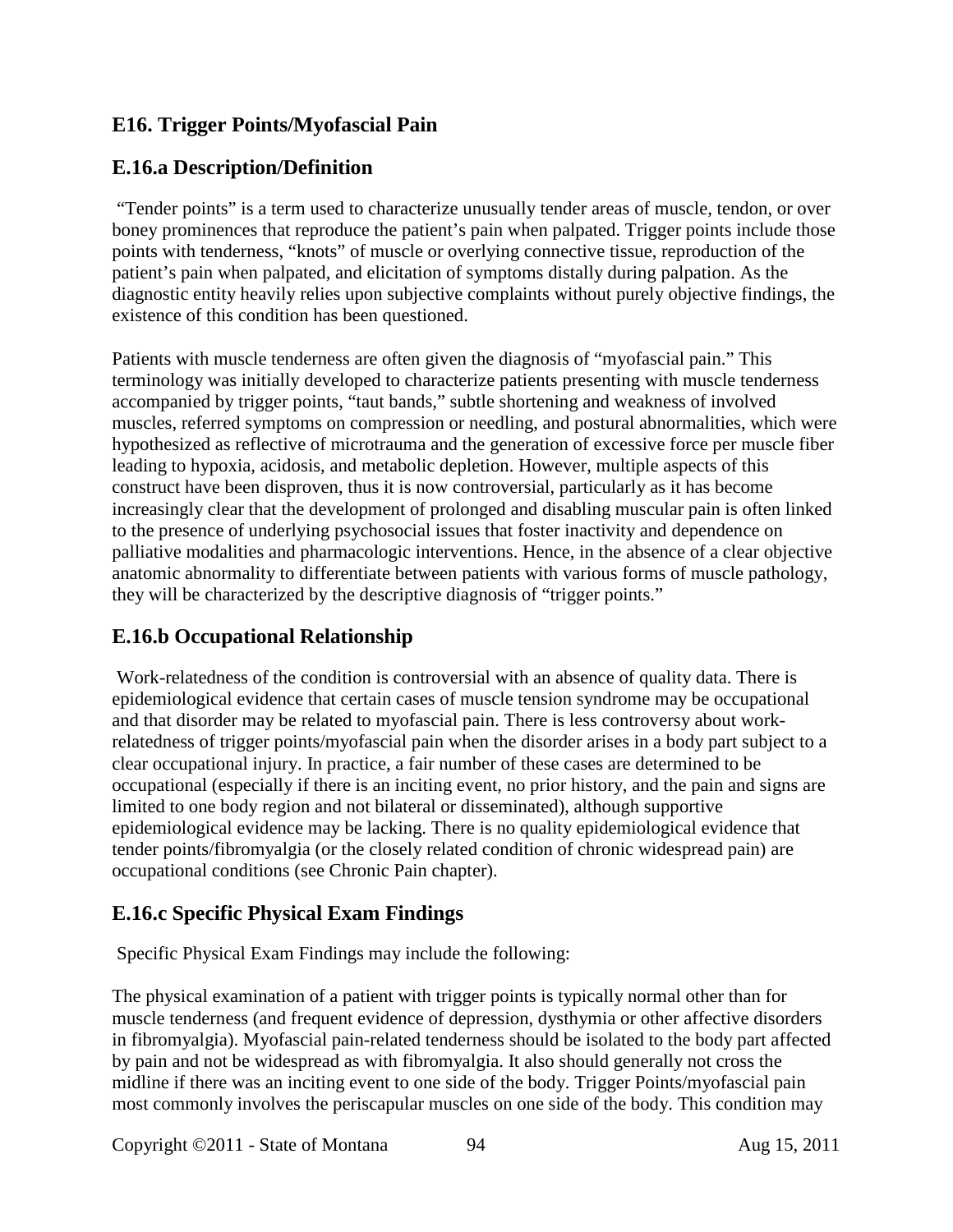be indistinguishable from "muscle tension syndrome."

Most patients have an apparent "knot" or tender point in the muscle. That tenderness is perceived as unusually tender to palpation compared with surrounding tissue, as well as compared with other patients' perceptions. Trigger points require the elicitation of distal symptoms in addition to usually being painful on palpation. The amount of palpatory force used to elicit pain complaints is unclear. The most widely used criteria have been 4kg of force, which is also the same criteria for fibromyalgia. A physical examination of a patient with muscle tenderness also requires palpating other structures that are not involved in the complaints to ascertain the distribution and character of potential tender points and trigger points. Diffuse pain complaints, while needing to be clinically addressed, may be reflective of a chronic pain syndrome and do not require a diagnostic label of myofascial pain or fibromyalgia. There may be some limitation of ROM, but in general, while active ROM to an extreme may elicit or augment the patient's pain, the final extent is usually nearly or completely normal.

#### **E.16.d Diagnostic Testing Procedures**

Diagnostic testing is generally not required for myofascial pain patients. Occasionally, testing for rheumatological disorders is indicated. This may include erythrocyte sedimentation rate, sedimentation rate, C-reactive protein, anti-rheumatoid factor, anti-nuclear antibodies, anti-Sm, anti-Ro, anti-La for rheumatoid arthritis, lupus, Sjogren's, and evaluation for mixed connective tissue disorder.

#### **E.16.e Non-operative Treatment Procedures**

Non-operative Treatment Procedures may include:

i. Procedures outlined in Section F.

Inclusion of Fear Avoidance Belief Training during the course of treatment is recommended.

A psychological evaluation is recommended as part of the evaluation and management of patients with chronic trigger points/myofascial pain to assess whether psychological factors will need to be considered and treated as part of the overall treatment plan.

ii. Medication, such as non-steroidal anti-inflammatories and analgesics would be indicated. Refer to Section F. Medications.

iii. Injections:

A) See trigger point injection therapy in section F. Injections, therapeutic

B) Glucocorticosteroids are not recommended for use in trigger point injections, as suggested by some evidence.

C) Botulinum injections are moderately not recommended for treating trigger points/myofascial pain.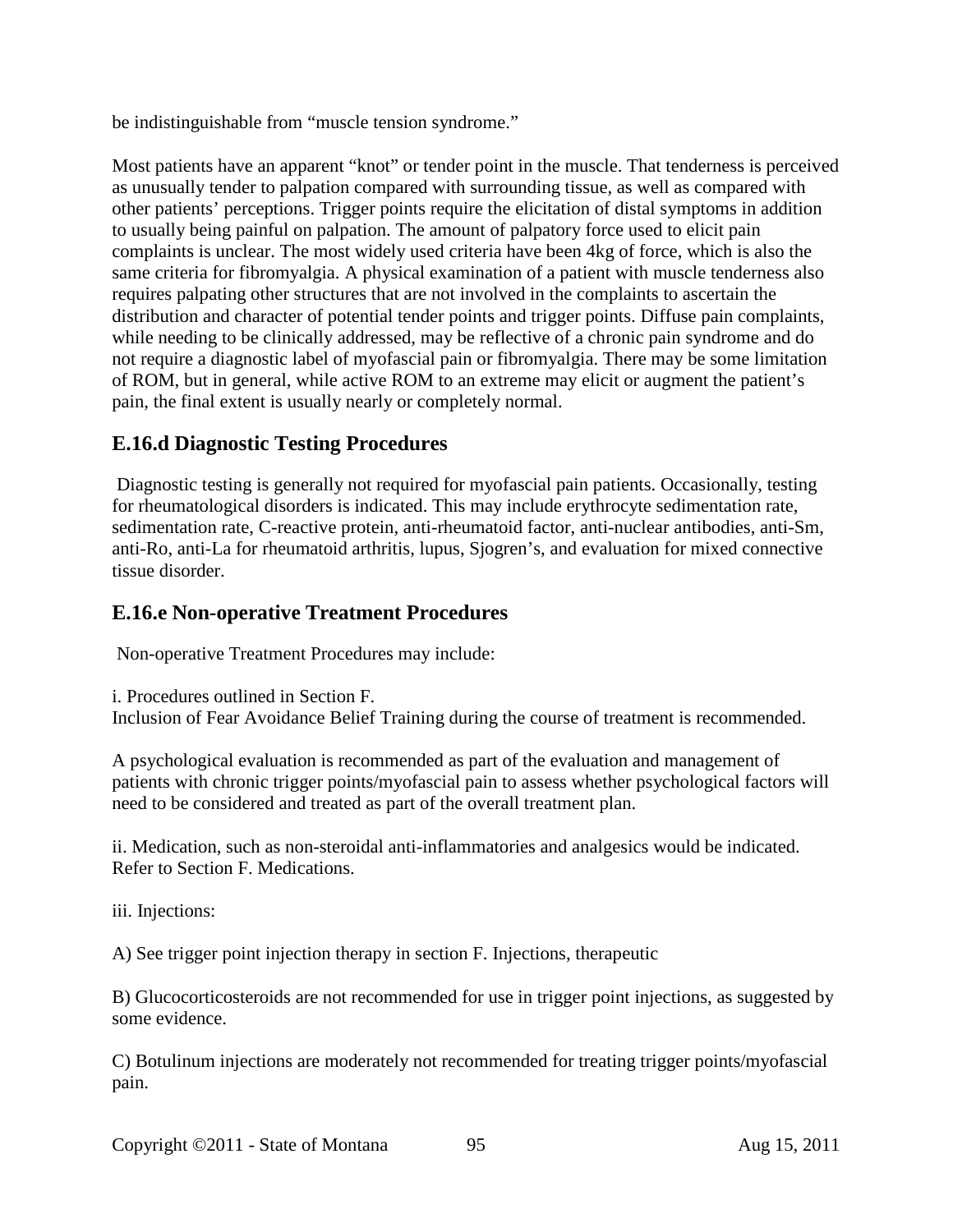iv. Benefits may be achieved through therapeutic rehabilitation.

A) Ultrasound is not recommended, as suggested by some evidence.

B) There is some evidence not recommending the use of mechanical massage devices as applied by rehabilitation service providers or massage therapists to administer massage is not recommended.

Refer to Section F, Therapeutic Procedures, Non-operative.

v. There is no evidence that activity limitations are beneficial for myofascial pain patients. It is recommended that patients be maintained at the maximal levels of activity. Ideally, no limitations. May need graded increase in activity to regain normal function if significantly debilitated. Refer to Section F, Return to Work.

vi. Other therapies in Section F, Therapeutic Procedures, Non-operative, may be employed in individual cases.

#### **E.16.f Surgical Indications**

Surgery is not indicated.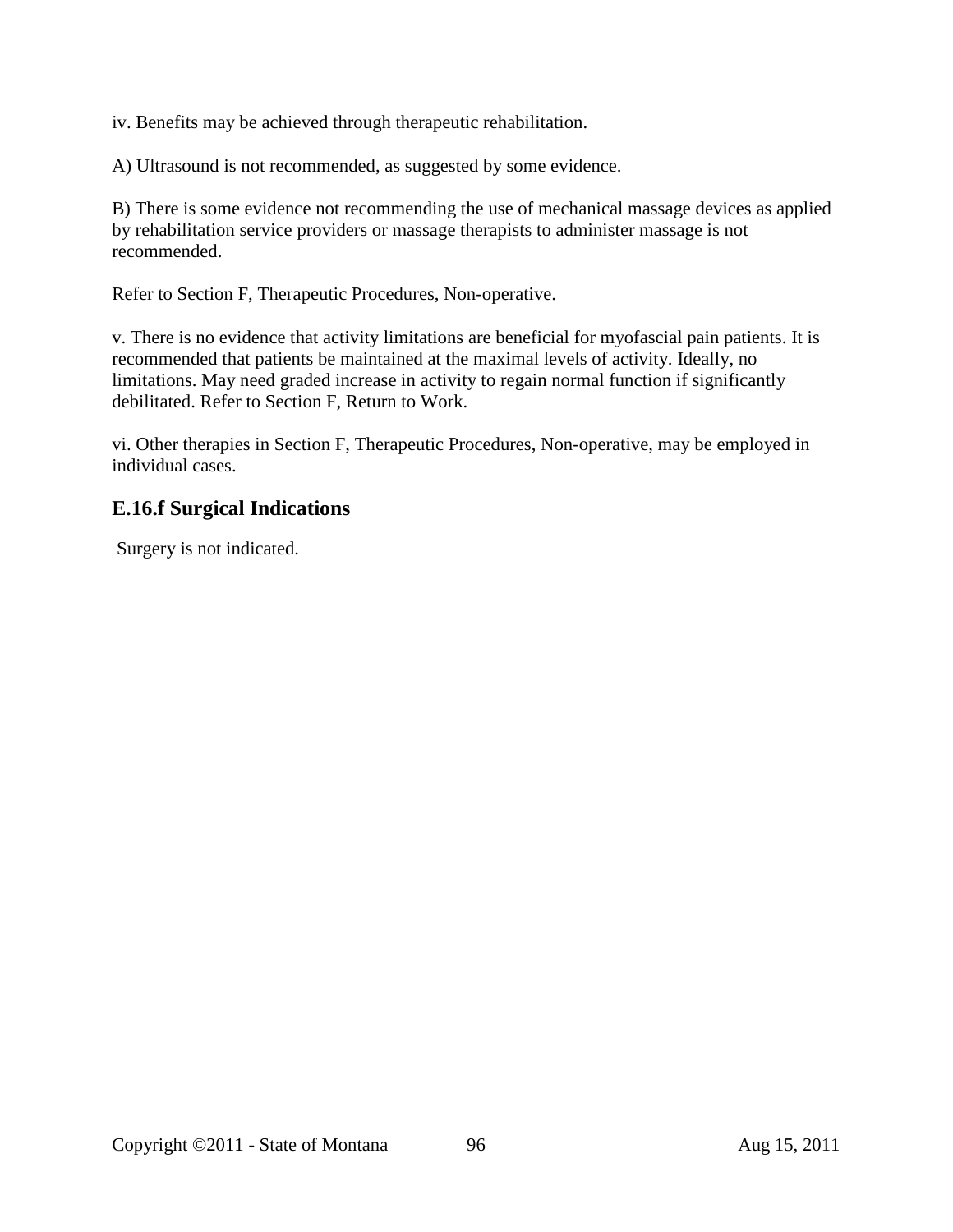# **F. Therapeutic Procedures - Non-operative**

Treating providers, as well as employers and insurers are highly encouraged to reference the General Guideline Principles (Section B). Before initiation of any therapeutic procedure, the authorized treating provider, employer, and insurer must consider these important issues in the care of the injured worker.

First, patients undergoing therapeutic procedure(s) should be released or returned to modified or restricted duty during their rehabilitation at the earliest appropriate time. Refer to "Return-to-Work" in this section for detailed information.

Second, cessation and/or review of treatment modalities should be undertaken when no further significant subjective or objective improvement in the patient's condition is noted. If patients are not responding within the recommended duration periods, alternative treatment interventions, further diagnostic studies or consultations should be pursued.

Third, providers should provide and document education to the patient. No treatment plan is complete without addressing issues of individual and/or group patient education as a means of facilitating self-management of symptoms.

Lastly, formal psychological or psychosocial evaluation should be performed on patients not making expected progress within 6 to 12 weeks following injury and whose subjective symptoms do not correlate with objective signs and tests.

In cases where a patient is unable to attend an outpatient center, skilled home therapy may be necessary. Skilled home therapy may include active and passive therapeutic procedures as well as other modalities to assist in alleviating pain, swelling, and abnormal muscle tone. Skilled home therapy is usually of short duration and continues until the patient is able to tolerate coming to an outpatient center.

The following procedures are listed in alphabetical order.

## **F.1 Acupuncture**

Acupuncture is an accepted and widely used procedure for the relief of pain and inflammation, and there is some scientific evidence to support its use. The exact mode of action is only partially understood. Western medicine literature suggests that acupuncture stimulates the nervous system at the level of the brain, promotes deep relaxation, and affects the release of neurotransmitters. Acupuncture is commonly used as an alternative or in addition to traditional Western pharmaceuticals. While it is commonly used when pain medication is reduced or not tolerated, it may be used as an adjunct to physical rehabilitation and/or surgical intervention to hasten the return to functional activity. Acupuncture should be performed by licensed practitioners.

## **F.1.a Acupuncture without Electrical Stimulation**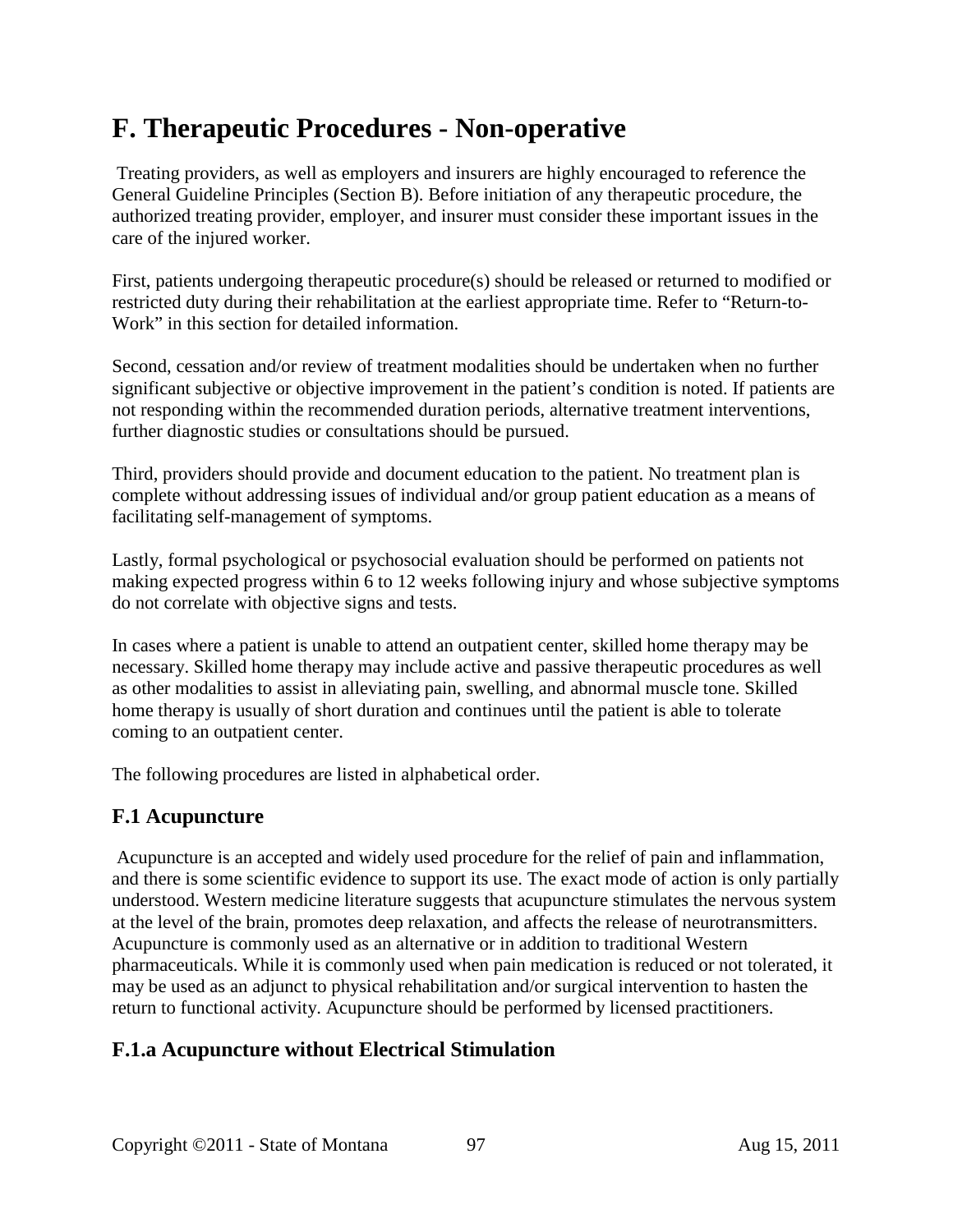Acupuncture is the insertion and removal of filiform needles to stimulate acupoints (acupuncture points). Needles may be inserted, manipulated, and retained for a period of time. Acupuncture can be used to reduce pain, reduce inflammation, increase blood flow, increase range of motion, decrease the side effect of medication-induced nausea, promote relaxation in an anxious patient, and reduce muscle spasm.

# **F.1.b Acupuncture with Electrical Stimulation**

Acupuncture with Electrical Stimulation is the use of electrical current (micro-amperage or milli-amperage) on the needles at the acupuncture site. It is used to increase effectiveness of the needles by continuous stimulation of the acupoint. Physiological effects (depending on location and settings) can include endorphin release for pain relief, reduction of inflammation, increased blood circulation, analgesia through interruption of pain stimulus, and muscle relaxation.

It is indicated to treat chronic pain conditions, radiating pain along a nerve pathway, muscle spasm, inflammation, scar tissue pain, and pain located in multiple sites.

## **F.1.c Time Frames For Acupuncture with/without Electrical Stimulation**

Total Time Frames for Acupuncture and Acupuncture with Electrical Stimulation: Time frames are not meant to be applied to each of the above sections separately. The time frames are to be applied to all acupuncture treatments regardless of the type or combination of therapies being provided.

- Time to Produce Effect: 3 to 6 treatments.
- Frequency: 1 to 3 times per week.
- Optimum Duration: 1 to 2 months.
- Maximum Duration: 14 treatments.

Any of the above acupuncture treatments may extend longer if objective functional gains can be documented or when symptomatic benefits facilitate progression in the patient's treatment program. Treatment beyond 14 treatments must be documented with respect to need and ability to facilitate positive symptomatic or functional gains. Such care should be re-evaluated and documented with each series of treatments.

## **F.1.d Other Acupuncture Modalities**

Acupuncture treatment is based on individual patient needs and therefore treatment may include a combination of procedures to enhance treatment effect. Other procedures may include the use of heat, soft tissue manipulation/massage, and exercise. Refer to Active Therapy (Therapeutic Exercise) and Passive Therapy sections (Massage and Superficial Heat and Cold Therapy) for a description of these adjunctive acupuncture modalities and time frames.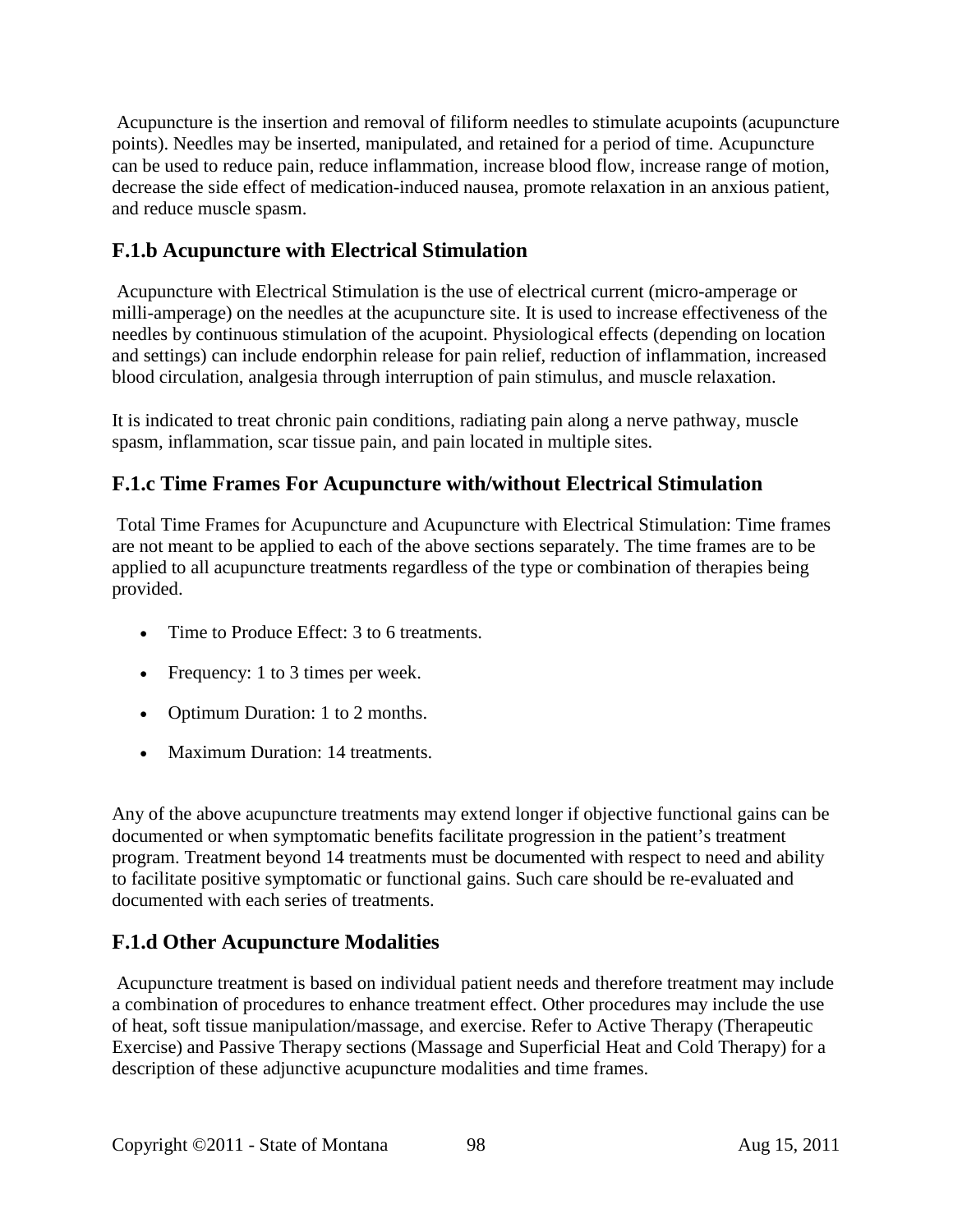#### **F.2 Biofeedback**

Biofeedback is a form of behavioral medicine that helps patients learn self-awareness and selfregulation skills for the purpose of gaining greater control of their physiology, such as muscle activity, brain waves, and measures of autonomic nervous system activity. Electronic instrumentation is used to monitor the targeted physiology and then displayed or fed back to the patient visually, auditorily, or tactilely, with coaching by a biofeedback specialist. Biofeedback is provided by clinicians certified in biofeedback and/or who have documented specialized education, advanced training, or direct or supervised experience qualifying them to provide the specialized treatment needed (e.g., surface EMG, EEG, or other).

Treatment is individualized to the patient's work-related diagnosis and needs. Home practice of skills is required for mastery and may be facilitated by the use of home training tapes. The ultimate goal in biofeedback treatment is normalizing the physiology to the pre-injury status to the extent possible and involves transfer of learned skills to the workplace and daily life. Candidates for biofeedback therapy or training must be motivated to learn and practice biofeedback and self-regulation techniques.

Indications for biofeedback include individuals who are suffering from musculoskeletal injury in which muscle dysfunction or other physiological indicators of excessive or prolonged stress response affects and/or delays recovery. Other applications include training to improve selfmanagement of emotional stress/pain responses such as anxiety, depression, anger, sleep disturbance, and other central and autonomic nervous system imbalances. Biofeedback is often utilized along with other treatment modalities.

- Time to Produce Effect: 3 to 4 sessions.
- Frequency: 1 to 2 times per week.
- Optimum Duration: 5 to 6 sessions.
- Maximum Duration: 10 to 12 sessions. Treatment beyond 12 sessions must be documented with respect to need, expectation, and ability to facilitate positive symptomatic or functional gains.

## **F.3 Extracorporeal Shockwave Therapy (ESWT)**

Extracorporeal Shockwave Therapy (ESWT) is used to increase function and decrease pain in patients with specified types of calcifying tendonitis who have failed conservative therapy. It is not a first line therapy. ESWT uses acoustic impulses with duration in microseconds focused on the target tissue. The mechanism of action is not known, but is not likely to be simply the mechanical disintegration of the calcium deposit. High-energy application of ESWT may be painful, and rare complications such as osteonecrosis of the humeral head have been reported. Dosage is established according to patient tolerance. Higher dosages are generally associated with better functional results. There is good evidence that ESWT may improve pain and function in radiographically or sonographically defined Type I or Type II calcium deposits when conservative treatment has failed to result in adequate functional improvement, but optimal

Copyright ©2011 - State of Montana 99 Aug 15, 2011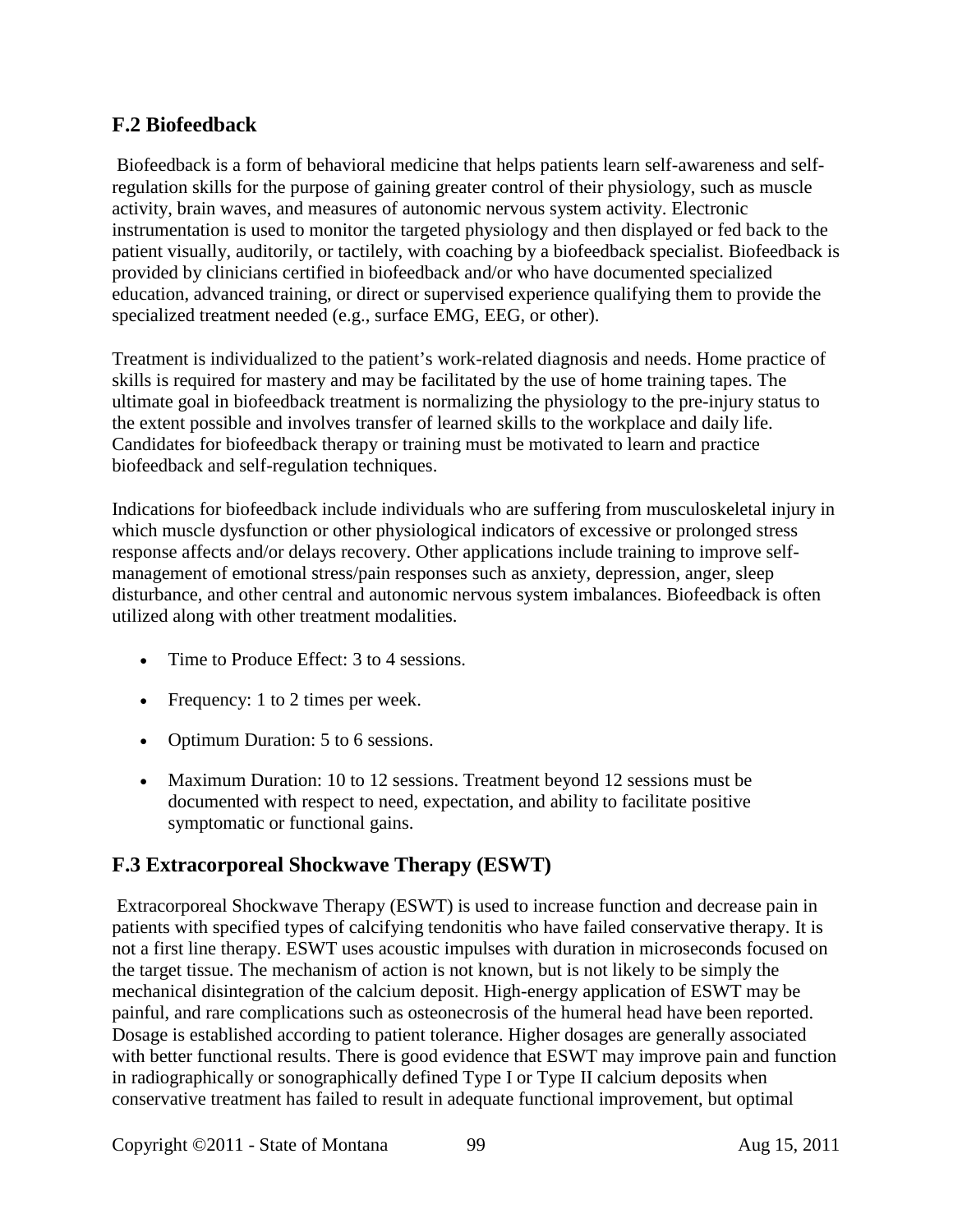dosing has not been defined. In the absence of a documented calcium deposit, there is no evidence that ESWT is effective and its use in this setting is not recommended. Neither anesthesia nor conscious sedation is required nor is it recommended for this procedure. There is no evidence that results with fluoroscopic guidance or with computer-assisted navigation are superior to results obtained by palpation. These are not recommended.

Indications - patients with calcifying tendonitis who have not achieved functional goals after 2 to 3 months of active therapy. The calcium deposits must be Type I, homogenous calcification with well-defined borders or Type II, heterogeneous with sharp border or homogenous with no defined border.

- Time to Produce Effect: 3 days.
- Frequency: Every 4 to 7 days.
- Optimum Duration: 2 sessions. Progress can be documented by functional reports and/or x-ray or sonographic decrease in calcium.
- Maximum Duration: 4 sessions.

## **F.4 Therapeutic Injections**

**Description** - Therapeutic injection procedures are generally accepted, well-established procedures that may play a significant role in the treatment of patients with upper extremity pain or pathology. Therapeutic injections involve the delivery of anesthetic and/or anti-inflammatory medications to the painful structure. Therapeutic injections have many potential benefits. Ideally, a therapeutic injection will: (a) reduce inflammation in a specific target area; (b) relieve secondary muscle spasm; (c) allow a break from pain; and (d) support therapy directed to functional recovery. Diagnostic and therapeutic injections should be used early and selectively to establish a diagnosis and support rehabilitation. If injections are overused or used outside the context of a monitored rehabilitation program, they may be of significantly less value.

**Indications -** Diagnostic injections are procedures which may be used to identify pain generators or pathology. For additional specific clinical indications, see Specific Diagnosis, Testing and Treatment Procedures.

**Contraindications** - General contraindications include local or systemic infection, bleeding disorders, allergy to medications used and patient refusal. Specific contraindications may apply to individual injections.

## **F.4.a Shoulder Joint Injections**

Shoulder Joint Injections are generally accepted, well-established procedures that can be performed as analgesic or anti-inflammatory procedures. Common shoulder joint injections include anterior and posterior glenohumeral and acromioclavicular.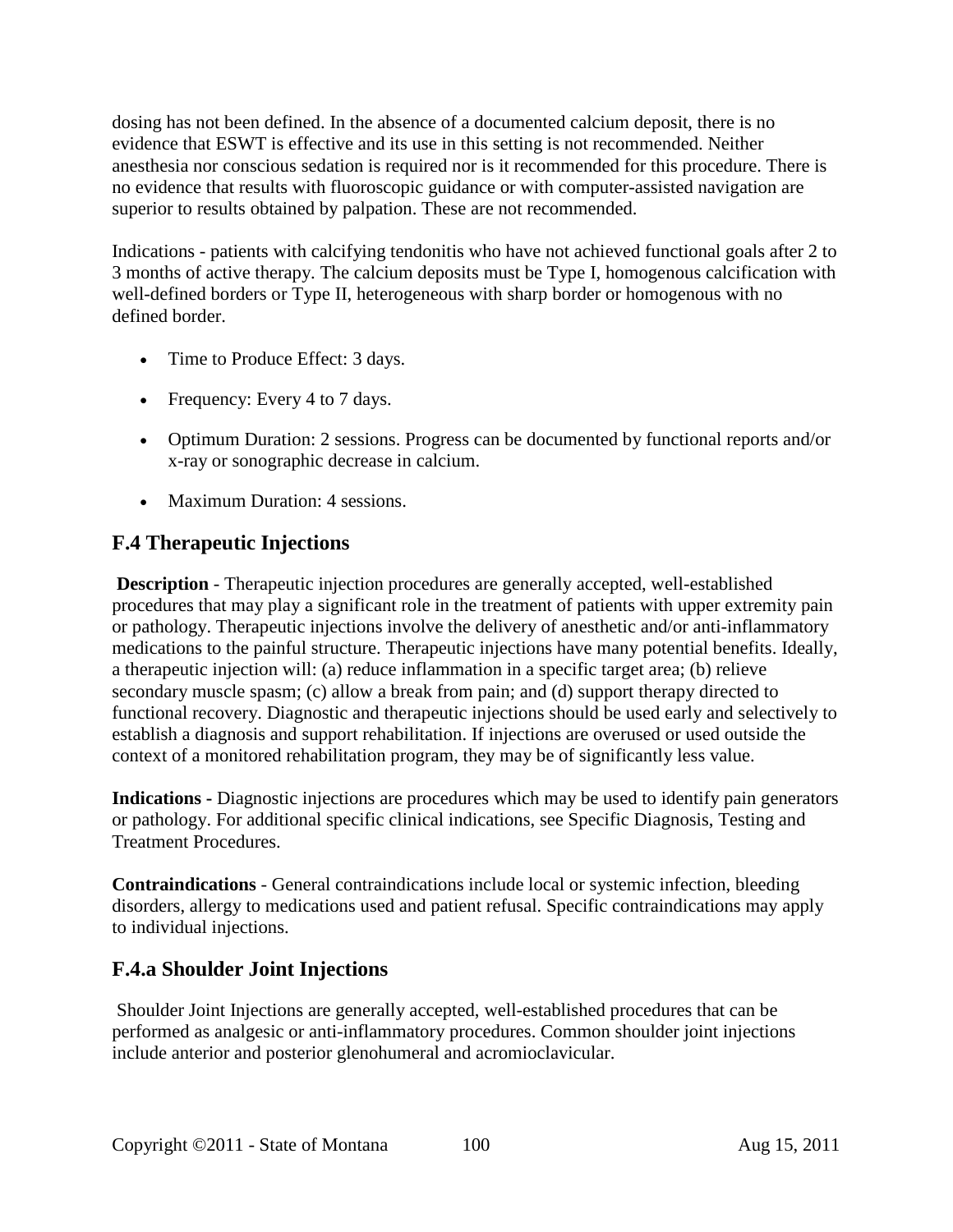- Time to Produce Effect: Immediate with local anesthesia, or within 3 days if no anesthesia.
- Optimum Duration: Usually 1 or 2 injections are adequate.
- Maximum Duration: Not more than 3 to 4 times annually.

Steroid injections should be used cautiously in diabetic patients. Diabetic patients should be reminded to check their blood glucose level at least daily for 2 weeks post injections.

## **F.4.b Subacromial Injections**

Subacromial Injections There is good evidence that blinded subacromial blocks are not accurate. Up to a third of blinded injections may involve the cuff and are likely to cause pain. This may lead to an incorrect diagnosis when the injection is being used diagnostically. (Refer to Diagnostic injections, F.4.b.) If there is a concern regarding needle placement, sonography or fluoroscopy may be used.

#### **F.4.c Soft Tissue Injections**

Soft Tissue Injections include bursa and tendon insertions. Injections under significant pressure should be avoided as the needle may be penetrating the tendon. Injection into the tendon can cause tendon degeneration, tendon breakdown, or rupture. Injections should be minimized for patients under 30 years of age.

Steroid injections should be used cautiously in diabetic patients. Diabetic patients should be reminded to check their blood glucose level at least daily for 2 weeks post injections. The risk of tendon rupture should be discussed with the patient and the need for restricted duty emphasized.

- Frequency: Usually 1 or 2 injections are adequate.
- Time to Produce Effect: Immediate with local anesthesia, or within 3 days if no anesthesia.
- Optimum/Maximum Duration: 3 steroid injections at the same site per year.

## **F.4.d Trigger Point Injections**

Trigger Point Injections although generally accepted, are not routinely used in the shoulder. However, it is not unusual to find shoulder girdle myofascial trigger points associated with shoulder pathology which may require injections.

**Description** - Trigger point treatment can consist of dry needling or injection of local anesthetic with or without corticosteroid into highly localized, extremely sensitive bands of skeletal muscle fibers that produce local and referred pain when activated. Medication is injected in a fourquadrant manner in the area of maximum tenderness. Injection efficacy can be enhanced if

Copyright ©2011 - State of Montana 101 Aug 15, 2011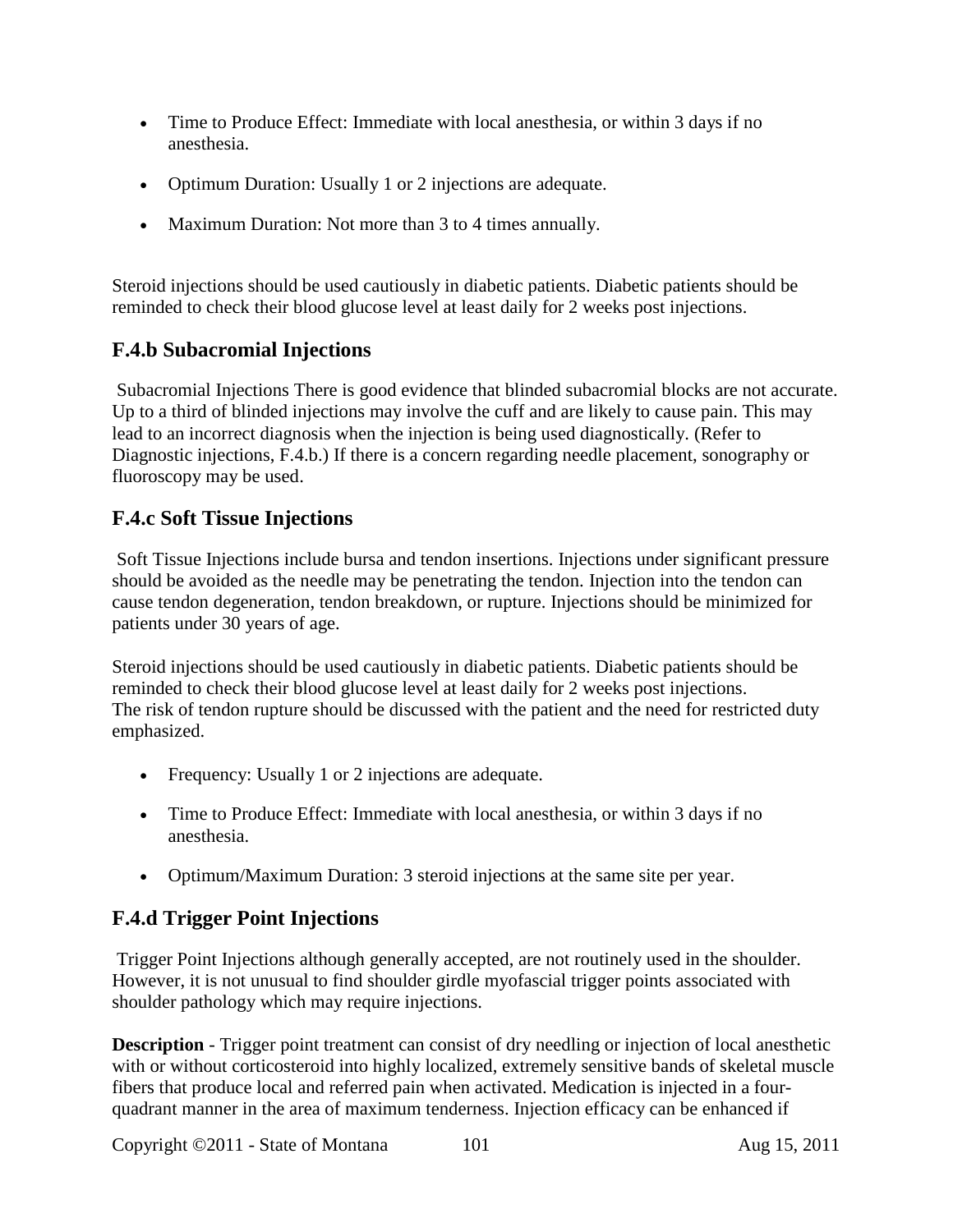injections are immediately followed by myofascial therapeutic interventions, such as vapocoolant spray and stretch, ischemic pressure massage (myotherapy), specific soft tissue mobilization and physical modalities. There is conflicting evidence regarding the benefit of trigger point injections. A truly blinded study comparing dry needle treatment of trigger points is not feasible. There is no evidence that injection of medications improves the results of triggerpoint injections. Needling alone may account for some of the therapeutic response.

There is no indication for conscious sedation for patients receiving trigger point injections. The patient must be alert to help identify the site of the injection.

**Indications** - Trigger point injections may be used to relieve myofascial pain and facilitate active therapy and stretching of the affected areas. They are to be used as an adjunctive treatment in combination with other treatment modalities such as functional restoration programs. Trigger point injections should be utilized primarily for the purpose of facilitating functional progress. Patients should continue with a therapeutic exercise program as tolerated throughout the time period they are undergoing intensive myofascial interventions. Myofascial pain is often associated with other underlying structural problems and any abnormalities need to be ruled out prior to injection.

Trigger point injections are indicated in those patients where well circumscribed trigger points have been consistently observed, demonstrating a local twitch response, characteristic radiation of pain pattern and local autonomic reaction, such as persistent hyperemia following palpation. Generally, these injections are not necessary unless consistently observed trigger points are not responding to specific, noninvasive, myofascial interventions within approximately a 6-week time frame.

**Complications** - Potential but rare complications of trigger point injections include infection, pneumothorax, anaphylaxis, neurapraxia, and neuropathy. If corticosteroids are injected in addition to local anesthetic, there is a risk of local developing myopathy. Severe pain on injection suggests the possibility of an intraneural injection, and the needle should be immediately repositioned.

- Time to Produce Effect: Local anesthetic 30 minutes; no anesthesia 24 to 48 hours.
- Frequency: Weekly, suggest no more than 4 injection sites per session per week to avoid significant post-injection soreness.
- Optimum Duration: 4 Weeks.
- Maximum Duration: 8 weeks. Occasional patients may require 2 to 4 repetitions of trigger point injection series over a 1 to 2 year period.

## **F.4.e Prolotherapy**

Prolotherapy (also known as Sclerotherapy/Regenerative Injection Therapy) consists of peri- or intra-ligamentous injections of hypertonic dextrose with or without phenol with the goal of inducing an inflammatory response that will recruit cytokine growth factors involved in the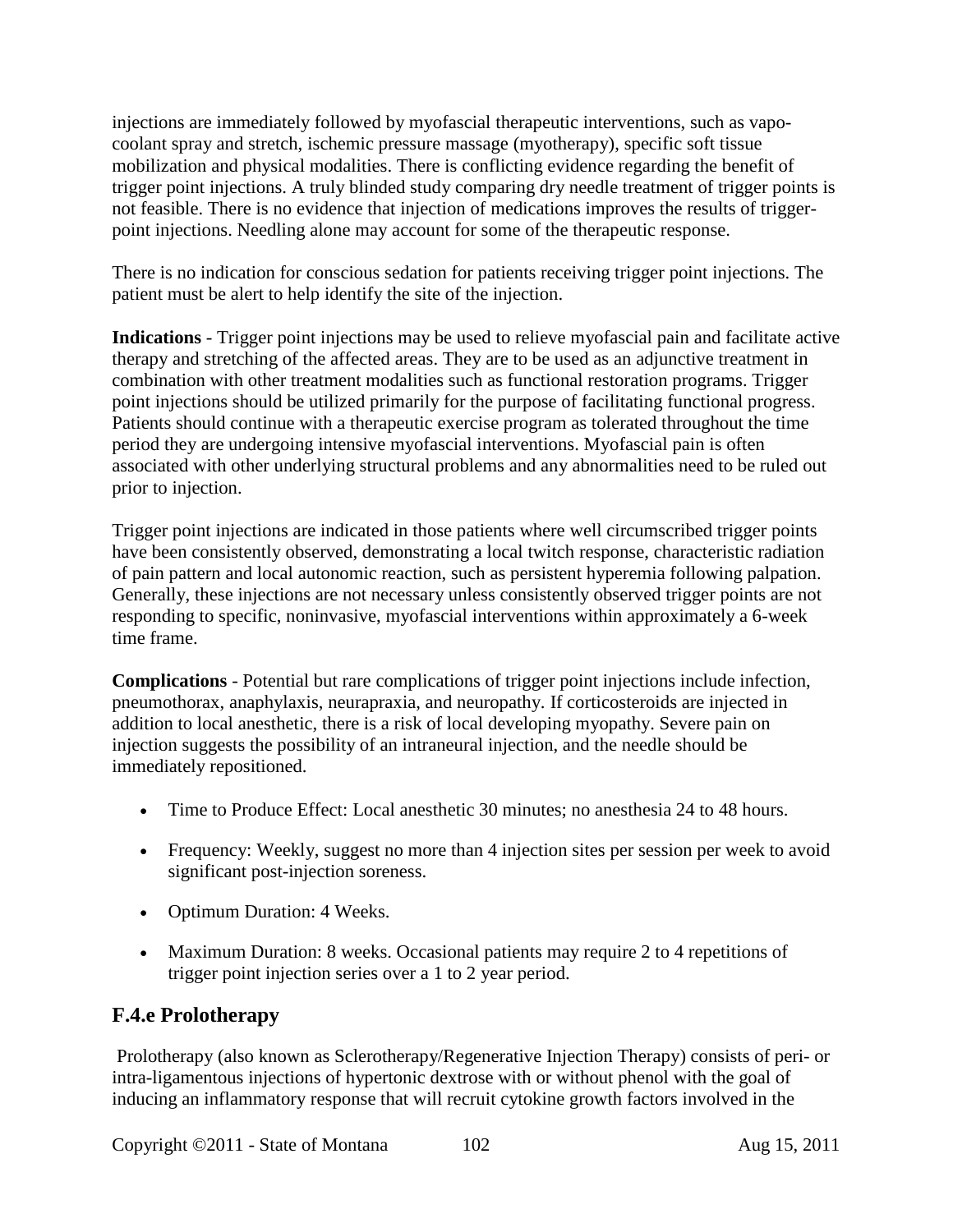proliferation of connective tissue. Advocates of prolotherapy propose that these injections will alleviate complaints related to joint laxity by promoting the growth of connective tissue and stabilizing the involved joint.

Laboratory studies may lend some biological plausibility to claims of connective tissue growth, but high quality published clinical studies are lacking. The dependence of the therapeutic effect on the inflammatory response is poorly defined, raising concerns about the use of conventional anti-inflammatory drugs when proliferant injections are given. The evidence in support of prolotherapy is insufficient and therefore, its use is not recommended in upper extremity injuries

## **F.4.f Viscosupplementation/Intracapsular Acid Salts**

Viscosupplementation/Intracapsular Acid Salts involves the injection of hyaluronic acid and its derivatives into the glenohumeral joint space. Hyaluronic acid is secreted into the joint space by the healthy synovium and has functions of lubrication and cartilage protection. Its use in the shoulder is not supported by scientific evidence at this time.

## **F.5 Jobsite Alteration**

Early evaluation and training of body mechanics are essential for every injured worker. Risk factors to be addressed include repetitive overhead work, lifting and/or tool use. In some cases, this requires a jobsite evaluation. Some evidence supports alteration of the work site in the early treatment of shoulder injuries. There is no single factor or combination of factors that is proven to prevent or ameliorate shoulder pain, but a combination of ergonomic and psychosocial factors are generally considered to be important. Physical factors that may be considered include use of force, repetitive overhead work, and awkward overhead positions requiring use of force, upper extremity vibration, and contact pressure on the nerve. Psychosocial factors to be considered include pacing, degree of control over job duties, perception of job stress, and supervisory support.

The job analysis and modification should include input from the employee, employer, and ergonomist or other professional familiar with work place evaluation. The employee must be observed performing all job functions in order for the jobsite analysis to be valid. Periodic follow-up is recommended to evaluate effectiveness of the intervention and need for additional ergonomic changes.

**Ergonomic Changes**: may be made to modify the hazards identified. In addition, workers should be counseled to vary tasks throughout the day whenever possible. OSHA suggests that workers' who perform overhead repetitive tasks with or without force, take 15 to 30 second breaks every 10 to 20 minutes, or 5-minute breaks every hour. Mini-breaks should include stretching exercises.

**Interventions**: should consider engineering controls (e.g., mechanizing the task, changing the tool used, or adjusting the jobsite), or administrative controls (e.g., adjusting the time an individual performs the task).

## **F.6 Medications**

Copyright ©2011 - State of Montana 103 Aug 15, 2011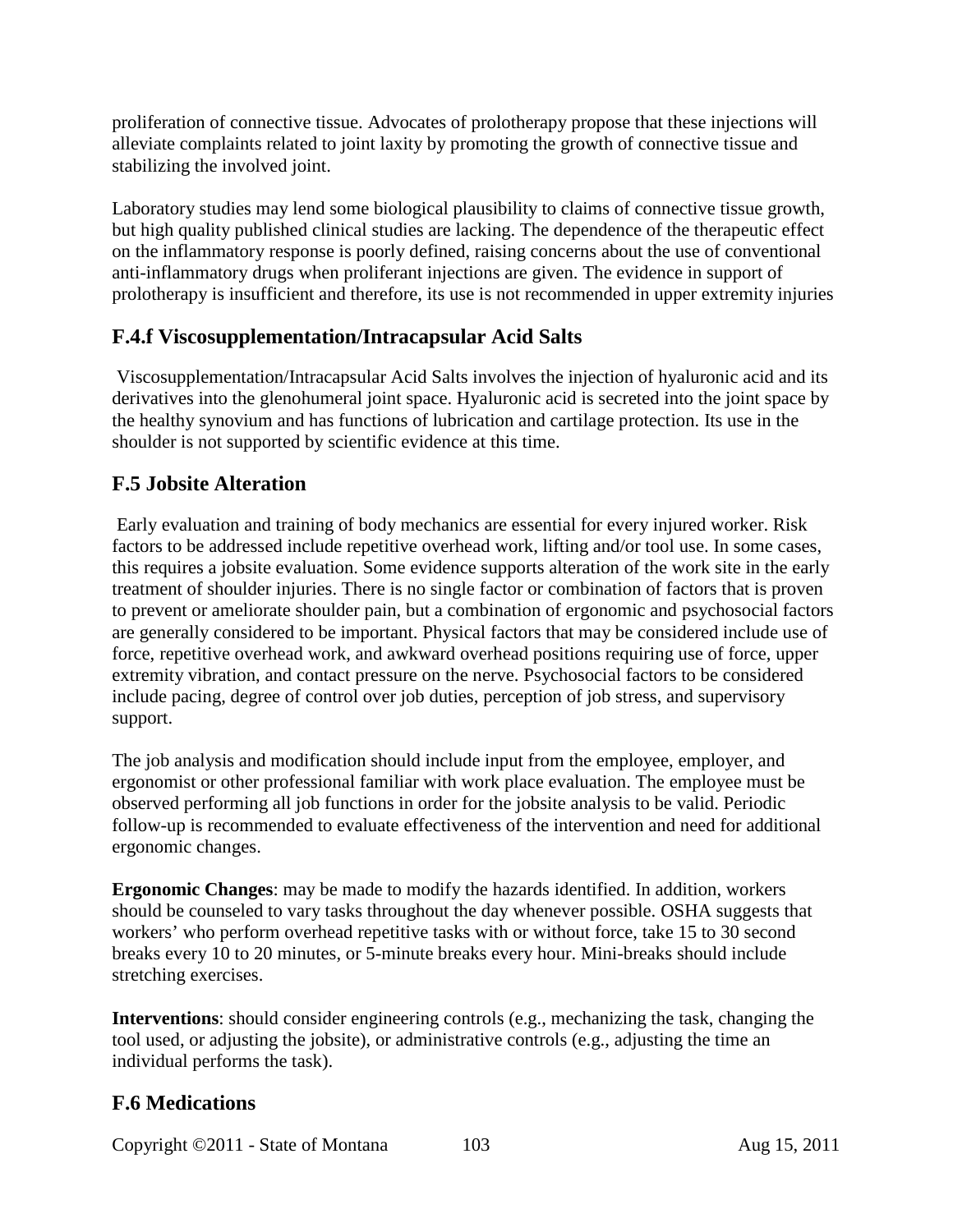Medications for the treatment of upper extremity injuries is appropriate to control acute pain and inflammation. Use of medications will vary widely due to the spectrum of injuries from simple strains to complicated fractures. All drugs should be used according to patient needs. A thorough medication history, including use of alternative and over the counter medications, should be performed at the time of the initial visit and updated periodically. Treatment for pain control is initially accomplished with acetaminophen and/or NSAIDs. The patient should be educated regarding the interaction with prescription and over-the-counter medications as well as the contents of over-the-counter herbal products.

Nonsteroidal anti-inflammatory drugs (NSAIDs) and acetaminophen are useful in the treatment of injuries associated with degenerative joint disease and/or inflammation. These same medications can be used for pain control.

Topical agents may be beneficial for pain management in some patients with upper extremity injuries. This includes topical capsaicin, nonsteroidal, as well as, topical iontophoretics/phonophoretics, such as steroid creams and lidocaine.

The following are listed in alphabetical order.

#### **F.6.a Acetaminophen**

Acetaminophen is an effective analgesic with antipyretic but not anti-inflammatory activity. Acetaminophen is generally well tolerated, causes little or no gastrointestinal irritation and is not associated with ulcer formation. Acetaminophen has been associated with liver toxicity in overdose situations or in chronic alcohol use. Patients may not realize that many over-thecounter preparations may contain acetaminophen. The total daily dose of acetaminophen is recommended not to exceed 4 grams per 24-hour period, from all sources, including narcoticacetaminophen combination preparations.

- Optimum Duration: 7 to 10 days.
- Maximum Duration: Chronic use as indicated on a case-by-case basis. Use of this substance long-term for 3 days per week or greater may be associated with rebound pain upon cessation.

#### **F.6.b Bisphosphonates**

Bisphosphonates are recommended to treat osteonecrosis. Bisphosphonates have been evaluated in one quality study of the hip, thus bisphosphonates are recommended for shoulder osteonecrosis treatment.

#### **F.6.c Minor Tranquilizer/Muscle Relaxants**

Minor Tranquilizer/Muscle Relaxants are appropriate for muscle spasm, mild pain and sleep disorders. When prescribing these agents, physicians must seriously consider side effects of drowsiness or dizziness and the fact that benzodiazepines may be habit-forming.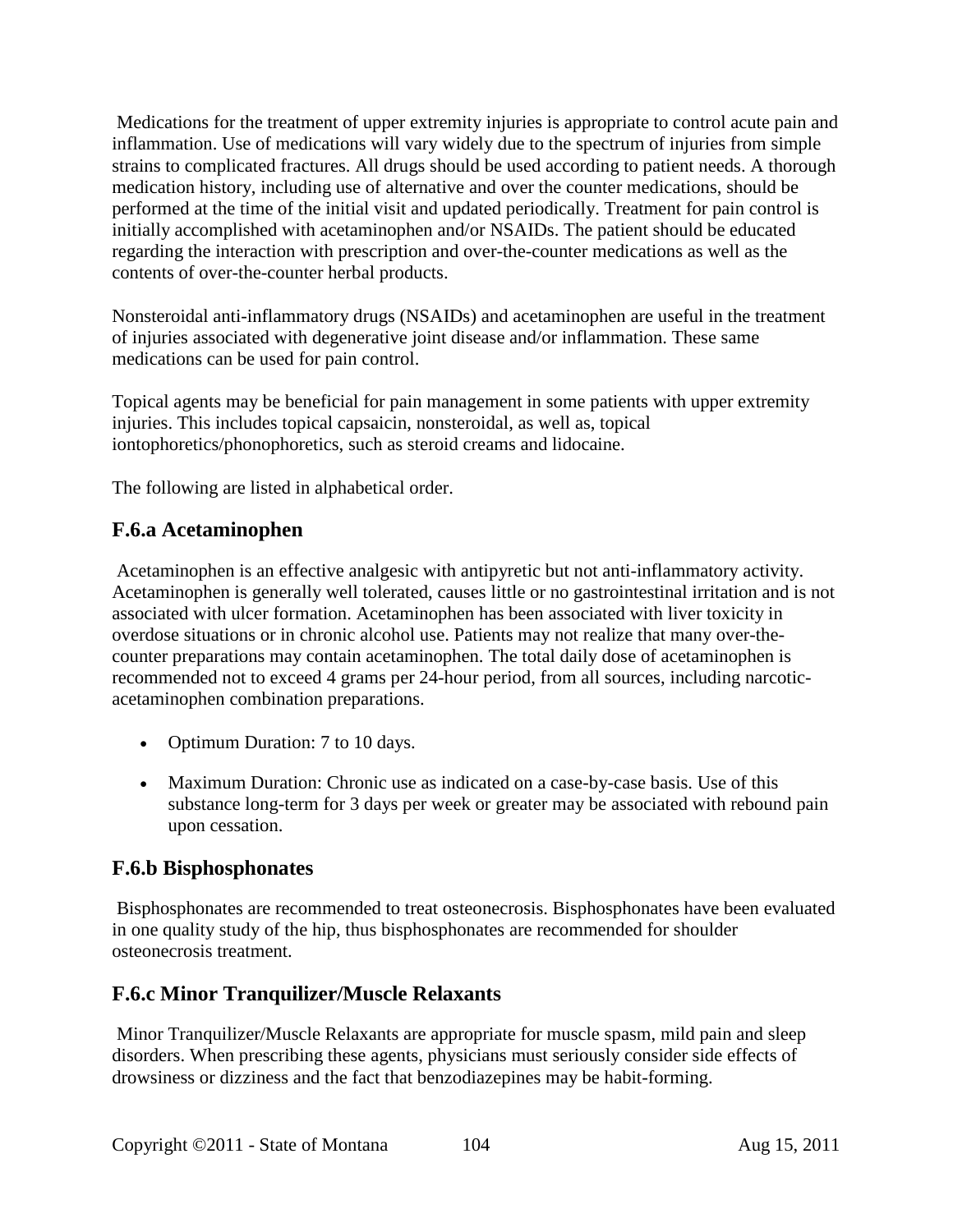- Optimum Duration: Up to 1 week.
- Maximum Duration: 4 weeks.

#### **F.6.d Narcotics**

Narcotics should be primarily reserved for the treatment of severe upper extremity pain. There are circumstances where prolonged use of narcotics is justified based upon specific diagnosis and in pre- and post–operative patients. In these and other cases, it should be documented and justified. In mild-to-moderate cases of upper extremity pain, narcotic medication should be used cautiously on a case-by-case basis. Adverse effects include respiratory depression, the development of physical and psychological dependence, and impaired alertness.

Narcotic medications should be prescribed with strict time, quantity, and duration guidelines, and with definitive cessation parameters. Pain is subjective in nature and should be evaluated using a pain scale and assessment of function to rate effectiveness of the narcotic prescribed. Any use beyond the maximum should be documented and justified based on the diagnosis and/or invasive procedures.

- Optimum Duration: Up to 10 days.
- Maximum Duration: 2 weeks for most non-operative cases. Use beyond two weeks is acceptable in appropriate cases. Refer to Chronic Pain Guidelines which provides a detailed discussion regarding medication use in chronic pain management.

## **F.6.e Nonsteroidal Anti-Inflammatory Drugs (NSAIDs)**

Nonsteroidal Anti-Inflammatory Drugs (NSAIDs) are useful for pain and inflammation. In mild cases, they may be the only drugs required for analgesia. There are several classes of NSAIDs, and the response of the individual injured worker to a specific medication is unpredictable. For this reason, a range of NSAIDs may be tried in each case with the most effective preparation being continued. Patients should be closely monitored for adverse reactions. The US Food and Drug Administration advises that many NSAIDs may cause an increased risk of serious cardiovascular thrombotic events, myocardial infarction, and stroke, which can be fatal. Naproxen sodium does not appear to be associated with increased risk of vascular events. Administration of proton pump inhibitors, Histamine 2 Blockers, sucraflate or prostaglandin analog misoprostol along with these NSAIDs may reduce the risk of duodenal and gastric ulceration but do not impact possible cardiovascular complications. Due to the cross-reactivity between aspirin and NSAIDs, NSAIDs should not be used in aspirin-sensitive patients, and should be used with caution in all asthma patients. NSAIDs are associated with abnormal renal function, including renal failure, as well as, abnormal liver function. Certain NSAIDs may have interactions with various other medications. Individuals may have adverse events not listed above. Intervals for metabolic screening are dependent upon the patient's age, general health status and should be within parameters listed for each specific medication. Complete Blood Count (CBC) and liver and renal function should be monitored at least every six months in patients on chronic NSAIDs and initially when indicated.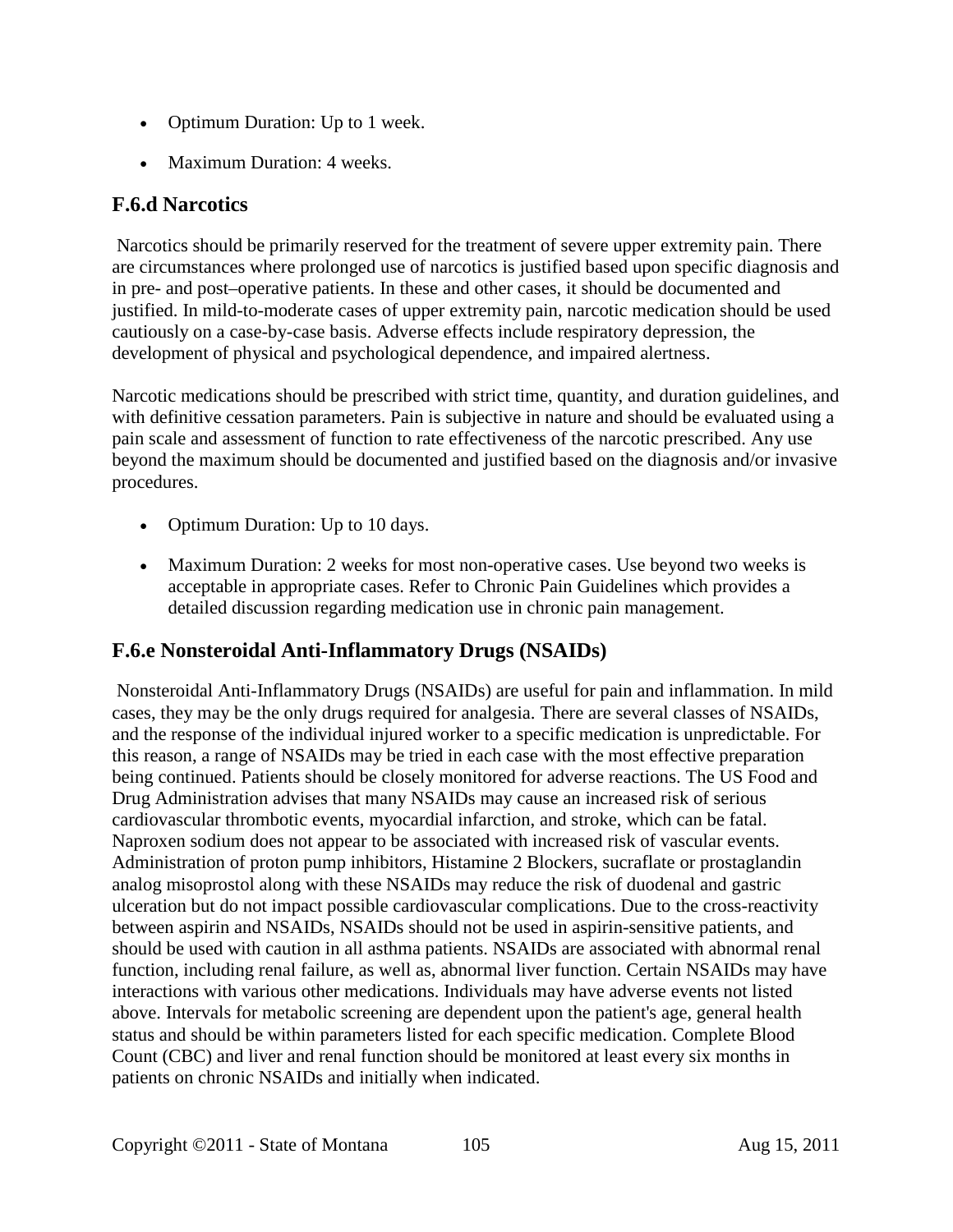#### **Non-selective Nonsteroidal Anti-Inflammatory Drugs**:

Includes NSAIDs, and acetylsalicylic acid (aspirin). Serious GI toxicity, such as bleeding, perforation, and ulceration can occur at any time, with or without warning symptoms in patients treated with traditional NSAIDs. Physicians should inform patients about the signs and/or symptoms of serious gastrointestinal toxicity and what steps to take if they occur. Anaphylactoid reactions may occur in patients taking NSAIDs. NSAIDs may interfere with platelet function. Fluid retention and edema have been observed in some patients taking NSAIDs.

- Optimal Duration: One week.
- Maximum Duration: One year. Use of these substances long-term (3 days per week or greater) is associated with rebound pain upon cessation.

#### **Selective Cyclo-oxygenase-2 (COX-2) Inhibitors**:

COX-2 inhibitors are more recent NSAIDs and differ in adverse side effect profiles from the traditional NSAIDs. The major advantages of selective COX-2 inhibitors over traditional NSAIDs are that they have less gastrointestinal toxicity and no platelet effects. COX-2 inhibitors can worsen renal function in patients with renal insufficiency, thus renal function may need monitoring.

COX-2 inhibitors should not be first-line for low risk patients who will be using an NSAID short term but are indicated in select patients for whom traditional NSAIDs are not tolerated. Serious upper GI adverse events can occur even in asymptomatic patients. Patients at high risk for GI bleed include those who use alcohol, smoke, are older than 65, take corticosteroids or anticoagulants, or have a longer duration of therapy. Celecoxib is contraindicated in sulfonamide allergic patients.

- Optimal Duration: 7 to 10 days.
- Maximum Duration: Chronic use is appropriate in individual cases. Use of these substances long-term (3 days per week or greater) is associated with rebound pain upon cessation.

#### **F.6.f Oral Steroids**

Oral Steroids have limited use but are accepted in cases requiring potent anti-inflammatory drug effect in carefully selected patients. A one-week regime of steroids may be considered in the treatment of patients who have arthritic flare-ups with significant inflammation of the joint. The physician must be fully aware of potential contraindications for the use of all steroids such as avascular necrosis, hypertension, diabetes, glaucoma, peptic ulcer disease, etc., which should be discussed with the patient.

- Optimal Duration: 3 to 7 days.
- Maximum Duration: 7 days.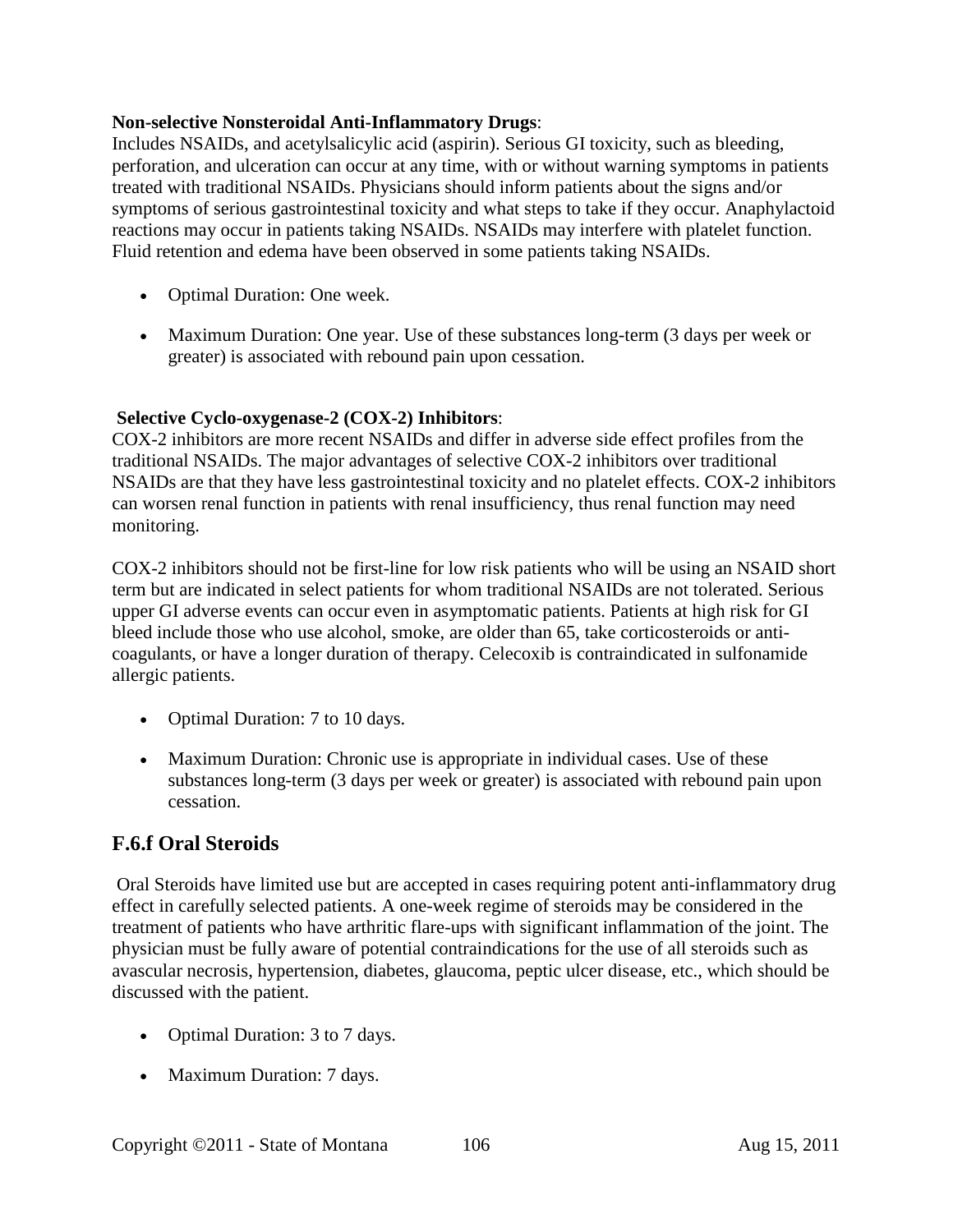## **F.6.g Psychotropic/Anti-anxiety/Hypnotic Agents**

Psychotropic/Anti-anxiety/Hypnotic Agents may be useful for treatment of mild and chronic pain, dysesthesia, sleep disorders, and depression. Antidepressant medications, such as tricyclics and Selective Serotonin Reuptake Inhibitors (SSRIs), are useful for affective disorder and chronic pain management. Tricyclic antidepressant agents, in low dose, are useful for chronic pain but have more frequent side effects.

Anti-anxiety medications are best used for short-term treatment (i.e., less than 6 months). Accompanying sleep disorders are best treated with sedating antidepressants prior to bedtime. Frequently, combinations of the above agents are useful. As a general rule, physicians should access the patient's prior history of substance abuse or depression prior to prescribing any of these agents.

Due to the habit-forming potential of the benzodiazepines and other drugs found in this class, they are not routinely recommended. Refer to the Chronic Pain Guidelines which give a detailed discussion regarding medication use in chronic pain management.

- Optimum Duration: 1 to 6 months.
- Maximum Duration: 6 to 12 months, with monitoring.

#### **F.6.h Tramadol**

Tramadol is useful in relief of upper extremity pain and has been shown to provide pain relief equivalent to that of commonly prescribed NSAIDs. Tramadol is an atypical opioid with norepinephrine and serotonin reuptake inhibition. It is not considered a controlled substance in the U.S. Although tramadol may cause impaired alertness it is generally well tolerated, does not cause gastrointestinal ulceration, or exacerbate hypertension or congestive heart failure. Tramadol should be used cautiously in patients who have a history of seizures or who are taking medication that may lower the seizure threshold, such as MAO inhibiters, SSRIs, and tricyclic antidepressants. This medication has physically addictive properties and withdrawal may follow abrupt discontinuation and is not recommended for patients with prior opioid addiction.

- Optimum Duration: 3 to 7 days.
- Maximum Duration: 2 weeks. Use beyond 2 weeks is acceptable in appropriate cases.

#### **F.6.i Topical Drug Delivery**

Topical Drug Delivery Creams and patches may be an alternative treatment of localized musculoskeletal disorders. It is necessary that all topical agents be used with strict instructions for application as well as maximum number of applications per day to obtain the desired benefit and avoid potential toxicity. As with all medications, patient selection must be rigorous to select those patients with the highest probability of compliance.

i. **Topical Salicylates and Nonsalicylates**: have been shown to be effective in relieving pain in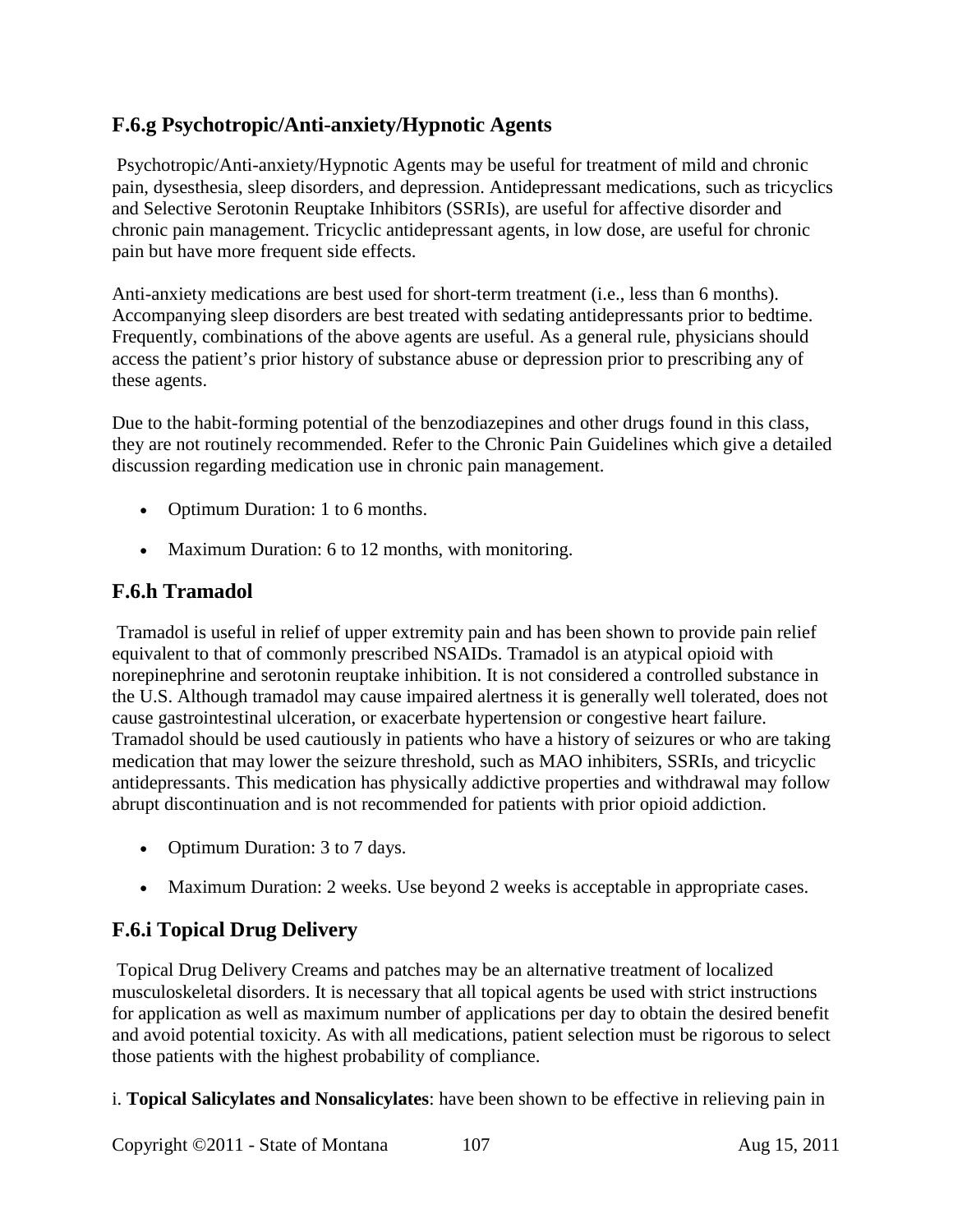acute and chronic musculoskeletal conditions. Topical salicylate and nonsalicylates achieve tissue levels that are potentially therapeutic, at least with regard to COX inhibition. Other than local skin reactions, the side effects of therapy are minimal, although not nonexistent, and the usual contraindications to use of these compounds needs to be considered. Local skin reactions are rare and systemic effects were even less common. Their use in patients receiving warfarin therapy may result in alterations in bleeding time. Overall, the low level of systemic absorption can be advantageous; allowing the topical use of these medications when systemic administration is relatively contraindicated such as is the case in patients with hypertension, cardiac failure, or renal insufficiency.

There is no evidence that topical agents are more effective than oral medications. Therefore, they should not generally be used unless the patient has an intolerance to anti-inflammatories.

- Optimum Duration: One week.
- Maximum Duration: 2 weeks per episode.

ii. **Capsaicin**: is another medication option for topical drug use in upper extremity injury. Capsaicin offers a safe and effective alternative to systemic NSAID therapy. Although it is quite safe, effective use of capsaicin is limited by the local stinging or burning sensation that typically dissipates with regular use, usually after the first 7 to 10 days of treatment. Patients should be advised to apply the cream on the affected area with a plastic glove or cotton applicator and to avoid inadvertent contact with eyes and mucous membranes.

- Optimum Duration: One week.
- Maximum Duration: 2 weeks per episode.

iii. **Other Agents**: Other topical agents, including prescription drugs (i.e., lidocaine), prescription compound agents, and prescribed over-the-counter medications (i.e., blue ice), may be useful for pain and inflammation. These drugs should be used according to patient needs.

- Optimum Duration: Varies with drug or compound.
- Maximum Duration: Varies with drug or compound.

iv. **Iontophoretic Agents**: Refer to Iontophoresis, in F.14, under Passive Therapy of this section.

# **F7. Occupational Rehabilitation Programs**

## **F.7.a Non-Interdisciplinary**

These generally accepted programs are work-related, outcome-focused, individualized treatment programs. Objectives of the program include, but are not limited to, improvement of cardiopulmonary and neuromusculoskeletal functions (strength, endurance, movement, flexibility, stability, and motor control functions), patient education, and symptom relief. The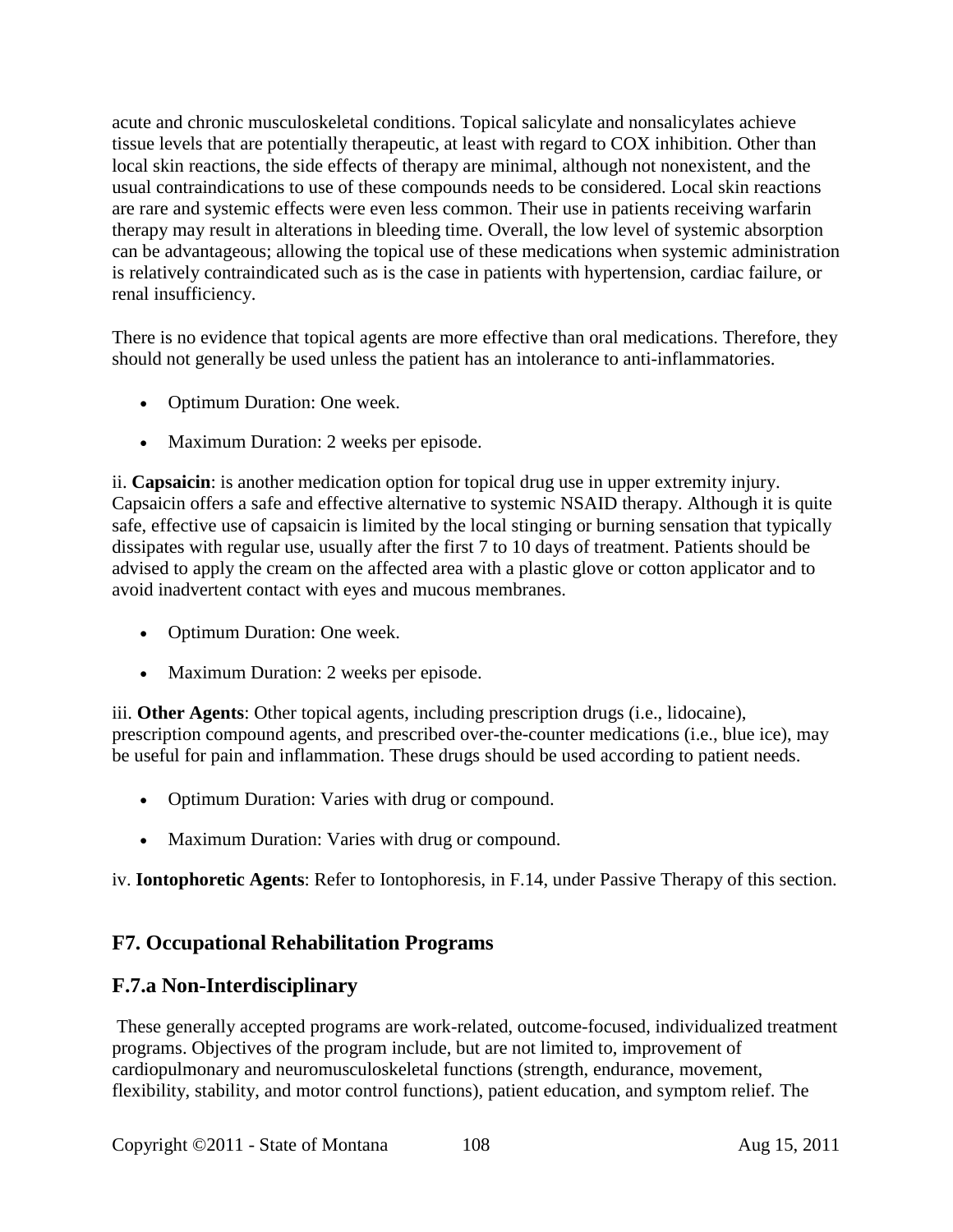goal is for patients to gain full or optimal function and return to work. The service may include the time-limited use of passive modalities with progression to achieve treatment and/or simulated/real work. These programs are frequently necessary for patients who must return to physically demanding job duties or whose injury requires prolonged rehabilitation and therapy spanning several months.

#### **Work Conditioning**:

These programs are usually initiated once reconditioning has been completed, but may be offered at any time throughout the recovery phase. It should be initiated when imminent return of a patient to modified or full duty is not an option, but the prognosis for returning the patient to work at completion of the program is at least fair to good.

- Length of visit: 1 to 2 hours per day.
- Frequency: 2 to 5 visits per week.
- Optimum Duration: 2 to 4 weeks.
- Maximum Duration: 6 weeks. Participation in a program beyond six weeks must be documented with respect to need and the ability to facilitate positive symptomatic or functional gains.

#### **Work Simulation**:

Work Simulation is a program where an individual completes specific work-related tasks for a particular job and return to work. Use of this program is appropriate when modified duty can only be partially accommodated in the work place, when modified duty in the work place is unavailable, or when the patient requires more structured supervision. The need for work place simulation should be based upon the results of a Functional Capacity Evaluation and/or Jobsite Analysis.

- Length of visit: 2 to 6 hours per day.
- Frequency: 2 to 5 visits per week.
- Optimum Duration: 2 to 4 weeks.
- Maximum Duration: 6 weeks. Participation in a program beyond six weeks must be documented with respect to need and the ability to facilitate positive symptomatic or functional gains.

# **F.7.b Interdisciplinary**

These generally accepted programs are characterized by a variety of disciplines that participate in the assessment, planning, and/or implementation of an injured workers program with the goal for patients to gain full or optimal function and return to work. There should be close interaction and integration among the disciplines to ensure that all members of the team interact to achieve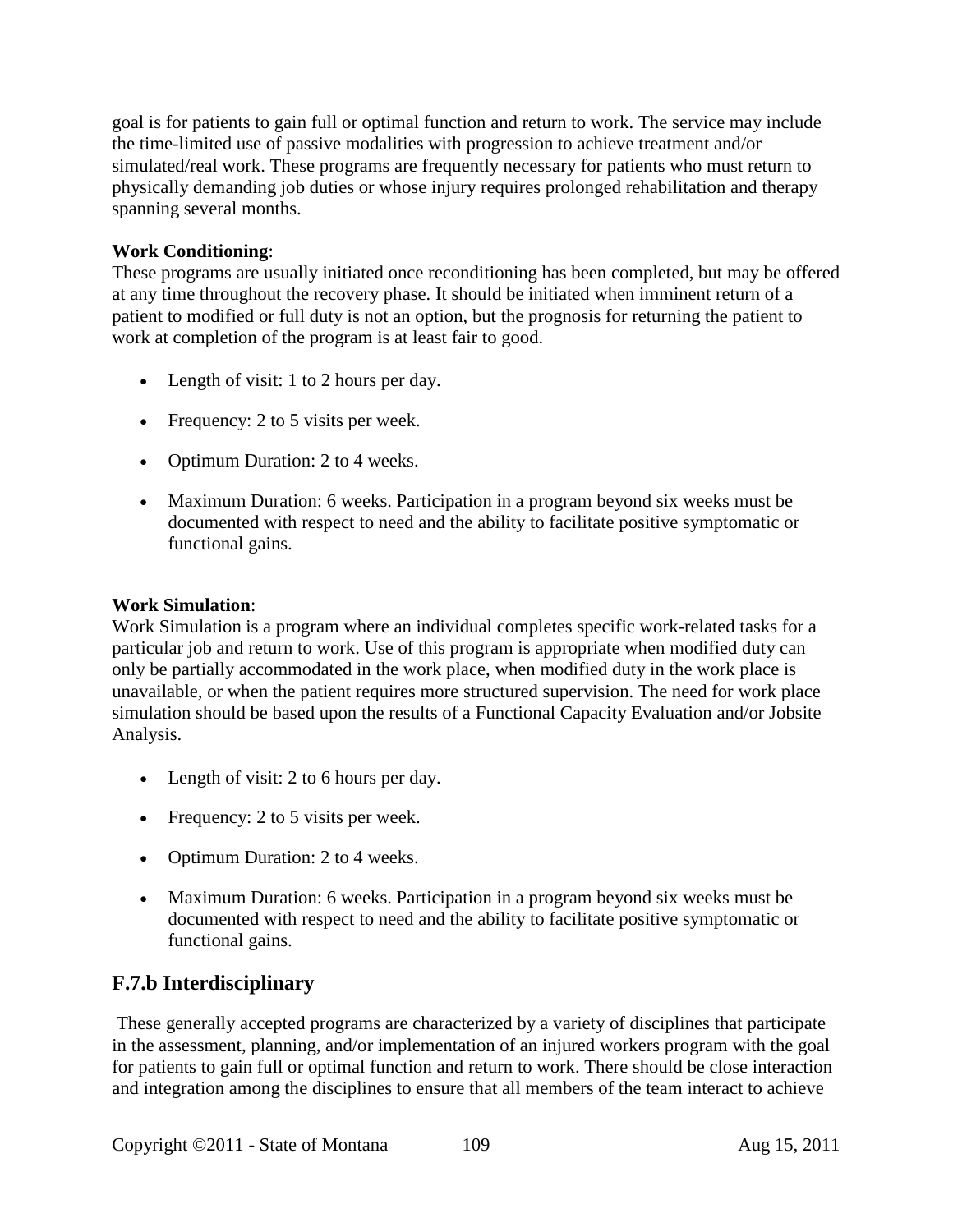team goals. These programs are for patients with greater levels of perceived disability, dysfunction, de-conditioning and psychological involvement. For patients with chronic pain, refer to the Department's Chronic Pain Disorder Medical Treatment Guidelines.

#### **Work Hardening**:

Work Hardening is an interdisciplinary program addressing a patient's employability and return to work. It includes a progressive increase in the number of hours per day that a patient completes work simulation tasks until the patient can tolerate a full workday. This is accomplished by addressing the medical, psychological, behavioral, physical, functional, and vocational components of employability and return-to-work.

This can include a highly structured program involving a team approach or can involve any of the components thereof. The interdisciplinary team should, at a minimum, be comprised of a qualified medical director who is board certified with documented training in occupational rehabilitation; team physicians having experience in occupational rehabilitation, occupational therapist; physical therapist; case manager; and psychologist. As appropriate, the team may also include: chiropractor, RN, or vocational specialist or Certified Biofeedback Therapist.

- Length of visit: Up to 8 hours/day.
- Frequency: 2 to 5 visits per week.
- Optimum Duration: 2 to 4 weeks.
- Maximum Duration: 6 weeks. Participation in a program beyond six weeks must be documented with respect to need and the ability to facilitate positive symptomatic or functional gains.

#### **F8. Orthotics and Prosthetics**

#### **F.8.a Fabrication/Modification of Orthotics**

Fabrication/Modification of Orthotics facilitate better motion response, stabilize a joint with insufficient muscle or proprioceptive/reflex competencies, to protect subacute conditions as needed during movement, and correct biomechanical problems. For specific types of orthotics/prosthetics, refer to Section E. Specific Diagnosis, Testing and Treatment Procedures.

- Time to Produce Effect: 1 to 3 sessions (includes wearing schedule evaluation).
- Frequency: 1 to 2 times per week.
- Optimum/Maximum Duration: 4 sessions of evaluation, casting, fitting, and reevaluation.

#### **F.8.b Orthotic/Prosthetic Training**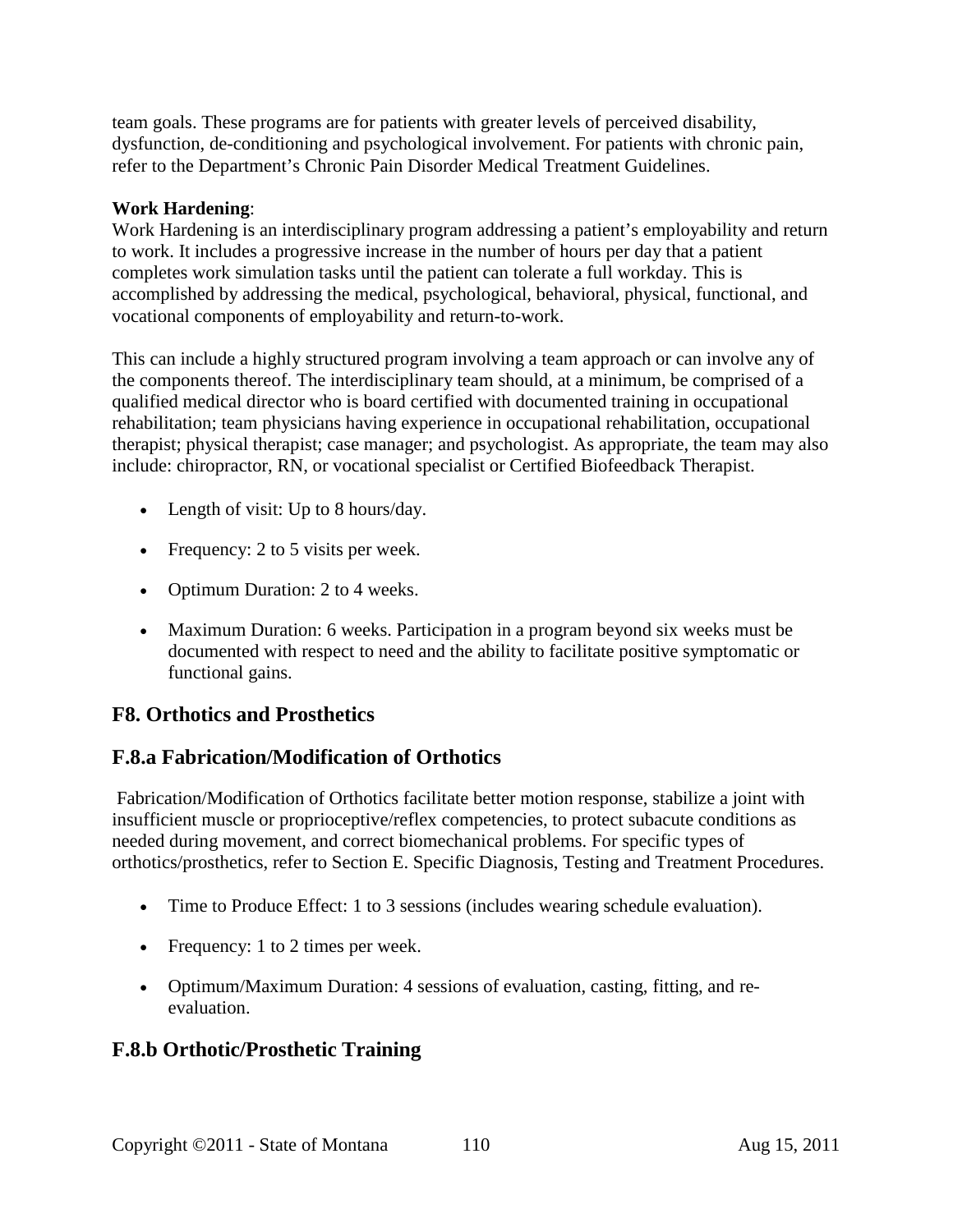Orthotic/Prosthetic Training is the skilled instruction (preferably by qualified providers) in the proper use of orthotic devices and/or prosthetic limbs including stump preparation, donning and doffing limbs, instruction in wearing schedule and orthotic/prosthetic maintenance training. Training can include activities of daily living and self-care techniques.

- Time to Produce Effect: 2 to 6 sessions.
- Frequency: 3 times per week.
- Optimum/Maximum Duration: 2 to 4 months.

# **F.8.c Splints or Adaptive Equipment**

Splints or Adaptive Equipment design, fabrication and/or modification indications include the need to control neurological and orthopedic injuries for reduced stress during functional activities and modify tasks through instruction in the use of a device or physical modification of a device, which reduces stress on the injury. Equipment should improve safety and reduce risk of re-injury. This includes high and low technology assistive options such as workplace modifications, computer interface or seating, and self-care aids.

- Time to Produce Effect: Immediate.
- Frequency: 1 to 3 sessions or as indicated to establish independent use.
- Optimum/Maximum Duration: 1 to 3 sessions.

# **F.9 Patient Education**

No treatment plan is complete without addressing issues of individual and/or group patient education as a means of prolonging the beneficial effects of treatment, as well as facilitating selfmanagement of symptoms and injury prevention. The patient should be encouraged to take an active role in the establishment of functional outcome goals. They should be educated on their specific injury, assessment findings, and plan of treatment. Instruction on proper body mechanics and posture, positions to avoid, self-care for exacerbation of symptoms, and home exercise should also be addressed.

- Time to Produce Effect: Varies with individual patient.
- Frequency: Should occur at each visit.

#### **F.10 Personality/Psychological/Psychosocial Intervention**

Psychosocial treatment is generally accepted widely used and well-established intervention. This group of therapeutic and diagnostic modalities includes, but is not limited to, individual counseling, group therapy, stress management, psychosocial crises intervention, hypnosis and meditation. Any evaluation or diagnostic workup should clarify and distinguish between preexisting psychological conditions versus aggravated psychological conditions versus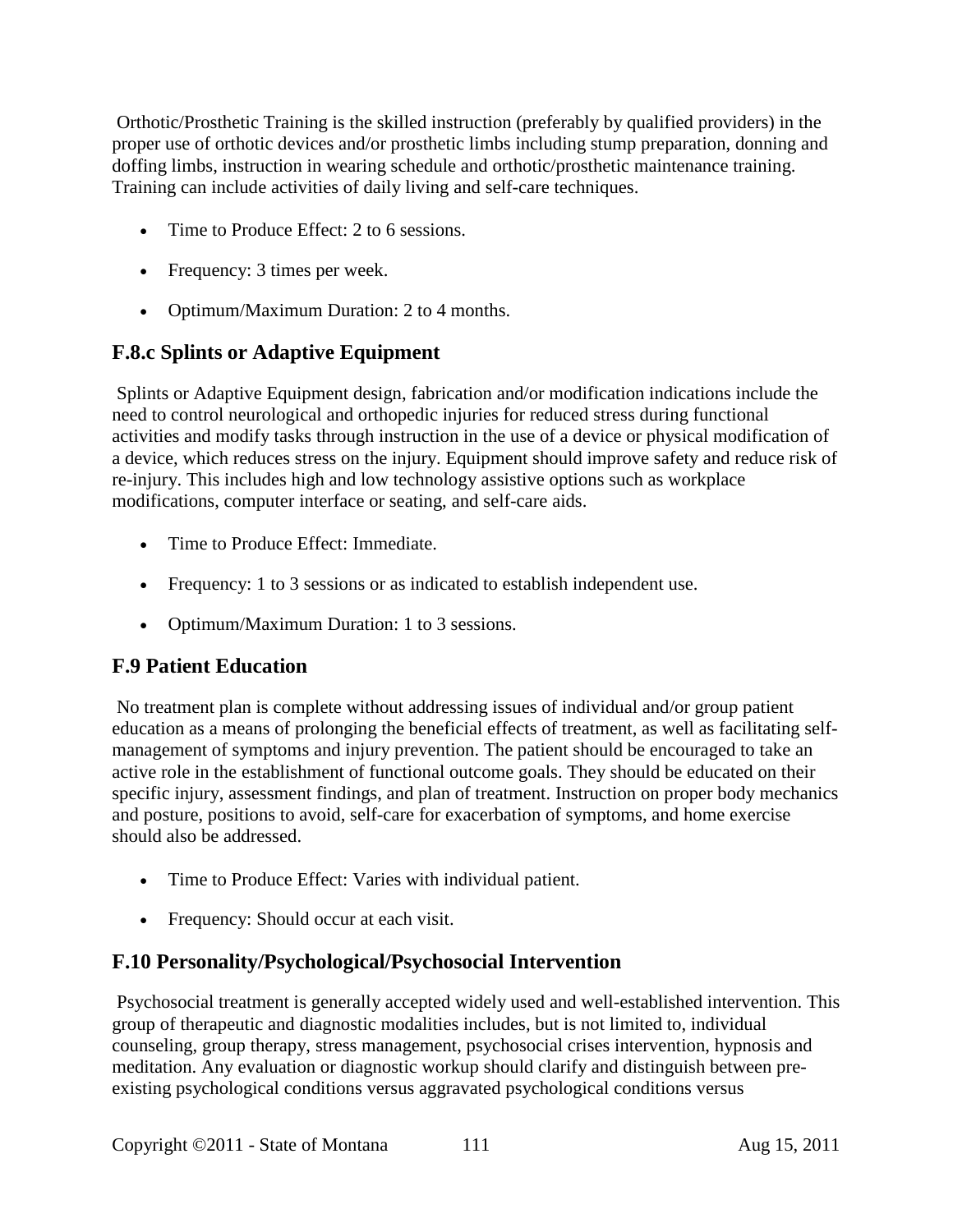psychological conditions caused by occupational injury or disease. Psychosocial intervention is recommended as an important component in the total management program that should be implemented as soon as the problem is identified. This can be used alone or in conjunction with other treatment modalities. Providers treating patients with chronic pain should refer to the Department's Chronic Pain Disorder Medical Treatment Guidelines.

- Time to Produce Effect: 2 to 4 weeks.
- Frequency: 1 to 3 times weekly for the first 4 weeks (excluding hospitalization, if required), decreasing to 1 to 2 times per week for the second month. Thereafter, 2 to 4 times monthly.
- Optimum Duration: 6 weeks to 3 months.
- Maximum Duration: 3 to 12 months. Counseling is not intended to delay but to enhance functional recovery. For select patients, longer supervised treatment may be required. If further counseling beyond 3 months is indicated, the authorized treating provider must document every 4 to 6 weeks during treatment what treatment is for pre-existing psychological conditions versus aggravated psychological conditions versus psychological conditions caused by occupational injury or disease, as well as project a realistic functional prognosis.

### **F.11 Restriction of Activities**

Restriction of activities varies according to the specific diagnosis and the severity of the condition. Job modification/modified duty are frequently required to avoid exacerbation of the injured shoulder. Complete work cessation should be avoided, if possible, since it often further aggravates the pain presentation. Modified return-to-work is almost always more efficacious and rarely contraindicated in the vast majority of injured workers with upper extremity injuries.

# **F.12 Return to Work**

Early return-to-work should be a prime goal in treating occupational injuries given the poor return-to-work prognosis for an injured worker who has been out of work for more than six months. It is imperative that the patient be educated regarding the benefits of return-to-work, work restrictions, and follow-up if problems arise. When attempting to return a patient to work after a specific injury, clear objective restrictions of activity level should be made. An accurate job description with detailed physical duty restrictions is often necessary to assist the physician in making return-to-work recommendations. This may require a jobsite evaluation.

Employers should be prepared to offer transitional work. This may consist of temporary work in a less demanding position, return to the regular job with restrictions, or gradual return to the regular job. Company policies which encourage return-to-work with positive communication are most likely to have decreased worker disability.

Return-to-work is defined as any work or duty that the patient is able to perform safely. It may not be the patient's regular work. Due to the large spectrum of injuries of varying severity and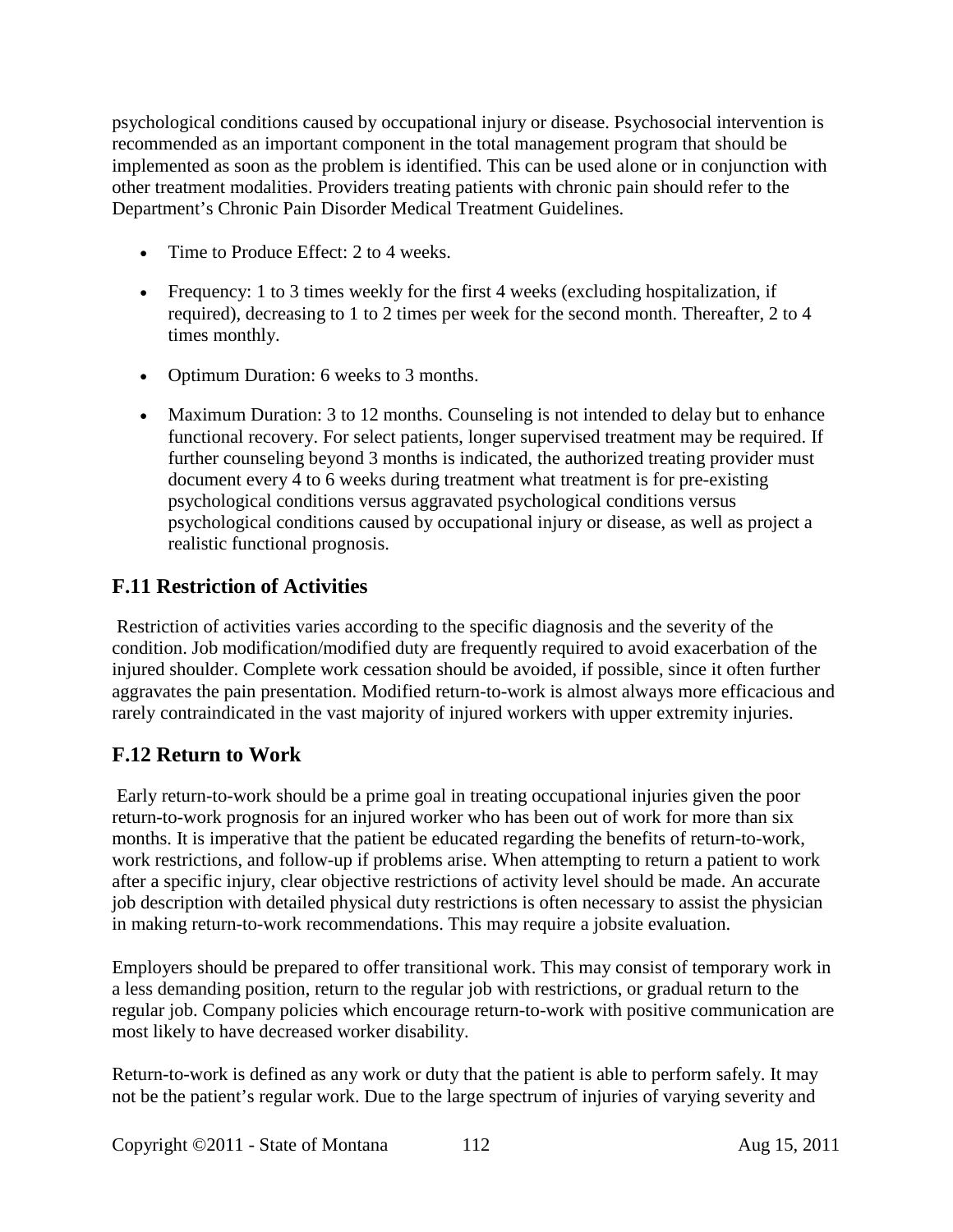varying physical demands in the work place, it is not possible to make specific return-to-work guidelines for each injury. Therefore, the Department recommends the following:

# **F.12.a Establishment of a Return-To-Work Status**

Ascertaining a return-to-work status is part of medical care, should be included in the treatment and rehabilitation plan, and addressed at every visit. A description of daily activity limitations is part of any treatment plan and should be the basis for restriction of work activities. In most nonsurgical cases the patient should be able to return to work in some capacity or in an alternate position consistent with medical treatment within several days unless there are extenuating circumstances. Injuries requiring more than two weeks off work should be thoroughly documented. Refer to Specific Diagnoses in Section E. and Post-operative Return to Work Subsections.

# **F.12.b Establishment of Activity Level Restrictions**

Communication is essential between the patient, employer and provider to determine appropriate restrictions and return-to-work dates. It is the responsibility of the physician to provide clear, concise restrictions, and it is the employer's responsibility to determine if temporary duties can be provided within the restrictions. For shoulder injuries, the following should be addressed when describing the patient's activity level:

- 1. Activities such as overhead motion, lifting, abduction;
- 2. Static shoulder positions with regard to duration and frequency;
- 3. Use of adaptive devices or equipment for proper ergonomics and to enhance capacities;
- 4. Maximum lifting limits with reference to the frequency of the lifting and/or the object height level; and
- 5. Maximum limits for pushing, pulling, with limits on bending and twisting at the waist as necessary.

# **F.12.c Compliance with Activity Restrictions**

In some cases, compliance with restriction of activity levels may require a complete jobsite evaluation, a functional capacity evaluation (FCE), or other special testing. Refer to "Special Tests" of this section.

# **F.13 Therapy** - **Active**

The following active therapies are widely used and accepted methods of care for a variety of work-related injuries. They are based on the philosophy that therapeutic exercise and/or activity are beneficial for restoring flexibility, strength, endurance, function, range of motion, and can alleviate discomfort. Active therapy requires an internal effort by the individual to complete a specific exercise or task. This form of therapy requires supervision from a therapist or medical provider such as verbal, visual and/or tactile instruction(s). At times, the provider may help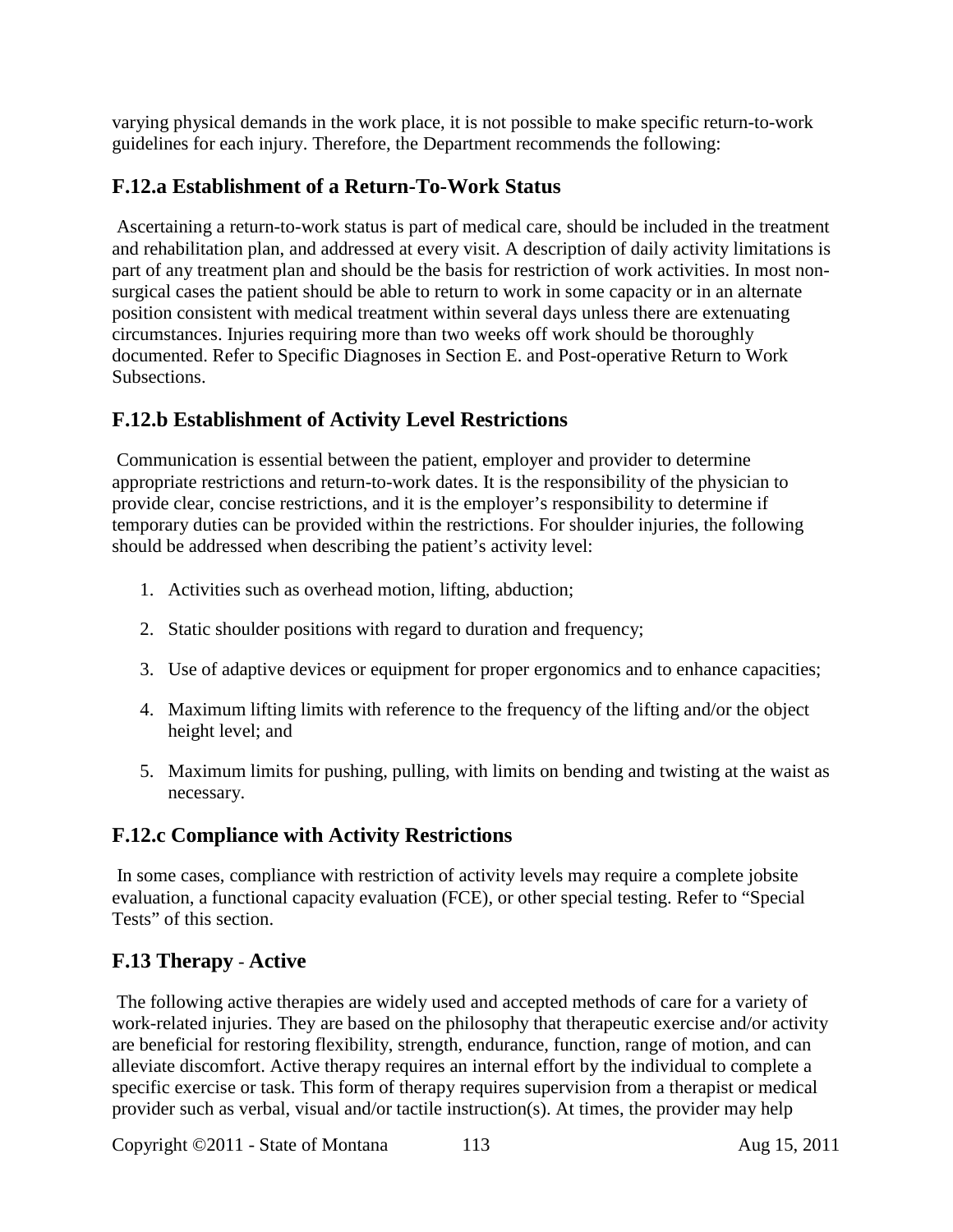stabilize the patient or guide the movement pattern but the energy required to complete the task is predominately executed by the patient.

Patients should be instructed to continue active therapies at home as an extension of the treatment process in order to maintain improvement levels. Follow-up visits to reinforce and monitor progress and proper technique are recommended. Home exercise can include exercise with or without mechanical assistance or resistance and functional activities with assistive devices. Frequency times and duration of treatment apply only to diagnoses not previously covered in Section E.

The following active therapies are listed in alphabetical order:

# **F.13.a Activities of Daily Living (ADL)**

Activities of Daily Living (ADL) are well-established interventions which involve instruction, active-assisted training, and/or adaptation of activities or equipment to improve a person's capacity in normal daily activities such as self-care, work re-integration training, homemaking, and driving.

- Time to Produce Effect: 4 to 5 treatments.
- Frequency: 3 to 5 times per week.
- Optimum Duration: 4 to 6 weeks.
- Maximum Duration: 6 weeks.

# **F.13.b Aquatic Therapy**

Aquatic Therapy is a well-accepted treatment which consists of the therapeutic use of aquatic immersion for therapeutic exercise to promote ROM, flexibility, strengthening, core stabilization, endurance, body mechanics, and pain management. Aquatic therapy includes the implementation of active therapeutic procedures in a swimming or therapeutic pool. The water provides a buoyancy force that lessens the amount of force gravity applies to the body. The decreased gravity effect allows the patient to have a mechanical advantage and more likely to have a successful trial of therapeutic exercise. Literature has shown that the muscle recruitment for aquatic therapy versus similar non–aquatic motions is significantly less. Because there is always a risk of recurrent or additional damage to the muscle tendon unit after a surgical repair, aquatic therapy may be preferred by surgeons to gain early return of ROM. In some cases the patient will be able to do the exercises unsupervised after the initial supervised session. Parks and recreation contacts may be used to locate less expensive facilities for patients. Indications include:

- Postoperative therapy as ordered by the surgeon;
- Intolerance for active land-based or full-weight bearing therapeutic procedures;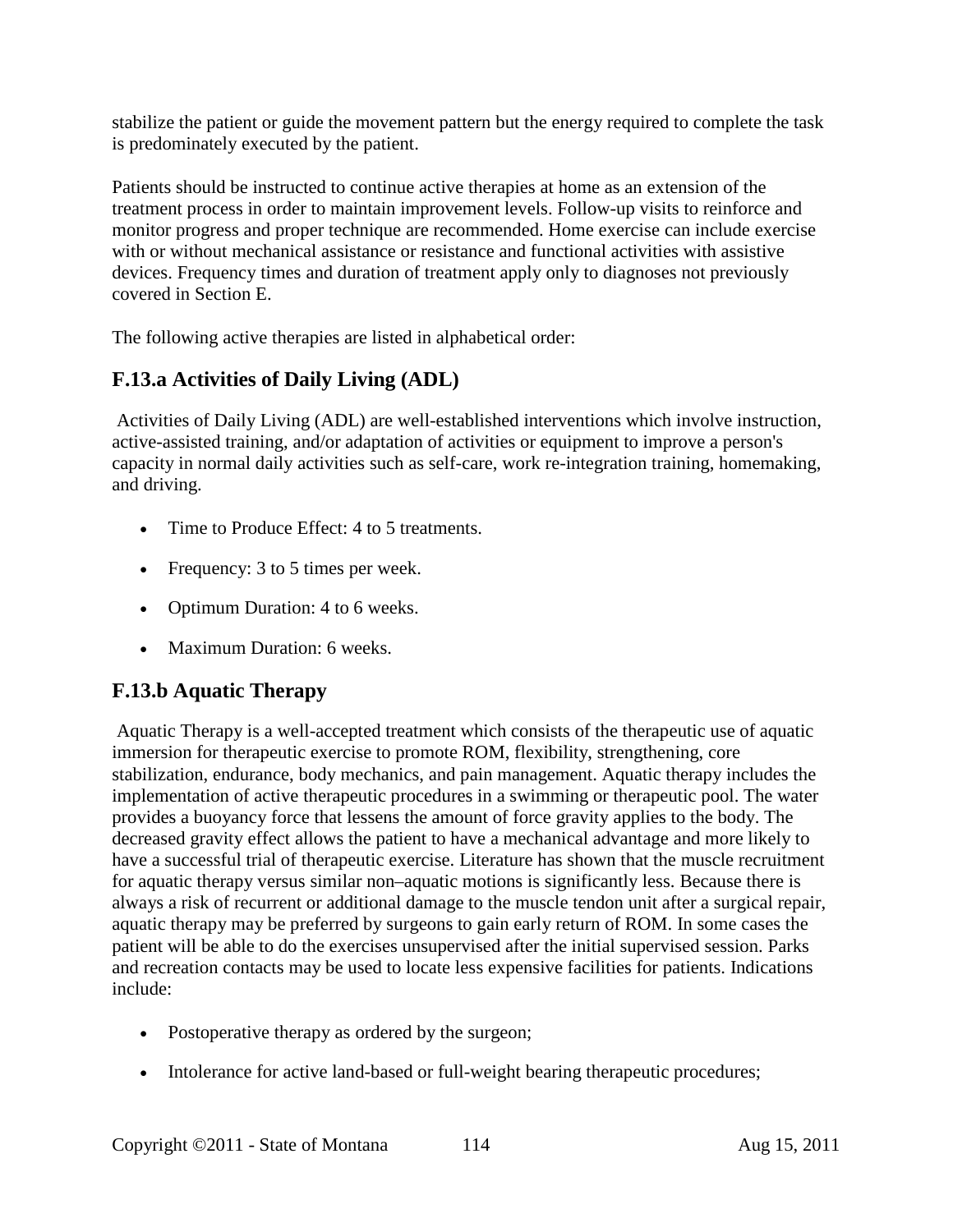- Symptoms that are exacerbated in a dry environment; and/or
- Willingness to follow through with the therapy on a regular basis.

The pool should be large enough to allow full extremity ROM and fully erect posture. Aquatic vests, belts, snorkels, and other devices may be used to provide stability, balance, buoyancy, and resistance.

- Time to Produce Effect: 4 to 5 treatments.
- Frequency: 3 to 5 times per week.
- Optimum Duration: 4 to 6 weeks.
- Maximum Duration: 8 weeks.

A self-directed program is recommended after the supervised aquatics program has been established, or, alternatively a transition to a self-directed dry environment exercise program.

### **F.13.c Functional Activities**

Functional Activities are well-established interventions which involve the use of therapeutic activity to enhance mobility, body mechanics, employability, coordination, balance, and sensory motor integration.

- Time to Produce Effect: 4 to 5 treatments.
- Frequency: 3 to 5 times per week.
- Optimum Duration: 4 to 6 weeks.
- Maximum Duration: 6 weeks.

# **F.13.d Functional Electrical Stimulation**

Functional Electrical Stimulation is an accepted treatment in which the application of electrical current to elicit involuntary or assisted contractions of atrophied and/or impaired muscles. Indications include muscle atrophy, weakness, and sluggish muscle contraction secondary to pain, injury, neuromuscular dysfunction or peripheral nerve lesion. Indications also may include an individual who is precluded from active therapy.

- Time to Produce Effect: 2 to 6 treatments.
- Frequency: 3 times per week.
- Optimum Duration: 8 weeks.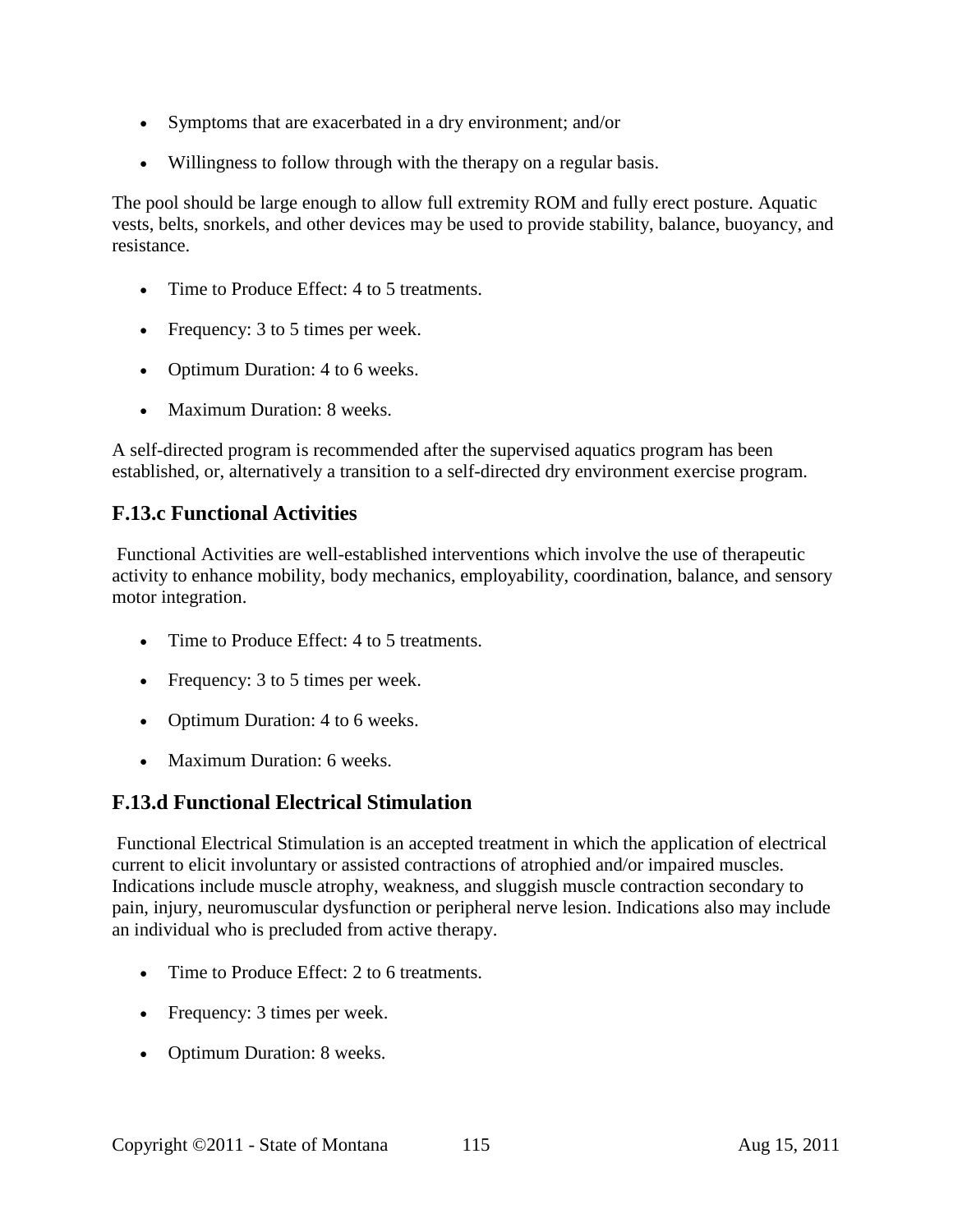• Maximum Duration: 8 weeks. If functional gains are documented by a therapist, a home unit may be provided.

# **F.13.e Neuromuscular Re-education**

Neuromuscular Re-education is a generally accepted treatment. It is the skilled application of exercise with manual, mechanical, or electrical facilitation to enhance strength; movement patterns; neuromuscular response; proprioception; kinesthetic sense; coordination; education of movement, balance and posture. Indications include the need to promote neuromuscular responses through carefully timed proprioceptive stimuli, to elicit and improve motor activity in patterns similar to normal neurologically developed sequences, and to improve neuromotor response with independent control.

- Time to Produce Effect: 2 to 6 treatments.
- Frequency: 3 times per week.
- Optimum Duration: 4 to 8 weeks.
- Maximum Duration: 8 weeks.

# **F.13.f Therapeutic Exercise**

Therapeutic Exercise is a generally well-accepted treatment. Therapeutic exercise, with or without mechanical assistance or resistance, may include isoinertial, isotonic, isometric and isokinetic types of exercises. The exact type of program and length of therapy should be determined by the treating physician with the physical or occupational therapist. Refer to Section E., regarding specific diagnoses for details. In most cases, the therapist instructs the patient in a supervised clinic and home program to increase motion and subsequently increase strength. Usually, isometrics are performed initially, progressing to isotonic exercises as tolerated.

- Time to Produce Effect: 2 to 6 treatments.
- Frequency: 2 to 3 times per week.
- Optimum Duration: 16 to 24 sessions.
- Maximum Duration: 36 sessions. Additional visits may be necessary in cases of re-injury, interrupted continuity of care, exacerbation of symptoms, and in those patients with comorbidities. Functional gains including increased ROM must be demonstrated to justify continuing treatment.

# **F.14 Therapy** - **Passive**

Most of the following passive therapies and modalities are generally accepted methods of care for a variety of work-related injuries. Passive therapy includes those treatment modalities that do not require energy expenditure on the part of the patient. They are principally effective during the early phases of treatment and are directed at controlling symptoms such as pain,

Copyright ©2011 - State of Montana 116 Aug 15, 2011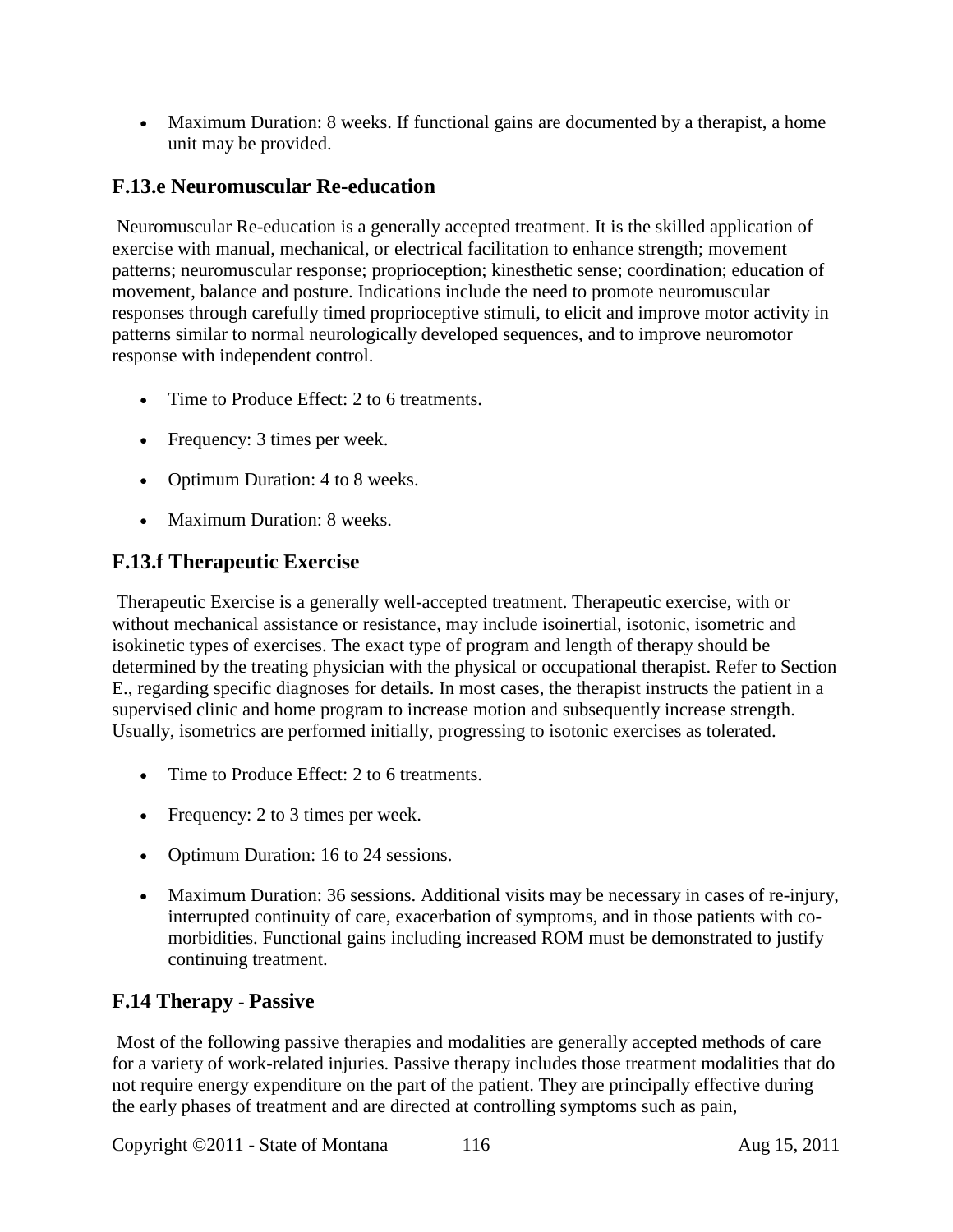inflammation and swelling and to improve the rate of healing soft tissue injuries. They should be used adjunctively with active therapies to help control swelling, pain, and inflammation during the rehabilitation process. They may be used intermittently as a therapist deems appropriate or regularly if there are specific goals with objectively measured functional improvements during treatment.

On occasion, specific diagnoses and post-surgical conditions may warrant durations of treatment beyond those listed as "maximum." Factors such as exacerbation of symptoms, re-injury, interrupted continuity of care, and comorbidities may also extend durations of care. Specific goals with objectively measured functional improvement during treatment must be cited to justify extended durations of care. It is recommended that, if no functional gain is observed after the number of treatments under "time to produce effect" have been completed, alternative treatment interventions, further diagnostic studies, or further consultations should be pursued.

The following passive therapies and modalities are listed in alphabetical order.

# **F.14.a Continuous Passive Movement (CPM)**

Refer to Rotator Cuff Tear, Section E.

### **F.14.b Electrical Stimulation (Unattended)**

Electrical Stimulation (Unattended) is an accepted treatment. Unattended electrical stimulation once applied, requires minimal on-site supervision by the physician or non-physician provider. Indications include pain, inflammation, muscle spasm, atrophy, decreased circulation, and the need for osteogenic stimulation.

- Time to Produce Effect: 2 to 4 treatments.
- Frequency: Varies. Depending upon indication, between 2 to 3 times per day to 1 time a week. Provide home unit if frequent use.
- Optimum Duration: 1 to 3 months.
- Maximum Duration: 3 months.

# **F.14.c Hyperbaric Oxygen Therapy**

Hyperbaric Oxygen Therapy: There is no evidence to support long-term benefit of hyperbaric oxygen therapy for non-union upper extremity fractures. It is not recommended.

#### **F.14.d Immobilization**

Immobilization: Time is dependent upon type of injury.

• Time to Produce Effect: One day.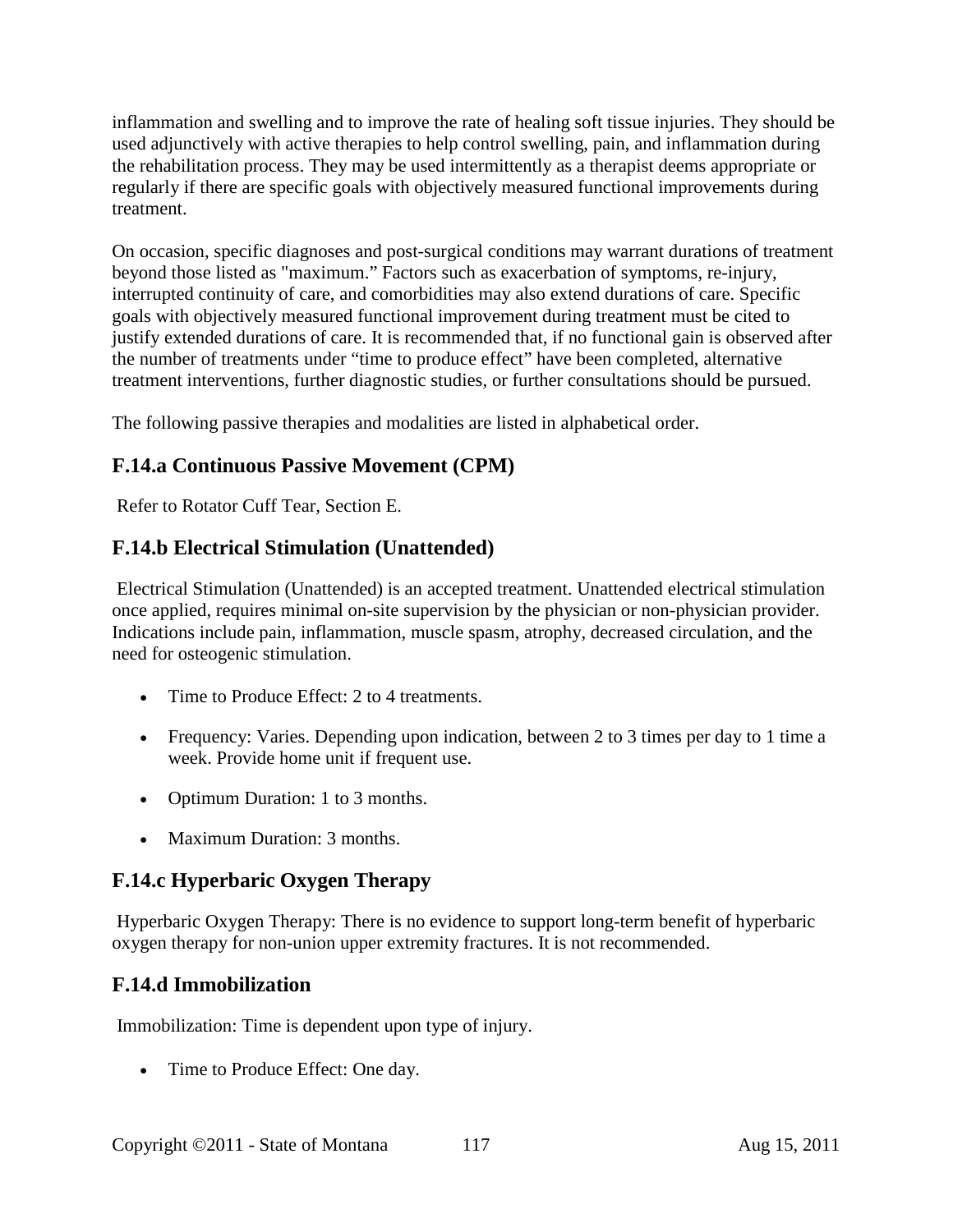- Frequency: Once.
- Optimum Duration: One week.
- Maximum Duration: 12 weeks.

The arm may be immobilized in a sling for 1 to 12 weeks post-injury, depending upon the age of the patient and diagnosis. The patient is instructed in isometric exercises while in the sling for the internal and external rotators and the deltoid.

# **F.14.e Iontophoresis**

Iontophoresis is an accepted treatment which consists of the transfer of medication, including, but not limited to, steroidal anti-inflammatory and anesthetics, through the use of electrical stimulation. Indications include pain (Lidocaine), inflammation (hydrocortisone, salicylate), edema (mecholyl, hyaluronidase, salicylate), ischemia (magnesium, mecholyl, iodine), muscle spasm (magnesium, calcium), calcifying deposits (acetate), scars, and keloids (chlorine, iodine, acetate).

- Time to Produce Effect: 1 to 4 treatments.
- Frequency: 3 times per week with at least 48 hours between treatments.
- Optimum Duration: 8 to 10 treatments.
- Maximum Duration: 10 treatments.

# **F.14.f Manipulation**

Manipulation is a generally accepted, well-established and widely used therapeutic intervention for shoulder injuries. Manipulative treatment (not therapy) is defined as the therapeutic application of manually guided forces by an operator to improve physiologic function and/or support homeostasis that has been altered by the injury or occupational disease, and has associated clinical significance.

High velocity, low amplitude (HVLA) technique, chiropractic manipulation, osteopathic manipulation, muscle energy techniques, counter strain, and non-force techniques are all types of manipulative treatment. This may be applied by osteopathic physicians (D.O.), chiropractors (D.C.), properly trained physical therapists (P.T.), properly trained occupational therapists (O.T.), or properly trained medical physicians. Under these different types of manipulation exist many subsets of different techniques that can be described as a) direct- a forceful engagement of a restrictive/pathologic barrier, b) indirect- a gentle/non-forceful disengagement of a restrictive/pathologic barrier, c) the patient actively assists in the treatment and d) the patient relaxing, allowing the practitioner to move the body tissues. When the proper diagnosis is made and coupled with the appropriate technique, manipulation has no contraindications and can be applied to all tissues of the body. Pre-treatment assessment should be performed as part of each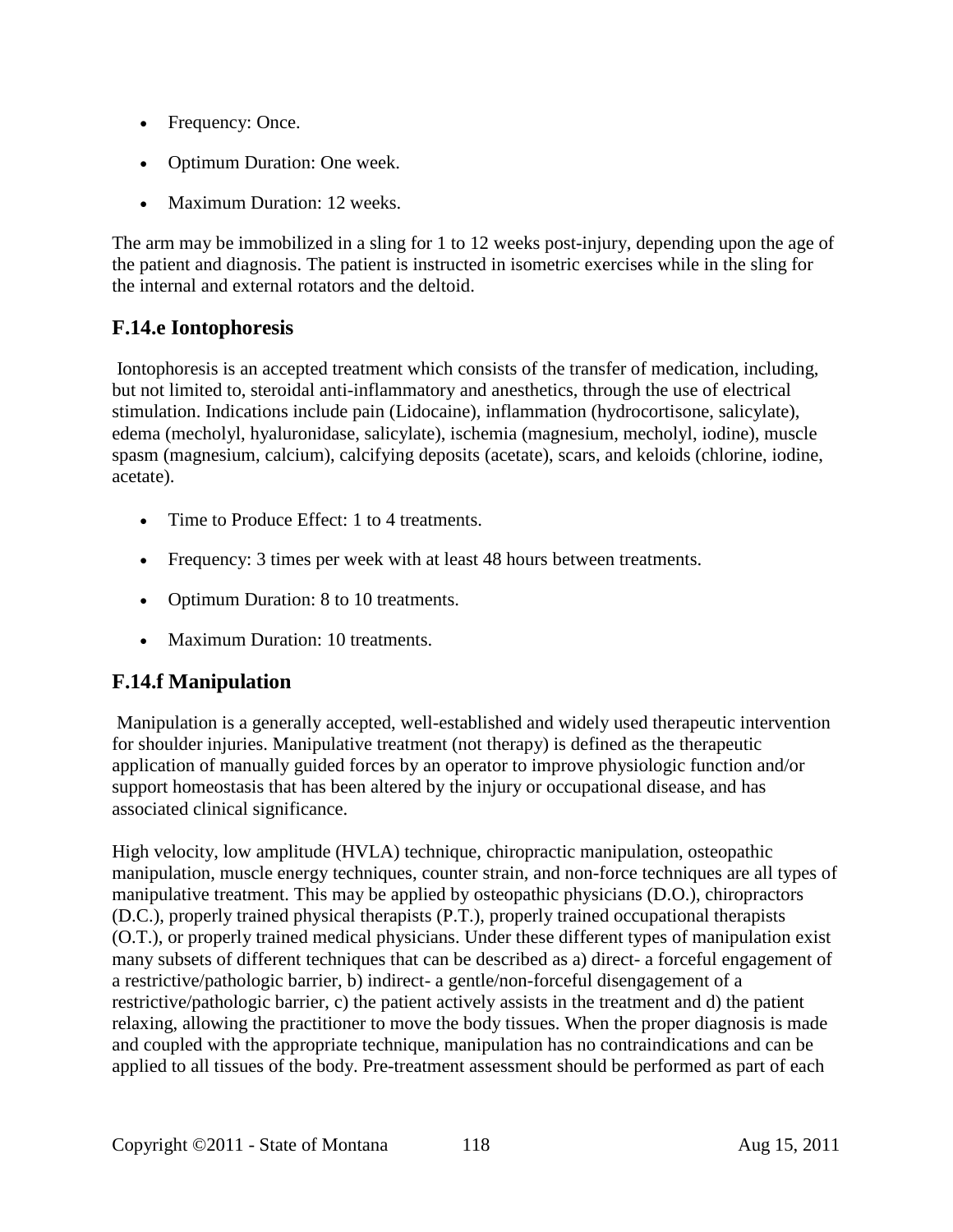manipulative treatment visit to ensure that the correct diagnosis and correct treatment is employed.

- Time to Produce Effect for all types of manipulative treatment: 1 to 6 treatments.
- Frequency: Up to 3 times per week for the first 3 weeks as indicated by the severity of involvement and the desired effect.
- Optimum Duration: 10 treatments.
- Maximum Duration: 12 treatments. Additional visits may be necessary in cases of reinjury, interrupted continuity of care, exacerbation of symptoms, and in those patients with co-morbidities. Functional gains including increased ROM must be demonstrated to justify continuing treatment.

### **F.14.g Manual Electrical Stimulation**

Manual Electrical Stimulation is used for peripheral nerve injuries or pain reduction that requires continuous application, supervision, or involves extensive teaching. Indications include muscle spasm (including TENS), atrophy, decreased circulation, osteogenic stimulation, inflammation, and the need to facilitate muscle hypertrophy, muscle strengthening, muscle responsiveness in Spinal Cord Injury/Brain Injury (SCI/BI), and peripheral neuropathies.

- Time to Produce Effect: Variable, depending upon use.
- Frequency: 3 to 7 times per week.
- Optimum Duration: 8 weeks.
- Maximum Duration: 2 months.

#### **F.14.h Massage - Manual or Mechanical**

Massage—Manual or Mechanical: Massage is manipulation of soft tissue with broad ranging relaxation and circulatory benefits. This may include stimulation of acupuncture points and acupuncture channels (acupressure), application of suction cups and techniques that include pressing, lifting, rubbing, pinching of soft tissues by, or with, the practitioner's hands. Indications include edema (peripheral or hard and non-pliable edema), muscle spasm, adhesions, the need to improve peripheral circulation and ROM, or to increase muscle relaxation and flexibility prior to exercise. In cases with edema, deep vein thrombosis should be ruled out prior to treatment.

- Time to Produce Effect: Immediate.
- Frequency: 1 to 2 times per week.
- Optimum Duration: 6 weeks.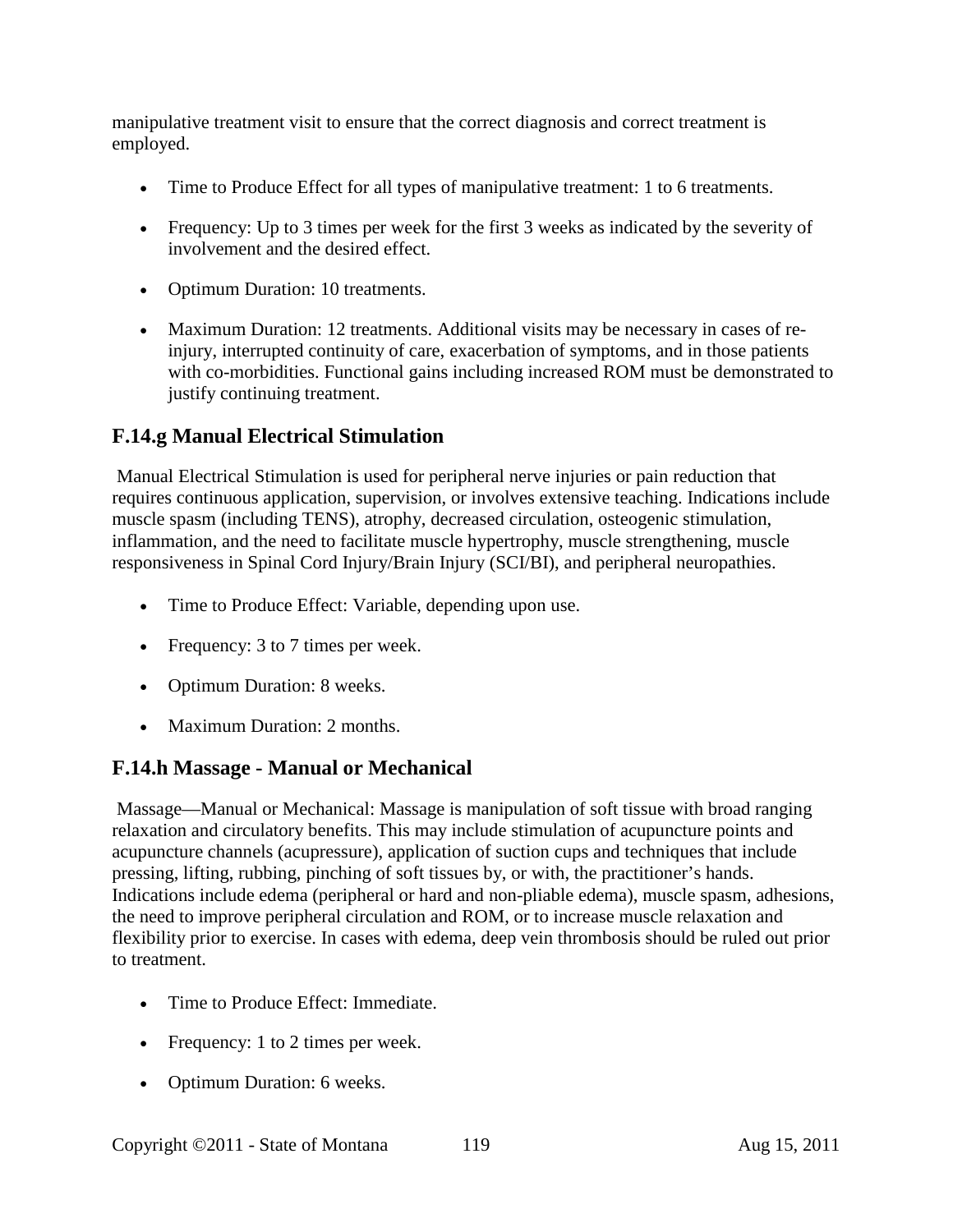• Maximum Duration: 2 months.

# **F.14.i Mobilization (Joint)**

Mobilization (Joint): is a generally well-accepted treatment. Mobilization is passive movement which may include passive ROM performed in such a manner (particularly in relation to the speed of the movement) that it is, at all times, within the ability of the patient to prevent the movement if they so choose. It may include skilled manual joint tissue stretching. Indications include the need to improve joint play, improve intracapsular arthrokinematics, or reduce pain associated with tissue impingement/maltraction.

- Time to Produce Effect: 6 to 9 treatments.
- Frequency: 3 times per week.
- Optimum Duration: 6 weeks.
- Maximum Duration: 2 months.

# **F.14.j Mobilization (Soft Tissue)**

Mobilization (Soft Tissue) is a generally well-accepted treatment. Mobilization of soft tissue is the skilled application of muscle energy, strain/counter strain, myofascial release, manual trigger point release and manual therapy techniques designed to improve or normalize movement patterns through the reduction of soft tissue pain and restrictions. These can be interactive with the patient participating or can be with the patient relaxing and letting the practitioner move the body tissues. Indications include muscle spasm around a joint, trigger points, adhesions, and neural compression. Mobilization should be accompanied by active therapy.

- Time to Produce Effect: 2 to 3 weeks.
- Frequency: 2 to 3 times per week.
- Optimum Duration: 4 to 6 weeks.
- Maximum Duration: 6 weeks.

# **F.14.k Superficial Heat and Cold Therapy**

Superficial Heat and Cold Therapy is a generally accepted treatment. Superficial heat and cold therapies are thermal agents applied in various manners that lower or raise the body tissue temperature for the reduction of pain, inflammation, and/or effusion resulting from injury or induced by exercise. It may be used acutely with compression and elevation. Indications include acute pain, edema and hemorrhage, need to increase pain threshold, reduce muscle spasm and promote stretching/flexibility. Includes portable cryotherapy units, and application of heat just above the surface of the skin at acupuncture points.

• Time to Produce Effect: Immediate.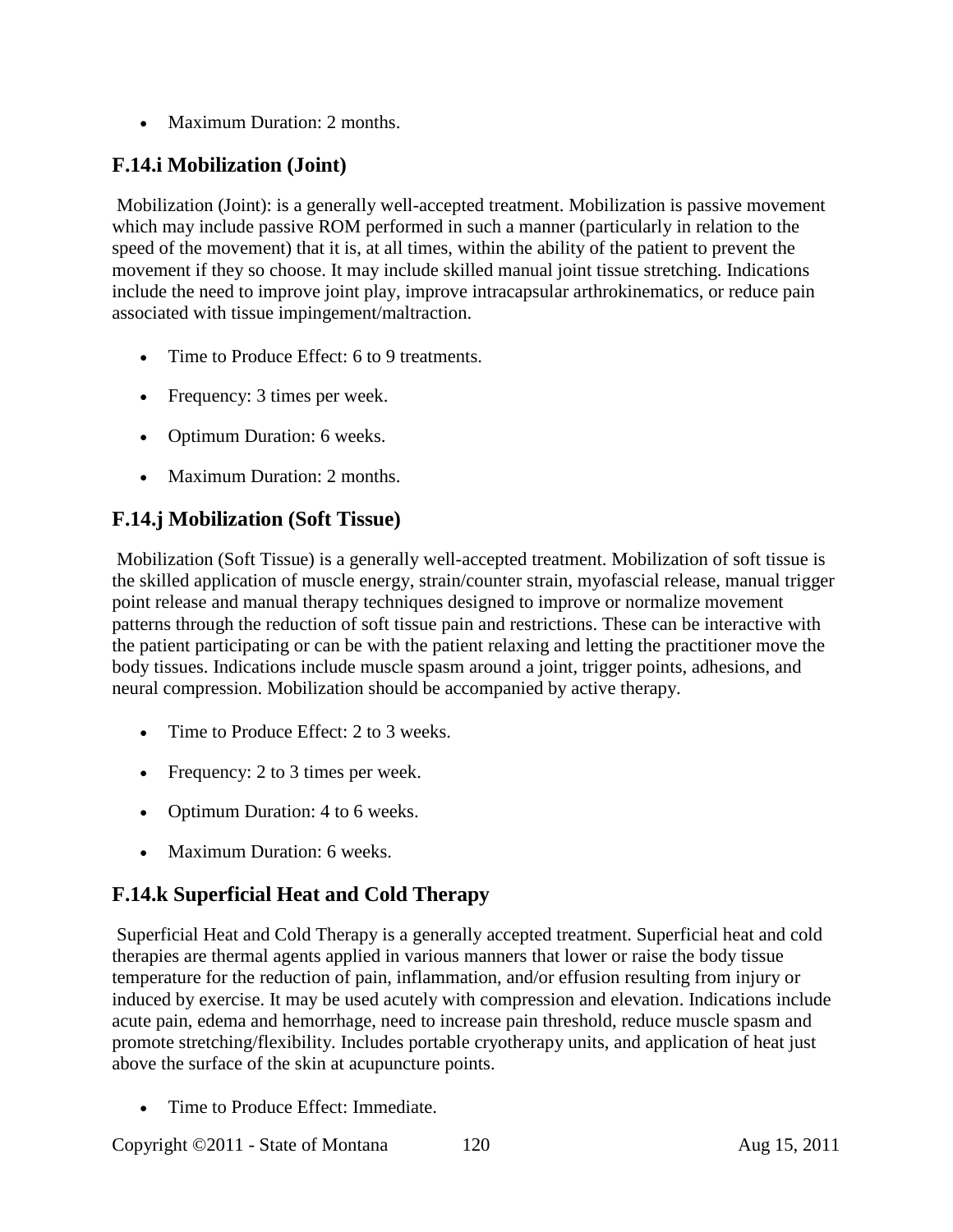- Frequency: 2 to 5 times per week.
- Optimum Duration: 3 weeks as primary, or up to 2 months if used intermittently as an adjunct to other therapeutic procedures.
- Maximum Duration: 2 months.

### **F.14.l Transcutaneous Electrical Nerve Stimulation (TENS)**

Transcutaneous Electrical Nerve Stimulation (TENS) is a generally accepted treatment. TENS should include at least one instructional session for proper application and use. Indications include muscle spasm, atrophy, and decreased circulation and pain control. Minimal TENS unit parameters should include pulse rate, pulse width and amplitude modulation. Consistent, measurable functional improvement must be documented prior to the purchase of a home unit.

- Time to Produce Effect: Immediate.
- Frequency: Variable.
- Optimum Duration: 3 sessions.
- Maximum Duration: 3 sessions. If beneficial, provide with home unit or purchase if effective.

#### **F.14.m Ultrasound (including Phonophoresis)**

Ultrasound (including Phonophoresis) is an accepted treatment. Ultrasound includes ultrasound with electrical stimulation and phonophoresis. Ultrasound uses sonic generators to deliver acoustic energy for therapeutic thermal and/or non-thermal soft tissue effects. Indications include scar tissue, adhesions, collagen fiber and muscle spasm, and the need to extend muscle tissue or accelerate the soft tissue healing.

Ultrasound with electrical stimulation is concurrent delivery of electrical energy that involves a dispersive electrode placement. Indications include muscle spasm, scar tissue, and pain modulation and muscle facilitation.

Phonophoresis is the transfer of medication to the target tissue to control inflammation and pain through the use of sonic generators. These topical medications include, but are not limited to, steroidal anti-inflammatory and anesthetics.

- Time to Produce Effect: 6 to 15 treatments.
- Frequency: 3 times per week.
- Optimum Duration: 4 to 8 weeks.
- Maximum Duration: 2 months.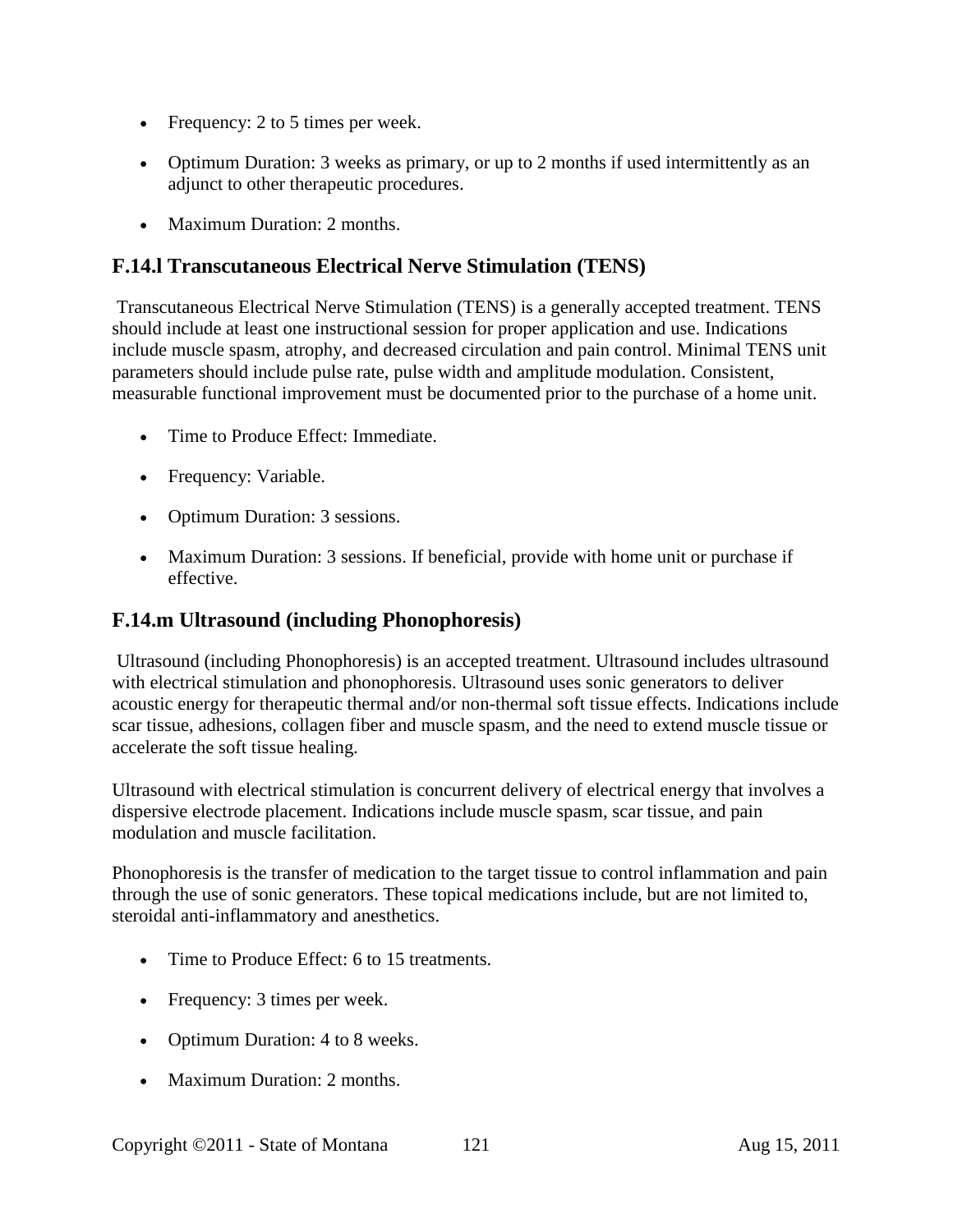### **F.15 Vocational Rehabilitation**

Vocational Rehabilitation is a generally accepted intervention. Initiation of vocational rehabilitation requires adequate evaluation of patients for quantification of highest functional level, motivation and achievement of maximum medical improvement. Vocational rehabilitation may be as simple as returning to the original job or as complicated as being retrained for a new occupation.

It may also be beneficial for full vocational rehabilitation to be started before MMI if it is evident that the injured worker will be unable to return to his/her previous occupation. A positive goal and direction may aid the patient in decreasing stress and depression, and promote optimum rehabilitation.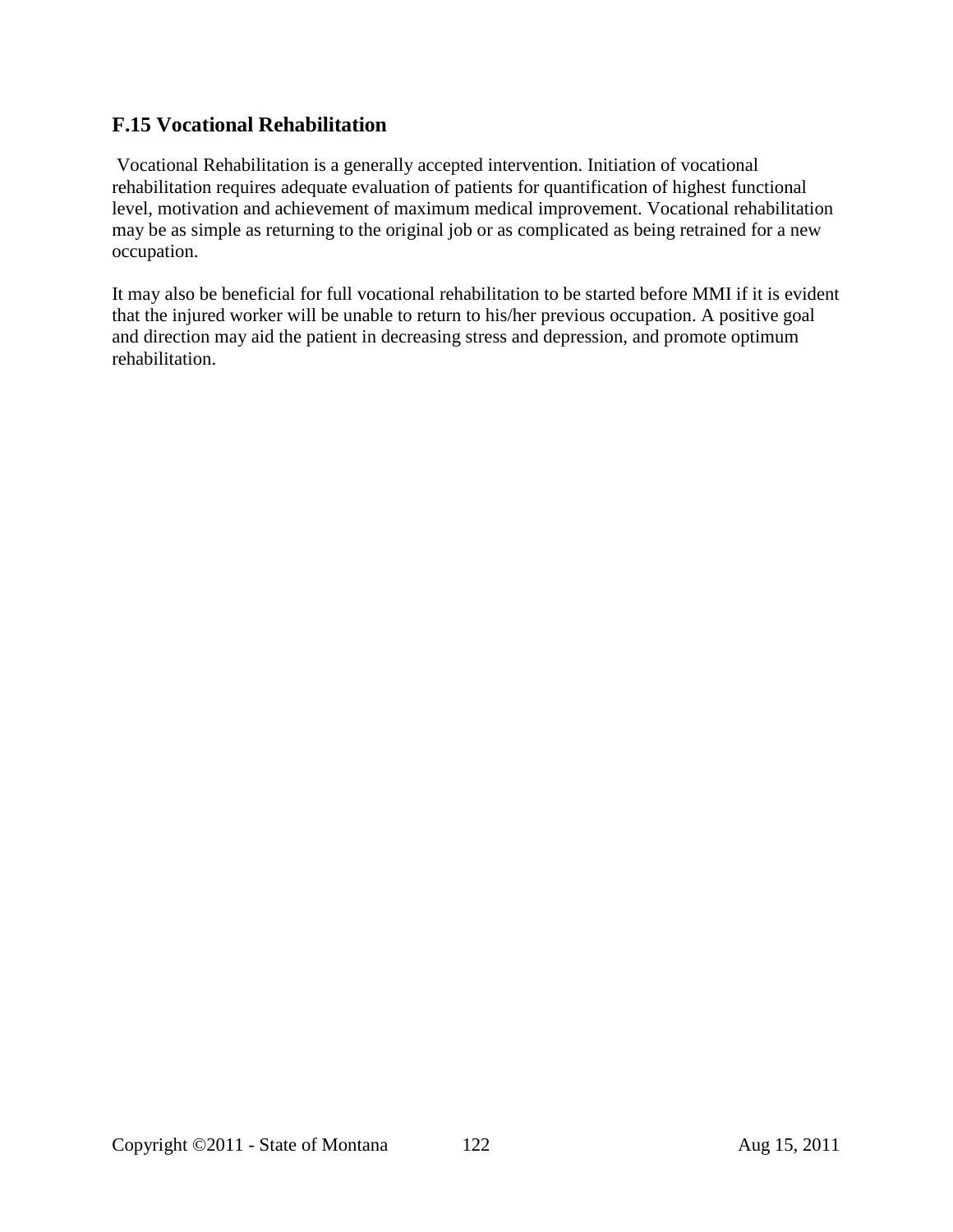# **G. Therapeutic Procedures - Operative**

All operative interventions must be based upon positive correlation of clinical findings, clinical course and diagnostic tests. A comprehensive assimilation of these factors must lead to a specific diagnosis with positive identification of pathologic condition(s). It is imperative to rule out nonphysiologic modifiers of pain presentation or non-operative conditions mimicking operative conditions (e.g., peripheral neuropathy, myofascial pain, scleratogenous or sympathetically mediated pain syndromes, psychological), prior to consideration of elective surgical intervention.

In addition, operative treatment is indicated when the natural history of surgically treated lesions is better than the natural history for non-operatively treated lesions. All patients being considered for surgical intervention should first undergo a comprehensive neuro-musculoskeletal examination to identify mechanical pain generators that may respond to non-surgical techniques or may be refractory to surgical intervention.

Structured rehabilitation interventions should be strongly considered post-operative in any patient not making expected functional progress within three weeks post-operative. Post-operative therapy will frequently require a repeat of the therapy provided pre-operatively. Refer to Section F., Therapeutic Procedures, Non-operative, and consider the first post-operative visit as visit number one, for the time frame parameters provided.

Return-to-work restrictions should be specific according to the recommendation in Section F.12, Therapeutic Procedures – Non-operative.

# **G.1 Shoulder Replacement (Arthroplasty)**

#### **Description/Definition**:

Prosthetic replacement of the articulating surfaces of the shoulder joint. There are three types of procedures commonly performed. 1) The total shoulder component in which the glenoid and humeral head are replaced anatomically. 2) The hemiarthroplasty which involves replacement of the humeral head only. 3) The reverse arthroplasty where the head of the humerus is replaced by a prosthesis forming a socket and the glenoid is replaced with a ball prosthesis.

#### **Occupational Relationship**:

Usually from post-traumatic arthritis, or from trauma resulting in severe humeral head fractures.

#### **Specific Physical Exam Findings**:

Stiff, painful shoulder with limited function.

#### **Diagnostic Testing Procedures**:

Radiographs or CTs demonstrating humeral head fracture. CTs or diagnostic arthroscopy to explore the status of rotator cuff and associated muscles and tendons, the presence of arthritis or subluxation, or superior migration of the humeral head. For revision procedures, a non-MRI arthrography or sonogram may be important to better visualize associated pathology.

#### **Surgical Indications**: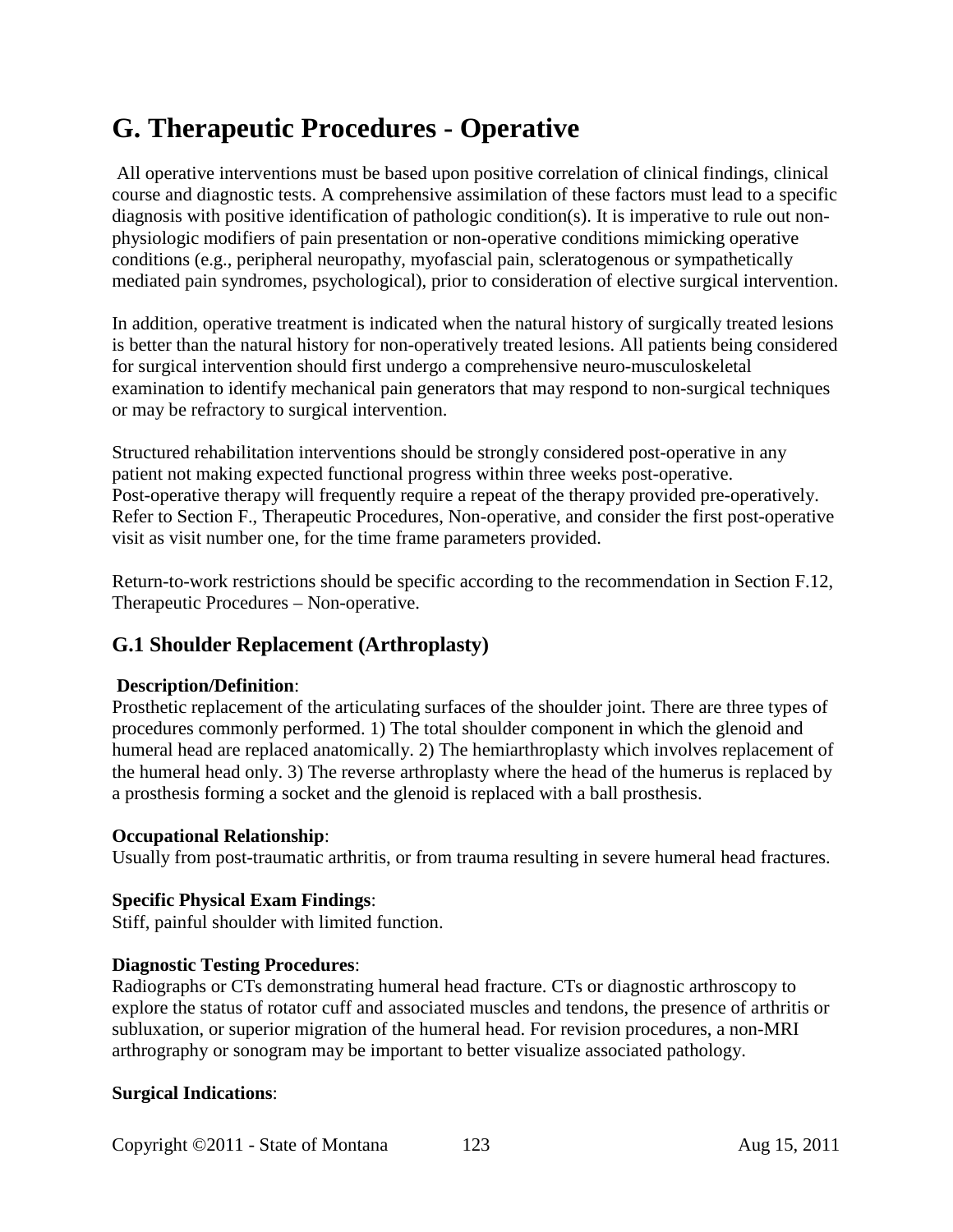The decision of whether a patient receives a total arthroplasty or a hemiarthroplasty depends on the surgeon's discretion. Factors to consider are the presence of glenoid erosions, humeral head subluxation and rotator cuff strength. There is good evidence that total arthroplasties compared to hemi-arthroplasties results in improved function in primary osteoarthritis of the shoulder, and relief of pain two years post-operatively. Longer-term results are unknown.

i. Hemiarthroplasty may utilize a long stem humeral head replacement or a resurfacing device. It may also be performed for humeral head fractures. It has been used for severe arthritis unresponsive to other treatments; however, there is some evidence that total shoulder arthroplasty may yield a better functional outcome. In younger active patients the eventual wear on the glenoid cartilage may cause decreased function over time. Total arthroplasty may therefore be preferred in many cases.

Partial humeral head prosthesis may be useful in some cases. Cementless surface humeral head replacement may be indicated in young patients with glenohumeral arthritis and retained glenoid cartilage.

ii. Total shoulder arthroplasty is usually performed in cases of severe arthritis when all reasonable conservative measures have been exhausted without sufficient return to activities of daily living. Arthroscopic surgery may be considered in selected patients with a milder degree of arthritis. Arthroscopic SLAP repair is usually not recommended in cases of severe arthritis. The rotator cuff should generally be intact or repairable.

iii. Reverse arthroplasty is generally considered a salvage procedure for patients over 70 with severe osteoarthritis, massive rotator cuff tears and pseudo paralysis with integrity of the deltoid. Complications rates may be in the vicinity of 10% of patients within the first year following surgery. The long-term success of the prosthesis is not known at this time.

Reverse prosthesis may also be the treatment for failed hemiarthroplasty with extensive cuff tears and/or instability. Most literature confirms that the complication rate is higher and the success rate lower when reverse arthroplasty is performed on a previously operated joint, however, many patients demonstrate good improvement with elevation, but not necessarily rotation. Bone loss may increase the complication rate.

iv. Procedural complications may include humeral head subluxation or dislocation, humeral and/or glenoid loosening, rotator cuff tear, fractures, stiffness, painful glenoid erosion, transient nerve palsies, heterotopic ossification, bone loss, and component mal-positioning.

v. Revision surgery may be performed by an orthopedic surgeon in cases with chronic pain and stiffness, painful glenoid erosion, or difficulty with activities of daily living. Prior authorization is required and a second opinion by a surgeon with special expertise in shoulder surgery should usually be performed. In the case of a total failure of the prosthesis, arthrodesis is the salvage procedure.

#### **Operative Treatment**:

Prosthetic replacement of the articular surfaces of the shoulder.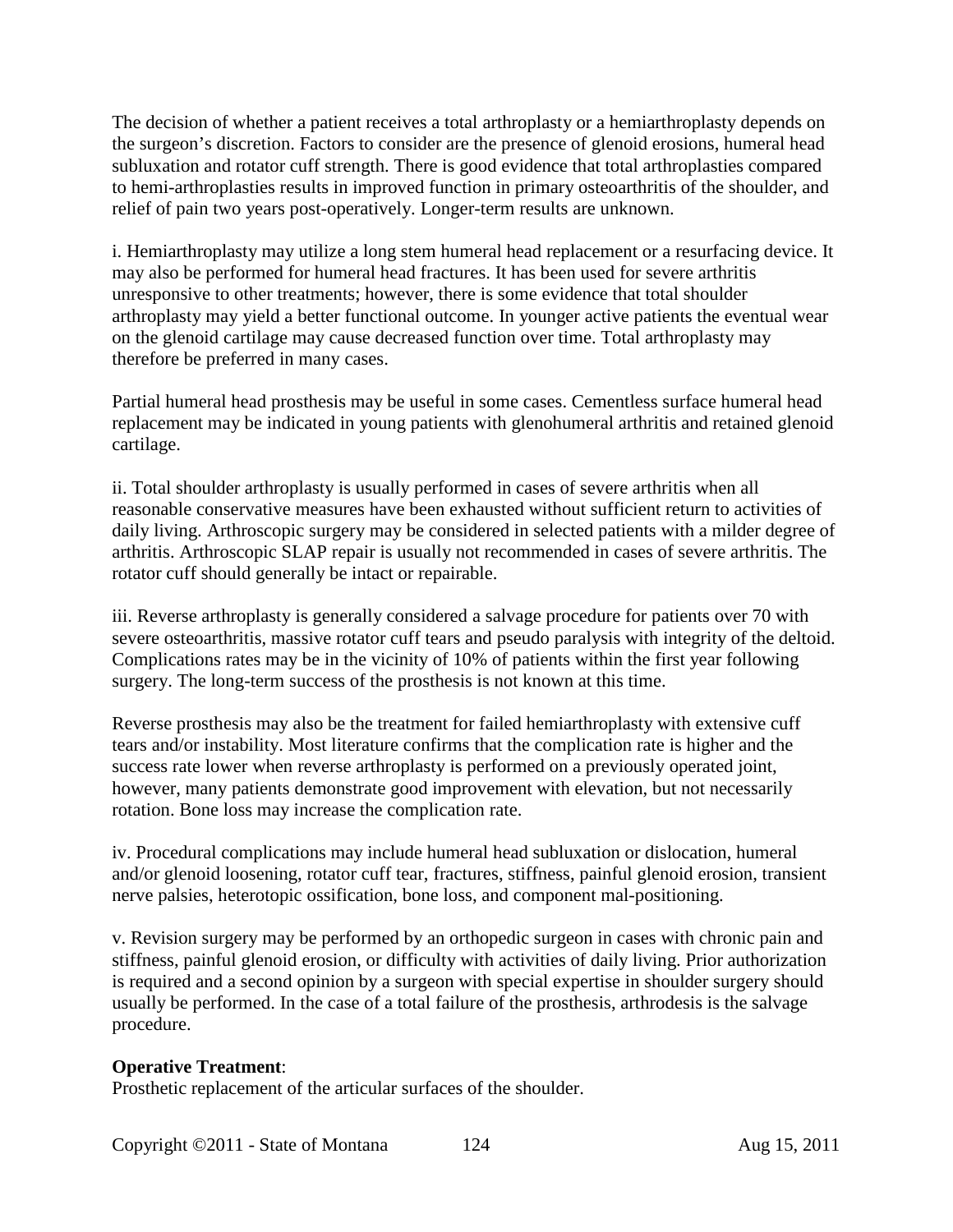#### **Post-operative Treatment**:

i. Individualized rehabilitation program based on communication between the surgeon and the therapist. Timing of passive motion and active rehabilitation is dependent on the type of procedures performed.

- Pool exercise initially under therapists or surgeon's direction then progressed to independent pool program.
- Progression to a home exercise is essential. Therapy should continue for at least 10 weeks with transition to home exercises at the beginning of each new phase of therapy.
- Gradual resistive exercise from 3 to 12 months, with gradual return to full activity at 6 to 12 months.
	- o Time frames for therapy (excluding pool therapy).
	- o Optimum: 12 to 24 sessions.
	- o Maximum: 36 sessions. If functional gains are being achieved additional visits may be authorized for the patient to achieve their functional goal.

ii. Reverse arthroplasty patients may have a more rapid rehabilitation in some cases. Per the recommendation of the surgeon the following therapies may take place: Sling use for the first 3 weeks, ADLs at 3 to 6 weeks, and then gentle strengthening.

iii. Should progress plateau the provider should reevaluate the patient's condition and make appropriate adjustments to the treatment plan. Other therapies may be employed in individual cases.

iv. Gradual return to full activity can occur between 6 to 12 months, depending on the procedure.

v. Return to work and restrictions after surgery may be made by an experienced primary occupational medicine physician in consultation with the surgeon or by the surgeon.

# **G.2 OATS Procedure**

Osteoarticular allograft transplantation is a procedure which places a plug of cadaveric bone tissue into a chondral defect at the articular surface of an injured bone. Its use has been described in case reports in the treatment of recurrent shoulder instability when large humeral head defects (Hill-Sachs lesions) are thought to be responsible for repeated episodes of subluxation. At this time, there is limited information concerning its effectiveness and appropriate application. For this reason, it requires prior authorization as an isolated procedure with a second opinion by a surgeon with special expertise in shoulder surgery. The procedure may be used for isolated chondral/bony deficits involving the humeral head, including avascular necrosis. Partial humeral head prosthesis may be useful in some cases. (Refer to Hemi-arthroplasty section, G.1.)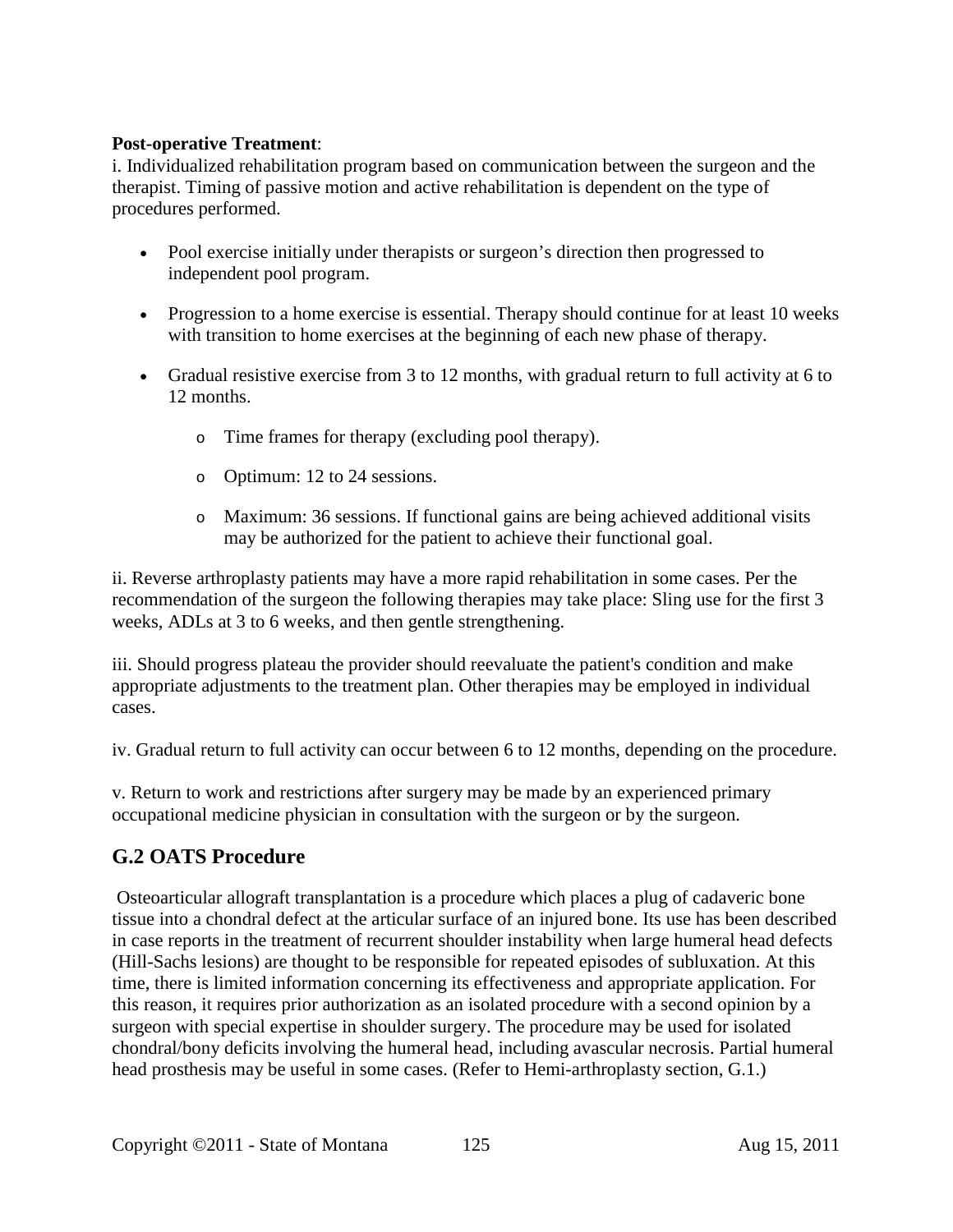#### **G.3 Arthrodesis**

#### **Description/Definition**:

Fusion of the shoulder. Used as a salvage procedure.

#### **Occupational Relationship**:

Secondary to severe trauma and failure of other procedures.

#### **Specific Physical Exam Findings**:

Shoulder function is minimal and is usually associated with severe rotator cuff pathology.

#### **Diagnostic Testing Procedures**:

See Specific Diagnostic sections.

#### **Surgical Indications**:

Inability to perform activities of daily living, failed previous procedures.

# **Operative Treatment**:

Fusion.

#### **Post-operative Treatment**:

An individualized rehabilitation program based upon communication between the surgeon and the therapist. Therapy may begin 6 weeks to 3 months depending on recovery. Occupational therapy is critical to improve function in activities of daily living. Assistive devices may be necessary.

- Time frames for therapy (excluding pool therapy).
- Optimum: 12 to 24 sessions.
- Maximum: 36 sessions. If functional gains are being achieved additional visits may be authorized for the patient to achieve their functional goal.

#### **G.4 Manipulation Under Anesthesia**

Refer to Section E. Adhesive Capsulitis/Frozen Shoulder Disorder

#### **G.5 Hardware Removal**

#### **Description/Definition**:

Surgical removal of internal or external fixation device, commonly related to fracture repairs.

#### **Occupational Relationship**:

Following healing of a post-traumatic injury that required fixation or reconstruction using instrumentation.

#### **Specific Physical Exam Findings**:

Copyright ©2011 - State of Montana 126 Aug 15, 2011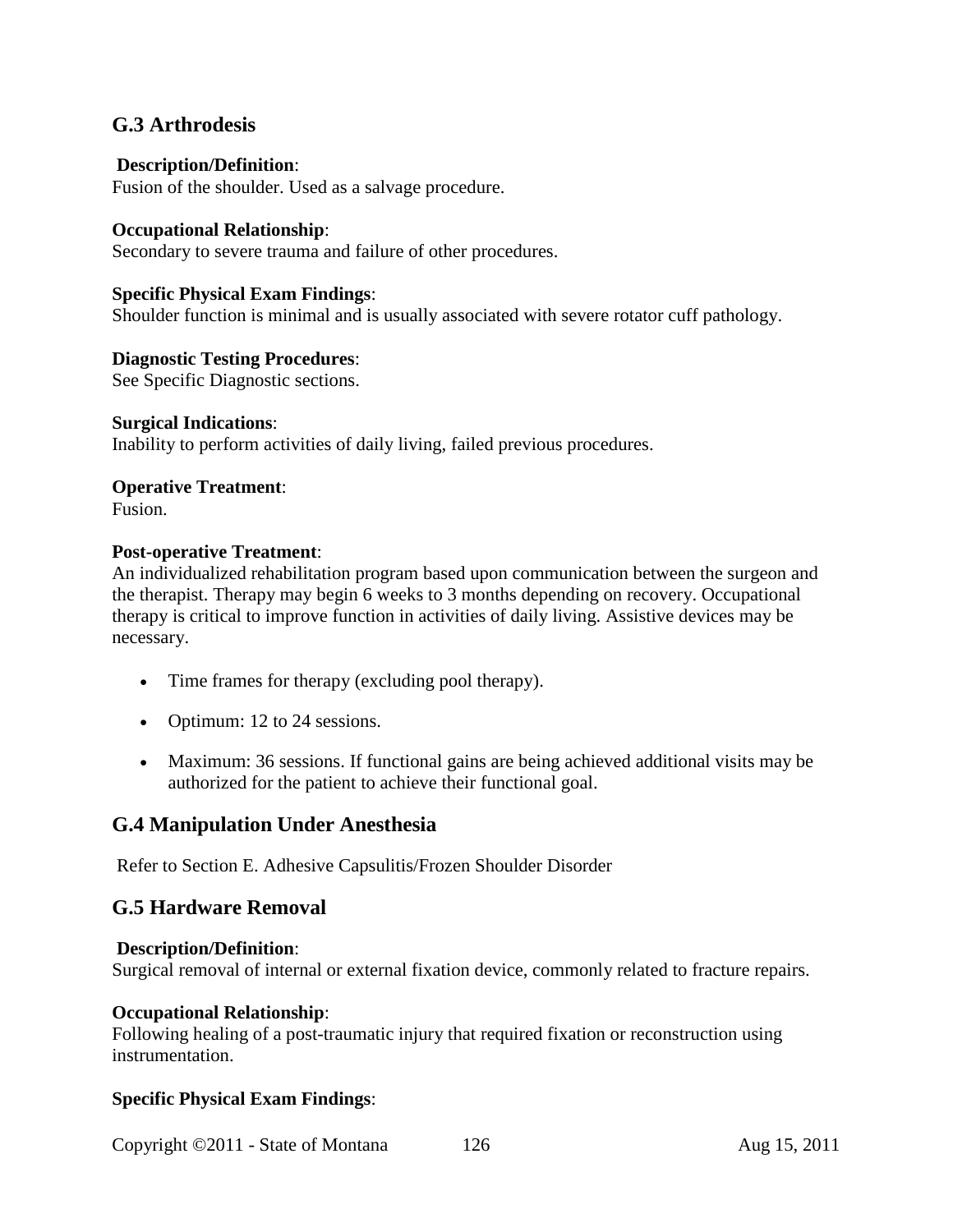Local pain to palpation, swelling, erythema.

#### **Diagnostic Testing Procedures**:

Radiographs, tomography, CT scan, MRI.

#### **Non-operative Treatment**:

Active and/or passive therapy for local modalities, activity modification. Nonsteroidal Anti-Inflammatory Drugs (NSAIDs).

#### **Surgical Indications**:

Persistent local pain, irritation around hardware.

#### **Operative Treatment**:

Removal of instrumentation may be accompanied by scar release/resection, capsular release, and/or manipulation. Some instrumentation may be removed in the course of standard treatment without local irritation.

#### **Post-operative Treatment**:

Include an individualized rehabilitation program based upon communication between the surgeon and the therapist.

Early rehabilitation interventions are recommended to maintain range-of-motion and progressive strengthening.

- Frequency 3 to 5 times per week for the first 2 weeks, 3 times per week for the following 2 weeks, then 1 to 2 times per week.
- Optimum Duration for 6 to 8 weeks with progression to home exercise and or pool therapy.
- Maximum Duration 12 weeks. Occasional follow-up visits may be justified to reinforce exercise patterns, or to reach final functional goals if the therapy to date has demonstrated objective functional gains.

Return to work and restrictions after surgery may be made by an experienced primary occupational medicine physician in consultation with the surgeon or by the surgeon.

#### **G.6 Human Bone Morphogenetic Protein (RhBMP)**

(RhBMP) is a member of a family of proteins which are involved in the growth, remodeling, and regeneration of bone tissue. It has become available as a recombinant biomaterial with osteoinductive potential for application in long bone fracture non-union and other situations in which the promotion of bone formation is desired. In the treatment of non-union of fractures of the humerus and clavicle, no controlled clinical trials have been conducted as of this date, though small case series have resulted in union of some fractures. Ectopic ossification into adjacent muscle has been reported to restrict motion in periarticular fractures. Due to lack of information on the incidence of complications and overall success rate, its use requires prior authorization. It